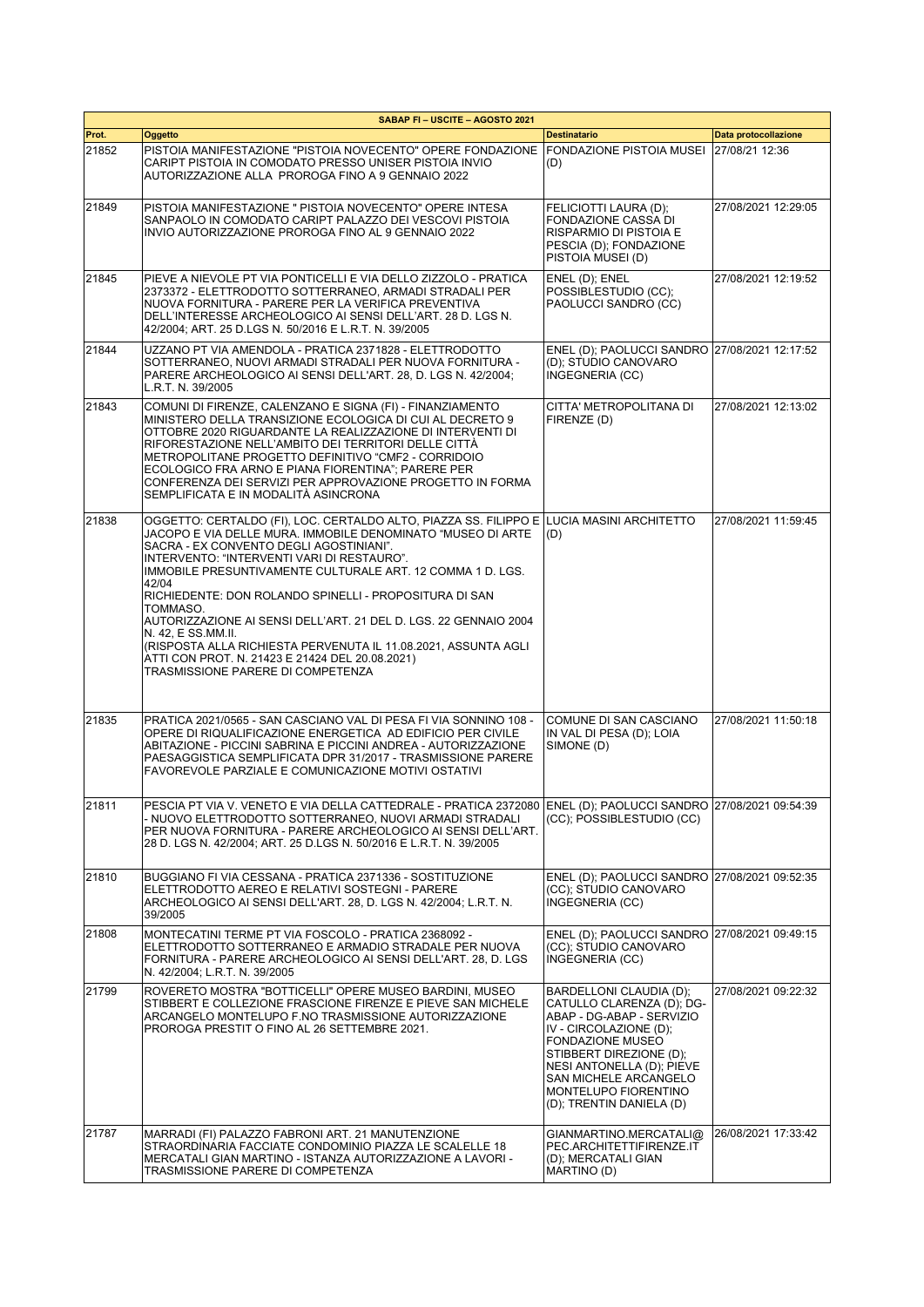| 21786 | FIRENZE ART. 21 CIMITERO DELLE PORTE SANTE - QUADRATO DEGLI<br>ILLUSTRI CONSOLIDAMENTO FONDALE DELLE CAPPELLE PERIMETRALI<br>- TRASMISSIONE DOCUMENTAZIONE PER RICHIESTA AUTORIZZAZIONE<br>- PROG. N. 26/21 AUTORIZZA A CONDIZIONI                                                                                                                                                                                                                                                               | <b>COMUNE DI FIRENZE</b><br><b>DIREZIONE SERVIZI TECNICI</b><br>(D)                                                                                                                                                                                                                                                                                                                                          | 26/08/2021 16:09:39 |
|-------|--------------------------------------------------------------------------------------------------------------------------------------------------------------------------------------------------------------------------------------------------------------------------------------------------------------------------------------------------------------------------------------------------------------------------------------------------------------------------------------------------|--------------------------------------------------------------------------------------------------------------------------------------------------------------------------------------------------------------------------------------------------------------------------------------------------------------------------------------------------------------------------------------------------------------|---------------------|
| 21785 | FIRENZE PIAZZA DELLE MURATE E PIAZZA MADONNA DELLA NEVE -<br>OCCUPAZIONE SUOLO PUBBLICO PER MANIFESTAZIONE FIRENZE<br>RIVISTA DAL 16 AL 20 SETTEMBRE 2021 - ASSOCIAZIONE CULTURALE<br>L'ECO DEL NULLA ASSOCIAZIONE - RICHIESTA RILASCIO NULLA OSTA<br>ARTT. 106 E 49 D.LGS. 42/2004 (96/2021/OPM) - PARERE FAVOREVOLE                                                                                                                                                                            | <b>COMUNE DI FIRENZE</b><br>DIREZIONE SVILUPPO<br>ECONOMICO UFFICIO SUOLO<br>PUBBLICO (D)                                                                                                                                                                                                                                                                                                                    | 26/08/2021 15:54:07 |
| 21784 | FIRENZE PIAZZA CESTELLO, 1 CHIESA PARROCCHIALE DI SAN<br>FREDIANO IN CESTELLO ART. 21 CORRIMANO DA COLLOCARE NEL<br>SAGRATO DELLA CHIESA OLFIER WIESLAW PER PARROCCHIA DI SAN<br>FREDIANO IN CESTELLO - TRASMISSIONE DOCUMENTAZIONE PER<br>RICHIESTA AUTORIZZAZIONE - PROG. N. 306/21 AUTORIZZA                                                                                                                                                                                                  | PARROCCHIA DI SAN<br>FREDIANO IN CESTELLO (D)                                                                                                                                                                                                                                                                                                                                                                | 26/08/2021 15:50:13 |
| 21765 | MONSUMMANO TERME PT VIA MARTIRI DI VIA FANI - PRATICA 2373500 -<br>ELETTRODOTTO SOTTERRANEO, BUCA GIUNTI E POSA ARMADIO<br>STRADALE PER NUOVA FORNITURA - PARERE PER LA VERIFICA<br>PREVENTIVA DELL'INTERESSE ARCHEOLOGICO AI SENSI DELL'ART. 28<br>D.LGS. N. 42/2004; ART. 25 D.LGS. N. 50/2016 E L.R.T. N. 39/2005                                                                                                                                                                             | ENEL (D); ENEL<br>POSSIBLESTUDIO (CC);<br>PAOLUCCI SANDRO (CC)                                                                                                                                                                                                                                                                                                                                               | 26/08/2021 13:58:36 |
| 21764 | PIEVE A NIEVOLE PT VIA E. SERENI - PRATICA 2372176 - NUOVO<br>ELETTRODOTTO SOTTERRANEO, BUCA GIUNTI E POSA DI CASSETTO<br>STRADALE PER NUOVA FORNITURA - PARERE PER LA VERIFICA<br>PREVENTIVA DELL'INTERESSE ARCHEOLOGICO AI SENSI DELL'ART. 28<br>D. LGS N. 42/2004; ART. 25 D.LGS N. 50/2016 E L.R.T. N. 39/2005                                                                                                                                                                               | ENEL (D); ENEL<br>POSSIBLESTUDIO (CC);<br>PAOLUCCI SANDRO (CC)                                                                                                                                                                                                                                                                                                                                               | 26/08/2021 13:55:10 |
| 21749 | FIRENZE VIA DI TORREGALLI, 3 ART. 146 TUTELA PAESAGGISTICA<br>PAOLO MORELLO MARCHESE, PER AZIENDA USL TOSCANA CENTRO<br>IMPERMEABILIZZAZIONE COPERTURA, CONSOLIDAMENTO SOLAIO,<br>SOSTITUZIONE PARAPETTI E REALIZZAZIONE BASAMENTO PER<br>POSIZIONAMENTO NUOVA UTA - PARERE FAVOREVOLE -TUTELA<br>PAESAGGISTICA ORDINARIA - PRATICA 7440/2021                                                                                                                                                    | <b>COMUNE DI FIRENZE -</b><br>DIREZIONE URBANISTICA (D)                                                                                                                                                                                                                                                                                                                                                      | 26/08/2021 12:10:20 |
| 21743 | COMUNE DI FIRENZE, CASTELFIORENTINO, SESTO FIORENTINO,<br>BORGO SAN LORENZO, FIGLINE INCISA, EMPOLI E FUCECCHIO -<br>REALIZZAZIONE DI INTERVENTI DI RIFORESTAZIONE NELL'AMBITO DEI<br>TERRITORI DELLE CITTÀ METROPOLITANE PROGETTO DEFINITIVO<br>"CMF1 - DIDATTICA NEL VERDE"; CONVOCAZIONE CONFERENZA DEI<br>SERVIZI PER APPROVAZIONE PROGETTO DEFINITIVO AI SENSI<br>DELL'ART. 14 DELLA LEGGE 241/1990 IN FORMA SEMPLIFICATA E IN<br>MODALITÀ ASINCRONA -<br>TRASMISSIONE PARERE DI COMPETENZA | CITTA' METROPOLITANA DI<br>FIRENZE (D); ERMINI<br>LEONARDO (D); COMUNE DI<br>BAGNO A RIPOLI (CC);<br>COMUNE DI BORGO SAN<br>LORENZO (CC); COMUNE DI<br>CASTELFIORENTINO (CC);<br>COMUNE DI FIGLINE E INCISA<br>VALDARNO (CC); COMUNE DI<br>FIRENZE - DIREZIONE<br>URBANISTICA (CC); COMUNE<br>DI FUCECCHIO (CC); COMUNE<br>DI SESTO FIORENTINO (CC);<br><b>SEGRETARIATO REGIONALE</b><br>PER LA TOSCANA (CC) | 26/08/2021 11:47:59 |
| 21738 | FIRENZE - PROGETTO CALCIO STORICO 2021 PARTITA DELL' 11<br>SETTEMBRE - INVIO DOCUMENTAZIONE - AUTORIZZAZIONE                                                                                                                                                                                                                                                                                                                                                                                     | CARMELA VALDEVIES (D)                                                                                                                                                                                                                                                                                                                                                                                        | 26/08/2021 11:24:18 |
| 21737 | FIRENZE PIAZZA SANTA CROCE ART. 106 OCCUPAZIONE SUOLO<br>PUBBLICO PER MANIFESTAZIONE COLDIRETTI FIRENZE DAL 15 AL<br>21/09/2021 CORSETTI ANGELO PER COLDIRETTI TOSCANA CONSORZIO -<br>RICHIESTA NULLA OSTA PRATICA 89/2021/OPM - PARERE FAVOREVOLE                                                                                                                                                                                                                                               | <b>COMUNE DI FIRENZE</b><br><b>DIREZIONE SVILUPPO</b><br>ECONOMICO UFFICIO SUOLO<br>PUBBLICO (D)                                                                                                                                                                                                                                                                                                             | 26/08/2021 11:09:35 |
| 21723 | FIRENZE PALAZZO BARDI-TEMPI LUNGARNO DELLE GRAZIE, 28 ART. 21<br>PECCHIONI ALESSANDRO RIFACIMENTO COPERTURA VARIANTE PROT.<br>N. 9307 DEL 06/05/2020 - TRASMISSIONE DOCUMENTAZIONE PER<br>RICHIESTA AUTORIZZAZIONE - PROG. N. 379/21V                                                                                                                                                                                                                                                            | LUCA E ANDREA PUCCI<br>STUDIO TECNICO E DI<br>ARCHITETTURA PUCCI (D)                                                                                                                                                                                                                                                                                                                                         | 26/08/2021 10:04:31 |
| 21722 | FIRENZE VIA GINO CAPPONI, 46-48-50-52-54 FABBRICATO SECONDARIO<br>NEL RESEDE DELLA CASA DELL'ISTITUTO DELLE SUORE DI MARIA<br>RIPARATRICE ART. 21 CONSOLIDAMENTO STRUTTURALE FABBRICATO<br>GARDEN VILLA ALL'INTERNO DEL PARCO DELLA GHERARDESCA DEL<br>COMPLESSO DEL FOUR SEASONS HOTEL MUSTO MASSIMILIANO PER<br>CUGIMI SPA - TRASMISSIONE DOCUMENTAZIONE PER RICHIESTA<br>AUTORIZZAZIONE - PROG. N. 336/21 AUTORIZZA                                                                           | MUSTO MASSIMILIANO (D);<br>STUDIO DI ARCHITETTURA &<br><b>CONSULTING GALLUCCI</b><br>ARCH. DOMENICO GORI<br>ARCH. PAOLA (D)                                                                                                                                                                                                                                                                                  | 26/08/2021 09:53:00 |
| 21721 | FIRENZE - PIAZZALE DI PORTA ROMANA 9 - UTILIZZO DI SPAZI NELLE<br>IMMEDIATE VICINANZE DEL LICEO ARTISTICO PORTA ROMANA PER IL<br>POSIZIONAMENTO TEMPORANEO DI CONTAINER-TENSOSTRUTTURE AD<br>USO DI AULE - AUTORIZZA                                                                                                                                                                                                                                                                             | LICEO ARTISTICO DI PORTA<br>ROMANA E SESTO<br> FIORENTINO (D)                                                                                                                                                                                                                                                                                                                                                | 26/08/2021 09:37:22 |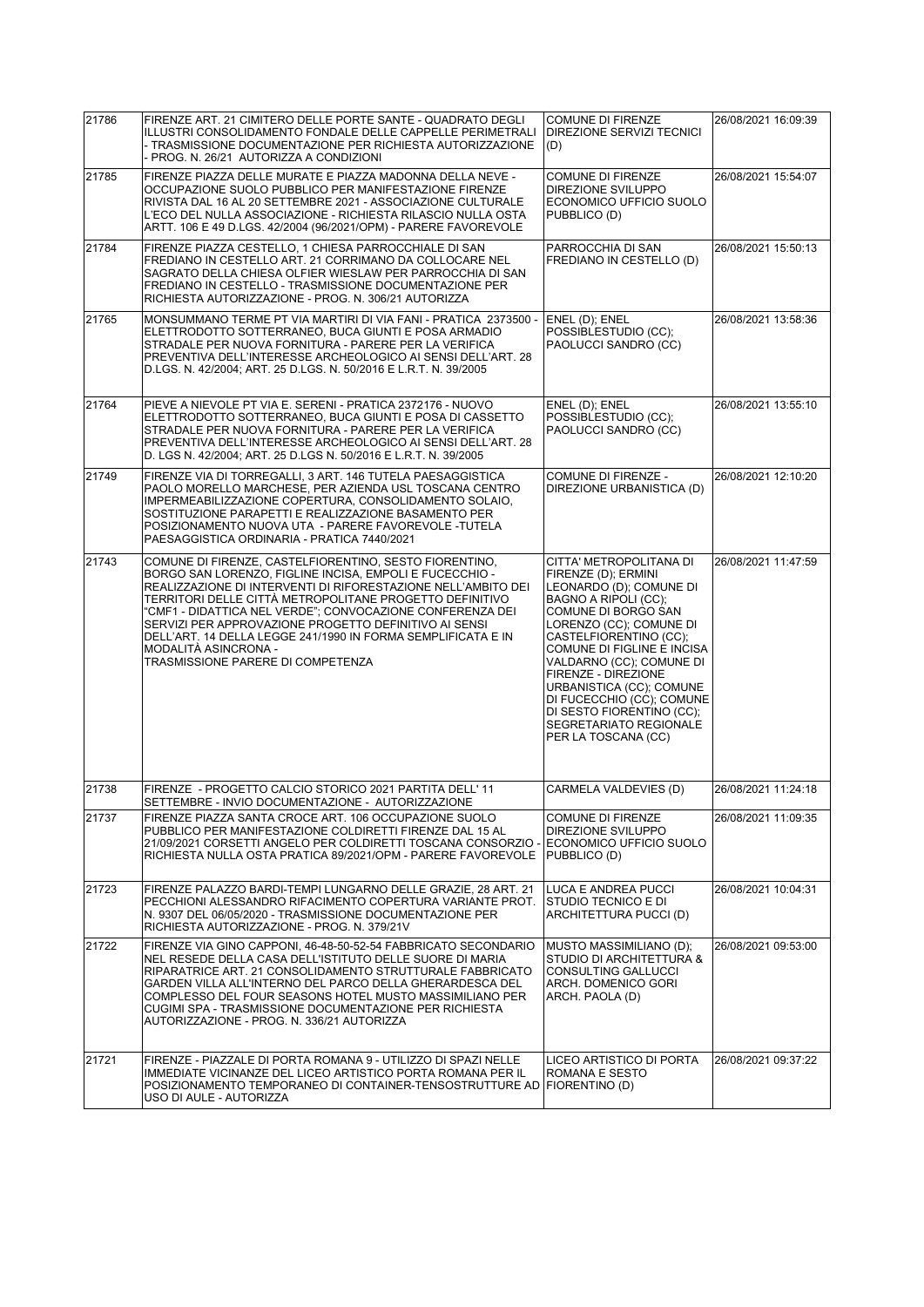| 21707 | FIGLINE-INCISA VALDARNO, EDIFICIO POSTO IN VIA BIANCO BIANCHI,1<br>ANG.PIAZZA S.FRANCESCO.MONTE DEI PASCHI DI SIENA.<br>PROCURATORE SIG. ALESSANDRO TROSINO. ART.49,DLGS42/2004 E<br><b>SEG.- FAVOREVOLE</b>                                                                                                                                                     | STUDIO COSTA SRL -<br>DOCUMENTI@PEC.STUDIOC<br>OSTA.COM<br>(D); BANCA MONTE DEI<br>PASCHI DI SIENA SPA (D);<br>COMUNE DI FIGLINE E INCISA<br>VALDARNO (D) | 26/08/2021 08:42:30 |
|-------|------------------------------------------------------------------------------------------------------------------------------------------------------------------------------------------------------------------------------------------------------------------------------------------------------------------------------------------------------------------|-----------------------------------------------------------------------------------------------------------------------------------------------------------|---------------------|
| 21699 | FIRENZE VIA DELLE PORTE SANTE CIMITERO DELLE PORTE SANTE ART. FRANCI ARCH. FEDERICO (D) 25/08/2021 15:34:44<br>21 MANUTENZIONE ORDINARIA INTERNI DELLA CAPPELLA CIPRIANI<br>CATENI PATRIZIA - TRASMISSIONE DOCUMENTAZIONE PER RICHIESTA<br>AUTORIZZAZIONE - PROG. N. 275/21 AUTORIZZA                                                                            |                                                                                                                                                           |                     |
| 21697 | ENEL AGLIANA (PT) PIAZZA GANDHI ART. 28 E LRT 39/2005<br>ELETTRODOTTO IN CAVO SOTTERRANEO BT, NONCHE' BUCA GIUNTI E<br>POSA DI NUOVO CASSETTO STRADALE PER NUOVA FORNITURA<br>PRATICA N. 2355916 - PARERE PER LA VERIFICA PREVENTIVA<br>DELL'INTERESSE ARCHEOLOGICO                                                                                              | ENEL(D)                                                                                                                                                   | 25/08/2021 15:30:03 |
| 21694 | FIRENZE BORGO PINTI, 99 - PALAZZO DELLA GHERARDESCA EX<br>ISTITUTO SUOR MARIA RIPARATRICE CUGIMI SPA INSTALLAZIONE<br>TENDOSTRUTTURA TEMPORANEA NEL PARCO - TRASMISSIONE<br>DOCUMENTAZIONE PER RICHIESTA PARERE - PARERE FAVOREVOLE                                                                                                                              | STUDIO DI ARCHITETTURA &<br>CONSULTING GALLUCCI<br>ARCH. DOMENICO GORI<br>ARCH. PAOLA (D)                                                                 | 25/08/2021 15:17:48 |
| 21686 | LASTRA A SIGNA (FI) VIA DI CALCINAIA, 11 TUTELA PAESAGGISTICA<br>ART. 146 PAOLO VANNUZZI INNOCENTI REALIZZAZIONE PISCINA -<br>PROCEDIMENTO PAESAGGISTICO ORDINARIO - PRATICA N. 775/2020 -<br>PARERE FAVOREVOLE A CONDIZIONI -                                                                                                                                   | COMUNE DI LASTRA A SIGNA<br>(D)                                                                                                                           | 25/08/2021 14:52:13 |
| 21683 | LASTRA A SIGNA (FI) VIA DI BRACCIATICA, 20 LOCALITA' MALMANTILE<br>ART. 167 GIANNELLI ERICA, GORACCI GIANNI MODIFICHE INTERNE ED<br>ESTERNE - ACCERTAMENTO COMPATIBILITA' PAESAGGISTICA 167<br>CODICE - PRATICA ACP 679/2021 - PARERE FAVOREVOLE -                                                                                                               | COMUNE DI LASTRA A SIGNA 25/08/2021 14:45:36<br>(D)                                                                                                       |                     |
| 21680 | LASTRA A SIGNA (FI) VIA DI CALCINAIA ART. 146 REALIZZAZIONE DI<br>ANNESSO AGRICOLO PICCOLO SOGNO SARL - PROCEDIMENTO<br>PAESAGGISTICO ORDINARIO - PRATICA 291 DEL 07/08/2020 -<br>COMUNICAZIONE -                                                                                                                                                                | COMUNE DI LASTRA A SIGNA 25/08/2021 14:39:52<br>(D)                                                                                                       |                     |
| 21679 | FIRENZE PIAZZALE MICHELANGELO ART. 146 OCCUPAZIONE SUOLO<br>PUBBLICO PER SOSTA AUTO SPORTIVE PER EVENTO TOUR CON<br>VEICOLI D'EPOCA PER 11/09/2021 LOMBARDI STEFANO PER HR TOURS<br>SRL - RICHIESTA NULLA OSTA PRATICA N. 92/2021/OPM-PARERE<br><b>FAVOREVOLE</b>                                                                                                | <b>COMUNE DI FIRENZE</b><br><b>DIREZIONE SVILUPPO</b><br>ECONOMICO UFFICIO SUOLO<br>PUBBLICO (D)                                                          | 25/08/2021 14:23:54 |
| 21678 | FIRENZE PIAZZA DEL CARMINE OCCUPAZIONE SUOLO PUBBLICO PER<br>EVENTO FIOM IN FESTA DEL 02/09/2021 CALOSI DANIELE DELLA FIOM<br>FIRENZE ART. 106 - TRASMISSIONE DOCUMENTAZIONE PER RICHIESTA<br>NULLA OSTA PRATICA 83/2021/OPM-FAVOREVOLE                                                                                                                          | <b>COMUNE DI FIRENZE</b><br>DIREZIONE SVILUPPO<br>ECONOMICO UFFICIO SUOLO<br>PUBBLICO (D)                                                                 | 25/08/2021 14:18:16 |
| 21677 | FIRENZE VIALE GIUSEPPE POGGI - OCCUPAZIONE SUOLO PUBBLICO<br>PER EVENTO FIRENZE JAZZ FESTIVAL DAL GIORNO 8 AL GIORNO 11<br>SETTEMBRE 2021 - CENTRO SPETTACOLO NETWORK SOCIETA'<br>COOPERATIVA<br>SIGLABILE "C.S.N. SOC. COOP." - IN<br>LIQUIDAZIONE S.C.A.R.L. - RICHIESTA RILASCIO NULLA OSTA ARTT. 106<br>E 49 D.LGS. 42/2004 (63/2021/OPS) -PARERE FAVOREVOLE | <b>COMUNE DI FIRENZE</b><br><b>DIREZIONE SVILUPPO</b><br>ECONOMICO UFFICIO SUOLO<br>PUBBLICO (D)                                                          | 25/08/2021 14:05:47 |
| 21675 | COMUNE DI FIRENZE - RICHIESTA AUTORIZZAZIONE COLLOCAZIONE<br>TARGA COMMEMORATIVA IN MEMORIA DI BRUNETTO VANNACCI<br>PRESSO IL TORRINO DI SANTAROSA BARDUCCI LUNGARNO SANTA<br>ROSA 2- PARERE FAVOREVOLE                                                                                                                                                          | COMUNE DI FIRENZE -<br>DIREZIONE GENERALE -<br>STATISTICA (D)                                                                                             | 25/08/2021 13:57:35 |
| 21663 | FIRENZE PIAZZALE MICHELANGELO ART. 106 OCCUPAZIONE SUOLO<br>PUBBLICO PER IL XIV CONCORSO INTERNAZIONALE DI ELEGANZA DEL<br>18/09/2021 RUFFILLI MASSIMO PER AUTOMOBILE CLUB FIRENZE -<br>TRASMISSIONE DOCUMENTAZIONE PER RICHIESTA NULLA OSTA<br>PRATICA 82/2021/OPM-FAVOREVOLE                                                                                   | <b>COMUNE DI FIRENZE</b><br><b>DIREZIONE SVILUPPO</b><br>ECONOMICO UFFICIO SUOLO<br>PUBBLICO (D)                                                          | 25/08/2021 12:37:30 |
| 21656 | FIRENZE VIA DEI BARDI 5 RICHIESTA AUTORIZZAZIONE LAVORI DI<br>RESTAURO ART. 21 - 2 INVIO PROG. N. 231/21 - AUTORIZZA CON<br><b>PRESCRIZIONI</b>                                                                                                                                                                                                                  | DE VITA MAURIZIO (D)                                                                                                                                      | 25/08/2021 11:15:42 |
| 21651 | FIRENZE PIAZZA SS. ANNUNZIATA 5-6-7 - LOGGIATO DEI SERVITI<br>CONDOMINI 5-6-7 - MANUTENZIONE DELLE FACCIATE SU PIAZZA SS.<br>ANNUNZIATA E SU VIA CESARE BATTISTI - RICHIESTA AUTORIZZAZIONE<br>ART. 21 D.LGS. 42/2004 - PROG. 256/21 AUTORIZZA                                                                                                                   | <b>STUDIO SCARSELLI</b><br><b>AMMINISTRAZIONE</b><br><b>CONDOMINIALI E</b><br>IMMOBILIARI (D)                                                             | 25/08/2021 10:47:38 |
| 21646 | FIRENZE MUSEO NOVECEENTO - INTERVENTI ALLESTITIVI PER<br>PROGETTO ESPOSITIVO MOSTRA JENNY SAVILLE - TRASMISSIONE<br>DOCUMENTAZIONE<br>PARERE FAVOREVOLE                                                                                                                                                                                                          | COMUNE DI FIRENZE -<br>ASSOCIAZIONE MUS.E (D);<br>MUS.E MUSEI EVENTI<br>FIRENZE (D); NERI<br>FRANCESCA (D)                                                | 25/08/2021 10:20:19 |
| 21641 | FIRENZE VIA DEI SERRAGLI, 19 E VIA MAFFIA, 14 PALAZZO DATI<br>BALDOVINETTI ART. 21 GIUSEPPE VENEZIANO RISANAMENTO<br>CONSERVATIVO CON RECUPERO DEL SOTTOTETTO - TRASMISSIONE<br>DOCUMENTAZIONE INTEGRATIVA AL PROG. N. 124/21 AUTORIZZA A<br><b>CONDIZIONI</b>                                                                                                   | MEDRI ARCH. ERIC (D)                                                                                                                                      | 25/08/2021 09:55:07 |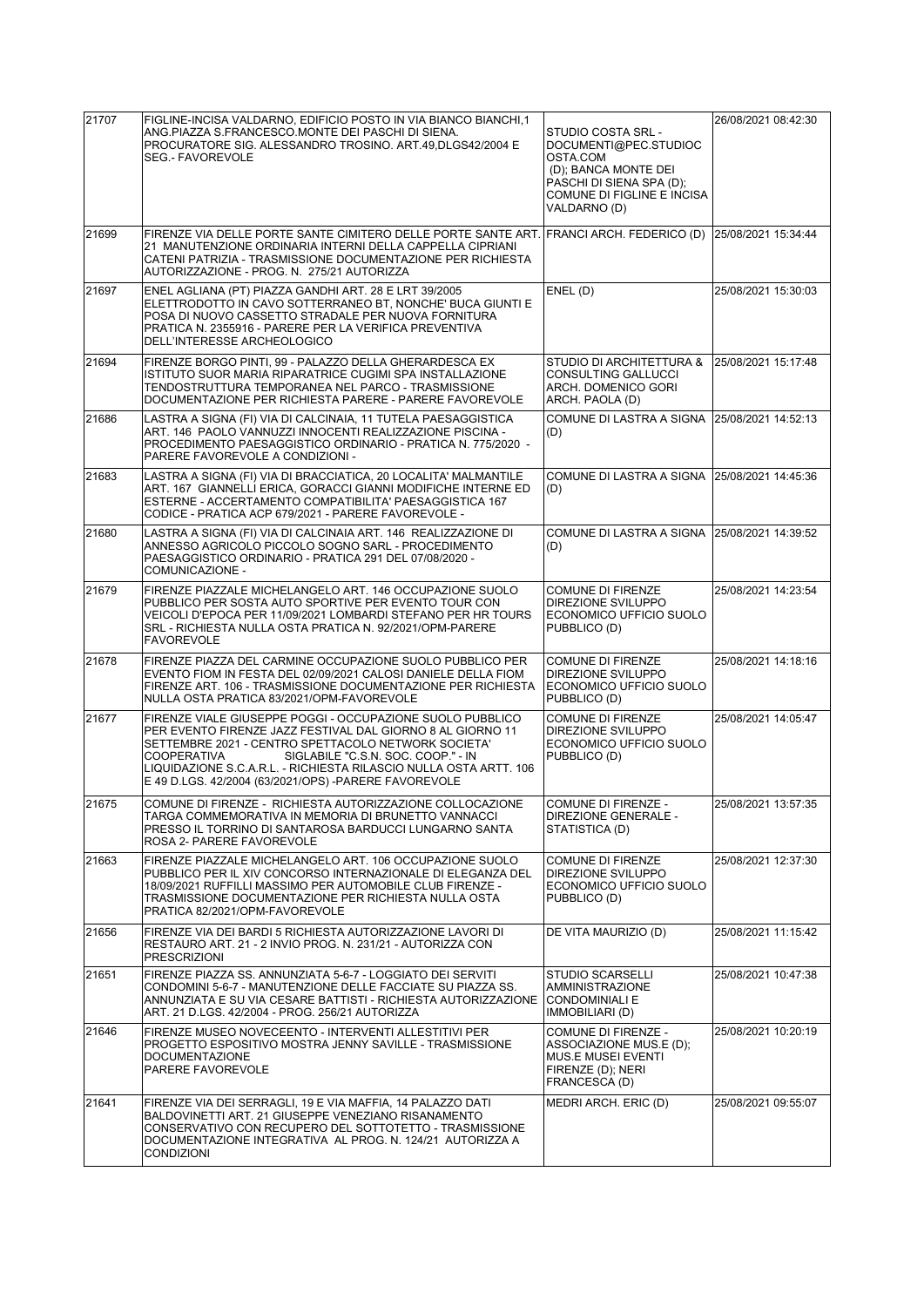| 21631 | COMUNE DI FIRENZE - RICHIESTA AUTORIZZAZIONE ISCRIZIONI<br>COMMEMORATIVE IN RICORDO DI FONDERIA DEL PIGNONE E PIERO<br>UMILIANI PARERE FAVOREVOLE                                                                                                                                                                                                             | DEPUTAZIONE DI STORIA<br>PATRIA (D); PREFETTURA DI<br>FIRENZE (D)                                                                                                                                                                              | 25/08/2021 09:25:37 |
|-------|---------------------------------------------------------------------------------------------------------------------------------------------------------------------------------------------------------------------------------------------------------------------------------------------------------------------------------------------------------------|------------------------------------------------------------------------------------------------------------------------------------------------------------------------------------------------------------------------------------------------|---------------------|
| 21627 | PARIGI MOSTRA "BOTTICELLI" NOTIFICA AUTORIZZAZIONE<br>MINISTERIALE AL PRESTITO.                                                                                                                                                                                                                                                                               | <b>COMUNE DI FIESOLE SILVIA</b><br>BORSOTTI (D); D'ABOVILLE<br>SOLVEIG (D); DIOCESI DI<br><b>FIESOLE UFFICIO</b><br>DIOCESANO D' ARTE SACRA<br>(D); DIOCESI DI PRATO -<br>UFFICIO BENI CULTURALI (D);<br>FONDAZIONE HORNE -<br>MUSEO HORNE (D) | 25/08/2021 09:18:18 |
| 21625 | ART.21. OPERA DI SAN GIOVANNI PISANO ANGELO CON LA TESTA DI<br>SAN GIOVANNI BATTISTA DI PROPRIETA' DELLA CHIESA CATTEDRALE DI MUSEI & CULTURA SCRL (D)<br>PISTOIA -COLLEZIONE DEL MUSEO DELLA CATTEDRALE DI SAN ZENO<br>PALAZZO DEI VESCOVI - INVIO AUTORIZZAZIONE ATTIVITÀ<br>DIAGNOSTICHE E VERBALE DI TRASFERIMENTO.                                       | CARLESI LUCA (D); PISTOIA                                                                                                                                                                                                                      | 25/08/2021 09:10:57 |
| 21624 | FIRENZE VIALE ELEONORA DUSE, 30/B IRENE GOZZI, VODAFONE ITALIA<br>SPA ADEGUAMENTO RADIOELETTRICO DELLA STAZIONE RADIO BASE<br>ESISTENTE ED IMMISSIONE NELL'IMPIANTO DEL GESTIORE TIM -<br>TRASMISSIONE DOCUMENTAZIONE PER RICHIESTA PARERE<br>AUTORIZZAZIONE PAESAGGISTICA SEMPLIFICATA - PRATICA 8156/2021<br>PARERE FAVOREVOLE                              | COMUNE DI FIRENZE -<br>DIREZIONE URBANISTICA (D)                                                                                                                                                                                               | 25/08/2021 09:10:32 |
| 21613 | FIRENZE - TRASMISSIONE PROGETTO DEFINITIVO DEI LAVORI DI<br>RESTAURO ADEGUAMENTO E ACCESSIBILITA' DELLA CHIESA E DEL<br>MUSEO DI ORSANMICHELE - PROG. N. 240/21 AUTORIZZA A CONDIZIONI                                                                                                                                                                        | MUSEI DEL BARGELLO (D)                                                                                                                                                                                                                         | 25/08/2021 08:44:39 |
| 21612 | FIRENZE VIA CAVOUR, 8 PALAZZO BARTOLI-CORBINI ART. 21<br>ELEONORA MAGGINI MANUTENZIONE STRAORDINARIA DELLA<br>COPERTURA FINALIZZATA ALLA RIDUZIONE DEL RISCHIO SISMICO -<br>TRASMISSIONE DOCUMENTAZIONE PER RICHIESTA AUTORIZZAZIONE -<br>PARERE FAVOREVOLE PROG. 378/2021                                                                                    | STANTA LEONARDO (D)                                                                                                                                                                                                                            | 25/08/2021 08:43:11 |
| 21608 | FIRENZE VIA DEI SEREVI 43R - PALAZZO BUONTALENTI VIA DEI SERVI 9 - SHAHINI ALMEIDA (D)<br>MANUTENZIONE ORDINARIA - SHAHINI ALMEIDA - RICHIESTA<br>AUTORIZZAZIONE ART. 21 D.LGS. 42/2004- PARERE FAVOREVOLE PROG.<br>296/21                                                                                                                                    |                                                                                                                                                                                                                                                | 25/08/2021 08:32:20 |
| 21607 | FIRENZE PIAZZA SANT'AMBROGIO 1 - RESTAURO FACCIATA PRINCIPALE<br>DELLA CHIESA DI SANT'AMBROGIO - PARROCCHIA S. AMBROGIO E S.<br>GIUSEPPE - RICHIESTA AUTORIZZAZIONE ART. 21 D.LGS. 42/2004 PROG.<br>N. 316/21 AUTORIZZA                                                                                                                                       | PARROCCHIA DI S.<br>AMBROGIO E S. GIUSEPPE<br>(D)                                                                                                                                                                                              | 25/08/2021 08:29:49 |
| 21603 | FIRENZE VIUZZO DI FAGNA, SNC DPR 31/2017 ELETTRODOTTO<br>INTERRATO A BT CON REALIZZAZIONE DI DUE NUOVI ARMADI E<br>DEMOLIZIONE PARTE DI ELETTRODOTTO A MT ESISTENTE ROBERTO<br>GELLI, ENEL DISTRIBUZIONE SPA -PARERE FAVOREVOLE CON<br>PRESCRIZIONI ARCHEOLOGICHE -TUTELA PAESAGGISTICA<br>SEMPLIFICATA - PRATICA 6748/2021                                   | COMUNE DI FIRENZE -<br>DIREZIONE URBANISTICA (D)                                                                                                                                                                                               | 25/08/2021 08:24:22 |
| 21602 | FIRENZE VIA PISANA, 894 TUTELA PAESAGGISTICA ART. 146 DEBORA<br>MANETTI CAPPOTTO ESTERNO FACCIATA NORD E REALIZZAZIONE<br>LUCERNARIO E IMPIANTO FOTOVOLTAIICO SULLA FALDA DEL TETTO -<br>TRASMISSISONE DOCUMENTAZIONE PER RICHIESTA PARERE<br>AUTORIZZAZIONE PAESAGGISTICA ORDINARIA - PRATICA 5539/2021<br>PARERE FAVOREVOLE - NUOVA TRASMISSIONE PER REFUSO | COMUNE DI FIRENZE -<br>DIREZIONE URBANISTICA (D)                                                                                                                                                                                               | 25/08/2021 08:24:18 |
| 21600 | FIRENZE VIALE NICCOLO' MACHIAVELLI, SNC FABIO PARENTI, TOSCANA<br>ENERGIA SPA - PARERE FAVOREVOLE A CONDIZIONI - TUTELA<br>PAESAGGISTICA SEMPLIFICATA - DPR 31/17- PRATICA 8166/2021                                                                                                                                                                          | COMUNE DI FIRENZE -<br>DIREZIONE URBANISTICA (D)                                                                                                                                                                                               | 25/08/2021 08:21:01 |
| 21599 | FIRENZE VIA GUARDAVIA, 17/D-17/E DPR 31/2017 SUSANNA UGOLINI,<br>NATALINA BERNESCHI MODIFICHE ESTERNE - PARERE FAVOREVOLE -<br>TUTELA PAESAGGISTICA SEMPLIFICATA PRATICA N. 7337/2021                                                                                                                                                                         | <b>COMUNE DI FIRENZE -</b><br>DIREZIONE URBANISTICA (D)                                                                                                                                                                                        | 25/08/2021 08:17:46 |
| 21598 | FIRENZE VIA DE' MALCONTENTI 6 - ASP MONTEDOMINI ARCHIVIO -<br>MIGLIORAMENTO STATICO E SISMICO EDIFICIO INDIVIDUABILE COME<br>TORRETTA - A.S.P. FIRENZE MONTEDOMINI - RICHIESTA<br>AUTORIZZAZIONE ART. 21 D.LGS.- 42/2004 - PROG. N. 230/21 AUTORIZZA                                                                                                          | AZIENDA SANITARIA SERVIZI<br><b>ALLA PERSONA</b><br>MONTEDOMINI (D)                                                                                                                                                                            | 25/08/2021 08:17:46 |
| 21596 | FIRENZE VIA DEI BARDI, 30/LUNGARNO TORRIGIANI, 19 LUCA MESSORI<br>AMMINISTRATORE CONDOMINIO MODIFICA DELLA PARTE TERMINALE<br>DEL PROSPETTO PRINCIPALE - PARERE FAVOREVOLE -TUTELA<br>PAESAGGISTICA SEMPLIFICATA - DPR 31/17-PRATICA 8159/2021                                                                                                                | COMUNE DI FIRENZE -<br>DIREZIONE URBANISTICA (D)                                                                                                                                                                                               | 25/08/2021 08:14:26 |
| 21593 | FIRENZE VIA GROCCO, 31 VILLA LORENZI, RESTAURO CONSERVATIVO<br>GRUPPO SCULTOREO ERCOLE ED IL LEONE NEMEO: RILASCIO<br>AUTORIZZAZIONE EX ART. 21 D.LGS. 42/2004 S.M.I.                                                                                                                                                                                         | ARCH. TOMMASO MUCCINI<br>(D); ARCIDIOCESI DI FIRENZE<br>(D); IRES SPA COSTRUZIONI<br>E RESTAURI (CC)                                                                                                                                           | 24/08/2021 18:29:00 |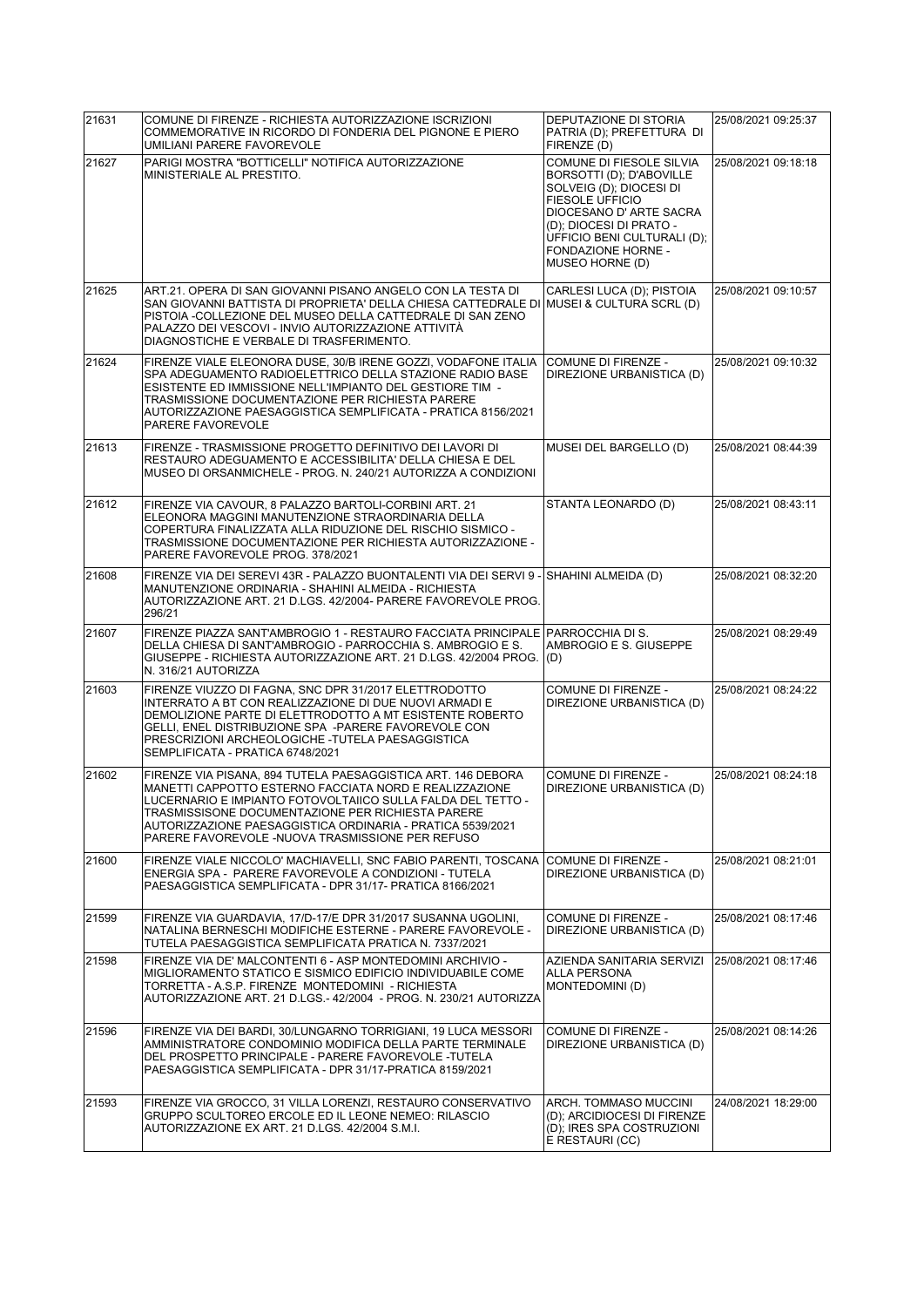| 21592 | VINCI (FI) ) VIA PISTOIESE, 39-40 DPR 31/2017 MULINO DI BECCACCIA<br>PERAZZO PERICLE MIGLIORAMENTO COLLEGAMENTO ESTERNO CON<br>DEMOLIZIONE E RICOSTRUZIONE DI SCALA ESTERNA - PARERE<br>FAVOREVOLE A CONDIZIONI - AUTORIZZAZIONE PAESAGGISTICA<br>SEMPLIFICATA PRATICA N. 653/2021                                                                                                                              | COMUNE DI VINCI (D)                                                                                                                                                                                                                                                                                                                                                                        | 24/08/2021 17:22:28 |
|-------|-----------------------------------------------------------------------------------------------------------------------------------------------------------------------------------------------------------------------------------------------------------------------------------------------------------------------------------------------------------------------------------------------------------------|--------------------------------------------------------------------------------------------------------------------------------------------------------------------------------------------------------------------------------------------------------------------------------------------------------------------------------------------------------------------------------------------|---------------------|
| 21591 | CERRETO GUIDI FI VIA DI CORLIANO 35 - REALIZZAZIONE DI MODIFICHE<br>ESTERNE E SISTEMAZIONE RESEDE -PARERE FAVOREVOLE A<br>CONDIZIONI IN ESITO A PRIMA ISTANZA DI RICHIESTA DI<br>AUTORIZZAZIONE PAESAGGISTICA SEMPLIFICATA DPR 31/2017 E SUCC.<br>RICHIESTA DI AUTORIZZAZIONE PAESAGGISTICA ORDINARIA- PE N.<br>42/2021 GERMEK FABIO -                                                                          | COMUNE DI CERRETO GUIDI<br>(D)                                                                                                                                                                                                                                                                                                                                                             | 24/08/2021 17:17:07 |
| 21590 | REGIONE TOSCANA - CONSULTAZIONI AI SENSI DELL'ART. 22 DELLA L.R.<br>10/2010 PER LA PROCEDURA DI VERIFICA DI ASSOGGETTABILITÀ A VAS<br>RELATIVA ALL' AGGIORNAMENTO DEL "PIANO DEGLI INTERVENTI DI<br>CONTENIMENTO E ABBATTIMENTO DEL RUMORE SULLA VIABILITÀ DI<br>INTERESSE REGIONALE, AI SENSI DEL DM 29/11/2000" - TRASMISSIONE<br>VALUTAZIONI DI COMPETENZA- NON DA ASSOGGETTARE A VAS A<br><b>CONDIZIONI</b> | <b>REGIONE TOSCANA (D):</b><br>SEGRETARIATO REGIONALE<br>DELLA TOSCANA (D);<br>SOPRINTENDENZA ABAP<br>DELLE PROVINCE DI LUCCA E<br>MASSA CARRARA (CC);<br>SOPRINTENDENZA<br>ARCHEOLOGIA, BELLE ARTI E<br>PAESAGGIO PER LE<br>PROVINCE DI PISA E<br>LIVORNO (CC);<br><b>SOPRINTENDENZA</b><br>ARCHEOLOGIA. BELLE ARTI E<br>PAESAGGIO PER LE<br>PROVINCE DI SIENA,<br>GROSSETO E AREZZO (CC) | 24/08/2021 17:09:35 |
| 21588 | VERNIO (PO) LOC. MEZZANA - MONTEPIANO DI VERNIO -<br>REALIZZAZIONE STAZIONE PER OPERATORE DI COMUNICAZIONI -<br>CODICE 1205PO MONTEPIANO VF - TELEBIT SRL - INDIZIONE<br>CONFERENZA DEI SERVIZI ISTRUTTORIA EX ART. 14 CO. 1 L. 241/1990 E<br>SS.MM.II. DA EFFETTUARSI IN FORMA SEMPLIFICATA E MODALITÀ<br>ASINCRONA EX ART. 14-TER DELLA STESSA LEGGE - RICHIESTA DI<br><b>INTEGRAZIONI</b>                    | UNIONE DEI COMUNI VAL DI<br>BISENZIO (D); COMUNE DI<br>VERNIO (PRATO) (CC)                                                                                                                                                                                                                                                                                                                 | 24/08/2021 16:35:07 |
| 21584 | ENEL QUARRATA (PT) VIA SILVIO PELLICO ART. 28 E LRT 39/2005<br>ELETTRODOTTO IN CAVO SOTTERRANEO BT, SOSTITUZIONE CAVO<br>AEREO ESISTENTE PER NUOVA FORNITURA PRATICA N. 2360228 -<br>PARERE PER LA VERIFICA PREVENTIVA DELL'INTERESSE<br><b>ARCHEOLOGICO</b>                                                                                                                                                    | ENEL(D)                                                                                                                                                                                                                                                                                                                                                                                    | 24/08/2021 15:34:46 |
| 21580 | FIRENZE - PESCAIA DI NAVE A ROVEZZANO - VIA DI VILLAMAGNA -<br>VERIFICA D'UFFICIO DELL'INTERESSE CULTURALE ART. 12 COMMA 2<br>D.LGS. 42/2004 E SS.MM.II. - AVVIO DEL PROCEDIMENTO ART. 7 L. 241/90                                                                                                                                                                                                              | ALBO PRETORIO DEL<br>COMUNE DI FIRENZE (D);<br><b>COMUNE DI FIRENZE</b><br>DIREZIONE UFFICIO DEL<br>SINDACO (D); REGIONE<br>TOSCANA (D); REGIONE<br>TOSCANA SETTORE GENIO<br>CIVILE VALDARNO<br>SUPERIORE (D);<br>SEGRETARIATO REGIONALE<br>DELLA TOSCANA (D)                                                                                                                              | 24/08/2021 15:06:51 |
| 21572 | FIRENZE - PESCAIA DI NAVE A ROVEZZANO - VIA DI VILLAMAGNA -<br>VERIFICA D'UFFICIO DELL'INTERESSE CULTURALE ART. 12 COMMA 2<br>D.LGS. 42/2004 E SS.MM.II. - AVVIO DEL PROCEDIMENTO ART. 7 L. 241/90                                                                                                                                                                                                              | <b>ALBO PRETORIO DEL</b><br>COMUNE DI FIRENZE (D);<br><b>COMUNE DI FIRENZE</b><br>DIREZIONE UFFICIO DEL<br>SINDACO (D); REGIONE<br>TOSCANA (D); REGIONE<br><b>TOSCANA SETTORE GENIO</b><br><b>CIVILE VALDARNO</b><br>SUPERIORE (D):<br>SEGRETARIATO REGIONALE<br>PER LA TOSCANA (D)                                                                                                        | 24/08/2021 14:39:24 |
| 21563 | PRATO VIA DI CANTAGALLO 145//C L. 47/1985 BERNI GIULIO - RICHIESTA<br>PARERE ACCERTAMENTO CONDONO EDILIZIO PG N. 19860022300 DEL<br>28/03/1986 - C85-17116-1986 - INVIO PROVVEDIMENTO ACCOGLIMENTO<br>DELL'ISTANZA                                                                                                                                                                                              | COMUNE DI PRATO (D)                                                                                                                                                                                                                                                                                                                                                                        | 24/08/2021 13:15:59 |
| 21557 | PRATO VIA DI CANTAGALLO, 83/B L. 47/85 MAGNOLFI FERNANDO -<br>RICHIESTA PARERE ACCERTAMENTO CONDONO EDILIZIO PG<br>1985004070 DEL 08/11/1985 - C858-631-1985 - INVIO PROVVEDIMENTO<br>ACCOGLIMENTO DELL'ISTANZA                                                                                                                                                                                                 | COMUNE DI PRATO (D)                                                                                                                                                                                                                                                                                                                                                                        | 24/08/2021 12:58:26 |
| 21554 | PRATO VIA POMEZIA, 78 L. 47/1985 BALDANZI SERGIO ARMANDO -<br>RICHIESTA PARERE ACCERTAMENTO CONDONO EDILIZIO PG N.<br>19860035056 DEL 30/04/1986 (C85-15255-1986) - INVIO RICHIESTA<br>ELEMENTI ISTRUTTORI.                                                                                                                                                                                                     | COMUNE DI PRATO (D)                                                                                                                                                                                                                                                                                                                                                                        | 24/08/2021 12:48:57 |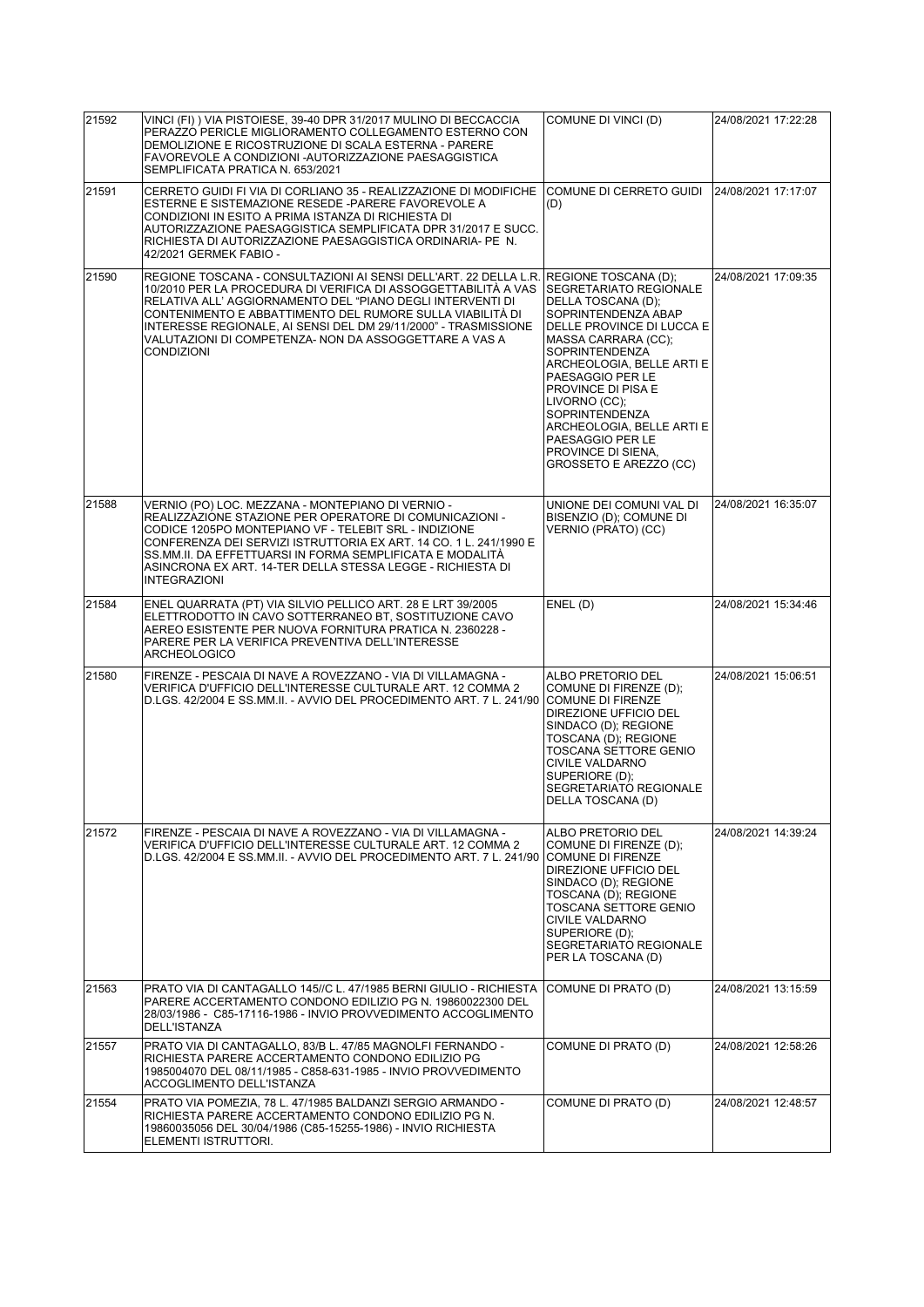| 21552 | PRATO VIALE BORGO VALSUGANA, 149 L. 47/1985 MAURO ITALIA -<br>RICHIESTA PARERE ACCERTAMENTO CONDONO EDILIZIO PG N.<br>19860045008 DEL 07/06/1986 - C85-18565-1986 - PROVVEDIMENTO DI<br>ACCOGLIMENTO DELL'ISTANZA                                                                                                                                                                                                                                      | COMUNE DI PRATO (D)                                                                                                                                                                                                             | 24/08/2021 12:38:38 |
|-------|--------------------------------------------------------------------------------------------------------------------------------------------------------------------------------------------------------------------------------------------------------------------------------------------------------------------------------------------------------------------------------------------------------------------------------------------------------|---------------------------------------------------------------------------------------------------------------------------------------------------------------------------------------------------------------------------------|---------------------|
| 21550 | BARBERINO DI MUGELLO (FI) LOC. CAVALLINA, VIA DEL<br>TORRACCHIONE, 3/E - AMPLIAMENTO A CIVILE ABITAZIONE - CRESTI<br>ALESSANDRO - AUTORIZZAZIONE PAESAGGISTICA EX ART. 146 DEL<br>D.LGS 42/2004                                                                                                                                                                                                                                                        | COMUNE DI BARBERINO DI<br>MUGELLO (D)                                                                                                                                                                                           | 24/08/2021 12:37:44 |
| 21540 | VINCI (FI) PARCO DELLA RIMEMBRANZA ART. 27 -INTERVENTO DI<br>URGENZA ABBATTIMENTO 3 LECCI-PRESA ATTO                                                                                                                                                                                                                                                                                                                                                   | COMUNE DI VINCI (D)                                                                                                                                                                                                             | 24/08/2021 12:12:09 |
| 21537 | FIRENZE - RICHIESTA VARIAZIONE DENOMINAZIONE DA "GIARDINO<br>ALEXANDER LANGER" IN "GIARDINO TOSCA BUCARELLI" E "GIARDINO<br>FEDRA FAROLFI" E NUOVA DENOMINAZIONE "PASSERELLA ALEXANDER FIRENZE (D)<br>LANGER"PARERE FAVOREVOLE                                                                                                                                                                                                                         | DEPUTAZIONE DI STORIA<br>PATRIA (D); PREFETTURA DI                                                                                                                                                                              | 24/08/2021 11:59:25 |
| 21536 | PROT. N. 14985/2021 - SAN CASCIANO IN VAL DI PESA (FI) VIA GIUSEPPE<br>DI VITTORIO, 57 DPR 31/2017 INSTALLAZIONE BOX AUTOMATICO DI<br>CASELLA POSTALE PER RECAPITO E RITIRO PRODOTTI ACQUISTATI ON<br>LINE SIGISMONDI GABRIELE, CARLOS ROBERTO PER AMAZON ITALIA<br>TRANSPORT SRL - PARERE AUTORIZZAZIONE PAESAGGISTICA<br>SEMPLIFICATA PRATICA 2021/0675 - PROVVEDIMENTO ACCOGLIMENTO<br>DELL'ISTANZA                                                 | COMUNE DI SAN CASCIANO<br>IN VAL DI PESA (D)                                                                                                                                                                                    | 24/08/2021 11:59:06 |
| 21528 | ESERCIZIO DEL DIRITTO DI PRELAZIONE SU BENE DICHIARATO<br>D'INTERESSE CULTURALE: LUCA DELLA ROBBIA "MADONNA CON<br>BAMBINO, I SANTI LORENZO E CATERINA E DONATORE", RILIEVO IN<br>MARMO, COMUNICAZIONE                                                                                                                                                                                                                                                 | COMUNE DI FIRENZE -<br>DIREZIONE CULTURA (D);<br>PIANEA ELENA (D);<br>SEGRETARIATO REGIONALE<br>PER LA TOSCANA (D); TOSI<br>MARIA CECILIA (D);<br>F.SALAMONE@SDVASSOCIAT<br>I.IT (CC); SALAMONE AVV.<br>FRANCESCO EMANUELE (CC) | 24/08/2021 11:32:46 |
| 21523 | CALENZANO (FI) VIA DEL NOCE, 9 - TUTELA PAESAGGISTICA<br>SEMPLIFICATA DPR 31/2017 -PARERE FAVOREVOLE A CONDIZIONI - DI<br>CIANCIA OBED, LIBRIO CLAUDIA - INSTALLAZIONE CALDAIA E MOTORE<br>CONDIZIONATORE ESTERNI<br>PRATICA PROTOCOLLO N. 2021/0020610,                                                                                                                                                                                               | COMUNE DI CALENZANO (D)                                                                                                                                                                                                         | 24/08/2021 11:04:12 |
| 21521 | VAGLIA (FI)-VIA DEL MULINACCIO 32 - TUTELA PAESAGGISTICA DPR<br>31/2017- PARERE FAVOREVOLE-MARIA COSTANZA NOCENTINI-CARLO<br>NOCENTINI-LUCIA NOCENTINI                                                                                                                                                                                                                                                                                                 | COMUNE DI VAGLIA (D)                                                                                                                                                                                                            | 24/08/2021 10:58:55 |
| 21491 | FIRENZE. ARTOUR-O IL MUST, XXXIII EDIZIONE, TETRAKTYS PER IL<br>SETTECENTENARIO DI DANTE, 25-27 SETTEMBRE 2021 - PARERE PER<br><b>PATROCINIO</b>                                                                                                                                                                                                                                                                                                       | SEGRETARIATO REGIONALE<br>DEL MINISTERO PER I BENI E<br>LE ATTIVITA' CULTURALI PER<br>LA TOSCANA (D): UFFICIO DI<br><b>GABINETTO - MINISTERO PER</b><br>I BENI E LE ATTIVITÀ<br>CULTURALI E PER IL<br>TURISMO (D)               | 24/08/2021 08:53:23 |
| 21488 | OGGETTO: GREVE IN CHIANTI (FI), SP 16 CHIANTI VALDARNO KM 4 + 100. CITTÀ METROPOLITANA DI<br>INTERVENTO DI: "MANUTENZIONE STRAORDINARIA PARAPETTO E<br>PROLUNGAMENTO MURO".<br>RESPONSABILE UNICO DEL PROCEDIMENTO: CITTÀ METROPOLITANA<br>CONVOCAZIONE CONFERENZA DEI SERVIZI DECISORIA PER<br>APPROVAZIONE PROGETTO DEFINITIVO, AI SENSI DELL'ART 14 COMMA<br>2 DELLA L. 241/1990 IN FORMA SEMPLIFICATA.<br><b>TRASMISSIONE PARERE</b>               | FIRENZE (D)                                                                                                                                                                                                                     | 24/08/2021 07:59:17 |
| 21487 | OGGETTO: GREVE IN CHIANTI (FI), SP 16 CHIANTI VALDARNO KM 5 + 700. CITTÀ METROPOLITANA DI<br>INTERVENTO DI: "DEMOLIZIONE E RICOSTRUZIONE BARRIERA DI<br>SICUREZZA BORDO PONTE ESISTENTE".<br>RESPONSABILE UNICO DEL PROCEDIMENTO: CITTÀ METROPOLITANA<br>CONVOCAZIONE CONFERENZA DEI SERVIZI DECISORIA PER<br>APPROVAZIONE PROGETTO DEFINITIVO, AI SENSI DELL'ART 14 COMMA<br>2 DELLA L. 241/1990 IN FORMA SEMPLIFICATA.<br><b>TRASMISSIONE PARERE</b> | FIRENZE (D)                                                                                                                                                                                                                     | 24/08/2021 07:54:50 |
| 21486 | OGGETTO: GREVE IN CHIANTI (FI), SP CHIANTI VALDARNO KM 0 + 600.<br>INTERVENTO DI: "DEMOLIZIONE PROTEZIONI LATERALI ESISTENTI E<br>INSTALLAZIONE NUOVE BARRIERE DI SICUREZZA".<br>RESPONSABILE UNICO DEL PROCEDIMENTO: CITTÀ METROPOLITANA<br>CONVOCAZIONE CONFERENZA DEI SERVIZI DECISORIA PER<br>APPROVAZIONE PROGETTO DEFINITIVO, AI SENSI DELL'ART 14 COMMA<br>2 DELLA L. 241/1990 IN FORMA SEMPLIFICATA.<br><b>TRASMISSIONE PARERE</b>             | CITTÀ METROPOLITANA DI<br>FIRENZE (D)                                                                                                                                                                                           | 24/08/2021 07:51:03 |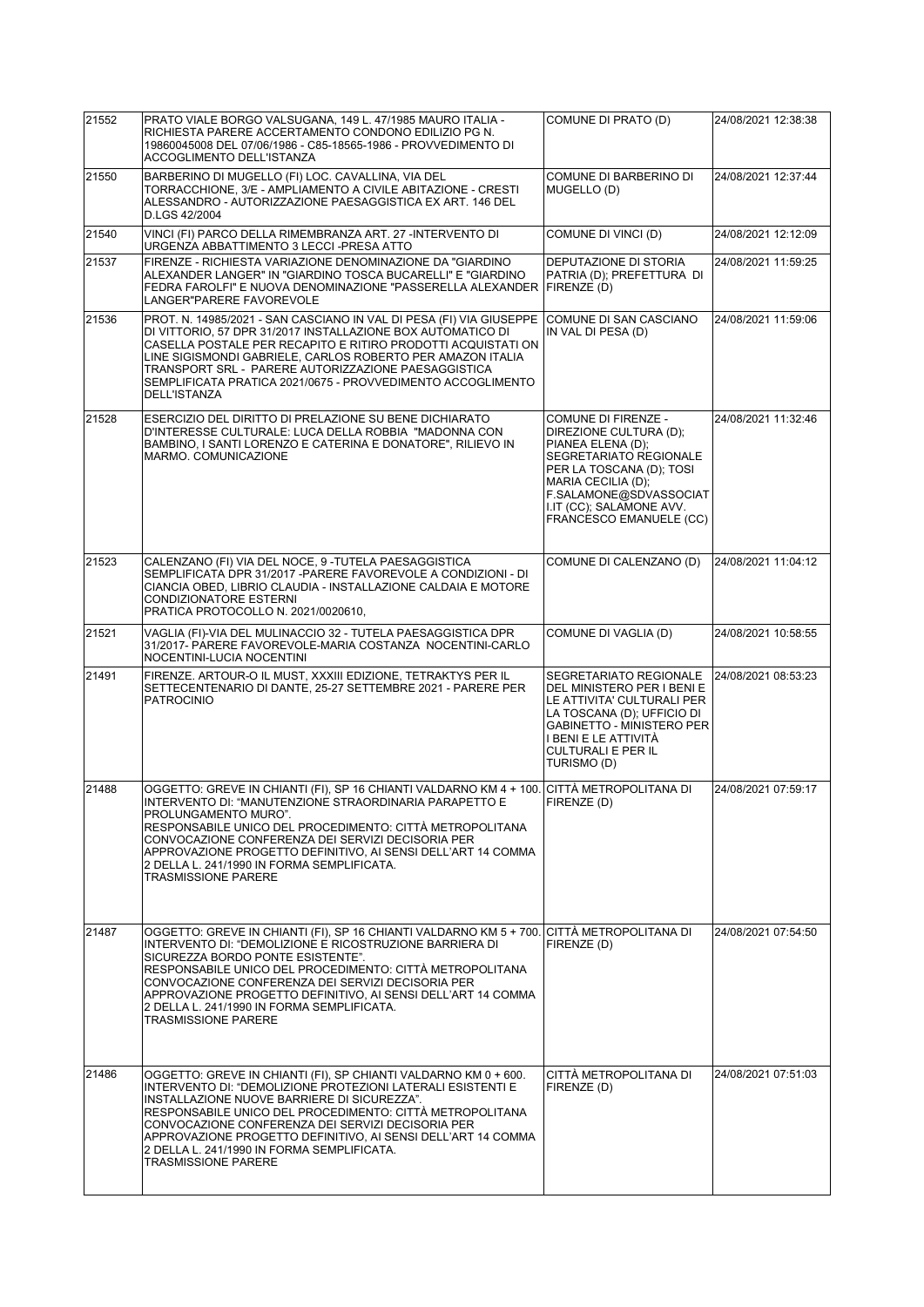| 21484 | OGGETTO: CERTALDO (FI), LOC. SAN DONNINO N. 223-PIETRAIA NN. 6/8.<br>AMBITO DI PAESAGGIO N. 9. AI SENSI DEL PIANO D'INDIRIZZO<br>TERRITORIALE DELLA REGIONE TOSCANA. AREA TUTELATA AI SENSI<br>DELLA PARTE III DEL DECRETO LEGISLATIVO 22 GENNAIO 2004, N. 42 E<br>SUCCESSIVE MODIFICHE (CODICE DEI BENI CULTURALI E DEL<br>PAESAGGIO), CON DM 26.03.1970 (GU 122/1970), AI SENSI DELL'ART. 136<br>DEL CODICE.<br>RICHIESTA DI PARERE AI SENSI DELL'ART. 146 DEL CODICE.<br>INTERVENTO: "INSTALLAZIONE IMPIANTO FOTOVOLTAICO A TERRA E<br>MANUTENZIONE COPERTURA FABBRICATO".<br>RICHIEDENTE: SIG.RI LUCAS CHARLES RICHARD E FREEMAN ANNA<br><b>PATRICIA</b><br>PRATICA N. 316/2021<br>TRASMISSIONE PARERE DI COMPETENZA                              | (COMUNE DI CERTALDO (D)           | 24/08/2021 07:44:09 |
|-------|-------------------------------------------------------------------------------------------------------------------------------------------------------------------------------------------------------------------------------------------------------------------------------------------------------------------------------------------------------------------------------------------------------------------------------------------------------------------------------------------------------------------------------------------------------------------------------------------------------------------------------------------------------------------------------------------------------------------------------------------------------|-----------------------------------|---------------------|
| 21483 | OGGETTO: CERTALDO (FI), COSTA DEGLI ALBERTI N. 27.<br>AMBITO DI PAESAGGIO N. 10 "CHIANTI", AI SENSI DEL PIANO<br>D'INDIRIZZO TERRITORIALE DELLA REGIONE TOSCANA. AREA TU-<br>TELATA AI SENSI DELLA PARTE III DEL DECRETO LEGISLATIVO 22<br>GENNAIO 2004, N. 42 E SUCCESSIVE MODIFICHE (CODICE DEI BENI<br>CULTURALI E DEL PAESAGGIO), CON DM 18.01.1958 (GU 30/1958) E DM<br>13.07.1971 (GU 197/1971), AI SENSI DELL'ART. 136 DEL CODICE.<br>ACCERTAMENTO DI COMPATIBILITÀ PAESAGGISTICA AI SENSI<br>DELL'ART. 167, COMMA 5, E DELL'ART. 181, COMMA 1, DEL CODI-CE.<br>INTERVENTO: "MODIFICHE ESTERNE"<br>RICHIEDENTE: SIG.RI FRANCESCO MALATESTI E MICHELA SCALI<br>PRATICA: N. 305/2021<br>TRASMISSIONE PROVVEDIMENTO DI ACCOGLIMENTO DELL'ISTANZA. | COMUNE DI CERTALDO (D)            | 24/08/2021 07:35:24 |
| 21482 | SESTO FIORENTINO (FI) VIA DELLA TOPAIA, 1 - RISTRUTTURAZIONE<br>CONSERVATIVA - FORCONI TATIANA - PROT. N. 52213/2021 PRATICA<br>EDILIZIA BUSTA N. 20048/2021 DEL 01/04/2021 - AUTORIZZAZIONE<br>PAESAGGISTICA EX ART. 146 DEL D.LGS 42/2004 CON PROCEDURA<br>SEMPLIFICATA EX DPR 31/2017 - PARERE DI COMPETENZA CON<br><b>PRESCRIZIONI</b>                                                                                                                                                                                                                                                                                                                                                                                                            | COMUNE DI SESTO<br>FIORENTINO (D) | 23/08/2021 17:04:07 |
| 21481 | CERRETO GUIDI (FI) LOC. BASSA VIA SOLDAINI, 35 - TUTELA DPR<br>31/2017 MODIFICHE ESTERNE E OPERE DI EFFICIENTAMENTO<br>ENERGETICO TRANDAFIR E MIHAELA VIORICA BOBIRNEA -RICHIESTA<br>INTEGRAZIONI- TUTELA PAESAGGISTICA SEMPLIFICATA PRATICA N.<br>72/2021                                                                                                                                                                                                                                                                                                                                                                                                                                                                                            | COMUNE DI CERRETO GUIDI<br>(D)    | 23/08/2021 17:00:48 |
| 21480 | CERRETO GUIDI (FI) VIA DEI FOSSI, 57 DPR 31/2017 MODIFICHE DI<br>PROSPETTO BROGI LUCIA - PARERE FAVOREVOLE -TUTELA<br>PAESAGGISTICA SEMPLIFICATA PRATICA N. 68/2021                                                                                                                                                                                                                                                                                                                                                                                                                                                                                                                                                                                   | COMUNE DI CERRETO GUIDI<br>(D)    | 23/08/2021 16:58:03 |
| 21479 | CAMPI BISENZIO FI VIA G. BOCCACCIO 64-66 - MODIFICHE ESTERNE ED<br>INTERNE RISPETTO AI TITOLI ACQUISITI - GENNAI ELIANA - PROT.N.<br>36553 DEL 29/06/2021 - ACCERTAMENTO DI COMPATIBILITÀ<br>PAESAGGISTICA AI SENSI DEGLI ARTT.167 E 181 DEL D.LGS. 42/2004 E<br>S.M.I.                                                                                                                                                                                                                                                                                                                                                                                                                                                                               | COMUNE DI CAMPI BISENZIO<br>(D)   | 23/08/2021 16:57:47 |
| 21478 | SIGNA (FI) VIA DEI BERTI, SNC - OPERE ESEGUITE IN DIFFORMITA'<br>DALLA SCIA PRATICA 114/2017 E AUT. 14780 DEL 13/09/2016 PE 164/2016<br>- ALBERELLI CRISTIANO PER UNIEDIL SRL - P.E. 368-2020 - PARERE PER<br>ACCERTAMENTO DI COMPATIBILITÀ PAESAGGISTICA EX ART. 167 E 181<br>DEL D.LGS 42/2004                                                                                                                                                                                                                                                                                                                                                                                                                                                      | COMUNE DI SIGNA (D)               | 23/08/2021 16:54:26 |
| 21477 | CERRETO GUIDI (FI) LOC. BASSA VIA G. VERDI, SNC - TUTELA<br>PAESAGGISTICA ART. 146 D. LGS 42/2004 - REALIZZAZIONE NUOVO<br>FABBRICATO RESIDENZIALE LOTTO 2 AREA DI INTERVENTO 4<br>STEFANELLI MAURO PER COBRA IMMOBILIARE SRTL - PARERE<br>FAVOREVOLE A CONDIZIONI - TUTELA PAESAGGISTICA ORDINARIA<br>PRATICA N. 71/2021                                                                                                                                                                                                                                                                                                                                                                                                                             | COMUNE DI CERRETO GUIDI<br>(D)    | 23/08/2021 16:53:50 |
| 21476 | CERRETO GUIDI (FI) LOC. BASSA VIA L. ROSSETTI, 10 OPERE<br>REALIZZATE IN DIFFORMITÀ DAL TITOLO EDILIZIO E IN ASSENZA DI<br>AUTORIZZAZIONE CONCESSIONE EDILIZIA N. 1327/1985 IMMOBILIARE<br>SARC DI MANCIOLI CARLO & C. - PARERE FAVOREVOLE<br>ACCERTAMENTO DI COMPATIBILITÀ PAESAGGISTICA ARTT. 167 E 181 D-<br>LGS 42/2004 IN ESITO A TRASMISSIONE DOCUMENTAZIONE<br>INTEGRATIVA POST RICHIESTA ELEMNTI ISTRUTTORI                                                                                                                                                                                                                                                                                                                                   | COMUNE DI CERRETO GUIDI<br>(D)    | 23/08/2021 16:49:33 |
| 21475 | CERRETO GUIDI (FI) VIA DI CORLIANO, 7 DPR 31/2017 TORRIGIANI<br>FRANCO, GONFIANTINI GRAZIELLA EFFICIENTAMENTO ENERGETICO -<br>PARERE FAVOREVOLE A CONDIZIONI - TUTELA PAESAGGISTICA<br>SEMPLIFICATA PRATICA EDILIZIA N. 70/2021                                                                                                                                                                                                                                                                                                                                                                                                                                                                                                                       | COMUNE DI CERRETO GUIDI<br>(D)    | 23/08/2021 16:44:56 |
| 21465 | VICCHIO (FI) FRAZIONE VESPIGNANO, 62 DPR 31/2017 MANUTENZIONE<br>STRAORDINARIA EFFICIENTAMENTO ENERGETICO VALTER PONZALLI E<br>MEI MARCELLA - ISTANZA AUTORIZZAZIONE PAESAGGISTICA<br>SEMPLIFICATA - PE 168/2021 - PARERE DI COMPETENZA                                                                                                                                                                                                                                                                                                                                                                                                                                                                                                               | C VICCHIO (D)                     | 23/08/2021 13:02:18 |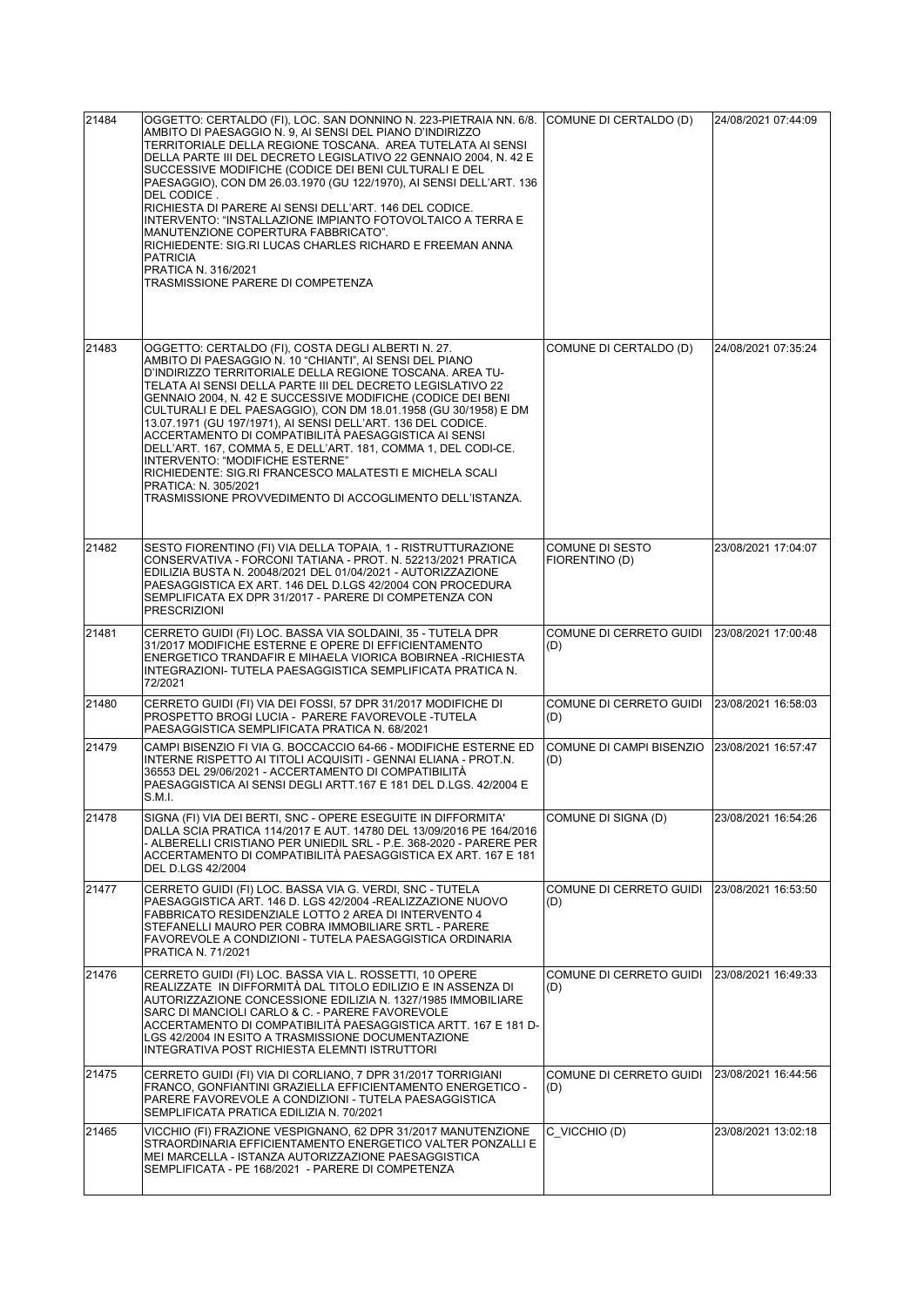| 21463 | CALENZANO (FI) VIA DEI GELSI, 10 DPR 31/2017 BAFTI ERVISA,<br>BAKOLTARI VALENTIN - ISTANZA AUTORIZZAZIONE PAESAGGISTICA<br>SEMPLIFICATA PRATICA PROTOCOLLO 2021/19868 - TRASMISSIONE<br><b>PARERE</b>                                                                                                                                                                                                  | COMUNE DI CALENZANO (D)                                                                | 23/08/2021 12:37:02 |
|-------|--------------------------------------------------------------------------------------------------------------------------------------------------------------------------------------------------------------------------------------------------------------------------------------------------------------------------------------------------------------------------------------------------------|----------------------------------------------------------------------------------------|---------------------|
| 21457 | CASTELFIORENTINO FI - RESTAURO OPERE NELL' AMBITO DEL BANDO<br>FIRENZE RESTAURA 2021 PROVENIENTI DAL SANTUARIO DI SANTA<br>VERDIANA E DAL MUSEO: DIPINTO OLIO SU TAVOLA RAFF. ASSUNTA<br>FRA I SANTI VERDIANA, ANTONIO ABATE, CHERUBINI E ANGELI E<br>MADONNA COL BAMBINO TRA I SANTI GEROLAMO E VERDIANA -<br>AUTORIZZAZIONE EX ART. 21 D. LGS 42/2004. TRASMISSIONE<br><b>VIDIMAZIONE PREVENTIVO</b> | TACCETTI GIANNA (D)                                                                    | 23/08/2021 11:23:44 |
| 21453 | VINCI FI VIA ORBIGNANESE - RICOSTRUZIONE DI<br>TABERNACOLO/EDICOLA VOTIVA - IL MULINO DI LEONARDO SOCIETA'<br>SEMPLICE AGRICOLA - TUTELA PAESAGGISTICA ART. 146 D.LGS.<br>42/2004 - PARERE FAVOREVOLE A CONDIZIONI                                                                                                                                                                                     | COMUNE DI VINCI (D)                                                                    | 23/08/2021 11:09:05 |
| 21452 | CERRETO GUIDI(FI) VIA MORI 8 LOC. BASSA DPR 31/2017 - VARIANTE A<br>PRATICA 25/2019 MESSA IN OPERA CAPPOTTO TERMICO E IMPIANTO<br>PANNELLI FOTOVOLTAICI IN COPERTURA BAGNOLI PAOLO - PARERE<br>FAVOREVOLE A CONDIZIONI POST OSSERVAZIONI IN ESITO A<br>COMUNICAZIONE MOTIVI OSTATIVI PRATICA 20/2021                                                                                                   | COMUNE DI CERRETO GUIDI<br>(D)                                                         | 23/08/2021 11:05:12 |
| 21435 | PESCIA (PT), CATTEDRALE S. MARIA ASSUNTA, RESTAURO DIPINTO<br>"VOCAZIONE DI S. PIETRO E S. ANDREA", POMPEO CACCINI, SEC. XVII -<br>APPROVAZIONE PREVENTIVO DI SPESA                                                                                                                                                                                                                                    | DIOCESI DI PESCIA - UFFICIO 23/08/2021 09:09:55<br>BENI CULTURALI<br>ECCLESIASTICI (D) |                     |
| 21432 | PROVV. OOPP TOSCANA, MARCHE ED UMBRIA PERIZIA N. 137/PT -<br>RESTAURO DELLE FACCIATE DEL PALAZZO PRETORIO DI PISTOIA SEDE<br>DEL TRIBUNALE DI PISTOIA RICHIESTA AUTORIZZAZIONE AI SENSI<br>DELL'ART.21 C.4 DEL D.LGS. N.42/2004 - AUTORIZZAZIONE CON<br><b>PRESCRIZIONI</b>                                                                                                                            | PROVV. OO.PP.<br><b>INTERREGIONALE TOSCANA,</b><br>MARCHE E UMBRIA - UFFICIO<br>2 (D)  | 23/08/2021 08:39:01 |
| 21431 | CALENZANO (FI) VIA DI MONTEMAGGIORE, 5 ART. 146 TUTELA<br>PAESAGGISTICA REALIZZAZIONE PISCINA, MACCHIARELLA ANGELO -<br>ISTANZA AUTORIZZAZIONE PAESAGGISTICA ORDINARIA PROT.<br>2021/0021104 DEL 06/07/2021 - TRASMISSIONE PARERE DI COMPETENZA                                                                                                                                                        | COMUNE DI CALENZANO (D)                                                                | 22/08/2021 12:41:54 |
| 21408 | MONTECATINI TERME (FI) VIA DI CERVIANO, 10 DPR 31/20017 SENSI<br>FRANCESCO ED ALTRI SUPERAMENTO BARRIERE ARCHITETTONICHE E<br>CONTENIMENTO ENERGETICO - TRASMISSIONE DOCUMENTAZIONE<br>PER RICHIESTA PARERE AUTORIZZAZIONE PAESAGGISTICA<br>SEMPLIFICATA PRATICA N. 2021/0492/A-PARERE FAVOREVOLE                                                                                                      | COMUNE DI MONTECATINI<br>TERME (PT) (D)                                                | 20/08/2021 16:43:45 |
| 21406 | SAMBUCA PISTOIESE (PT) VARIE LOCALITA' RICOSTRUZIONE DEGLI<br>ELETTRODOTTI AEREI DI MT DANNEGGIATI DAGLI EVENTI ATMOSFERICI PISTOIESE (D)<br>AVVERSI DEL 4/5 MARZO 2015 SAMBUCA 3 E-DIS. N. 1012904 E 1039428 -<br>TRASMISSIONE DOCUMENTAZIONE PER RICHIESTA PARERE PRATICA<br>57/2021 - URBI 136/2021 ART, 146 TUTELA PAESAGGISTICA - PARERE<br><b>FAVOREVOLE</b>                                     | <b>COMUNE DI SAMBUCA</b>                                                               | 20/08/2021 16:37:04 |
| 21404 | P.E. N. 846/2021 DEL 25/03/2021 - PISTOIA VIA DI BRANDEGLIO 145 -<br>MODIFICHE ESTERNE A FABBRICATO RESIDENZIALE - NICCOLAI GLORIA<br>- AUTORIZZAZIONE PAESAGGISTICA SEMPLIFICATA DPR 31/2017 -<br>RICHIESTA PARERE-PARERE FAVOREVOLE CON PRESCRIZIONE                                                                                                                                                 | COMUNE DI PISTOIA (D)                                                                  | 20/08/2021 16:34:43 |
| 21402 | ABETONE CUTIGLIANO (PT) FRAZ. CASOTTI VIA BRENNERO, 14 ART. 146<br>TUTELA PAESAGGISTICA NESTI GRAZIANO DEMOLIZIONE E<br>RICOSTRUZIONE CON DIVERSA SAGOMA DI EDIFICIO - TRASMISSIONE<br>DOCUMENTAZIONE PER RICHIESTA PARERE AUTORIZZAZIONE<br>PAESAGGISTICA PRATICA 2021/031- PARERE FAVOREVOLE                                                                                                         | COMUNE DI ABETONE<br>CUTIGLIANO (D)                                                    | 20/08/2021 16:32:10 |
| 21398 | QUARRATA (PT) LOC. SANTONUOVO VIA EUROPA, 374 DPR 31/2017<br>AMPLIAMENTO VOLUMETRICO PER REALIZZAZIONE CUCINA<br>PARROCCHIALE CIRCOLO RICREATIVO MCL SANTONUOVO -<br>PARROCCHIA DI SAN GERMANO A SANTONUOVO - TRASMISSIONE<br>DOCUMENTAZIONE PER RICHIESTA PARERE AUTORIZZAZIONE<br>PAESAGGISTICA SEMPLIFICATA PRATICA N. 0084.21-PARERE<br><b>FAVOREVOLE</b>                                          | COMUNE DI QUARRATA (PT)<br>(D)                                                         | 20/08/2021 16:22:35 |
| 21397 | MONTECATINI TERME (PT) VIA PUCCINI, 15 DPR 31/2017 ALBERGO<br>TRIESTE RESTAURO E RISANAMENTO CONSERVATIVO IMMOBILE<br>TURISTICO-RICETTIVO AUTORIZZAZIONE PAESAGGISTICA<br>SEMPLIFICATA PRATICA N. 2021/312A - INVIO INTEGRAZIONI -PARERE<br><b>FAVOREVOLE</b>                                                                                                                                          | COMUNE DI MONTECATINI<br>TERME (PT) (D)                                                | 20/08/2021 16:19:39 |
| 21395 | MONTECATINI TERME (PT) VIA ANDREA BACCI, 15 DPR 31/2017 VARIE<br>MODIFICHE INNOCENTI DANIELE - TRASMISSIONE DOCUMENTAZIONE<br>PER RICHIESTA PARERE AUTORIZZAZIONE PAESAGGISTICA<br>SEMPLIFICATA PRATICA N. 2021/0438A-PARERE FAVOREVOLE CON<br>PRESCRIZIONE                                                                                                                                            | COMUNE DI MONTECATINI<br>TERME (PT) (D)                                                | 20/08/2021 16:17:03 |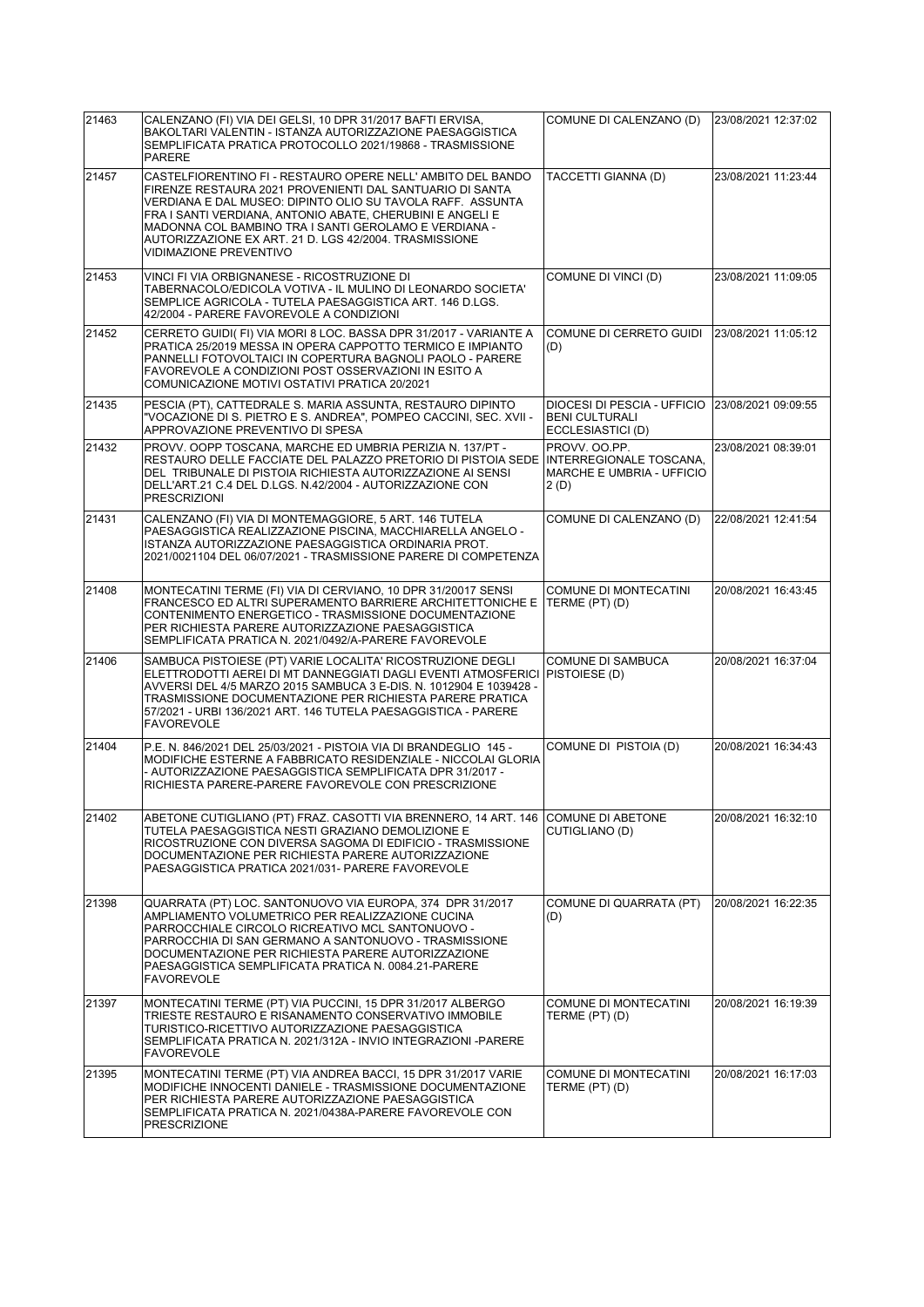| 21386 | AGLIANA (PT) PIAZZA BERTRAND RUSSEL, 2 ART. 146 TUTELA<br>PAESAGGISTICA REALIZZAZIONE DI DUE VILLETTE UNIFAMILIARI SU<br>LOTTO EDIFICABILE NE/1/R/4 EDIL COSTRUZIONI ALFIO SRL -<br>TRASMISSIONE DOCUMENTAZIONE PER RICHIESTA PARERE<br>AUTORIZZAZIONE PAESAGGISTICA ORDINARIA PRATICA N. AP-3-2021<br>PE 11/21 - PARERE FAVOREVOLE                                            | COMUNE DI AGLIANA (D)                                                                                                                                                | 20/08/2021 15:52:50 |
|-------|--------------------------------------------------------------------------------------------------------------------------------------------------------------------------------------------------------------------------------------------------------------------------------------------------------------------------------------------------------------------------------|----------------------------------------------------------------------------------------------------------------------------------------------------------------------|---------------------|
| 21379 | BORGO SAN LORENZO FI - PRATICA 2372160 - PROGETTO DI<br>COSTRUZIONE DI LINEA INTERRATA FRA VIALE IV NOVEMBRE E VIA<br>TRENTO - PARERE PER LA VERIFICA PREVENTIVA DELL'INTERESSE<br>ARCHEOLOGICO AI SENSI DELL'ART. 28, C. 4, D.LGS N. 42/2004; L.R.T.<br>N.39/2005                                                                                                             | ENEL(D)                                                                                                                                                              | 20/08/2021 15:31:34 |
| 21372 | BUGGIANO PT VIA LIVORNESE 25 - RISTRUTTURAZIONE EDILIZIA -<br>DYRMA ASTRIT - RICHIESTA AUTORIZZAZIONE ARTT. 21 E 22 D.LGS.<br>42/2004 - TRASMISSIONE AUTORIZZAZIONE                                                                                                                                                                                                            | CECCHINI ARCH. RANIERI (D)                                                                                                                                           | 20/08/2021 15:05:09 |
| 21370 | BUGGIANO PT VIA LIVORNESE 25 - RISTRUTTURAZIONE EDILIZIA -<br>DYRMA ASTRIT - RICHIESTA AUTORIZZAZIONE ARTT, 21 E 22 D.LGS.<br>42/2004 - TRASMISSIONE AUTORIZZAZIONE                                                                                                                                                                                                            | CECCHINI ARCH. RANIERI (D)                                                                                                                                           | 20/08/2021 14:58:16 |
| 21308 | SAN MARCELLO PITEGLIO (PT) LOC CASTEL DI MURA -<br>AUTORIZZAZIONE TRASPORTO E RESTAURO DI MATERIALE<br>ARCHEOLOGICO ART. 21 D.LGS. 42/2004                                                                                                                                                                                                                                     | CRISTINA.TADDEI@PEC.IT (D) 20/08/2021 10:29:45                                                                                                                       |                     |
| 21307 | ABETONE CUTIGLIANO (PT) VIA BRENNERO E VIA RISORGIMENTO ART.<br>28 E LRT 39/2005 SCAVO STRADALE PER LA POSA DI ELETTRODOTTO<br>SOTTERRANEO A BT PRATICA N. 2347720 - PARERE PER LA VERIFICA<br>PREVENTIVA DELL'INTERESSE ARCHEOLOGICO                                                                                                                                          | ENEL (D); L. VIENNI<br>SOLUZIONE INGEGNERIA<br>(CC); PAOLUCCI SANDRO<br>(CC)                                                                                         | 20/08/2021 10:17:28 |
| 21306 | LARCIANO (PT) VIA SANTA LUCIA E VIA SAN FRANCESCO ART. 28 E LRT<br>39/2005 NUOVO ELETTRODOTTO IN CAVO SOTTERRANEO E POSA DI<br>TRE ARMADI STRADALI PER NUOVA FORNITURA PRATICA N. 2370560 -<br>PARERE PER LA VERIFICA PREVENTIVA DELL'INTERESSE<br><b>ARCHEOLOGICO</b>                                                                                                         | ENEL (D); ENEL<br>POSSIBLESTUDIO (CC);<br>PAOLUCCI SANDRO (CC)                                                                                                       | 20/08/2021 10:15:04 |
| 21305 | LAMPORECCHIO (PT) VIA MATTEOTTI ART. 28 E LRT 39/2005<br>ELETTRODOTTO IN CAVO SOTTERRANEO A BT, INSTALLAZIONE NUOVO<br>ARMADIO STRADALE E SOSTITUZIONE DI CAVO AEREO A BT E DI<br>SOSTEGNI DI LINEA AEREA PRATICA N. 2366504 - PARERE<br><b>ARCHEOLOGICO</b>                                                                                                                   | ENEL (D); PAOLUCCI SANDRO 20/08/2021 10:12:53<br>(CC); STUDIO CANOVARO<br>INGEGNERIA (CC)                                                                            |                     |
| 21304 | SAN MARCELLO PITEGLIO E ABETONE CUTIGLIANO (PT) PRATICA N.<br>2042752 - PROGETTO RESILIENZA - LINEA FEEDER - PARERE<br>ARCHEOLOGICO ART. 28 D. LGS. 42/2004                                                                                                                                                                                                                    | ENEL (D); IDEA-PROJECT<br>(CC); PATRIZIO FROSINI (CC)                                                                                                                | 20/08/2021 10:10:19 |
| 21300 | FIRENZE VIA PAOLO MASCAGNI, 6 ART. 146 TUTELA PAESAGGISTICA<br>DANIELA MIGNANI MODIFICHE FACCIATE ANNESSO, COLLEGAMENTO<br>TRA L'ABITAZIONE E L'ANNESSO E LEGGERE MOVIMENTAZIONE DI<br>TERRA - TRASMISSIONE DOCUMENTAZIONE PER RICHIESTA PARERE<br>AUTORIZZAZIONE PAESAGGISTICA ORDINARIA - PRATICA 5645/2021 -<br>INVIO 1/3PARERE FAV. PRESCR. ARCHEOLOGICHE                  | COMUNE DI FIRENZE -<br>DIREZIONE URBANISTICA (D)                                                                                                                     | 20/08/2021 09:40:57 |
| 21295 | FIRENZE VIA DEI BUONDELMONTI, 14 ART. 146 TUTELA PAESAGGISTICA<br>DEMOLIZIONE E RICOSTRUZIONE DEPOSITO/RIMESSA E SISTEMAZIONE<br>ESTERNA DEL VERDE DI PROPRIETA' DANIELE E SETTIMIO CASCI -<br>TRASMISSIONE DOCUMENTAZIONE PER RICHIESTA PARERE<br>AUTORIZZAZIONE PAESAGGISTICA ORDINARIA - PRATICA 5982/2021 -<br>INVIO 1/2 PARERE FAVOREVOLE                                 | COMUNE DI FIRENZE -<br>DIREZIONE URBANISTICA (D)                                                                                                                     | 20/08/2021 09:09:57 |
| 21293 | FIRENZE VIA DI MONTE ARIOSO, 10 ART. 146 TUTELA PAESAGGISTICA<br>MODIFICHE ESTERNE STEFANO PISTOLESI - TRASMISSIONE<br>DOCUMENTAZIONE PER RICHIESTA PARERE AUTORIZZAZIONE<br>PAESAGGISTICA ORDINARIA - PRATICA 5278/2021- INVIO A<br>COMPLETAMENTO PEC DEL 05/07/2021- PARERE FAVOREVOLE                                                                                       | <b>COMUNE DI FIRENZE -</b><br>DIREZIONE URBANISTICA (D)                                                                                                              | 20/08/2021 09:05:21 |
| 21288 | FIRENZE VIA NICCOLO' DA UZZANO, 51 ART. 146 TUTELA<br>PAESAGGISTICA LEONARDO SCALPELLINI - TRASMISSIONE<br>DOCUMENTAZIONE PER RICHIESTA PARERE AUTORIZZAZIONE<br>PAESAGGISTICA ORDINARIA - PRATICA 5776/2021 PARERE<br><b>FAVOREVOLE</b>                                                                                                                                       | COMUNE DI FIRENZE -<br>DIREZIONE URBANISTICA (D)                                                                                                                     | 20/08/2021 08:49:20 |
| 21287 | RICHIESTA DI TRASFERIMENTO DEL SIPARIO (TEATRO ALLA SCALA, I<br>RACCONTI DI HOFFMANN DI JAQUES OFFENBACH, STAGIONE 1948-49)<br>DI ALBERTO SAVINIO PRESSO IL DEPOSITO DEL TEATRO DEL MAGGIO<br>MUSICALE FIORENTINO DI PROPRIETÀ DEL GABINETTO G. VIEUSSEUX E (D); SIG.RA FRANCESCA<br>COLLOCATO PRESSO LA SEDE DI VIA MAGGIO N. 42, FIRENZE                                     | <b>GABINETTO</b><br>G.P.VIEUSSEUXFIRENZE (D);<br>SIG.RA ANNALISE ALLEVA<br>ANTONINI (D); TEATRO DEL<br><b>MAGGIO MUSICALE</b><br>FIORENTINO-DIREZIONE<br>TECNICA (D) | 20/08/2021 08:47:39 |
| 21284 | FIRENZE VIA LUIGI ALAMANNI, 414 ART. 146 TUTELA PAESAGGISTICA<br>MODIFICA DESTINAZIONE D'UDO DA DIREZIONALE A<br>TURISTICO/RICETTIVO, MODIFICHE FUNZIONALI ED EDILIZIE INTERNE<br>ED ESTERNE SILVANO VEZZOSI, FLORENCE 41 SRL - TRASMISSISONE<br>DOCUMENTAZIONE PER RICHIESTA PARERE AUTORIZZAZIONE<br>PAESAGGISTICA ORDINARIA - PRATICA 5290/2021-PARERE<br><b>FAVOREVOLE</b> | COMUNE DI FIRENZE -<br>DIREZIONE URBANISTICA (D)                                                                                                                     | 20/08/2021 08:45:58 |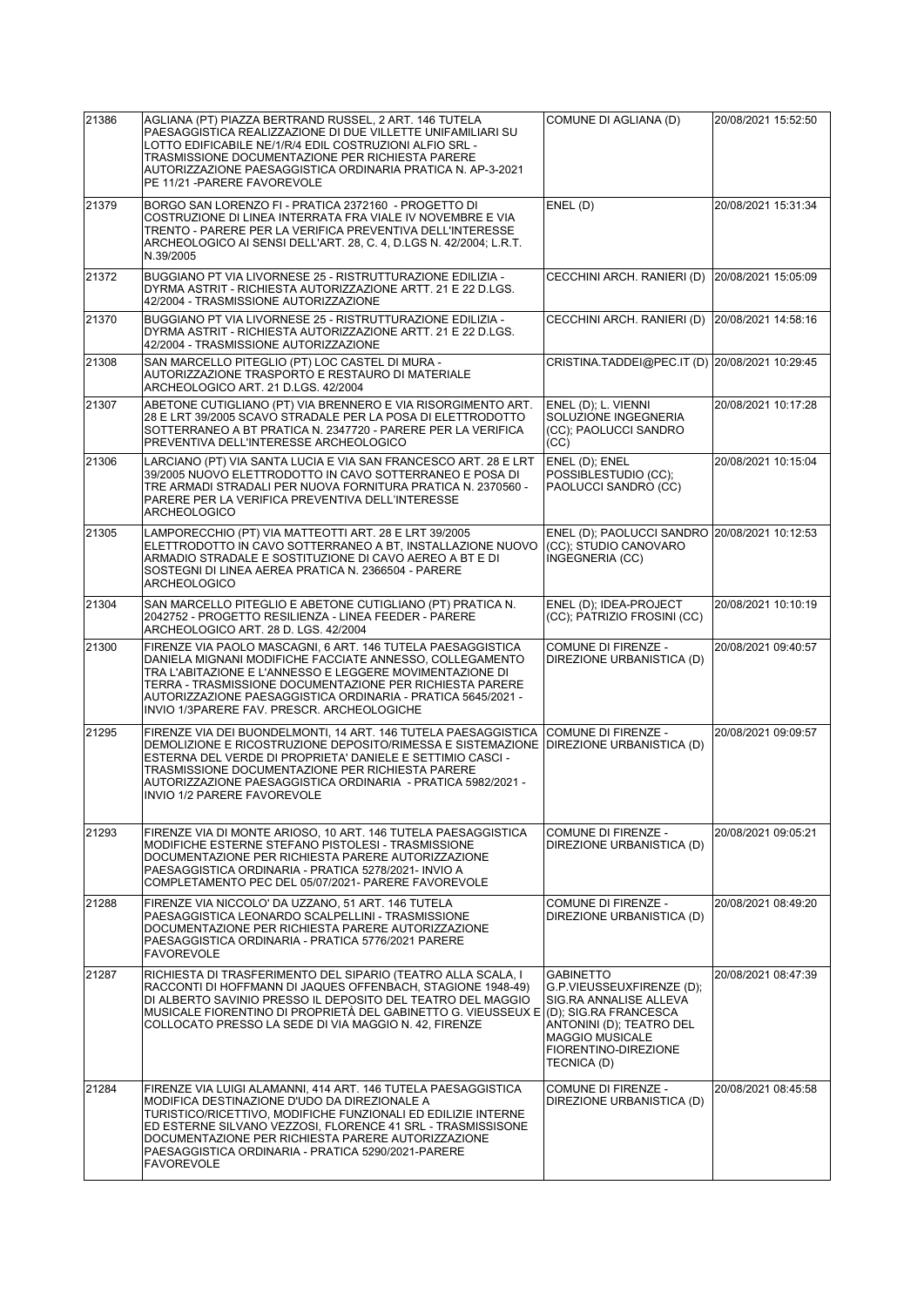| 21282 | FIRENZE VIA VIRGILIO BIAGINI, SNC ALESSANDRA FREGOLI, CK<br>HUTCHISON NETWORKS ITALIA SPA ADEGUAMENTO IMPIANTO<br>TELEFONIA ESISTENTE CON INSTALLAZIONE DI TRE NUOVE ANTENNE<br>NELL'IMPIANTO WIND 3 FI514 FIRENZE GALLUZZO - TRASMISSIONE<br>DOCUMENTAZIONE PER RICHIESTA PARERE AUTORIZZAZIONE<br>PAESAGGISTICA SEMPLIFICATA - PRATICA 8157/2021- PARERE<br><b>FAVOREVOLE</b> | COMUNE DI FIRENZE -<br>DIREZIONE URBANISTICA (D)                                                | 20/08/2021 08:37:39 |
|-------|---------------------------------------------------------------------------------------------------------------------------------------------------------------------------------------------------------------------------------------------------------------------------------------------------------------------------------------------------------------------------------|-------------------------------------------------------------------------------------------------|---------------------|
| 21280 | RICHIESTA AUTORIZZAZIONE ALLO SPOSTAMENTO TEMPORANEO DI<br>REPERTI MUSEALI PER FINALITÀ DI RICERCA AI SENSI DELL'ART. 21 DEL ATENEO - UNIFI - AREA<br>D.LGS. N. 42 DEL 2004, PRESSO L'UNITÀ DI RADIODIAGNOSTICA<br>DELL'OSPEDALE DI SANTA MARIA NUOVA, PIAZZA S. MARIA NUOVA, 1<br>NEI GIORNI 13/09 E 24/09/2021 - INVIO AUTORIZZAZIONE E VERBALE DI<br>CONSEGNA/RICONSEGNA     | SISTEMA MUSEALE DI<br>VALORIZZAZIONE DEL<br>PATRIMONIO CULTURALE (D)                            | 19/08/2021 17:17:13 |
| 21279 | PROT. N. 22791/2021 - FIESOLE (FI) COMPIOBBI VIA DELLA SELVA, 1<br>ART. 146 TUTELA PAESAGGISTICA SOSTITUZIONE COPERTURA E POSA<br>DI PANNELLI FOTOVOLTAICI INTEGRATI CORSANI MAURIZIO -<br>TRASMISSIONE PARERE FAVOREVOLE CONDIZIONATO SU<br>AUTORIZZAZIONE PAESAGGISTICA ORDINARIA PRATICA 41/2021                                                                             | COMUNE DI FIESOLE (D)                                                                           | 19/08/2021 17:13:42 |
| 21278 | PROT. N. 23276/2021 - FIESOLE (FI) VIA MURA ETRUSCHE, 1 DPR 31/2017 COMUNE DI FIESOLE (D)<br>ABBATTIMENTO E REIMPIANTO ALBERI SOC. PROPILEI SRL -<br>TRASMISSIONE PARERE AUTORIZZAZIONE PAESAGGISTICA<br>SEMPLIFICATA PRATICA N. 190/2021                                                                                                                                       |                                                                                                 | 19/08/2021 17:09:45 |
| 21277 | PROT. N. 23273/2021 - FIESOLE (FI) COMPIOBBI VIA QUINTOLE, 2/A DPR<br>31/2017 PRATICA SUAP 1059/202 - AMPLIAMENTO PAVIMENTAZIONE<br>BEMAC SRL - TRASMISSIONE PARERE AUTORIZZAZIONE<br>PAESAGGISTICA SEMPLIFICATA PRATICA N. 188/2021                                                                                                                                            | COMUNE DI FIESOLE (D)                                                                           | 19/08/2021 17:07:08 |
| 21276 | PONTASSIEVE FI - INTERVENTO PER MESSA IN SICUREZZA DI<br>PERCORSO CICLOPEDONALE DENOMINATO CAMMINO DI FRANCESCO -<br>AUTORIZZAZIONE PAESAGGISTICA ART. 146 DEL D.LGS. 42/2004 - INVIO<br>PARERE - P.E. 2021/00988 - COMUNE DI PONTASSIEVE                                                                                                                                       | <b>COMUNE DI PONTASSIEVE</b><br>(D)                                                             | 19/08/2021 17:04:02 |
| 21275 | PONTASSIEVE (FI) LOC. SIECI VIA DELLA FONTE, 4 - ART. 146 TUTELA<br>PAESAGGISTICA ELENA PICCIOLI - TRASMISSIONE PARERE<br>AUTORIZZAZIONE PAESAGGISTICA - PRATICA P.E. 2021/00900                                                                                                                                                                                                | <b>COMUNE DI PONTASSIEVE</b><br>(D)                                                             | 19/08/2021 17:00:34 |
| 21274 | CASTELFIORENTINO (FI) VIA DI MELETO, 19 DPR 31/2017 SOSTITUZIONE<br>E INNOVAZIONE DI ALCUNI CANCELLI E DI UN BREVE BRANO DI<br>RECINZIONE DELLA VILLA DI MELETO BUA CARMENSITA -<br>TRASMISSIONE PARERE AUTORIZZAZIONE PAESAGGISTICA<br>SEMPLIFICATA - PRATICA 497/2021                                                                                                         | <b>COMUNE DI</b><br>CASTELFIORENTINO (D)                                                        | 19/08/2021 16:57:13 |
| 21273 | PROT. N. 20504/2021 - FIESOLE (FI) LOC. CALDINE VIA DELLA LIBERTA' 12 COMUNE DI FIESOLE (D)<br>ART. 146 MANUTENZIONE STRAORDINARIA FABBRICATO<br>CONDOMINIALE CON MIGLIORAMENTO ENERGETICO BARAGLI MICHELE,<br>LR STUDIO BARAGLI SRL - TRASMISSIONE PARERE AUTORIZZAZIONE<br>PAESAGGISTICA ORDINARIA PRATICA N. 129/2021                                                        |                                                                                                 | 19/08/2021 16:54:22 |
| 21271 | SESTO FIORENTINO (FI) VIA DEL FONDOLINO 3 E 5 - COMPLESSO DELLA COMUNE DI SESTO<br>CHIESA DI S. MICHELE ARCANGELO A CERCINA - MODIFICHE INTERNE<br>ED ESTERNE - ISTITUTO DIOCESANO PER IL SOSTENTAMENTO DEL<br>CLERO DI FIRENZE - (BUSTA N. 20014/2021) - AUTORIZZAZIONE EX ART.<br>21 ED EX ART. 146 DEL D.LGS 42/2004 CON PRESCRIZIONI (POS A.VARIE<br>PROG. 156/2021/II)     | FIORENTINO (D); DIOCESI DI<br>FIRENZE (D); MARIOTTINI<br><b>IMASSIMO (D)</b>                    | 19/08/2021 16:23:43 |
| 21270 | SCARPERIA E SAN PIERO (FI) SAN PIERO A SIEVE PIAZZETTA DON<br>NOVELLO CHELLINI - COMPLESSO DELLA PIEVE DI SAN PIETRO - MESSA<br>IN SICUREZZA DI UNA TRAVE LIGNEA POSTA IN UNA SALA DELLA<br>CANONICA CINQUECENTESCA - PARROCCHIA SAN PIERO A SAN PIERO<br>A SIEVE - AUTORIZZAZIONE EX ART. 21 DEL D.LGS 42/2004 (POS. A.468<br>PROG. 161/2021/II)                               | CERBAI ARCH. LEONARDO<br>(D); COMUNE DI SCARPERIA<br>E SAN PIERO (D); DIOCESI DI<br>FIRENZE (D) | 19/08/2021 16:12:53 |
| 21268 | CAMPI BISENZIO (FI) VIA S. LAVAGNINI 26 - CHIESA DI S. MARIA A CAMPI<br>- REALIZZAZIONE DI CANCELLATA PERIMETRALE AL PORTICO DELLA<br>CHIESA - PARROCCHIA SANTA MARIA A CAMPI - AUTORIZZAZIONE EX<br>ART. 21 DEL D.LGS 42/2004 (POS. A.468 - PROG. 161/II/2021                                                                                                                  | COMUNE DI CAMPI BISENZIO<br>(D); DIOCESI DI FIRENZE (D);<br>MANETTI ARCH. SIMONA (D)            | 19/08/2021 16:00:54 |
| 21265 | QUARRATA PT - VILLA MEDICEA LA MAGIA - LAVORI DI RESTAURO,<br>RECUPERO E VALORIZZAZIONE CON INTERVENTI IN CORRISPONDENZA<br>DEI LOCALI INTERNI, FINALIZZATI ALLA TUTELA, CONSERVAZIONE E<br>FRUIZIONE DEL BENE (OPERE EDILI E DI RESTAURO ED OPERE<br>IMPIANTISTICHE PER ANTINTRUSIONE, RILEVAZIONE INCENDI E<br>VIDEOSORVEGLIANZA) - TRASMISSIONE AUTORIZZAZIONE               | COMUNE DI QUARRATA (PT)<br>(D)                                                                  | 19/08/2021 15:52:53 |
| 21243 | PISTOIA VIA CAVALLERIZZA, 1 ART. 21 LAVORI DI MESSA IN SICUREZZA<br>DELLA SCUOLA ELEMENTARE FROSINI CIG 83384323C4 COMUNE DI<br>PISTOIA - TRASMISSIONE DOCUMENTAZIONE PER RICHIESTA<br>AUTORIZZAZIONE - AUTORIZZAZIONE CON PRESCRIZIONI                                                                                                                                         | CITTA' FUTURA SOCIETA'<br>COOPERATIVA (D)                                                       | 19/08/2021 14:32:44 |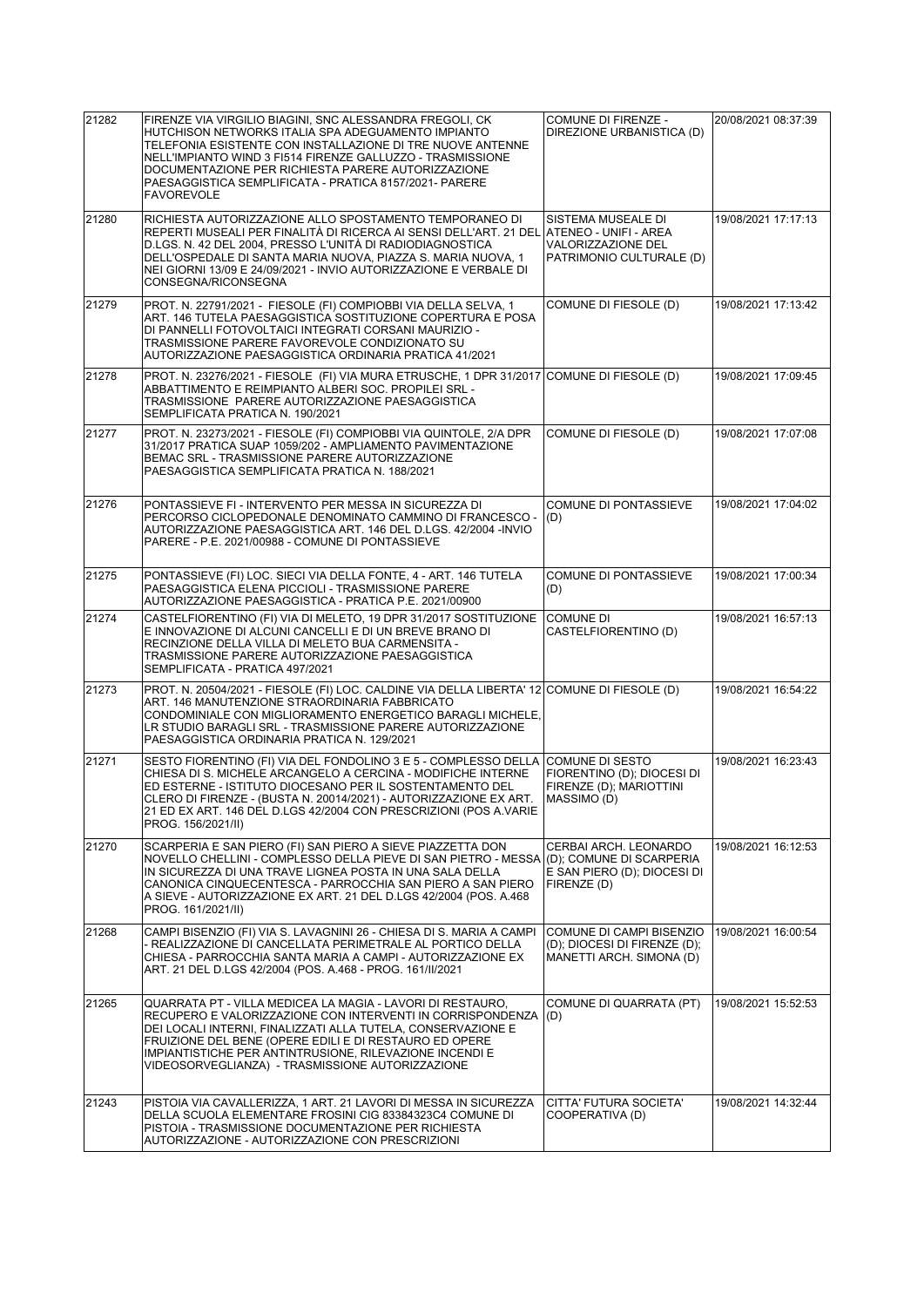| 21239 | PISTOIA VIA DI SANT'ANDREA, 12 GIOVANNI CARRADORI PER<br>CONDOMINIO PARIBENI TINTEGGIATURA FACCIATE - LEGGE DI<br>BILANCIO 2020 BONUS FACCIATE AL 90% - TRASMISSIONE<br>DOCUMENTAZIONE PER RICHIESTA NULLA OSTA - AUTORIZZAZIONE<br><b>CON PRESCRIZIONI</b>                                                                                                                                                                                                                                                                                                                                                      | <b>FBM STUDIO PROJECT</b><br>STUDIO TECNICO FEDI - FEDI<br>ARCH. MARIA LUCE (D)                                                                                                                                | 19/08/2021 14:15:14 |
|-------|------------------------------------------------------------------------------------------------------------------------------------------------------------------------------------------------------------------------------------------------------------------------------------------------------------------------------------------------------------------------------------------------------------------------------------------------------------------------------------------------------------------------------------------------------------------------------------------------------------------|----------------------------------------------------------------------------------------------------------------------------------------------------------------------------------------------------------------|---------------------|
| 21229 | EMPOLI (FI) - SLARGO FRONTE STAZIONE DI EMPOLI, POSTO TRA LA<br>VIA STAZIONE E VIA PALESTRO IN CORRISPONDENZA DI PIAZZA DON<br>MINZONI - RIQUALIFICAZIONE DELLO SLARGO ANTISTANTE LA<br>STAZIONE FERROVIARIA DI EMPOLI - OPERE ESEGUITE IN ASSENZA DI<br>AUTORIZZAZIONE - DOMANDA DI ACCERTAMENTO ART. 160 DEL D. LGS.<br>42/2004 - NCEU. F. 17, PART. 383, SUB. 527 - PROPRIETÀ: FERROVIE<br>DELLO STATO S.P.A. - RICHIEDENTE: COMUNE DI EMPOLI -<br>ARCHIVIAZIONE ISTANZA - POS. A. VARIE (PROG. 210/2019/II)                                                                                                  | COMUNE DI EMPOLI (FI) -<br>UFFICIO TECNICO - SEZ.<br>LL.PP. (D): COMUNE DI<br><b>EMPOLI - UFF. TECNICO -</b><br>SEZ. LL. PP. (D)                                                                               | 19/08/2021 12:57:51 |
| 21225 | FUCECCHIO (FI) - PIAZZA V. VENETO ANGOLO VIA SAN GIOVANNI -<br>INTERVENTO DI OPERE PROVVISIONALI PER LA MESSA IN SICUREZZA<br>DELLA COPERTURA E DELLE FACCIATE AI SENSI DELL'ART. 27 D. LGS.<br>42/2004 - NCEU. F. 58, PART. 259, SUBB. 1,4, 500, 501 - RICHIEDENTE:<br>GEOM. SIMONE TESTAI - PROPRIETÀ: CRINI GIACOMO, LEDESMA DE<br>JESUS JUAN JOSE, TARANTELLI RENATO, VIGNI NICOLETTA -<br>COMUNICAZIONE ART. 27 D. LGS. 42/2004 - POS. A. VARIE (PROG.<br>156/2021/II)                                                                                                                                      | CRIMI GIACOMO (D);<br>LEDESMA DE JESUS JUAN<br>JOSE (D); STUDIO TECNICO<br>ASSOOCIATO TESTAI - GEOM.<br>SIMONE E ALESSANDRO (D);<br>TARANTELLI RENATO (D);<br>VIGNI NICOLETTA (D);<br>COMUNE DI FUCECCHIO (CC) | 19/08/2021 12:38:02 |
| 21224 | MONTECATINI TERME PT VIA DEL CASTELLO 2 - LAVORI DI<br>MANUTENZIONE STRAORDINARIA DA ESEGUIRE NEI RIGUARDI DELL'<br>EDIFICIO SEDE DELL' ISTITUTO ALBERGHIERO F. MARTINI - PLESSO<br>LA QUERCETA<br>- PROVINCIA DI PISTOIA<br>- RICHIESTA AUTORIZZAZIONE ART. 21 D.LGS. 42/2004<br>TRASMISSIONE AUTORIZZAZIONE                                                                                                                                                                                                                                                                                                    | PROVINCIA DI PISTOIA (D)                                                                                                                                                                                       | 19/08/2021 12:29:46 |
| 21222 | TRIESTE DIECI OPERE DI DYALMA STULTUS DONATE AL MUSEO<br>REVOLTELLA DI TRIESTE INVIO AUTORIZZAZIONE ALLO SPOSTAMENTO.                                                                                                                                                                                                                                                                                                                                                                                                                                                                                            | GIULIANA FISICARO - MUSEO<br>CIVICO REVOLTELLA -<br>COMUNE DI TRIESTE (D);<br>SOPRINTENDENZA ABAP DEL<br>FRIULI VENEZIA GIULIA (D)                                                                             | 19/08/2021 12:23:06 |
| 21199 | PISTOIA PIAZZA DUOMO - PALAZZO COMUNALE - AFFISSIONE DI<br>MANIFESTI E/O CARTELLI O ALTRI MEZZI PUBBLICITARI - DIALOGHI<br>SULL'UOMO 2021 - RICHIESTA AUTORIZZAZIONE ART. 49 D.LGS. 42/2004<br>- PISTOIA MUSEI & CULTURA SCRL - AUTORIZZAZIONE                                                                                                                                                                                                                                                                                                                                                                   | VIENNI LUCA (D)                                                                                                                                                                                                | 19/08/2021 08:07:35 |
| 21198 | PRATO - VIA CURTATONE - GIARDINO DI VIA CURTATONE -<br>REALIZZAZIONE DI UN'AREA SGAMBATURA CANI - NCEU, F. 46, PART.<br>866 - PROPRIETÀ: COMUNE DI PRATO - AUTORIZZAZIONE A CONDIZIONE<br>ART. 21 D. LGS. 42/2004 - POS. A. VARIE (PROG. 41/2021/II)                                                                                                                                                                                                                                                                                                                                                             | COMUNE DI PRATO (D);<br>ARCH. TESI CHIARA (CC)                                                                                                                                                                 | 18/08/2021 18:57:46 |
| 21197 | PRATO - CORSO MAZZONI, 41-43 - PALAZZO LORINI PITTEI - PICCOLI<br>INTERVENTI DI MANUTENZIONE STRAORDINARIA: REALIZZAZIONE DI<br>GRADINO. AMPLIAMENTO DI APERTURA GIÀ ESISTENTE. RIMOZIONE E<br>SMONTAGGIO DI SCALA IN ARREDO, RIMOZIONE DI PORZIONE IN<br>LEGNO PER AMPLIAMENTO VETRINE, INTONACATURA ED<br>IMBIANCATURA  - NCEU. F. 47, PART. 375, SUBB. 6 E 15 - PROPRIETA DEL<br>SUB. 6: ANNUNZIATA PISCITELLI, WALTER PAOLI, FEDERICO PAOLI,<br>SARA PAOLI - PROPRIETA DEL SUB. 15: OTTICA CAVICCHI DI ABAZID<br>RACHID AIMAN & C. S.A.S. - AUTORIZZAZIONE A CONDIZIONE - POS.<br>A.1477 (PROG. 229/2020/II) | ABAZID RACHID AIMAN (D);<br>PAOLI FEDERICO (D); PAOLI<br>SARA - C/O AMM. SOST.<br>FEDERICO PAOLI (D); PAOLI<br>WALTER (D); PISCITELLI<br>ANNUNZIATA (D); ARCH.<br>ROSANNA GRECO (CC):<br>COMUNE DI PRATO (CC)  | 18/08/2021 18:34:24 |
| 21193 | CARMIGNANO (PO) - VIA DELLE MORTELLE, 7 - IL COLOMBAIONE -<br>OPERE DI CONSOLIDAMENTO DEL TERRENO - NCEU. F. 35, PART. 19,<br>SUB. 539 - PROPRIETÀ: LORENZO BELIGNI - AUTORIZZAZIONE ART. 21 D.<br>LGS. 42/2004 - POS. A. 2645 (PROG. 66/2021/II)                                                                                                                                                                                                                                                                                                                                                                | BELIGNI LORENZO (D);<br>ALDERIGHI ARCH.<br> ALESSANDRO (CC); COMUNE<br>DI CARMIGNANO (CC)                                                                                                                      | 18/08/2021 17:55:34 |
| 21190 | PRATO - VIA S. ANTONIO - MURA URBANE - RIFACIMENTO DELLA PARTE<br>SOMMITALE DELLE MURA URBANE NEL TRATTO DI VIA S. ANTONIO,<br>RIMOZIONE VEGETAZIONE E INTERVENTO CONTRAFFORTI LUNGO LE<br>VIE POMERIA E CAVOUR - NCEU. F. 50, PART. A, F. 61 PART. F E F. 62<br>PART. K - PROPRIETÀ: COMUNE DI PRATO - AUTORIZZAZIONE A<br>CONDIZIONE ART. 21 D. LGS. 42/2004 - POS. A.971 (PROG. 33/2021/II)                                                                                                                                                                                                                   | COMUNE DI PRATO (D)                                                                                                                                                                                            | 18/08/2021 17:29:30 |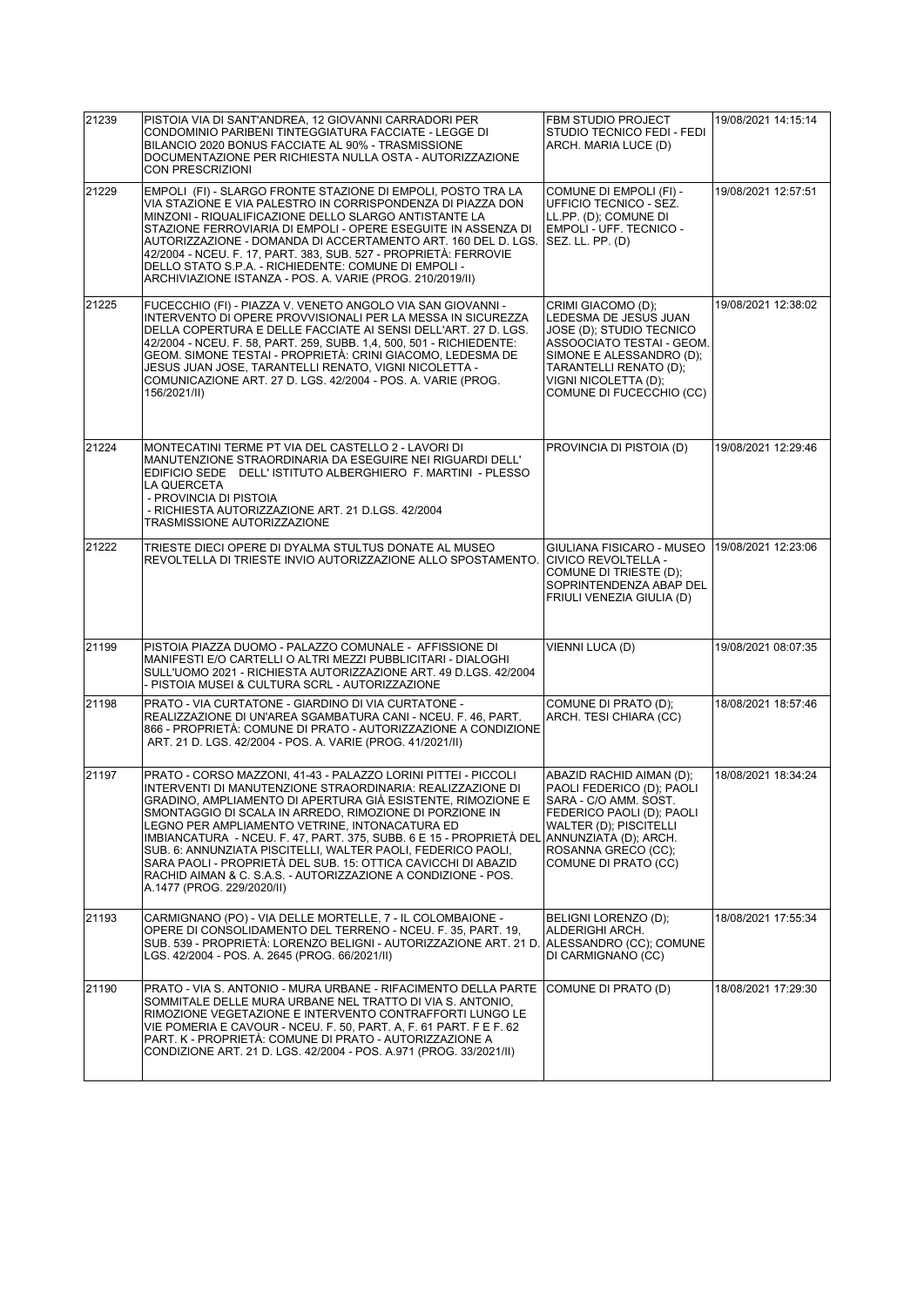| 21183 | VINCI (FI) - VIA GIORGIO LA PIRA, 1 - RIQUALIFICAZIONE DELLA<br>BIBLIOTECA LEONARDIANA, RIFACIMENTO DELLA COPERTURA PARTI<br>STRUTTURALI, MODIFICHE DISTRIBUZIONE INTERNA CON CREAZIONE<br>AREA ESPOSITIVA, ADEGUAMENTO ANTINCENDI, ENERGETICO E<br>ACUSTICO, SOSTITUZIONI IMPIANTI ELETTRICI E SPECIALI, IMPIANTI<br>MECCANICI DI VENTILAZIONE, CONDIZIONAMENTO E CONTROLLO<br>IGROMETRICO, OPERE PER ACCESSIBILITÀ DEI PORTATORI DI<br>HANDICAP - NCEU. F. 21, PART. 75 - PROPRIETÀ: COMUNE DI VINCI -<br>AUTORIZZAZIONE A CONDIZIONE ART. 21 D. LGS. 42/2004 - POS. A.VARIE<br>(PROG. 167/2021/II) | COMUNE DI VINCI (D); JAFF<br>ARCH. ALESSANDRO (CC)                                                                                                                                    | 18/08/2021 16:58:23 |
|-------|-------------------------------------------------------------------------------------------------------------------------------------------------------------------------------------------------------------------------------------------------------------------------------------------------------------------------------------------------------------------------------------------------------------------------------------------------------------------------------------------------------------------------------------------------------------------------------------------------------|---------------------------------------------------------------------------------------------------------------------------------------------------------------------------------------|---------------------|
| 21179 | PISTOIA VIA MONTALESE, 101/D DPR 31/2017 INSTALLAZIONE IMPIANTO<br>FOTOVOLTAICO GIANI VANDA - TRASMISSIONE DOCUMENTAZIONE PER<br>RICHIESTA PARERE AUTORIZZAZIONE PAESAGGISTICA SEMPLIFICATA<br>P.E. N. 617/2021 DEL 08/03/2021 AP-PARERE FAVOREVOLE CON<br>PRESCRIZIONI                                                                                                                                                                                                                                                                                                                               | COMUNE DI PISTOIA (D)                                                                                                                                                                 | 18/08/2021 16:43:09 |
| 21178 | PISTOIA VIA DI GERMINAIA, 4 DPR 31/2017 INSTALLAZIONE NUOVO<br>CANCELLO A CHIUSURA DI PROPRIETA' CASO ANTONIO -<br>TRASMISSIONE DOCUMENTAZIONE RICHIESTA PARERE<br>AUTORIZZAZIONE PAESAGGISTICA SEMPLIFICATA PRATICA P.E. N.<br>663/2021 DEL 10/03/2021-PARERE FAVOREVOLE                                                                                                                                                                                                                                                                                                                             | COMUNE DI PISTOIA (D)                                                                                                                                                                 | 18/08/2021 16:40:55 |
| 21176 | SAMBUCA PISTOIESE (PT) LOC. CA' PIERETTO - PIANEZZI DPR 31/2017<br>INNOCENTI ELENA REALIZZAZIONE PAVIMENTAZIONE ESTERNA -<br>TRASMISSIONE DOCUMENTAZIONE RICHIESTA PARERE<br>AUTORIZZAZIONE PAESAGGISTICA SEMPLIFICATA PRATICA 74/2021 -<br>URBI 167/2021-PARERE FAVOREVOLE                                                                                                                                                                                                                                                                                                                           | <b>COMUNE DI SAMBUCA</b><br>PISTOIESE (D)                                                                                                                                             | 18/08/2021 16:38:28 |
| 21173 | PISTOIA VIALE ARCADIA, 61 DPR 31/2017 INSTALLAZIONE NUOVO<br>CANCELLO CARRABILE E PEDONALE A CHIUSURA DELLA PROPRIETA'<br>VETTORI ANTONELLA - TRASMISSIONE DOCUMENTAZIONE PER<br>RICHIESTA PARERE AUTORIZZAZIONE PAESAGGISTICA SEMPLIFICATA<br>PRATICA P.E. N. 727/2021 DEL 15/03/2021 -PARERE FAVOREVOLE                                                                                                                                                                                                                                                                                             | COMUNE DI PISTOIA (D)                                                                                                                                                                 | 18/08/2021 16:33:31 |
| 21170 | PESCIA PT - VILLA ALLEGRETTI - RISTRUTTURAZIONE,<br>CONSOLIDAMENTO ED EFFICIENTAMENTO ENERGETICO -<br>AUTORIZZAZIONE PAESAGGISTICA - INTEGRAZIONE - PARERE<br>FAVOREVOLE CON CONDIZIONI                                                                                                                                                                                                                                                                                                                                                                                                               | COMUNE DI PESCIA (D)                                                                                                                                                                  | 18/08/2021 16:28:25 |
| 21159 | MONTELUPO FIORENTINO (FI) - LOC. CAMAIONI - VIA SAN VITO - CHIESA<br>DI SAN VITO E MODESTO IN FIOR DI SELVA - INTERVENTI EDILIZI DI<br>RESTAURO E RISANAMENTO CONSERVATIVO CONSISTENTI NEL<br>CONSOLIDAMENTO STRUTTURALE - PROPRIETÀ: PARROCCHIA DI SAN<br>VITO E MODESTO A FIOR DI SELVA - AUTORIZZAZIONE A CONDIZIONE AI  ARTECNO STUDIO TECNICO<br>SENSI ART. 21 D. LGS. 42/2004 - POS. A/1689 (PROG. 198/2020/II)                                                                                                                                                                                 | ARCIDIOCESI DI FIRENZE (D);<br>BROGI PAOLO - LEG. RAPPR.<br>PARROCCHIA DEI SS. VITO E<br>MODE (D); MOROZZI ARCH.<br>ASSOCIATO FABRIZIO (D);<br>COMUNE DI MONTELUPO<br>FIORENTINO (CC) | 18/08/2021 15:42:57 |
| 21139 | MARRADI (FI). LOCALITÀ CRESPINO -COSTRUZIONE ED ESERCIZIO DI<br>NUOVO ELETTRODOTTO SOTTERRANEO BT (230-400 V), LA POSA IN<br>OPERA DI QUATTRO ARMADI STRADALI E LA DEMOLIZIONE DI LINEA<br>AEREA ESISTENTE - AUTO-RIZZAZIONE ARCHEOLOGIA AI SENSI<br>DELL'ART. 21, C. 4, D. LGS N. 42/2004; L.R.T. N. 39/2005. PRATICA E-DIS.<br>N°2301144 (NS. PROT. NUM. 11125 DEL 03.05.2021).<br>AUTORIZZAZIONE AI SENSI DELL'ART. 28, COMMA 4 DEL D.LGS. 42/2004.                                                                                                                                                | E-DISTRIBUZIONE (D)                                                                                                                                                                   | 18/08/2021 15:04:04 |
| 21136 | ENEL REGGELLO (FI) LOC. RONA DI SOPRA ART. 28 LRT 39/2005<br>NUOVO TRATTO ELETTRODOTTO INTERRATO A BT PRATICA N.2315792<br>(NS. PROT. NUM. 11532 DEL 06.05.2021) - RICHIESTA PARERE PER LA<br>VERIFICA PREVENTIVA D'INTERESSE ARCHEOLOGICO.<br>AUTORIZZAZIONE AI SENSI DELL'ART. 28, COMMA 4 DEL D.LGS. 42/2004.                                                                                                                                                                                                                                                                                      | ENEL(D)                                                                                                                                                                               | 18/08/2021 14:59:14 |
| 21135 | UZZANO (PT) ART. 27 - COMUNICAZIONE DI INTERVENTO SOMMA<br>URGENZA CHIESA DEI SS. BARTOLOMEO E SILVESTRO IN UZZANO - LA<br>COSTA, 51010 (PT) - CEDIMENTO PORZIONE DELLA MURATURA<br>PERIMETRALE DEL COMPLESSO PARROCCHIALE CONFINANTE CON VIA<br>G. VERDI - COMUNICAZIONE DI PRESA D'ATTO                                                                                                                                                                                                                                                                                                             | DIOCESI DI PESCIA - UFFICIO<br><b>BENI CULTURALI</b><br>ECCLESIASTICI (D)                                                                                                             | 18/08/2021 14:59:06 |
| 21124 | SESTO FIORENTINO (FI) VIA DEGLI SCARPETTINI, 208 - REALIZZAZIONE<br>PERGOLATO E PAVIMENTAZIONE SU PERTINENZA ESTERNA - MORI<br>ELISA - BUSTA N. 20020/2021 DEL 01/03/2021 PROT. N. 51083/2021 -<br>PARERE DI COMPETENZA ACCERTAMENTO COMPATIBILITA'<br>PAESAGGISTICA EX ARTT. 167 E 181 DEL D.LGS 42/2004                                                                                                                                                                                                                                                                                             | COMUNE DI SESTO<br>FIORENTINO (D)                                                                                                                                                     | 18/08/2021 14:47:22 |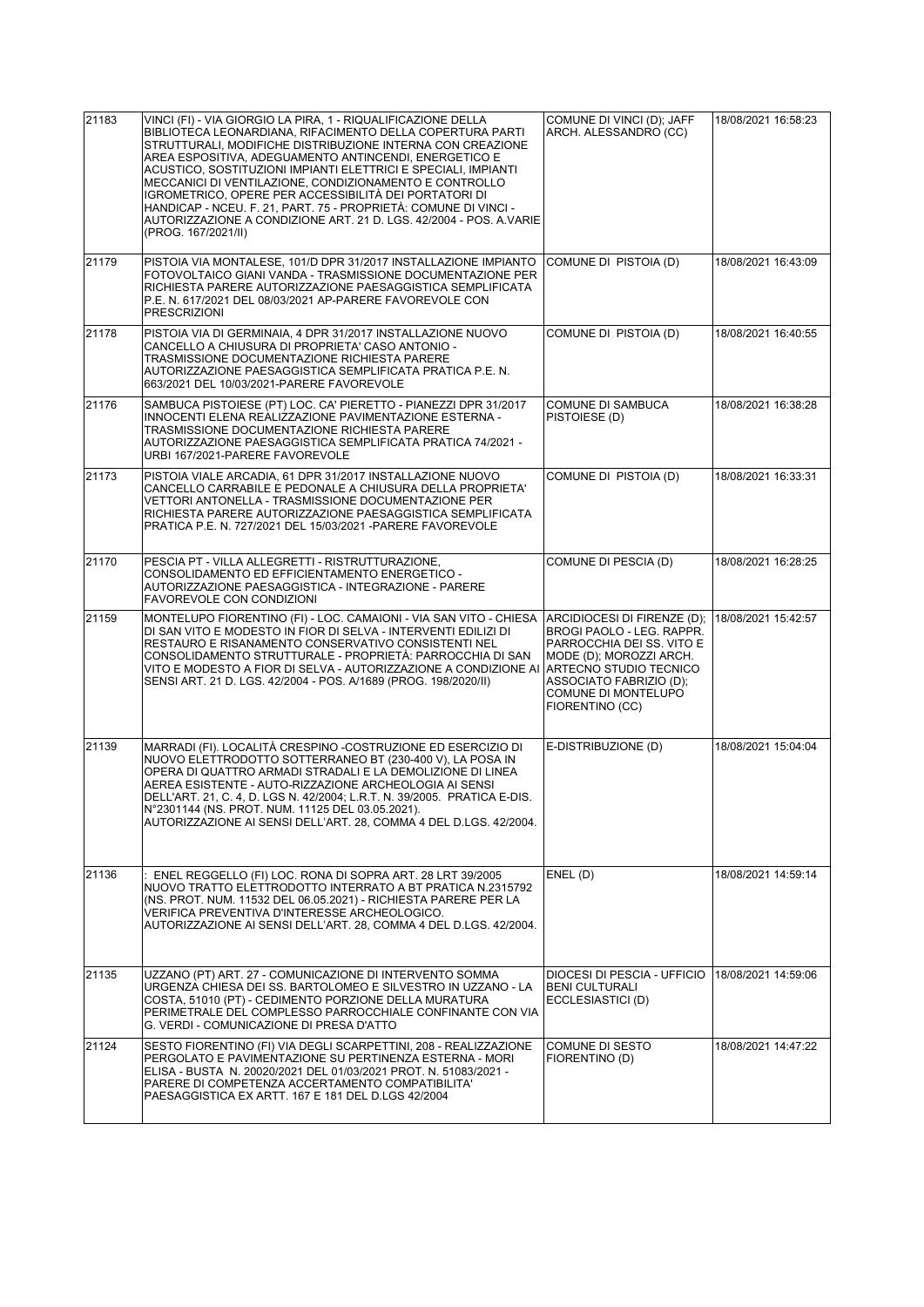| 21121 | PROT. N. 12325/2021 - SERRAVALLE PISTOIESE (PT) VIA GIUSEPPE                                                                                                                                                                                                                                                                                                                                                                                                                                                                                                                                                                                                                                                                                                                                                                                                                                                                                                                       | COMUNE DI SERRAVALLE                                           | 18/08/2021 14:37:25 |
|-------|------------------------------------------------------------------------------------------------------------------------------------------------------------------------------------------------------------------------------------------------------------------------------------------------------------------------------------------------------------------------------------------------------------------------------------------------------------------------------------------------------------------------------------------------------------------------------------------------------------------------------------------------------------------------------------------------------------------------------------------------------------------------------------------------------------------------------------------------------------------------------------------------------------------------------------------------------------------------------------|----------------------------------------------------------------|---------------------|
|       | GARIBALDI, 20 ART. 146 CAPECCHI FABRIZIO MODIFICHE INTERNE ED<br>ESTERNE ED ADEGUAMENTO SISMICO PICCOLA STRUTTURA PRECARIA<br>- TRASMISSIONE INTEGRAZIONI A RICHIESTA DI AUTORIZZAZIONE<br>PAESAGGISTICA PRATICA EDILIZIA N. 5.2021 A SEGUITO DI INCONTRO<br>CON IL TECNICO INCARICATO-PARERE FAVOREVOLE                                                                                                                                                                                                                                                                                                                                                                                                                                                                                                                                                                                                                                                                           | PISTOIESE (D)                                                  |                     |
| 21118 | MONTECATINI TERME (PT) VIA PORTA DI BORGO, 39 DPR 31/2017<br>BRESCHI LUCIA VARIE MODIFICHE - TRASMISSIONE DOCUMENTAZIONE<br>PER RICHIESTA PARERE AUTORIZZAZIONE PAESAGGISTICA<br>SEMPLIFICATA PRATICA EDILIZIA N. 2021/0461A - BRESCHI LUCIA-<br>PARERE FAVOREVOLE CON PRESCRIZIONE                                                                                                                                                                                                                                                                                                                                                                                                                                                                                                                                                                                                                                                                                                | COMUNE DI MONTECATINI<br>TERME (PT) (D)                        | 18/08/2021 14:26:16 |
| 21116 | PIEVE A NIEVOLE (PT) DPR 31/2017 SOSTITUZIONE ELETTRODOTTO IN<br>CAVO AEREO BT DA REALIZZARSI IN VIA TANELLI NEI COMUNI DI<br>MONTECATINI TERME DI PIEVE A NIEVOLE (PT) E-DISTRIBUZIONE -<br>TRASMISSIONE DOCUMENTAZIONE RICHIESTA PARERE<br>AUTORIZZAZIONE PAESAGGISTICA SEMPLIFICATA PRATICA N.<br>6321/2021 PRATICA ENEL 2338032- PARERE FAVOREVOLE CON<br><b>PRESCRIZIONE</b>                                                                                                                                                                                                                                                                                                                                                                                                                                                                                                                                                                                                  | COMUNE DI PIEVE A NIEVOLE 18/08/2021 14:23:36<br>- PISTOIA (D) |                     |
| 21115 | LAMPORECCHIO (PT) VIA GIUGNANO DPR 31/2017 NUOVO<br>ELETTRODOTTO IN CAVO SOTTERRANEO BT E POSA NUOVI ARMADI<br>STRADALI PER AUMENTO DI POTENZA E-DISTRIBUZIONE PRATICA N.<br>2339096 - TRASMISSIONE DOCUMENTAZIONE PER RICHIESTA PARERE<br>AUTORIZZAZIONE PAESAGGISTICA SEMPLIFICATA - PARERE<br><b>FAVOREVOLE CON PRESCRIZIONE</b>                                                                                                                                                                                                                                                                                                                                                                                                                                                                                                                                                                                                                                                | COMUNE DI LAMPORECCHIO<br>(D)                                  | 18/08/2021 14:20:53 |
| 21113 | MONTECATINI TERME (PT) VIALE DELLA LIBERTA', 40 ART- 146 TUTELA<br>PAESAGGISTICA REALIZZAZIONE TERMO CAPPOTTO ED ALTRE LIEVI<br>MODIFICHE AD EDIFICIO CONDOMINIALE CONDOMINIO MATER FAMILIAS<br>- TRASMISSIONE DOCUMENTAZIONE RICHIESTA PARERE<br>AUTORIZZAZIONE PAESAGGISTICA ORDINARIA PRATICA 2021/0423A-<br>PARERE FAVOREVOLE CON PRESCRIZIONE                                                                                                                                                                                                                                                                                                                                                                                                                                                                                                                                                                                                                                 | COMUNE DI MONTECATINI<br>TERME (PT) (D)                        | 18/08/2021 14:18:16 |
| 21112 | MONTECATINI TERME (FI) VIA TANELLI DPR 31/2017 SOSTITUZIONE<br>ELETTRODOTTO IN CAVO AEREO A BT VENTURA LAURA, E-<br>DISTRIBUZIONE - TRASMISSIONE DOCUMENTAZIONE PER RICHIESTA<br>PARERE AUTORIZZAZIONE PAESAGGISTICA SEMPLIFICATA PRATICA N.<br>2021/0425A-PARERE FAVOREVOLE CON PRESCRIZIONE                                                                                                                                                                                                                                                                                                                                                                                                                                                                                                                                                                                                                                                                                      | COMUNE DI MONTECATINI<br>TERME (PT) (D)                        | 18/08/2021 14:15:28 |
| 21110 | MONTECATINI TERME (PT) VIA BACCELLI, 10 DPR 31/2017 VARIE<br>MODIFICHE LAVARINI LUIGI - TRASMISSIONE DOCUMENTAZIONE PER<br>RICHIESTA PARERE AUTORIZZAZIONE PAESAGGISTICA SEMPLIFICATA -<br>PRATICA 2021/0460A - PARERE FAVOREVOLE CON PRESCRIZIONE                                                                                                                                                                                                                                                                                                                                                                                                                                                                                                                                                                                                                                                                                                                                 | COMUNE DI MONTECATINI<br>TERME (PT) (D)                        | 18/08/2021 14:12:36 |
| 21107 | PIEVE A NIEVOLE (PT) VIA PONTE DI MONSUMMANO, 18 DPR 31/2017<br>MARUCELLI LORENZO MODIFICHE INTERNE ED ESTERNE -<br>TRASMISSIONE DOCUMENTAZIONE PER RICHIESTA PARERE<br>AUTORIZZAZIONE PAESAGGISTICA SEMPLIFICATA RICHIESTA DI<br>PARERE AI SENSI DELL?ART. 146 DEL D.LGS. 22.01.2004 N° 42<br>RECANTE ?CODICE DEI BENI CULTURALI E DEL PAESAGGIO?S.M.I. E<br>DEL D.P.R. DEL 13/02/2017 N. 31 DI CUI ALLEGATO ?B PUNTO N. 3 ?. RIF.<br>P.E. N. 6360/2021.-PARERE FAVOREVOLE                                                                                                                                                                                                                                                                                                                                                                                                                                                                                                        | COMUNE DI PIEVE A NIEVOLE 18/08/2021 14:05:27<br>- PISTOIA (D) |                     |
| 21104 | QUARRATA (PT) MONTEMAGNO VIA FORROTTOLI, 103-105 DPR 31/2017<br>ROBERTO, CHIARA TROVI E PAGANETTO DANIELA VARIANTE AUT. N. 5<br>DEL 23/03/2021 PER RISTRUTTURAZIONE EDILIZIA - TRASMISSIONE<br>DOCUMENTAZIONE PER RICHIESTA PARERE AUTORIZZAZIONE<br>PAESAGGISTICA SEMPLIFICATA PRATICA N. 0475.21-PARERE<br><b>FAVOREVOLE</b>                                                                                                                                                                                                                                                                                                                                                                                                                                                                                                                                                                                                                                                     | COMUNE DI QUARRATA (PT)<br>(D)                                 | 18/08/2021 13:52:02 |
| 21101 | OGGETTO: BARBERINO TAVARNELLE (FI), VIA F. PETRARCA, LOC. SAN<br>DONATO N. 22.<br>AMBITO DI PAESAGGIO N. 9, AI SENSI DEL PIANO D'INDIRIZZO<br>TERRITORIALE DELLA REGIONE TOSCANA. AREA TUTELATA AI SENSI<br>DELLA PARTE III DEL DECRETO LEGISLATIVO 22 GENNAIO 2004, N. 42 E<br>SUCCESSIVE MODIFICHE E INTEGRAZIONI (CODICE DEI BENI<br>CULTURALI E DEL PAESAGGIO), CON DM 27.03.1970 (GU 106 DEL 1970),<br>AI SENSI DELL'ART. 136 DEL CODICE.<br>RICHIESTA DI PARERE AI SENSI DELL'ART. 146 DEL CODICE.<br>PROCEDIMENTO AUTORIZZATORIO SEMPLIFICATO AI SENSI DEL D.P.R.<br>13 FEBBRAIO 2017, N. 31.<br>INTERVENTO DI: "INSTALLAZIONE DI PANNELLI FOTOVOLTAICI",<br>TIPOLOGIA INTERVENTO B 8 DELL'ALLEGATO B, AI SENSI DELL'ART. 3,<br>COMMA 1, DEL "REGOLAMENTO RECANTE INDIVIDUAZIONE DEGLI<br>INTERVENTI ESCLUSI DALL'AUTORIZZAZIONE PAESAGGISTICA O<br>SOTTOPOSTI A PROCEDURA AUTORIZZATORIA SEMPLIFICATA".<br>RICHIEDENTE: SIG.RA ILARIA LUSINI<br><b>TRASMISSIONE PARERE</b> | <b>COMUNE DI BARBERINO</b><br>TAVARNELLE (D)                   | 18/08/2021 13:25:37 |
|       |                                                                                                                                                                                                                                                                                                                                                                                                                                                                                                                                                                                                                                                                                                                                                                                                                                                                                                                                                                                    |                                                                |                     |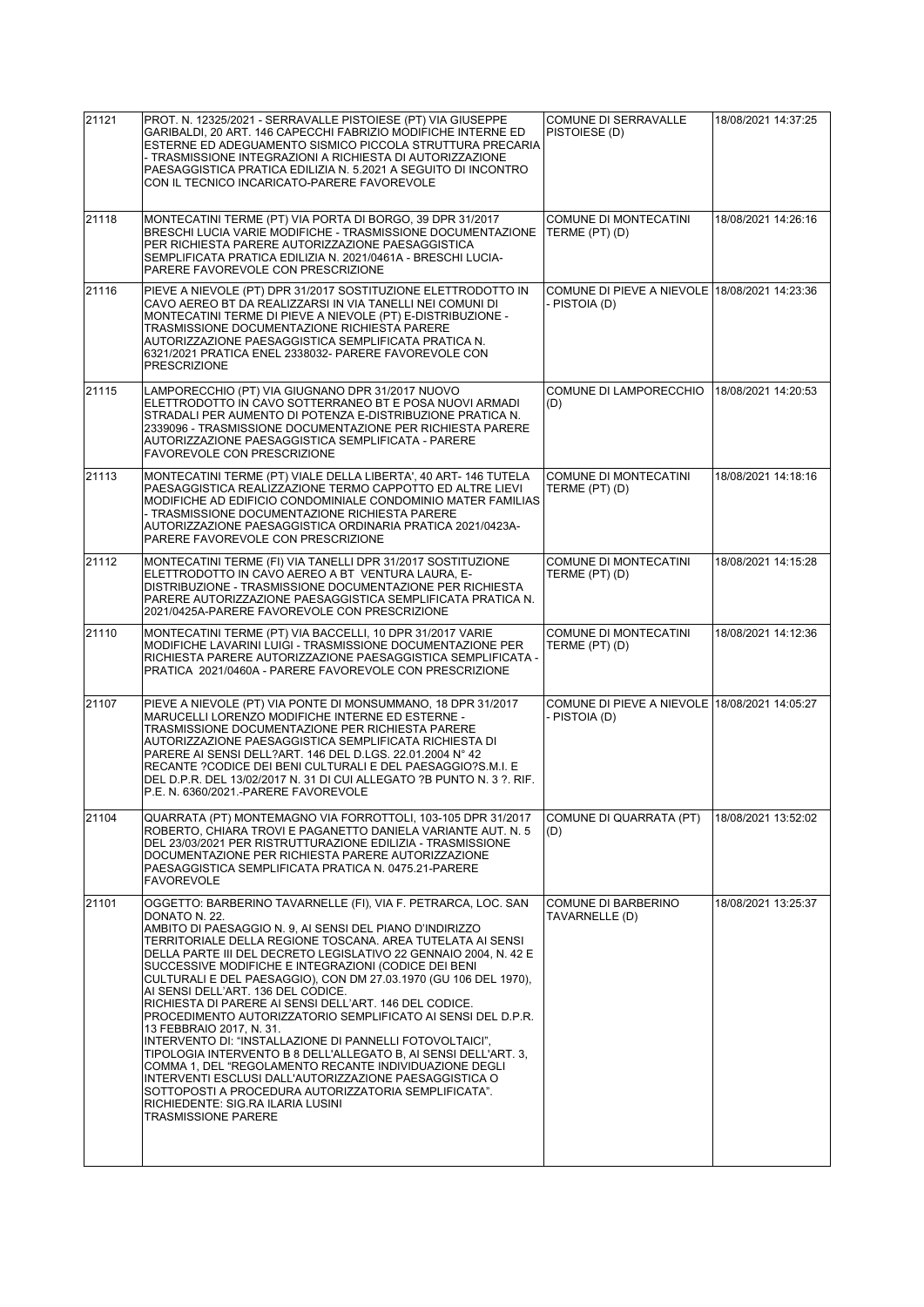| 21099 | OGGETTO: BARBERINO TAVARNELLE (FI), VIA SAN GALLO, LOC.<br>SAMBUCA 29/A.<br>AMBITO DI PAESAGGIO N. 9, AI SENSI DEL PIANO D'INDIRIZZO                                                                                                                                                                                                                                                                                                                                                                                                                                                                                                                                                                                    | <b>COMUNE DI BARBERINO</b><br>TAVARNELLE (D)                                            | 18/08/2021 13:23:34 |
|-------|-------------------------------------------------------------------------------------------------------------------------------------------------------------------------------------------------------------------------------------------------------------------------------------------------------------------------------------------------------------------------------------------------------------------------------------------------------------------------------------------------------------------------------------------------------------------------------------------------------------------------------------------------------------------------------------------------------------------------|-----------------------------------------------------------------------------------------|---------------------|
|       | TERRITORIALE DELLA REGIONE TOSCANA. AREA TUTELATA AI SENSI<br>DELLA PARTE III DEL DECRETO LEGISLATIVO 22 GENNAIO 2004, N. 42 E<br>SUCCESSIVE MODIFICHE E INTEGRAZIONI (CODICE DEI BENI<br>CULTURALI E DEL PAESAGGIO), AI SENSI DELL'ART. 142 COMMA 1 LETT.<br>C) DEL CODICE.<br>RICHIESTA DI PARERE AI SENSI DELL'ART. 146 DEL CODICE.                                                                                                                                                                                                                                                                                                                                                                                  |                                                                                         |                     |
|       | PROCEDIMENTO AUTORIZZATORIO SEMPLIFICATO AI SENSI DEL D.P.R.<br>13 FEBBRAIO 2017, N. 31.<br>INTERVENTO DI: "REALIZZAZIONE TETTOIA E BOX PREFABBRICATI A<br>SERVIZIO DI IMMOBILE A DESTINAZIONE INDUSTRIALE", TIPOLOGIA<br>INTERVENTO B 17 E B 18 DELL'ALLEGATO B, AI SENSI DELL'ART. 3,<br>COMMA 1, DEL "REGOLAMENTO RECANTE INDIVIDUAZIONE DEGLI<br>INTERVENTI ESCLUSI DALL'AUTORIZZAZIONE PAESAGGISTICA O<br>SOTTOPOSTI A PROCEDURA AUTORIZZATORIA SEMPLIFICATA".<br>RICHIEDENTE: SOC. PH SRL                                                                                                                                                                                                                         |                                                                                         |                     |
|       | <b>TRASMISSIONE PARERE</b>                                                                                                                                                                                                                                                                                                                                                                                                                                                                                                                                                                                                                                                                                              |                                                                                         |                     |
| 21075 | FIRENZE VIA CHIANTIGIANA 17/A - MODIFICHE ESTERNE NEL RESEDE<br>ESCLUSIVO E NELLA TERRAZZA - MANFRED GEORG REDWEIK -<br>AUTORIZZAZIONE PAESAGGISTICA ORDINARIA ART. 146 D.LGS. 42/2004<br>- RICHIESTA PARERE PRATICA 898/2021 PARERE FAVOREVOLE -<br><b>COMUNICAZIONI</b>                                                                                                                                                                                                                                                                                                                                                                                                                                               | <b>COMUNE DI FIRENZE -</b><br>DIREZIONE URBANISTICA (D)                                 | 18/08/2021 11:43:18 |
| 21074 | IMPRUNETA, VILLA DI POGGIARELLO IN LOC. MEZZOMONTE GIÀ VIA<br>ROMA OGGI VIA S.LUCA, 18 (C.F. FG 31 PART. 150 SUB. 510. PANUNZI<br>ALESSANDRA. ART. 21.DLGS 42/2004- NEL PROSPETTO LATERALE<br>MODIFICA DI FINESTRA IN PORTAFINESTRA CON COPERTURA RIGIDA E<br>RINGHIERE DI PROTEZIONE. (POS. A/2628)                                                                                                                                                                                                                                                                                                                                                                                                                    | ARCHITETTO ALESSANDRO<br>GRASSI (D); DI GIORGIO<br>RENATE (D); MASIELLO<br>EMANUELE (D) | 18/08/2021 11:38:47 |
| 21035 | FIRENZE VIA GHERARDO SILVAANI, 131/C MODIFICA FACCIATE ANGELA<br>MASINI, UMBERTO PELLEGRINI - TRASMISSIONE DOCUMENTAZIONE<br>PER RICHIESTA PARERE AUTORIZZAZIONE PAESAGGISTICA<br>SEMPLIFICATA - PRATICA 8216/2021 PARERE FAVOREVOLE                                                                                                                                                                                                                                                                                                                                                                                                                                                                                    | COMUNE DI FIRENZE -<br>DIREZIONE URBANISTICA (D)                                        | 17/08/2021 17:28:42 |
| 21033 | FIRENZE VIA DELLE CASCINE SNC INSTALLAZIONE DI SEGNALE DI<br>INDICAZIONE SU PALINA PROPRIA MARCO CIANETTI, FIRENZE<br>PUBBLICITA' SRL - TRASMISSIONE DOCUMENTAZIONE PER RICHIESTA<br>PARERE AUTORIZZAZIONE PAESAGGISTICA SEMPLIFICATA - PRATICA N.<br>6507/2021-PARERE FAVOREVOLE                                                                                                                                                                                                                                                                                                                                                                                                                                       | COMUNE DI FIRENZE -<br>DIREZIONE URBANISTICA (D)                                        | 17/08/2021 17:24:14 |
| 21028 | FIRENZE VIA DEL PIAN DEI GIULLARI, 60 DPR 31/2017 - MODIFICA DELLA<br>FACCIATA ANDRE' E GEORGE BENAIM - TRASMISSIONE<br>DOCUMENTAZIONE PER RICHIESTA PARERE AUTORIZZAZIONE<br>PAESAGGISTICA SEMPLIFICATA - PRATICA 7361/2021 PERERE<br><b>FAVOREVOLE</b>                                                                                                                                                                                                                                                                                                                                                                                                                                                                | COMUNE DI FIRENZE -<br>DIREZIONE URBANISTICA (D)                                        | 17/08/2021 17:03:57 |
| 21027 | FIRENZE PIAZZA CARDINALE ELIA DALLA COSTA, 17 DPR 31/2017 IRENE<br>GOZZI, VODAFONE SPA RICONFIGURAZIONE STAZIONE RADIO BASE<br>ESISTENTE - TRASMISSIONE DOCUMENTAZIONE PER RICHIESTA<br>PARERE AUTORIZZAZIONE PAESAGGISTICA SEMPLIFICATA - PRATICA<br>7223/2021 - PARERE FAVOREVOLE                                                                                                                                                                                                                                                                                                                                                                                                                                     | COMUNE DI FIRENZE -<br>DIREZIONE URBANISTICA (D)                                        | 17/08/2021 16:59:26 |
| 21026 | FIRENZE VIA GRECCHI, 25 DPR 31/2017 INSTALLAZIONE DI PERGOLA<br>METALLICA E TETTOIA DI INGRESSO IN METALLO E VETRO SIMONETTA<br>MUGNAINI - TRASMISSIONE DOCUMENTAZIONE PER RICHIESTA<br>PARERE AUTORIZZAZIONE PAESAGGISTICA SEMPLIFICATA PRATICA<br>7339/2021 PARERE FAVOREVOLE                                                                                                                                                                                                                                                                                                                                                                                                                                         | <b>COMUNE DI FIRENZE -</b><br>DIREZIONE URBANISTICA (D)                                 | 17/08/2021 16:54:06 |
| 21020 | OGGETTO: BARBERINO TAVARNELLE (FI), VIA DEL GIGLIO N. 52, LOC.<br>SAN DONATO.<br>AMBITO DI PAESAGGIO N. 10 "CHIANTI", AI SENSI DEL PIANO<br>D'INDIRIZZO TERRITORIALE DELLA REGIONE TOSCANA. AREA<br>TUTELATA AI SENSI DELLA PARTE III DEL DECRETO LEGISLATIVO 22<br>GENNAIO 2004, N. 42 E SUCCESSIVE MODIFICHE (CODICE DEI BENI<br>CULTURALI E DEL PAESAGGIO), AI SENSI DELL'ART. 136 DEL CODICE<br>CON DM 27.03.1970 (GU 106/1970).<br>ACCERTAMENTO DI COMPATIBILITÀ PAESAGGISTICA AI SENSI<br>DELL'ART. 167, COMMA 5, E DELL'ART. 181, COMMA 1, DEL CODICE.<br>INTERVENTO: "LUCERNARIO IN COPERTURA PER BAGNO"<br>RICHIEDENTE: SIG.RA ALESSIA PACCIANI<br><b>PRATICA 2021/25</b><br>TRASMISSIONE PARERE DI COMPETENZA | COMUNE DI BARBERINO<br>TAVARNELLE (D)                                                   | 17/08/2021 16:12:02 |
| 21004 | PISTOIA VIA DI RIOLA, SNC ART. 146 TUTELA PAESAGGISTICA ORLANDO<br>ALESSANDRO REALIZZAZIONE ANNESSO IN LEGNO PER RICOVERO<br>ATTREZZI - TRASMISSIONE DOCUMENTAZIONE PER RICHIESTA PARERE<br>AUTORIZZAZIONE PAESAGGISTICA P.E. N. 480/2021 DEL 23/02/2021 AP -<br>PARERE FAVOREVOLE CON PRESCRIZIONI                                                                                                                                                                                                                                                                                                                                                                                                                     | COMUNE DI PISTOIA (D)                                                                   | 17/08/2021 14:05:45 |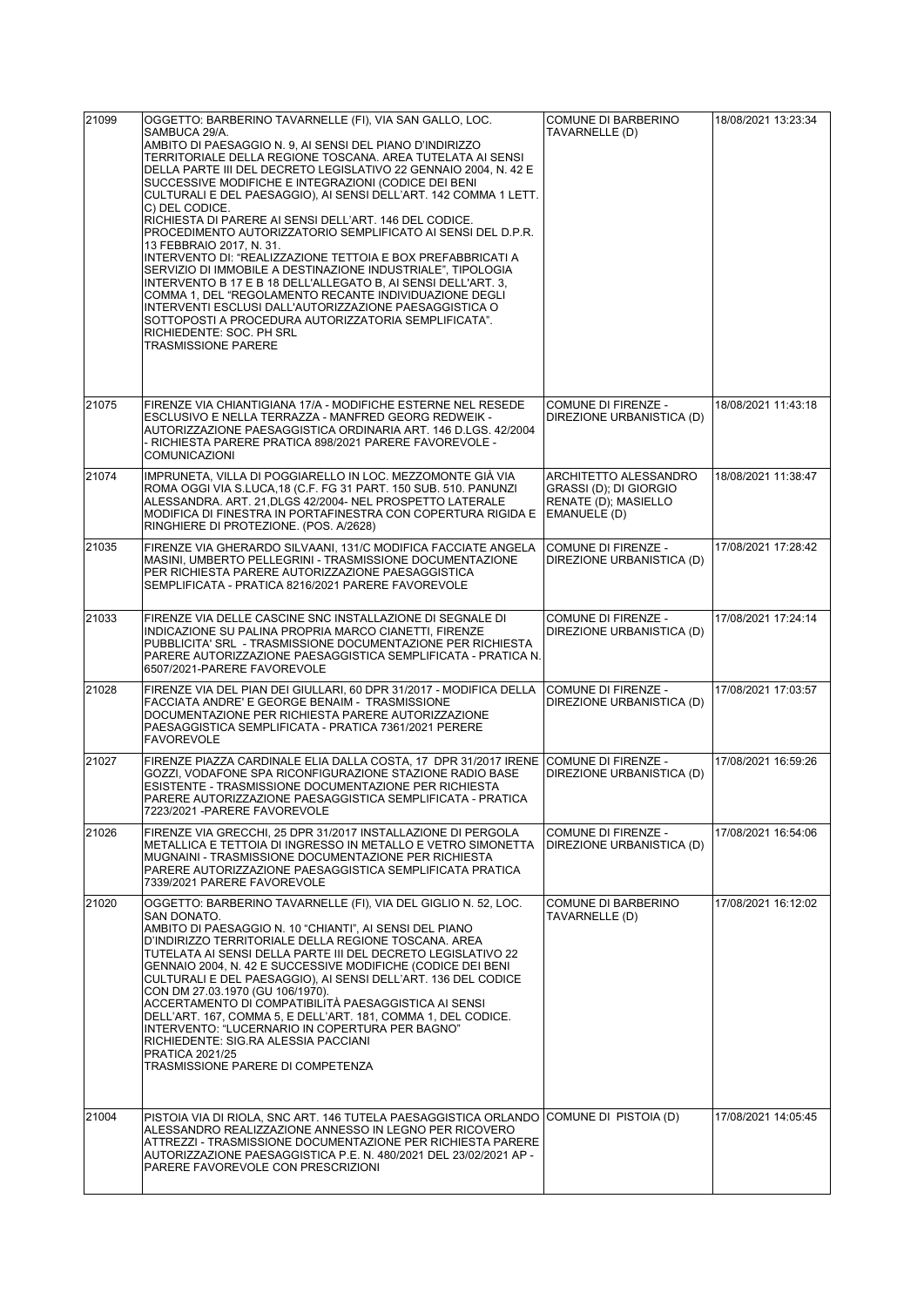| 21003 | FIRENZE VIALE FILIPPO STROZZI 10 - REALIZZAZIONE DI COPERTURA IN<br>POLICARBONATO LEGGERA PER INGRESSO ALLA SEZ. VENDITE<br>CASERMA BATTISTI - RICHIESTA AUTORIZZAZIONE ART. 21 D.LGS.<br>42/2004 - ISTITUTO GEOGRAFICO MILITARE DI FIRENZE - PROG. N.<br>362/21 AUTORIZZA                                                                                                                                                                                                                                                                    | ANTONELLA.TAURISANO@PE   17/08/2021 14:05:02<br>C.ARCHITETTIFIRENZE.IT (D);<br><b>ISTITUTO GEOGRAFICO</b><br>MILITARE (D)    |                     |
|-------|-----------------------------------------------------------------------------------------------------------------------------------------------------------------------------------------------------------------------------------------------------------------------------------------------------------------------------------------------------------------------------------------------------------------------------------------------------------------------------------------------------------------------------------------------|------------------------------------------------------------------------------------------------------------------------------|---------------------|
| 21001 | PISTOIA VIA DI COLLINA ART. 146 TUTELA PAESAGGISTICA P.ENEL<br>1012900 GIANNI RICCARDO RICOSTRUZIONE ELETTRODOTTI AEREI<br>MEDIA TENSIONE DANNEGGIATI DAGLI EVENTI ATMOSFERICI AVVERSI -<br>SAMBUCA 3<br>- TRASMISSIONE DOCUMENTAZIONE PER RICHIESTA PARERE<br>AUTORIZZAZIONE PAESAGGISTICA ORDINARIA PRATICA P.E. N.<br>1636/2021 - PARERE FAVOREVOLE CON PRESCRIZIONI                                                                                                                                                                       | COMUNE DI PISTOIA (D)                                                                                                        | 17/08/2021 14:01:27 |
| 20999 | FIRENZE -PARCO DELLE CASCINE -PARCO DELLA TINAIA - ART. 106<br>MANIFESTAZIONE DELL'ESTATE FIORENTINA CIRK FANTASTIK DAL 06<br>AL 22/09/2021 BAVAR NATALIA PER ARIA NETWORK CULTURALE<br>ASSOCIAZIONE - TRASMISSIONE DOCUMENTAZIONE PER RICHIESTA<br>NULLA OSTA PRATICA N. 90/2021/OPM PARERE FAVOREVOLE                                                                                                                                                                                                                                       | <b>COMUNE DI FIRENZE</b><br>DIREZIONE SVILUPPO<br>ECONOMICO UFFICIO SUOLO<br>PUBBLICO (D)                                    | 17/08/2021 13:58:59 |
| 20998 | PISTOIA VIA DI COLLINA TUTELA PAESAGGISTICA ART. 146<br>COSTRUZIONE NUOVO ELETTRODOTTO CON DEMOLIZIONE DI<br>ELETTRODOTTO ESISTENTE VENTURA LAURA P.E-DIS. 2247400 -<br>TRASMISSIONE DOCUMENTAZIONE PER RICHIESTA PARERE<br>AUTORIZZAZIONE PAESAGGISTICA ORDINARIA PRATICA P.E. N. 932/2021<br>DEL 06/04/2021 - PARERE FAVOREVOLE CON PRESCRIZIONI                                                                                                                                                                                            | COMUNE DI PISTOIA (D)                                                                                                        | 17/08/2021 13:57:04 |
| 20996 | PISTOIA STRADA REGIONALE 66/R PISTOIESE TUTELA PAESAGGISTICA<br>ART. 146 RICOSTRUZIONE ELETTRODOTTI AEREI MT DANNEGGIATI<br>DAGLI EVENTI ATMOSFERICI AVVERSI P.ENEL 994096-LIMESTRE GIANNI<br>RICCARDO - TRASMISSIONE DOCUMENTAZIONE RICHIESTA PARERE<br>AUTORIZZAZIONE PAESAGGISTICA ORDINARIA PRATICA P.E. N.<br>1634/2021 DEL 01/06/2021 AP - PARERE FAVOREVOLE CON<br><b>PRESCRIZIONI</b>                                                                                                                                                 | COMUNE DI PISTOIA (D)                                                                                                        | 17/08/2021 13:51:42 |
| 20982 | COMUNE DI REGGELLO IN LOC. VALLOMBROSA FONTE DI DON<br>SILVANO. DPR31/2017 SEMPLIFICATA- DEMOLIZIONE E BONIFICA DEL<br>SITO.CARABINIERI BIODIVERSITA' DI VALLOMBROSA.BN 36                                                                                                                                                                                                                                                                                                                                                                    | COMUNE DI REGGELLO (D)                                                                                                       | 17/08/2021 13:05:56 |
| 20963 | ABETONE CUTIGLIANO PT LOC. DOGANACCIA VIA DEL PETTIROSSO 6 -<br>MANUTENZIONE STRAORDINARIA MANTO DI COPERTURA - MANZINI<br>ANNA - AUTORIZZAZIONE PAESAGGISTICA SEMPLIFICATA DPR 31/2017 -<br>RICHIESTA PARERE PRATICA 2021/075 - PARERE FAVOREVOLE CON<br><b>PRESCRIZIONI</b>                                                                                                                                                                                                                                                                 | <b>COMUNE DI ABETONE</b><br>CUTIGLIANO (D)                                                                                   | 17/08/2021 12:22:48 |
| 20958 | FIRENZE VIA DELLE CASCINE 35 - EX MANIFATTURA TABACCHI -                                                                                                                                                                                                                                                                                                                                                                                                                                                                                      | MANIFATTURA TABACCHI                                                                                                         | 17/08/2021 12:10:44 |
|       | RISTRUTTURAZIONE EDILIZIA EDIFICIO UMI 12 - MANIFATTURA<br>TABACCHI DEVELOPMENT MANAGEMENT SRL - RICHIESTA<br>AUTORIZZAZIONE ART. 21 D.LGS. 42/2004 -RICHIESTA AMMISSIBILITÀ A<br>CONTRIBUTI E CONDIZIONI ARCHEOLOGICHE - PROG. N. 162/21<br>AUTORIZZA A CONDIZIONI                                                                                                                                                                                                                                                                           | <b>DEVELOPMENT</b><br>MANAGEMENT SRL (D)                                                                                     |                     |
| 20954 | FIRENZE VIA DELLE BAGNESE. 20 VILLA LA CONSOLATA EX VILLA LA<br>NERLAIA ARTT. 21 E 22 LUANA BECUZZI PER VILLA DELLA CONSOLATA<br>ABBATTIMENTO PIANTE SECCE CON INTERVENTO COMPENSATIVO -<br>RICHIESTA DI AUTORIZZAZIONE<br>PROG. N. 360/21 AUTORIZZA                                                                                                                                                                                                                                                                                          | MOSCHI DR. MARIO (D)                                                                                                         | 17/08/2021 11:34:16 |
| 20951 | FIRENZE - RICHIESTA AUTORIZZAZIONE VERIFICHE, INDAGINI E PROVE<br>IN-SITU EX ARTICOLO 21, COMMA 4, D.LGS. 42/2004 - IMMOBILI LE<br>CASCINE, COMANDO GRUPPO CARABINIERI FORESTALI, SEDE EX<br>ECONOMATO COMUNE DI FIRENZE, EX PUBLIACQUA DI FIRENZE VIA<br>PIAZZALE DELLE CASCINE, 12 - PROG. N. 359/21 AUTORIZZA                                                                                                                                                                                                                              | AGENZIA DEL DEMANIO - DIR. 17/08/2021 11:27:31<br>REG. TOSCANA E UMBRIA (D)                                                  |                     |
| 20948 | FIRENZE VIA DELLE CASCINE 11 - INTEGRAZIONE AL NULLA OSTA<br>N.11816 DEL 30.05.2021 RELATIVE A LAVORI DA REALIZZARE PRESSO<br>L'ISTITUTO TECNICO AGRARIO - PROG. N. 358/21V AUTORIZZA                                                                                                                                                                                                                                                                                                                                                         | CITTA' METROPOLITANA DI<br>FIRENZE (D)                                                                                       | 17/08/2021 11:22:32 |
| 20944 | FIRENZE VIA DEI FOSSI 10-12 E 48R-58R, VIA DEL MORO 15 - RESTAURO<br>E RISANAMENTO CONSERVATIVO - RICHIESTA AUTORIZZAZIONE ART.<br>21. COMMA 4. D.LGS. N.42/2004 - PALAZZO NICCOLINI GIÀ BOURBON DEL<br>MONTE - LANDI FRANCA CONDOMINIO PALAZZO NICCOLINI<br>PROG. N. 355/21 AUTORIZZA A CONDIZIONI                                                                                                                                                                                                                                           | MALEVOLTI ARCH. MATTEO<br>(D)                                                                                                | 17/08/2021 10:44:15 |
| 20935 | PRATO - PIAZZA SAN FRANCESCO, 1 - EX BANCA COMMERCIALE - LIEVI<br>MODIFICHE INTERNE PER ESIGENZE DELLA NUOVA ATTIVITA<br>COMMERCIALE, ADEGUAMENTO IMPIANTI ALLE NUOVE NORMATIVE AL<br>FINE DI MIGLIORARE LA SALUBRITA DELL'IMMOBILE, POSA IN OPERA DI<br>CARTONGESSI AL FINE DI DEFINIRE I NUOVI AMBIENTI, RIFACIMENTO<br>BAGNI, DEMOLIZIONE PARETI IN FORATELLE (TRAMEZZI LAVORI<br>DIVISIONE IMMOBILE DATATI 1997) - NCEU. F. 49, PART. 19, SUB. 500 -<br>PROPRIETA: MAGNUS S.R.L. - PARERE FAVOREVOLE - POS. A. 1473<br>(PROG. 91/2021/II) | <b>ARCH. BIAGINI MORETTI</b><br>FILIPPO (D); GRANUCCI<br>FRANCO - LEG. RAPPR.<br> MAGNUS S.R.L. (D); COMUNE<br>DI PRATO (CC) | 17/08/2021 10:21:40 |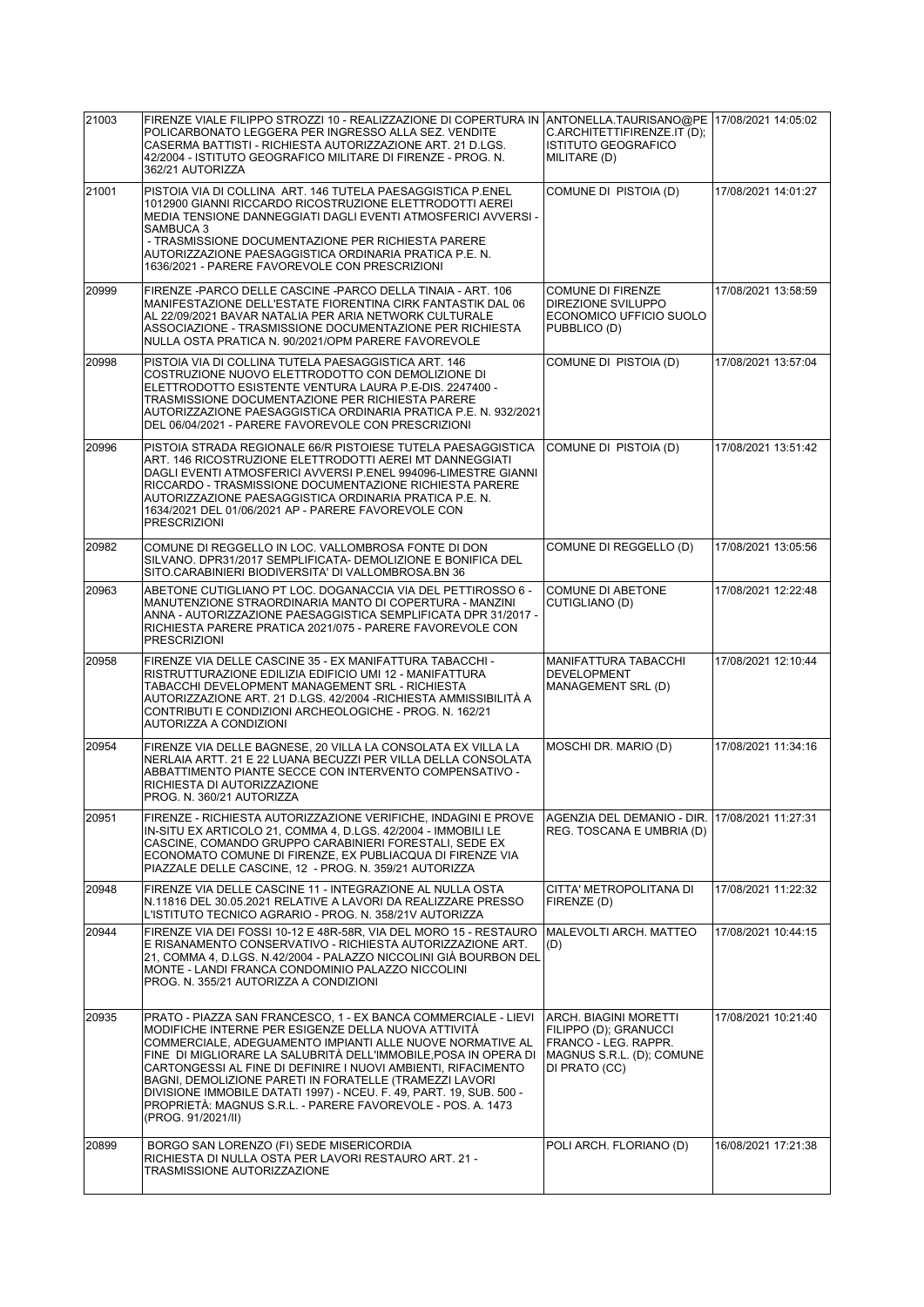| 20865 | SIGNA (FI) PIAZZA SANT'ANGELO, 3 - CHIESA DI SANT'ANGELO A<br>LECORE - TINTEGGIATURA FACCIATE DIOCESI DI FIRENZE -<br>AUTORIZZAZIONE EX ART. 21 DEL D.LGS 42/2004 (POS. A.1076 PROG.<br>166/2021/II)                                                                                                          | COMUNE DI SIGNA (D);<br>DIOCESI DI FIRENZE (D):<br>PARROCCHIA DI<br>SANT'ANGELO A LECORE (D);<br>ALDERIGHI ARCH.<br>ALESSANDRO (CC)                    | 16/08/2021 14:51:10 |
|-------|---------------------------------------------------------------------------------------------------------------------------------------------------------------------------------------------------------------------------------------------------------------------------------------------------------------|--------------------------------------------------------------------------------------------------------------------------------------------------------|---------------------|
| 20862 | CAMPI BISENZIO (FI) VIA DELLA PACE, 27-31 - CHIESA DI SAN MARTINO A<br>CAMPI BISENZIO -SISTEMAZIONE FACCIATE, MONTAGGIO DELLE<br>PERSIANE E RIVESTIMENTO SCALA - DON MARCO FAGOTTI PER<br>PARROCCHIA SANTO STEFANO A CAMPI - AUTORIZZAZIONE EX ART. 21<br>DEL D.LGS 42/2004 (POS. 157/2021 PROG. 157/2020/II) | ARCIDIOCESI DI FIRENZE<br>UFFICIO TECNICO (D);<br>COMUNE DI CAMPI BISENZIO<br>(D); MANETTI ARCH. SIMONA<br>(D)                                         | 16/08/2021 14:41:44 |
| 20834 | FIRENZE - EX ECONOMATO DELLE CASCINE - RICHIESTA NULLA OSTA<br>PER ABBATTIMENTO N. 2 ALBERI AD ALTO FUSTO ART. 21 D.LGS.<br>42/2004 - AGENZIA DEL DEMANIO - PROG. N. 356/21 AUTORIZZA                                                                                                                         | LASTRUCCI SAVERIO (D)                                                                                                                                  | 16/08/2021 11:51:38 |
| 20828 | CAMPI BISENZIO (FI) PIZZA MATTEOTTI ANGOLO VIA SANTO STEFANO -<br>PALAZZO PRETORIO - RECUPERO FUNZIONALE DEL PALAZZO E DEI<br>LOCALI CONNESSI - COMUNE DI CAMPI BISENZIO - AUTORIZZAZIONE<br>CON PRESCRIZIONI EX ART. 21 DEL D.LGS 42/2004 (POS. A/952B - PROG.<br>120/2021/II)                               | COMUNE DI CAMPI BISENZIO<br>(D); ARCH. LEONARDO BIAGI<br>(CC); BERNI MARIO (CC)                                                                        | 16/08/2021 10:44:04 |
| 20827 | MONTE ARGENTARIO (GR) PORTO ERCOLE VIA PRINCIPE AMEDEO, 23<br>PALAZZO DEL GOVERNO SPAGNOLO ART. 59 REP. N.72.937 -<br>ALIENAZIONE GROSSI SIMONETTA A LAMBARDI DANIEL, SALVATORI<br><b>ENRICO</b>                                                                                                              | SOPRINTENDENZA SPECIALE<br><b>ARCHEOLOGIA BELLE ARTI E</b><br>PAESAGGIO DI ROMA (D);<br>VARZI RANIERO (CC)                                             | 16/08/2021 10:23:56 |
| 20826 | PRATO - PALAZZO MANNUCCI NENCINI - AUTORIZZAZIONE NUOVO<br>PROGETTO PER RESTAURO SUPERFICI PITTORICHE DI DUE DIPINTI<br>MURALI DI FERRETTI GIAN DOMENICO SITUATI NEL SALONE<br>PRINCIPALE - INVIO PARERE DI COMPETENZA AI SENSI DELLA PARTE<br>SECONDA DEL D. LGS 42/2004                                     | ALEXA CIARDI RESTAURO<br>(D); BIANCA PAPI -<br><b>CONSERVAZIONE E</b><br><b>RESTAURO OPERE D'ARTE</b><br>(D); IMMOBILIARE MOS SRL -<br>MAURO FAGGI (D) | 16/08/2021 09:13:25 |
| 20825 | FIRENZE - INVIO AUTORIZZAZIONE RESTAURO AFFRESCO STACCATO<br>MADONNA DI SAN RUFFILLO DI JACOPO CARUCCI DETTO PONTORMO -<br>CONVENTO SS. ANNUNZIATA - CAPPELLA DI SAN LUCA O DEI PITTORI                                                                                                                       | <b>ACCADEMIA DELLE ARTI DEL</b><br>DISEGNO (D);<br><b>RESTAURATRICE GIOIA</b><br>GERMANI (CC); SAR - S.A.R.<br>DI CRISTIANA CONTI & C. SNC<br>(CC)     | 16/08/2021 08:20:22 |
| 20824 | FIRENZE - INVIO AUTORIZZAZIONE RESTAURO AFFRESCO STACCATO<br>MADONNA DI SAN RUFFILLO DI JACOPO CARUCCI DETTO PONTORMO -<br>CONVENTO SS. ANNUNZIATA - CAPPELLA DI SAN LUCA O DEI PITTORI                                                                                                                       | ACCADEMIA DELLE ARTI DEL<br>DISEGNO (D);<br><b>RESTAURATRICE GIOIA</b><br>GERMANI (CC); SAR - S.A.R.<br>DI CRISTIANA CONTI & C. SNC<br>(CC)            | 16/08/2021 08:12:48 |
| 20789 | SAN MARCELLO PITEGLIO (PT) INFRASTRUTTURE DI RETE A BANDA<br>ULTRA LARGA IN FIBRA OTTICA CODICE TORISMARCELLO001 -<br>TRASMISSIONE DOCUMENTAZIONE PROT.N.0039049 DEL 26/07/2021 -<br>02500000 - AUTORIZZAZIONE                                                                                                | COMUNE DI SAN MARCELLO<br>PITEGLIO (D); INFRATEL<br>ITALIA (D)                                                                                         | 13/08/2021 13:59:08 |
| 20775 | VICCHIO (FI) FRAZIONE PONTE A VICCHIO 71-TUTELA PAESAGGISTICA<br>ART. 146-PARERE FAVOREVOLE A CONDIZIONI -MEGLINI FRANCA                                                                                                                                                                                      | COMUNE DI VICCHIO (D)                                                                                                                                  | 13/08/2021 12:08:20 |
| 20773 | VAGLIA FI -STRADA VICINALE DEL CARLONE TRATTO ACQUARICO -<br>GARGANO - VIA SALA 890-TUTELA PAESAGGISTICA SEMPLIFICATA DPR<br>31/2017-PARERE FAVOREVOLE A CONDIZIONI - TENUTA DI VAGLIA SRL-<br>MANUTENZIONE E VARIANTE - PRATICA NR. 4999 - 3/2021                                                            | COMUNE DI VAGLIA (D)                                                                                                                                   | 13/08/2021 12:02:36 |
| 20771 | VAGLIA FI LOC. PRATOLINO VIA FIORENTINA 610 -TUTELA<br>PAESAGGISTICA SEMPLIFICATA DPR 31/2017 - PARERE FAVOREVOLE A<br>CONDIZIONI- CIOLLI MARCO - INSTALLAZIONE INSEGNE - PRATICA NR.<br>4928 - 14/2021                                                                                                       | COMUNE DI VAGLIA (D)                                                                                                                                   | 13/08/2021 11:56:39 |
| 20770 | VAGLIA FI VIA DEL SORBO - TUTELA PAESAGGISTICA SEMPLIFICATA<br>DPR 31/2017 - PARERE FAVOREVOLE A CONDIZIONI-CORPORANDI<br>D'AUVARE ANGELICA -REALIZZAZIONE MANUFATTO PER ALLOGGIO<br>CONTATORI ACQUA- PRATICA 4895 - 12/2021                                                                                  | COMUNE DI VAGLIA (D)                                                                                                                                   | 13/08/2021 11:51:41 |
| 20768 | PAGLIANI FRANCESCO - UNIVERSITA' DI FIRENZE - AUTORIZZAZIONE<br>STUDIO MATERIALI ARCHEOLOGICI CONSERVATI PRESSO IL MUSEO<br>CIVICO ARCHEOLOGICO DI LARCIANO (PT) PER TESI DI LAUREA<br>MAGISTRALE IN ARCHEOLOGIA MEDIEVALE                                                                                    | PAGLIANI FRANCESCO (D)                                                                                                                                 | 13/08/2021 11:49:37 |
| 20766 | CALENZANO (FI) VIA DELL'ALBERETO, TUTELA PAESAGGISTICA<br>SEMPLIFICATA 31/2017-PARERE FAVOREVOLE - GENSINI SRL -<br>SOSTITUZIONE COPERTURA                                                                                                                                                                    | COMUNE DI CALENZANO (D)                                                                                                                                | 13/08/2021 11:45:44 |
| 20764 | PESCIA (PT) PIETRABUONA CASTELLO - PALME UBICATE IN PIAZZA<br>DELLA CHIESA - ABBATTIMENTO PALME MORTE CON MESSA A DIMORA<br>CIPRESSI - TRASMISSIONE DOCUMENTAZIONE PER RICHIESTA PARERE<br>- AUTORIZZAZIONE CON INDICAZIONI                                                                                   | COMUNE DI PESCIA (D)                                                                                                                                   | 13/08/2021 11:36:14 |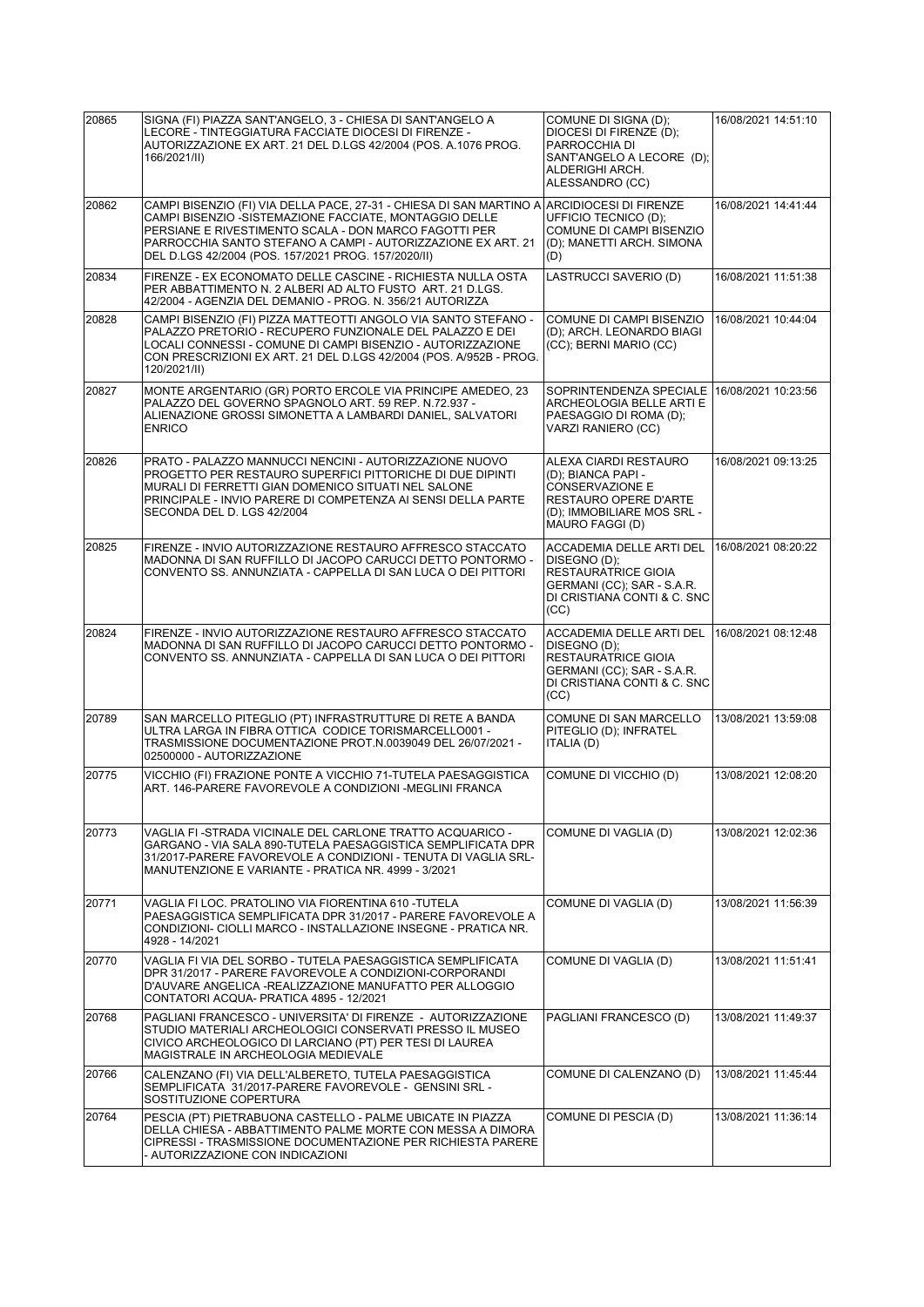| 20759 | FIRENZE VIA DELLA ROBBIA, 104-106-108 TRASFORMAZIONE FINESTRA<br>IN PORTAFINESTRA E POSA IN OPERA CAPPOTTO ESTERNO NATALINA<br>E RUGGERO COSTA, GIUSEPPE OSTONI - TRASMISSIONE<br>DOCUMENTAZIONE PER RICHIESTA PARERE AUTORIZZAZIONE<br>PAESAGGISTICA SEMPLIFICATA - PRATICA 8210/2021-PARERE<br><b>FAVOREVOLE</b>                                                                                                                                                                 | COMUNE DI FIRENZE -<br>DIREZIONE URBANISTICA (D)                         | 13/08/2021 11:10:02 |
|-------|------------------------------------------------------------------------------------------------------------------------------------------------------------------------------------------------------------------------------------------------------------------------------------------------------------------------------------------------------------------------------------------------------------------------------------------------------------------------------------|--------------------------------------------------------------------------|---------------------|
| 20753 | SAN MARCELLO PITEGLIO (PT) VIA FRATELLI TURATI ART. 28 E LRT<br>39/205 NUOVO ELETTRODOTTO IN CAVO SOTTERRANEO BT PER NUOVA POSSIBLESTUDIO (CC);<br>FORNITURA PRATICA N. 2361148 - PARERE PER LA VERIFICA<br>PREVENTIVA DELL'INTERESSE ARCHEOLOGICO                                                                                                                                                                                                                                 | ENEL (D); ENEL<br>PAOLUCCI SANDRO (CC)                                   | 13/08/2021 10:22:11 |
| 20752 | CHIESINA UZZANESE (PT) VIA CERRO VECCHIO - VIA DELLA RALLA ART.<br>28 LRT 39/2005 ALLACCIAMENTO IMPIANTO FOTOVOLTAICO TRAMITE<br>SCAVO STRADALE PER INSERIMENTO ELETTRODOTTO SOTTERRANEO<br>A BT E RADDOPPIO LINEA AEREA ESISTENTE PRATICA N. 2355056 -<br>PARERE PER LA VERIFICA PREVENTIVA DELL'INTERESSE<br><b>ARCHEOLOGICO</b>                                                                                                                                                 | ENEL (D); L. VIENNI<br>SOLUZIONE INGEGNERIA (D);<br>PAOLUCCI SANDRO (CC) | 13/08/2021 10:17:42 |
| 20750 | PISTOIA VIA DI SANTOMORO, 98/A DPR 31/2017 MODIFICHE PROSPETTI<br>E ALLE AREE PERTINENZIALI CON INSTALLAZIONE DI PISCINA FUORI<br>TERRA CENERINI ALESSANDRO, PAOLACCI BACIALLI ALESSIA -<br>TRASMISSIONE DOCUMENTAZIONE PER RICHIESTA PARERE<br>AUTORIZZAZIONE PAESAGGISTICA SEMPLIFICATA P.E. N. 972/2021 DEL<br>08/04/2021 - PARERE FAVOREVOLE                                                                                                                                   | COMUNE DI PISTOIA (D)                                                    | 13/08/2021 09:14:13 |
| 20749 | PISTOIA VIA PORTA NUOVA. 1 DPR 31/2017 INSTALLAZIONE ECOTAPPA<br>ESSELUNGA SPA MEREGALLI LUIGI - TRASMISSIONE DOCUMENTAZIONE<br>PER RICHIESTA PARERE AUTORIZZAZIONE PAESAGGISTICA<br>SEMPLIFICATA P.E. N. 1973/2021 D - PARERE FAVOREVOLE                                                                                                                                                                                                                                          | COMUNE DI PISTOIA (D)                                                    | 13/08/2021 09:09:43 |
| 20747 | PISTOIA VIA DI MONTEBUONO, 23 ART. 146 TUTELA PAESAGGISTICA<br>LONGINOTTI GIANCARLO MODIFICHE PROSPETTICHE IMMOBILE A<br>DESTINAZIONE INDUSTRIALE - TRASMISSIONE DOCUMENTAZIONE PER<br>RICHIESTA PARERE AUTORIZZAZIONE PAESAGGISTICA ORDINARIA<br>PRATICA P.E. N. 433/2021 DEL 12/02/2021 AP - PARERE FAVOREVOLE                                                                                                                                                                   | COMUNE DI PISTOIA (D)                                                    | 13/08/2021 08:56:58 |
| 20746 | PISTOIA VIA BONELLINA TUTELA PAESAGGISTICA ART. 146<br>INSTALLAZIONE MANUFATTO PRECARIO A SERVIZIO DI AZIENDA<br>AGRICOLA MAGNI ALESSIO - TRASMISSIONE DOCUMENTAZIONE PER<br>RICHIESTA PARERE AUTORIZZAZIONE PAESAGGISTICA ORDINARIA P.E.<br>N. 416/2021 DEL 16/02/2021 AP - PARERE FAVOREVOLE CON<br><b>PRESCRIZIONI</b>                                                                                                                                                          | COMUNE DI PISTOIA (D)                                                    | 13/08/2021 08:50:57 |
| 20745 | PISTOIA LOC. PONTE ALLE TAVOLE ART. 146 E-DISTRIBUZIONE SPA<br>P.ENEL 994100 RICOSTRUZIONE ELETTRODOTTI AEREI DI MT<br>DANNEGGIATI DAGLI EVENTI ATMOSFERICI AVVERSI - TRASMISSIONE<br>DOCUMENTAZIONE PER RICHIESTA PARERE AUTORIZZAZIONE<br>PAESAGGISTICA ORDINARIA P.E. N. 1635/2021 DEL 01/06/2021 - PARERE<br><b>FAVOREVOLE CON PRESCRIZIONI</b>                                                                                                                                | COMUNE DI PISTOIA (D)                                                    | 13/08/2021 08:41:54 |
| 20733 | SAN CASCIANO VAL DI PESA FI VIA SCOPETI 94/A - REALIZZAZIONE DI<br>UN PORTALE IN PIETRA AD ARCO. MODIFICHE INTERNE DI<br>SOPRAELEVAZIONE DEL PAVIMENTO - DOLFI GIOVANNA<br>ACCERTAMENTO DI COMPATIBILITÀ PAESAGGISTICA ART. 167 D.LGS.<br>42/2004 - TRASMISSIONE PARERE PRATICA 2021/0185                                                                                                                                                                                          | COMUNE DI SAN CASCIANO<br>IN VAL DI PESA (D)                             | 12/08/2021 17:00:20 |
| 20731 | PROT.N.0008489/2021 - SAN CASCIANO VAL DI PESA FI VIALE EUROPA 1<br>- FANTONI ANDREA FANTONI LUCIA, FANTONI MARINA -<br>ACCERTAMENTO DI COMPATIBILITA'0 PAESAGGISTICA - TRASMISSIONE<br>PARERE VINCOLANTE AI SENSI DELL'ART. 167, COMMA 5 D.LGS. 42/2004<br>E S.M.I. - PRATICA N. 2021/0317                                                                                                                                                                                        | <b>COMUNE DI SAN CASCIANO</b><br>IN VAL DI PESA (D)                      | 12/08/2021 16:57:29 |
| 20729 | PROT. N. 8449/2021 - SAN CASCIANO IN VAL DI PESA (FI) VIA XXV<br>APRILE, 24 . PARERE DI COMPATIBILITA' PAESAGGISTICA PER OPERE<br>ESEGUITE IN ASSENZA O DIFFORMITAÌ DAL TITOLO EDILIZIO IN EPOCA<br>ANTECEDENTE L'APPOSIZIONE DEL VINCOLO. MISURI FABRIZIO PER<br>CONDOMINIO - TRASMISSIONE PARERE PRATICA N. 2021/0288                                                                                                                                                            | COMUNE DI SAN CASCIANO<br>IN VAL DI PESA (D)                             | 12/08/2021 16:54:18 |
| 20727 | PROT.N.0008747/2021 - SAN CASCIANO VAL DI PESA FI VIA MONTOPOLO<br>55-49 - SPINI CLAUDIA, SERENA E ALESSIO NARDI - ACCERTAMENTO DI<br>COMPATIBILITA' PAESAGGISTICA - TRASMISSIONE PARERE<br>VINCOLANTE AI SENSI DELL'ART. 167, COMMA 5 D.LGS. 42/2004 E S.M.I. -<br>PRATICA N. 2021/0325                                                                                                                                                                                           | COMUNE DI SAN CASCIANO<br>IN VAL DI PESA (D)                             | 12/08/2021 16:49:41 |
| 20725 | PROT.N.0009344/2021 - SAN CASCIANO VAL DI PESA FI VIA XXVII LUGLIO COMUNE DI SAN CASCIANO<br>6 - APERTURA DI FINESTRE REALIZZATA IN ASSENZA DI<br>AUTORIZZAZIONE PAESAGGISTICA NELL'ANNO 1994 E INSTALLAZIONE<br>DI INFISSI AD UNA LOGGIA IN DIFFORMITÀ DALL'AUTORIZZAZIONE<br>PAESAGGISTICA BUSTA N. 39 DEL 20/04/2004 DI CUI AL PROT. 2853 -<br>VANNETTI ELISA - ACCERTAMENTO DI COMPATIBILITA' PAESAGGISTICA<br>SRT. 167 D.LGS. 42/2004 - TRASMISSIONE PARERE PRATICA 2021/0174 | IN VAL DI PESA (D)                                                       | 12/08/2021 16:46:59 |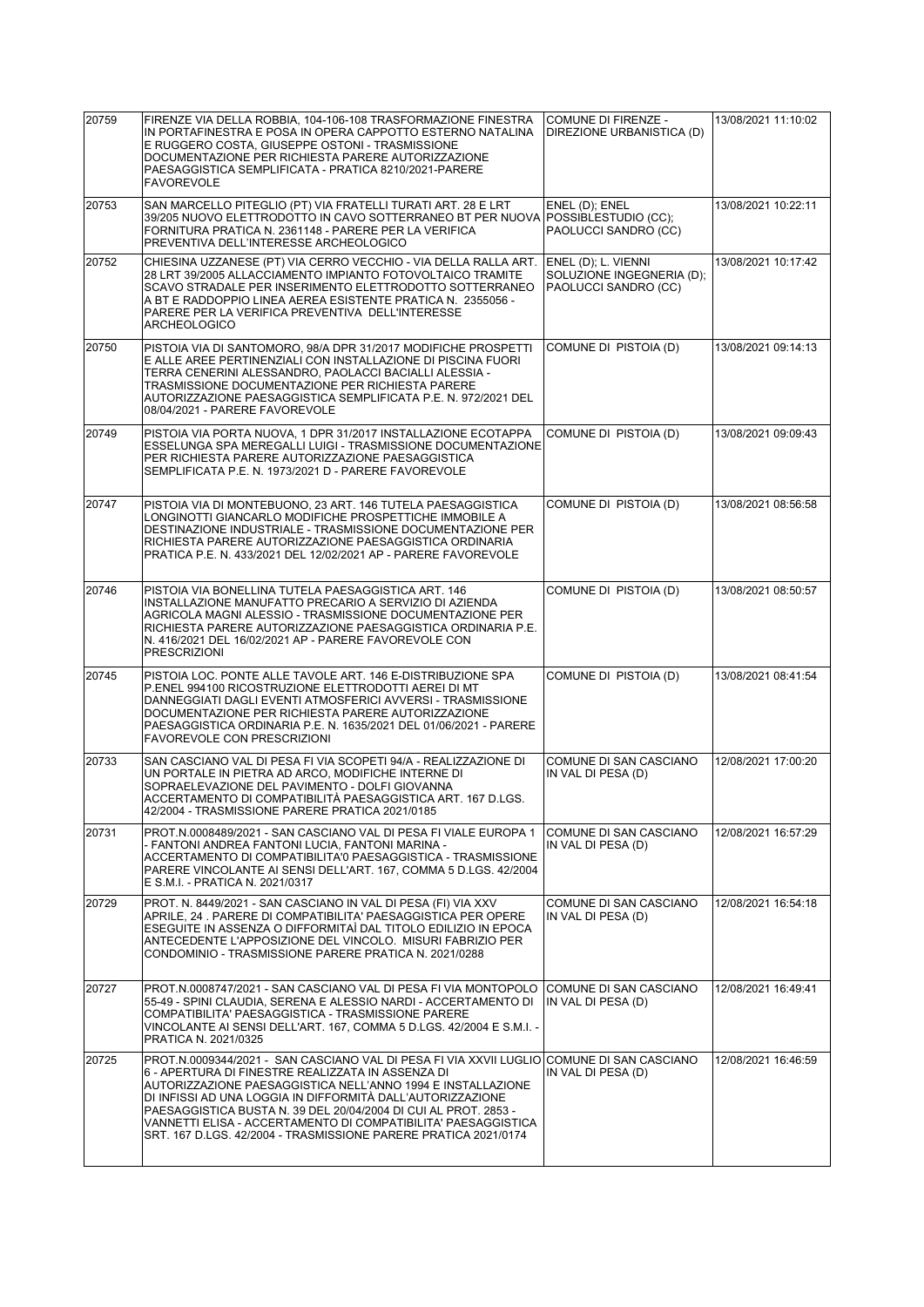| 20719 | PROT. N. 10561/2021 - SAN CASCIANO IN VAL DI PESA (FI) DPR 31/2017<br>COSTRUZIONE DI NUOVO LOCULO IN CAPPELLA EX MINORI<br>OSSERVANTI AL CIMITERO DEL CAPOLUOGO - RICHIEDENTE: VACCARI<br>M. LIVIA PER MONASTERO DELLE MONACHE CLARISSE DI SAN LINO -<br>ISTANZA AUTORIZZAZIONE ART. 21 E PARERE ART. 146 PROCEDIMENTO<br>AUTORIZZAZIONE PAESAGGISTICA. TRASMISSIONE PROVVEDIMENTO A<br>CONTENUTO ED EFFICACIA PLURIMI EX ART. 16 DPR 31/2017. PRATICA<br>N. 2021/0372                                                                                               | COMUNE DI SAN CASCIANO<br>IN VAL DI PESA (D)                                                                                                                                                                                                                                                                                                                                                                                         | 12/08/2021 16:27:53 |
|-------|----------------------------------------------------------------------------------------------------------------------------------------------------------------------------------------------------------------------------------------------------------------------------------------------------------------------------------------------------------------------------------------------------------------------------------------------------------------------------------------------------------------------------------------------------------------------|--------------------------------------------------------------------------------------------------------------------------------------------------------------------------------------------------------------------------------------------------------------------------------------------------------------------------------------------------------------------------------------------------------------------------------------|---------------------|
| 20699 | FIRENZE - PIAZZALE DEL POGGIO IMPERIALE, 1 - VILLA MEDICEA DEL<br>POGGIO IMPERIALE - LOCALE CUCINA, CREAZIONE ANGOLO GLUTEN<br>FREE" - OPERE DI RESTAURO E RISANAMENTO CONSERVATIVO DELLA<br>VILLA MEDICEO LORENESE DEL POGGIO IMPERIALE, REALIZZAZIONE<br>DELL'ANGOLO DELLA CELIACHIA NELLA ATTUALE CUCINA A SERVIZIO<br>DELLA MENSA - NCEU. F. 142, PART. 28 - PROPRIETÀ: DEMANIO DELLO<br>STATO - RICHIEDENTE: EDUCANDATO STATALE DELLA SS. ANNUNZIATA<br>(CONCESSIONARIO) - AUTORIZZAZIONE A CONDIZIONE AI SENSI<br>DELL'ART. 21 - POS. A.785 (PROG.146/2021/II) | AGENZIA DEL DEMANIO -<br>DIREZIONE REGIONALE<br>UMBRIA E TOSCANA (D);<br>EDUCANDATO STATALE SS.<br>ANNUNZIATA - VILLA DEL<br>POGGIO IMPERIALE (D):<br>PRESIDENTE DEL CDA<br>DELL'EDUCANDATO STATALE<br>DELLA SS. ANNUNZIATA -<br>VILLA DEL POGGIO<br>IMPERIALE (D); PRESIDENTE<br>EDUCANDATO DELLA SS.<br>ANNUNZIATA DEL POGGIO<br>IMPERIALE - DOTT. GIORGIO<br>FIORENZA (D); COMUNE DI<br>FIRENZE (CC); MACRI' ARCH.<br>DEBORA (CC) | 12/08/2021 15:03:08 |
| 20694 | EMPOLI (FI) - LOC. TERRAFINO - VIA DEL TERRAFINO, 78 - VILLA DEL<br>TERRAFINO - TAGLIO E POTATURA DI ALCUNE ESSENZE DEL GIARDINO<br>DELLA VILLA DEL TERRAFINO - NCEU. F. 23, PART. 108 - PROPRIETÀ:<br>PICCOLA CASA DELLA DIVINA PROVVIDENZA - AUTORIZZAZIONE AI<br>SENSI ART. 21 D. LGS. 42/2004 - POS. A.2590 (PROG. 112/2021/II)                                                                                                                                                                                                                                  | MO ELIO (D); COMUNE DI<br>EMPOLI (CC); PANZANI ARCH.<br>TIZIANA (CC)                                                                                                                                                                                                                                                                                                                                                                 | 12/08/2021 14:38:16 |
| 20690 | PROT. N. 28786/2021 - BAGNO A RIPOLI (FI) VIA TORTA, 2 DPR 31/2017<br>FERRALI LUCI REALIZZAZIONE PERGOLA OMBREGGIANTE - RICHIESTA<br>PARERE AUTORIZZAZIONE PAESAGGISTICA SEMPLIFICATA PRATICA<br>675/2021 - PARERE FAVOREVOLE                                                                                                                                                                                                                                                                                                                                        | COMUNE DI BAGNO A RIPOLI<br>(D)                                                                                                                                                                                                                                                                                                                                                                                                      | 12/08/2021 13:37:39 |
| 20689 | PROT. N. 28784/2021 - BAGNO A RIPOLI (FI) VIA DELL'EREMO, 4 DPR<br>31/2017 CECCHI RICCARDO, CAICEDO LINA CAMILA MELINA<br>INSTALLAZIONE PANNELLI FOTOVOLTAICI IN COPERTURA<br>REALIZZAZIONE FINESTRA A TETTO SPOSTAMENTO CANCELLO<br>PEDONALE - RICHIESTA PARERE AUTORIZZAZIONE PAESAGGISTICA<br>SEMPLIFICATA PRATICA 543/2021 - PARERE FAVOREVOLE A<br><b>CONDIZIONE</b>                                                                                                                                                                                            | COMUNE DI BAGNO A RIPOLI<br>(D)                                                                                                                                                                                                                                                                                                                                                                                                      | 12/08/2021 13:31:27 |
| 20688 | PROT. N. 28775/2021 - BAGNO A RIPOLI (FI) VIA DI FATTUCCHIA, 19-21<br>GRASSINA DPR 31/2017 TRAVELLI ENRICO PER TRAVELLI SRL IMPRESA<br>EDILE ABBATTIMENTO ALBERI - RICHIESTA PARERE AUTORIZZAZIONE<br>PAESAGGISTICA SEMPLIFICATA PRATICA 654/2021 - PARERE<br>FAVOREVOLE A CONDIZIONE                                                                                                                                                                                                                                                                                | COMUNE DI BAGNO A RIPOLI<br>(D)                                                                                                                                                                                                                                                                                                                                                                                                      | 12/08/2021 13:26:28 |
| 20687 | PROT. N. 28777/2021 - BAGNO A RIPOLI (FI) VIA PIERO CALAMANDREI, 36 COMUNE DI BAGNO A RIPOLI 12/08/2021 13:22:50<br>GRASSINA DPR 31/2017 TARCHIANI STEFANIA ABBATTIMENTO ALBERI -<br>RICHIESTA PARERE AUTORIZZAZIONE PAESAGGISTICA SEMPLIFICATA<br>PRATICA 589/2021 - PARERE FAVOREVOLE                                                                                                                                                                                                                                                                              | (D)                                                                                                                                                                                                                                                                                                                                                                                                                                  |                     |
| 20685 | PROT. N. 28801/2021 - BAGNO A RIPOLI (FI) VIA DI CASANOVA, 4 DPR<br>31/2017 REALIZZAZIONE FINESTRA A TETTO ED INSTALLAZIONE<br>PANNELLI SOLARI DEGLI ALBIZI TRAPANO GHERARDO. MILANO CARLO -<br>RICHIESTA PARERE AUTORIZZAZIONE PAESAGGISTICA SEMPLIFICATA<br>PRATICA 701/2021 - PARERE FAVOREVOLE A CONDIZIONE                                                                                                                                                                                                                                                      | COMUNE DI BAGNO A RIPOLI<br>(D)                                                                                                                                                                                                                                                                                                                                                                                                      | 12/08/2021 13:19:18 |
| 20677 | CARMIGNANO (PO), LOC. SEANO, VIA MEUCCI - .COSTRUZIONE ED<br>ESERCIZIO DI ELETTRODOTTO IN CAVO SOTTERRANEO A 0,4 KV -<br>PRATICA E-DIS 2368284 (NS. PROT. SABAP N° 20366 DEL 09/08/2021) -                                                                                                                                                                                                                                                                                                                                                                           | ENEL (D); FANTONI FABRIZIO<br>(CC)                                                                                                                                                                                                                                                                                                                                                                                                   | 12/08/2021 12:07:48 |
| 20674 | NULLA OSTA ABCHEOLOGIA ALSENSUDELL'ARTIZI PLUGS (22/2024) – 21<br>RIQUALIFICAZIONE DEL COMPLESSO PER MODIFICHE EDIFICIO<br>PRINCIPALE HARDIK BHARAT MANEK PER LEEU ITALY SRL -<br>TRASMISSIONE DOCUMENTAZIONE PER RICHIESTA AUTORIZZAZIONE -<br>PROG. N. 194/21V AUTORIZZA A CONDIZIONI                                                                                                                                                                                                                                                                              | SOC. LEEU ITALY SRL (D)                                                                                                                                                                                                                                                                                                                                                                                                              | 12/08/2021 12:05:37 |
| 20673 | PRATO (PO), VIA SPINELLI - COSTRUZIONE ED ESERCIZIO DI NUOVO<br>ELETTRODOTTO IN CAVO SOTTERRANEO BT (230-400 V). PRATICA E-<br>DIS. N° 2358884 (NS. PROT. SABAP N° 20608 DEL 11/08/2021) - NULLA<br>OSTA ARCHEOLOGIA AI SENSI DELL'ART. 28 D.LGS. 42/2004                                                                                                                                                                                                                                                                                                            | ENEL (D); STUDIO CANOVARO 12/08/2021 12:05:16<br>INGEGNERIA (CC)                                                                                                                                                                                                                                                                                                                                                                     |                     |
| 20672 | PRATO (PO), VIA ZARINI - COSTRUZIONE ED ESERCIZIO DI NUOVO<br>ELETTRODOTTO IN CAVO SOTTERRANEO BT (230-400 V). PRATICA E-<br>DIS. N° 2366004 (NS. PROT. SABAP N° 20609 DEL 11/08/2021) - NULLA<br>OSTA ARCHEOLOGIA AI SENSI DELL'ART. 28 D.LGS. 42/2004                                                                                                                                                                                                                                                                                                              | ENEL (D); STUDIO CANOVARO 12/08/2021 12:03:09<br>INGEGNERIA (CC)                                                                                                                                                                                                                                                                                                                                                                     |                     |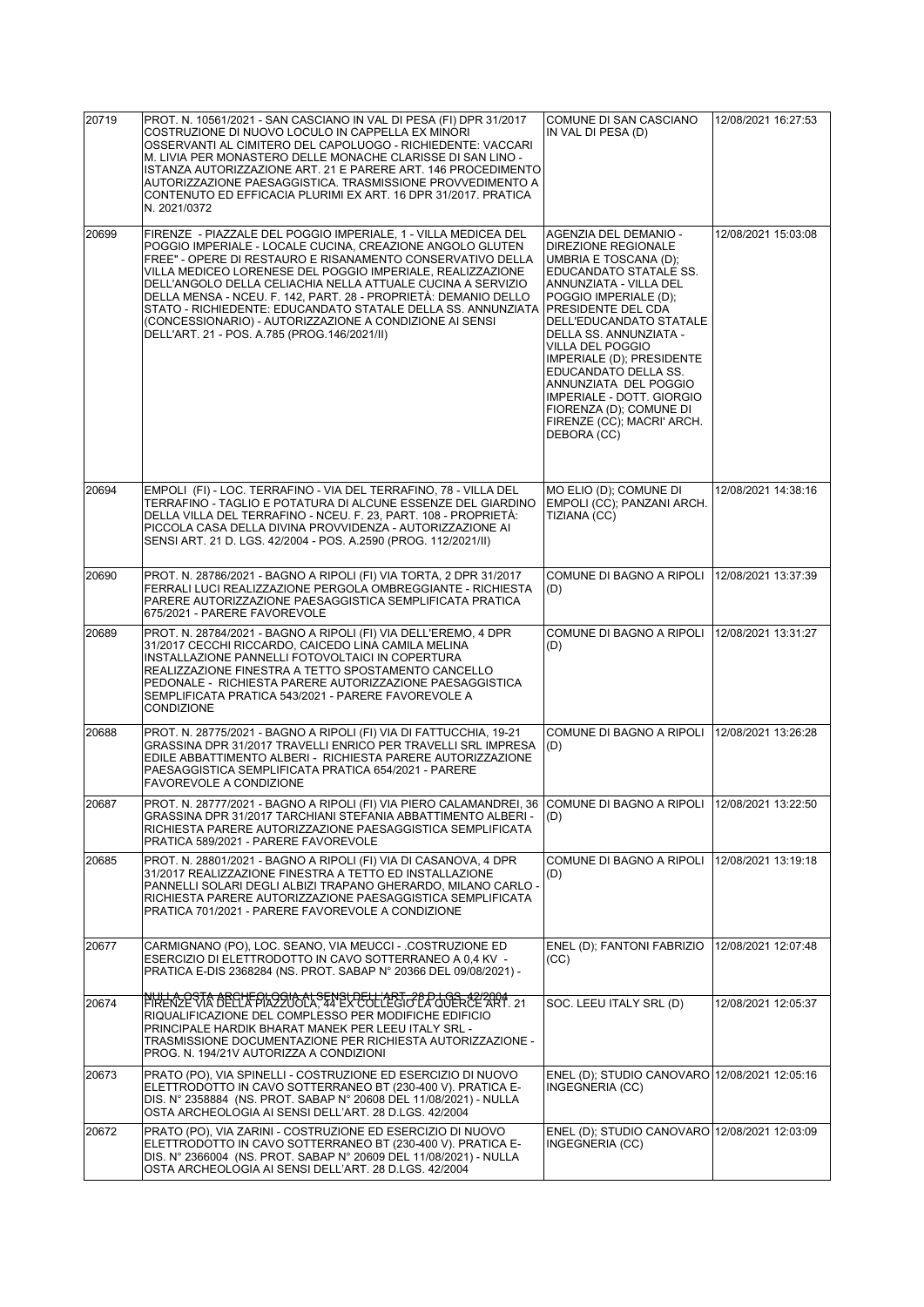| 20671 | PRATO, VIA ZARINI 97- COSTRUZIONE ED ESERCIZIO DI ELETTRODOTTO ENEL (D); FANTONI FABRIZIO<br>IN CAVO SOTTERRANEO A 0.4 KV CON ALLACCIAMENTO ED IMPIANTO<br>ELETTRICO - PRATICA E-DIS. 2356412 (NS. PROT. SABAP N° 20607 DEL<br>11/08/2021) - NULLA OSTA ARCHEOLOGIA AI SENSI DELL'ART. 28 D.LGS.<br>42/2004               | (CC)                                                                                                            | 12/08/2021 12:00:30 |
|-------|---------------------------------------------------------------------------------------------------------------------------------------------------------------------------------------------------------------------------------------------------------------------------------------------------------------------------|-----------------------------------------------------------------------------------------------------------------|---------------------|
| 20670 | BARBERINO (FI), LOC. GALLIANO, VIA DI SOLI - REALIZZAZIONE VASCA<br><b>LIQUAMI</b><br>RICHIEDENTE: AGRIAMBIENTE MUGELLO S.C.A. - NULLA OSTA AI SENSI<br>DELL'ART. 20 DELLE NTA DEL RUC E DELL'ART. 28 D.GS. 42/2004                                                                                                       | SOZZI RUGGERO (D)                                                                                               | 12/08/2021 11:56:54 |
| 20660 | MEDISA FIRENZE GROUP SRL - SPONSORIZZAZIONE TECNICA FASE 2 -<br>LAVORI FACCIATE ABSIDE BASILICA SANTA MARIA NOVELLA CAMBIO<br>MESSAGGIO DAL 6 AL 29 AGOSTO 2021 - RICHIESTA AUTORIZZAZIONE<br>ART. 49 - PARERE FAVOREVOLE                                                                                                 | FEC COORDINAMENTO<br>MINISTERO INTERNO (D);<br><b>MEDIA FIRENZE GROUP SRL</b><br>(D); PREFETTURA FIRENZE<br>(D) | 12/08/2021 10:53:38 |
| 20657 | CANTAGALLO (PO) LOC. GRICIGLIANA, VIA DI GRICIGLIANA, 56 -<br>REALIZZAZIONE ELEMENTI ACCESSORI IN COPERTURA (COMIGNOLI,<br>SFIATI, LINEA VITA, SOLARE TERMICO) - PAPINI MARTA - P.E. BA 2021/8 -<br>AUTORIZZAZIONE PAESAGGISTICA EX ART. 146 DEL D.LGS 42/2004 CON<br>PROCEDURA SEMPLIFICATA EX DPR 31/2017               | COMUNE DI CANTAGALLO (D)                                                                                        | 12/08/2021 10:19:02 |
| 20656 | FIRENZE LOGGIA DEL MERCATO NUOVO E STRADE LIMITROFE<br>OCCUPAZIONE SUOLO PUBBLICO PER XVII PREMIO PORCELLINO DEL<br>19/09/2021 MARCELLINO GIUSEPPE. PER IL COMITATO DEL PORCELLINO ECONOMICO UFFICIO SUOLO<br>ART. 106 - TRASMISSIONE DOCUMENTAZIONE PER RICHIESTA NULLA<br>OSTA PRATICA N. 84/2021/OPM-PARERE FAVOREVOLE | COMUNE DI FIRENZE<br>DIREZIONE SVILUPPO<br>PUBBLICO (D)                                                         | 12/08/2021 10:14:05 |
| 20654 | FIRENZE PIAZZA DELLA SIGNORIA OCCUPAZIONE SUOLO PUBBLICO<br>PER III EDIZIONE FESTIVAL NAZIONALE DELL'ECONOMIA CIVILE PER IL<br>24 E 25/09/2021 RAFFAELE LUCA PER NEXT NUOVA ECONOMIA PER<br>TUTTI - ART. 106 TRASMISSIONE DOCUMENTAZIONE PER RICHIESTA<br>NULLA OSTA PRATICA 59/2021/OPS PARERE FAVOREVOLE                | <b>COMUNE DI FIRENZE</b><br>DIREZIONE SVILUPPO<br>ECONOMICO UFFICIO SUOLO<br>PUBBLICO (D)                       | 12/08/2021 10:10:11 |
| 20653 | FIRENZE PIAZZA DELLA REPUBBLICA, 3 - VIA SAN MINIATO FRA LE<br>TORRI 4-6R 3-4-6R ART. 49 PROPR. BARLOCCO LIVIO INSEGNE DI<br>ESERCIZIO E TENDE SOLARI GRAMAGLIA ENRICO PER KWAY RETAIL<br>SRL SOC. LOCATARIA - TRASMISSIONE DOCUMENTAZIONE PER<br>RICHIESTA AUTORIZZAZIONE PARERE FAVOREVOLE                              | ARCHITETTO CLAUDIO<br>SETTINO (D)                                                                               | 12/08/2021 09:59:35 |
| 20652 | PROT. N.8139 DEL 09-07-2021 - DICOMANO FI LOC. CAMPAGNA 3/A-3/B -<br>REALIZZAZIONE DI PISCINA INTERRATA - LUCHERELLI NICCOLO' -<br>ISTANZA DI AUTORIZZAZIONE PAESAGGISTICA CON PROCEDURA<br>ORDINARIA ART. 146 D.LGS. 42/2004. TRASMISSIONE PARERE                                                                        | COMUNE DI DICOMANO (D)                                                                                          | 11/08/2021 18:12:19 |
| 20650 | PONTASSIEVE (FI) VIA MOLINO DEL PIANO, 50/A DPR 31/2017 ELENA<br>NANNONI RECINZIONE E CANCELLO CARRABILE A DELIMITAZIONE<br>RESEDE PRIVATO - TRASMISSIONE PARERE AUTORIZZAZIONE<br>PAESAGGISTICA SEMPLIFICATA P.E. 2021/00727                                                                                             | <b>COMUNE DI PONTASSIEVE</b><br>(D)                                                                             | 11/08/2021 18:09:04 |
| 20649 | PROT. N. 22851/2021 - FIESOLE (FI) VIA POGGIO MAGHERINI, 19 DPR<br>31/2017 INSTALLAZIONE PANNELLI COIBENTANTI A BASSO SPESSORE,<br>MODIFICA APERTURA FINESTRA E REALIZZAZIONE BOX PER IMPIANTO<br>DI CLIMATIZZAZIONE FALLI ALFREDO - TRASMISSIONE PARERE<br>AUTORIZZAZIONE PAESAGGISTICA SEMPLIFICATA PRATICA PE 177/2021 | COMUNE DI FIESOLE (D)                                                                                           | 11/08/2021 18:06:37 |
| 20648 | PROT. N. 23055/2021 - FIESOLE (FI) GIRONE VIA DEL MOLINO, 20 DPR<br>31/2017 INSTALLAZIONE PANNELLI FOTOVOLTAICI NELLA COPERTURA<br>CHELAZZI VINCENZO - TRASMISSIONE PARERE AUTORIZZAZIONE<br>PAESAGGISTICA SEMPLIFICATA PRATICA N. 132/2021                                                                               | COMUNE DI FIESOLE (D)                                                                                           | 11/08/2021 18:03:34 |
| 20646 | PROT.N.0021158/2021 - RIF.0018030/2021 - FIESOLE FI VIA BOSCONI 24 -<br>TRASFORMAZIONE DI FINESTRA IN PORTA D'INGRESSO - PROPOSTA<br>MOTIVATA DI RILASCIO AUTORIZZAZIONE PAESAGGISTICA<br>SEMPLIFICATA DPR 31/2017 - MUGNAI ENRICO - INVIO 1/2 -<br><b>TRASMISSIONE PARERE</b>                                            | COMUNE DI FIESOLE (D)                                                                                           | 11/08/2021 18:00:44 |
| 20645 | PROT. N. 21813/2021 - FIESOLE (FI) LOC. COMPIOBBI VIA CALCINAIA, 8<br>DPR 31/2017 INSTALLAZIONE DI PERSIANE SILVANO E GIULIANA<br>ROMOLINI - TRASMISSIONE PARERE AUTORIZZAZIONE PAESAGGISTICA<br>SEMPLIFICATA PRATICA PE 149/2021                                                                                         | COMUNE DI FIESOLE (D)                                                                                           | 11/08/2021 17:57:37 |
| 20643 | PROT. N. 22850/2021 - FIESOLE (FI) VIA SAN CLEMENTE, 6 DEMOLIZIONE<br>ANNESSO AGRICOLO NEL RESEDE DI PERTINENZA TUBMAN MARY<br>ELISABETH - TRASMISSIONE PARERE AUTORIZZAZIONE<br>PAESAGGISTICA ORDINARIA PRATICA N. 141/2021                                                                                              | COMUNE DI FIESOLE (D)                                                                                           | 11/08/2021 17:53:50 |
| 20641 | PROT. N. 22670/2021 - FIESOLE (FI) VIA BOSCONI DPR 31/2017 SUAP<br>1046/2021 REALIZZAZIONE RECINZIONE IN PALI DI CASTAGNO E DUE<br>CANCELLI CARRABILI IN FERRO SOC. AGRICOLA L'ORTO DELL'OLMO<br>SRL - TRASMISSIONE PARERE AUTORIZZAZIONE PAESAGGISTICA<br>SEMPLIFICATA PRATICA PE N. 172/2021                            | COMUNE DI FIESOLE (D)                                                                                           | 11/08/2021 17:50:59 |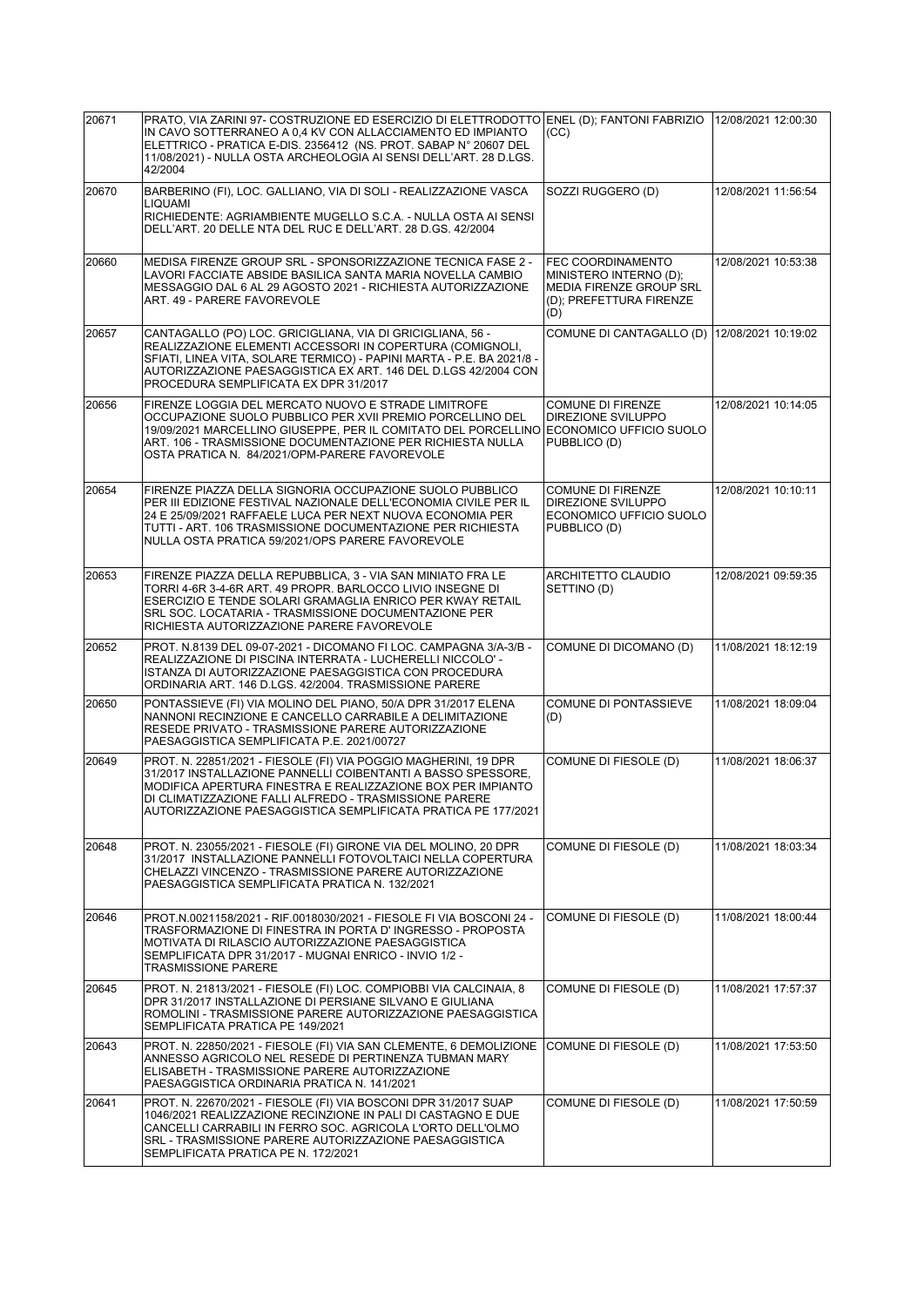| 20633 | STAZIONE CC CERRETO GUIDI - NULLA OSTA ROTTAMAZIONE ARMI E<br>TRASMISSIONE ELENCO VIDIMATO                                                                                                                                                                                                                                                                                                                                                                                                                                                                                                                                                                                                                                                                                                                                                                                                                                                                                                                                          | STAZIONE CC CERRETO<br>GUIDI (D); GLAUCO<br>ANGELETTI (CC)                           | 11/08/2021 17:26:06 |
|-------|-------------------------------------------------------------------------------------------------------------------------------------------------------------------------------------------------------------------------------------------------------------------------------------------------------------------------------------------------------------------------------------------------------------------------------------------------------------------------------------------------------------------------------------------------------------------------------------------------------------------------------------------------------------------------------------------------------------------------------------------------------------------------------------------------------------------------------------------------------------------------------------------------------------------------------------------------------------------------------------------------------------------------------------|--------------------------------------------------------------------------------------|---------------------|
| 20625 | LEUVEN (BELGIO) MOSTRA "ORIGINS" OPERA MUSEO STEFANO BARDINI<br>FIRENZE INVIO DOCUMENTAZIONE RICHIESTA AUTORIZZAZIONE<br>PRESTITO.                                                                                                                                                                                                                                                                                                                                                                                                                                                                                                                                                                                                                                                                                                                                                                                                                                                                                                  | DG-ABAP - DG-ABAP -<br>SERVIZIO IV - CIRCOLAZIONE<br>(D)                             | 11/08/2021 16:39:26 |
| 20621 | PROT. N. GE 2021/0147831 - PRATO VIA DI GIOLICA ALTA, 20 DPR 31/2017<br>MODIFICA FINESTRA ESISTENTE BAGNOLI PAOLA - RICHIESTA PARERE<br>AUTORIZZAZIONE PAESAGGISTICA SEMPLIFICATA PRATICA<br>A151/84/2021 P.G. 91191/2021 - PROVVEDIMENTO DI RIGETTO<br>DELL'ISTANZA CON PARERE NEGATIVO.                                                                                                                                                                                                                                                                                                                                                                                                                                                                                                                                                                                                                                                                                                                                           | ARCH. CEI FILIPPO (D):<br>COMUNE DI PRATO (D)                                        | 11/08/2021 16:24:39 |
| 20618 | VINCI FI - D.LGS 152/2006 E L.R. 10/2010 - VERIFICA DI<br>ASSOGGETTABILITÀ A VAS DELLA 6^ VARIANTE AL P.S E 12^ VARIANTE<br>AL R.U. AI SENSI DELLA L.R. 65/2014 E SS.MM.II. - PROPOSTA DA "D+F<br>SRL" - CONTRIBUTO IN MERITO TUTELA PALEONTOLOGICA                                                                                                                                                                                                                                                                                                                                                                                                                                                                                                                                                                                                                                                                                                                                                                                 | CITTA' METROPOLITANA DI<br>FIRENZE (D)                                               | 11/08/2021 16:09:57 |
| 20617 | SAN CASCIANO VAL DI PESA FI - ART. 19 DEL D.LGS. 152/2006, ART. 48<br>DELLA L.R. 10/2010 - PROCEDIMENTO DI VERIFICA DI<br>ASSOGGETTABILITÀ DI COMPETENZA REGIONALE RELATIVO<br>ALL'ESISTENTE IMPIANTO DI RECUPERO DI RIFIUTI SPECIALI INERTI,<br>PER IL QUALE SONO PREVISTE MODIFICHE, SITO IN LOC. BARGINO -<br>ATM INERTI SRL - INVIO CONTRIBUTO ISTRUTTORIO.                                                                                                                                                                                                                                                                                                                                                                                                                                                                                                                                                                                                                                                                     | COMUNE DI SAN CASCIANO<br>IN VAL DI PESA (D); REGIONE<br>TOSCANA (D)                 | 11/08/2021 16:07:28 |
| 20613 | SESTO FIORENTINO (FI) POLO SCIENTIFICO E TECNOLOGICO -<br>REALIZZAZIONE DEL NUOVO POLO DELLA FACOLTÀ DI AGRARIA, IN VIA<br>MADONNA DEL PIANO - VERIFICA PREVENTIVA DI INTERESSE<br>ARCHEOLOGICO-APPROVAZIONE PREVENTIVA PIANO DEI SAGGI<br>ARCHEOLOGICI E AUTORIZZAZIONE BONIFICA BELLICA                                                                                                                                                                                                                                                                                                                                                                                                                                                                                                                                                                                                                                                                                                                                           | UNIVERSITÀ DEGLI STUDI DI<br>FIRENZE, UFFICIO TECNICO<br>(D)                         | 11/08/2021 15:45:55 |
| 20605 | OGGETTO: CERTALDO (FI), VIA DEL PONTE VECCHIO N. 8.<br>AMBITO DI PAESAGGIO N. 9, AI SENSI DEL PIANO D'INDIRIZZO<br>TERRITORIALE DELLA REGIONE TOSCANA. AREA TUTELATA AI SENSI<br>DELLA PARTE III DEL DECRETO LEGISLATIVO 22 GENNAIO 2004, N. 42 E<br>SUCCESSIVE MODIFICHE (CODICE DEI BENI CULTURALI E DEL<br>PAESAGGIO), CON DM 18.02.1958 (GU 30/1958) E DM 13.07.1971<br>(197/1971), AI SENSI DELL'ART. 136 DEL CODICE.<br>RICHIESTA DI PARERE AI SENSI DELL'ART. 146 DEL CODICE.<br>INTERVENTO: "REALIZZAZIONE NUOVA SCALETTA ESTERNA CON<br>RINGHIERA IN FERRO, CHIUSURA FINESTRINA, APERTURA FINESTRA E<br>PORTA FINESTRA, NUOVI INFISSI, TINTEGGIATURA PARTE TERGALE", DI<br>CUI AI PUNTI B 2, B3 E B21 DELL'ALLEGATO B, AI SENSI DELL'ART. 3,<br>COMMA 1, DEL "REGOLAMENTO RECANTE INDIVIDUAZIONE DEGLI<br>INTERVENTI ESCLUSI DALL'AUTORIZZAZIONE PAESAGGISTICA O<br>SOTTOPOSTI A PROCEDURA AUTORIZZATORIA SEMPLIFICATA".<br>RICHIEDENTE: SIG.RA DEBORA CAVUOTI<br>PRATICA N. 348/2021<br>TRASMISSIONE PARERE DI COMPETENZA | COMUNE DI CERTALDO (D)                                                               | 11/08/2021 15:01:57 |
| 20604 | OGGETTO: GREVE IN CHIANTI (FI), VIA G. DA VERRAZZANO N. 13, LOC.<br>PANZANO IN CHIANTI.<br>AMBITO DI PAESAGGIO N. 10 "CHIANTI", AI SENSI DEL PIANO<br>D'INDIRIZZO TERRITORIALE DELLA REGIONE TOSCANA. AREA<br>TUTELATA AI SENSI DELLA PARTE III DEL DECRETO LEGISLATIVO 22<br>GENNAIO 2004, N. 42 E SUCCESSIVE MODIFICHE (CODICE DEI BENI<br>CULTURALI E DEL PAESAGGIO), TUTELATO CON DM DEL 27.04.1974 (GU<br>293/1974)<br>RICHIESTA DI PARERE AI SENSI DELL'ART. 146 DEL CODICE.<br>INTERVENTO: "RESTAURO FABBRICATO PER CIVILE ABITAZIONE" -<br>VARIANTE AD AUTORIZZAZIONE PAESAGGISTICA N. 65/2020, CUI AL<br>PUNTO B2 DELL'ALLEGATO B. AI SENSI DELL'ART. 3. COMMA 1. DEL<br>"REGOLAMENTO RECANTE INDIVIDUAZIONE DEGLI INTERVENTI<br>ESCLUSI DALL'AUTORIZZAZIONE PAESAGGISTICA O SOTTOPOSTI A<br>PROCEDURA AUTORIZZATORIA SEMPLIFICATA".<br>RICHIEDENTE: SIG.RA ELISABETTA BRUNETTI<br>PRATICA N. 2020/425/APS<br><b>TRASMISSIONE PARERE</b>                                                                                   | ICOMUNE DI GREVE IN<br>CHIANTI - SERVIZIO 5-<br><b>GOVERNO DEL TERRITORIO</b><br>(D) | 11/08/2021 14:59:25 |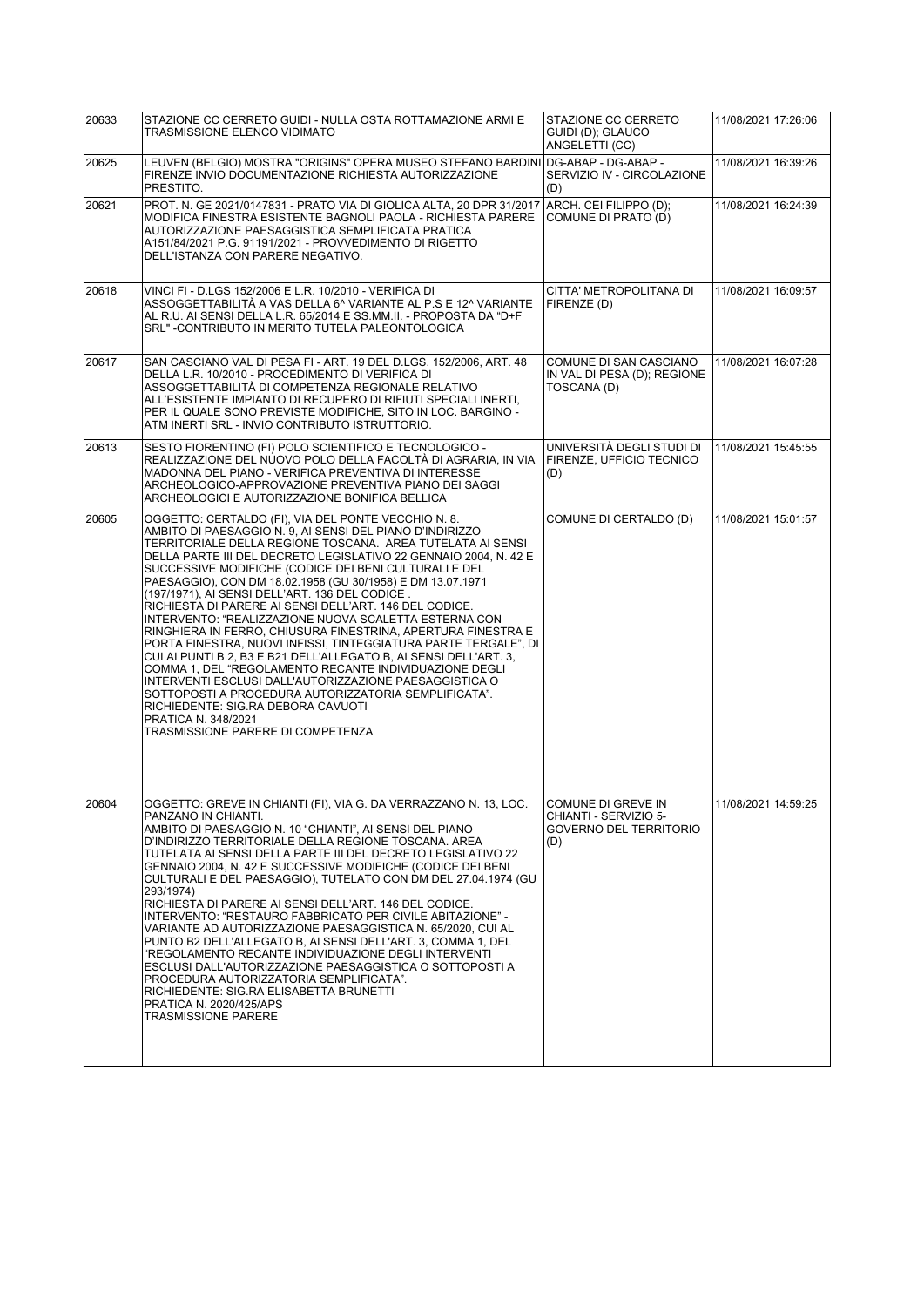| 20599 | OGGETTO: GREVE IN CHIANTI (FI), IMMOBILI DENOMINATI "CIMITERI DI                                                                                  | COMUNE DI GREVE IN                                               | 11/08/2021 14:46:11 |
|-------|---------------------------------------------------------------------------------------------------------------------------------------------------|------------------------------------------------------------------|---------------------|
|       | DUDDA, CASOLE E MUGNANA".<br>IMMOBILI PRESUNTIVAMENTE CULTURALE, AI SENSI DELLA PARTE II                                                          | CHIANTI (D)                                                      |                     |
|       | DEL CODICE, D.LGS. 42/2004.                                                                                                                       |                                                                  |                     |
|       | INTERVENTI: "INTEGRAZIONI PORZIONI PERIMETRALI E SOSTITUZIONE<br>GUAINA IMPERMEABILIZZANTE DI COPERTURA DEL COLOMBARIO DEL<br>CIMITERO DI DUDDA". |                                                                  |                     |
|       | AUTORIZZAZIONE AI SENSI DELL'ART. 21 DEL D. LGS. 22 GENNAIO 2004                                                                                  |                                                                  |                     |
|       | N. 42. E SS.MM.II.<br>TRASMISSIONE PARERE FAVOREVOLE                                                                                              |                                                                  |                     |
|       |                                                                                                                                                   |                                                                  |                     |
| 20598 | PROT. N. 28793/2021 - BAGNO A RIPOLI (FI) VIA DON LORENZO PEROSI,<br>32 DPR 31/2017 VARIANTE RISPETTO A QUANTO AUTORIZZATO                        | COMUNE DI BAGNO A RIPOLI   11/08/2021 14:44:04                   |                     |
|       | CRISTINA E BEATRICE BEONI - AUTORIZZAZIONE PAESAGGISTICA                                                                                          | (D)                                                              |                     |
|       | SEMPLIFICATA PRATICA 694/2021 - PARERE FAVOREVOLE                                                                                                 |                                                                  |                     |
| 20596 | PROT. N. 28789/2021 - BAGNO A RIPOLI (FI) VIA ITALO MARTINELLI, 16                                                                                | COMUNE DI BAGNO A RIPOLI                                         | 11/08/2021 14:38:38 |
|       | DPR 31/2017 GIACOMETTI SILVIA, BECATTINI BRUNO, GUERRINI LISETTA (D)<br>REALIZZAZIONE CAPPOTTO TERMICO, NUOVA COLORAZIONE E                       |                                                                  |                     |
|       | REALIZZAZIONE PERGOLATO - AUTORIZZAZIONE PAESAGGISTICA<br>SEMPLIFICATA PRATICA PRATICA 687/2021- PARERE FAVOREVOLE                                |                                                                  |                     |
| 20594 | SAMBUCA PISTOIESE (PT) LOC. LE SELVE - TREPPIO ART. 146                                                                                           | <b>COMUNE DI SAMBUCA</b>                                         | 11/08/2021 14:35:25 |
|       | REGOLARIZZAZIONE DEGLI ERRORI NELLA RAPPRESENTAZIONE<br>GRAFICA CONCESSIONE EDILIZIA IN SANATORIA N. 178/1977 IMPRESA                             | PISTOIESE (D)                                                    |                     |
|       | EDILE DEI FRATELLI GUALANDI LUIGI E ROBERTO SNC - TRASMISSIONE<br>DOCUMENTAZIONE PER RICHIESTA PAREREPRATICA N. 60/2021 - URBI                    |                                                                  |                     |
|       | 141/2021 - PARERE FAVOREVOLE                                                                                                                      |                                                                  |                     |
| 20592 | BAGNO A RIPOLI (FI) VIA DI BARONCELLI, 3 DPR 31/2017 CORTESI<br>LUCIANO REALIZZAZIONE RECINZIONE A PROTEZIONE DELL FRUTTETO                       | COMUNE DI BAGNO A RIPOLI<br>(D)                                  | 11/08/2021 14:32:24 |
|       | E REALIZZAZIONE PASSO AGRICOLO PER ACCESSO DEI MEZZI DI<br>LAVORO - AUTORIZZAZIONE PAESAGGISTICA SEMPLIFICATA PRATICA                             |                                                                  |                     |
|       | 685/2021 - PARERE FAVOREVOLE A CONDIZIONE                                                                                                         |                                                                  |                     |
| 20591 | PISTOIA VIA BOLOGNESE, 124 ART. 146 GIACOMETTI CLAUDIO PER<br>FINTEX AND PARTNERS ITALIA SPA - TRASMISSIONE DOCUMENTAZIONE                        | COMUNE DI PISTOIA (D)                                            | 11/08/2021 14:30:35 |
|       | PER RICHIESTA PARERE AUTORIZZAZIONE PAESAGGISTICA ORDINARIA<br>P.E. N. 277/2021 DEL 05/02/2021 AP - PARERE FAVOREVOLE                             |                                                                  |                     |
|       |                                                                                                                                                   |                                                                  |                     |
| 20588 | PRATO (PO), PIAZZA DEL COLLEGIO - SPOSTAMENTO CABINA MT/BT<br>ESISTENTE IN NUOVO SITO DI ACCENTRAMENTO LINEE E UTENTI PER                         | ENEL (D); STUDIO CANOVARO 11/08/2021 14:19:35<br>INGEGNERIA (CC) |                     |
|       | NUOVO ASSETTO AREA EX OSPEDALE. PRATICA E-DIS. Nº 2366784 (NS.<br>PROT. SABAP N° 20236 DEL 06/08/2021) - NULLA OSTA ARCHEOLOGIA                   |                                                                  |                     |
|       | CON PRESCRIZIONI AI SENSI DELL'ART. 28 D.LGS. 42/2004                                                                                             |                                                                  |                     |
| 20587 | PRATO, VIA PARONESE - PROGETTO "REALIZZAZIONE DI UN CENTRO DI                                                                                     | COMUNE DI PRATO (D)                                              | 11/08/2021 14:17:12 |
|       | RACCOLTA RIFIUTI DIFFERENZIATI". RICEZIONE DOCUMENTAZIONE DI<br>VERIFICA PREVENTIVA DELL'INTERESSE ARCHEOLOGICO -                                 |                                                                  |                     |
|       | ATTIVAZIONE PROCEDURA DI VERIFICA PREVENTIVA DELL'INTERESSE                                                                                       |                                                                  |                     |
|       | ARCHEOLOGICO AI DELL'ART. 25 DEL D. LGS. 50/2016                                                                                                  |                                                                  |                     |
| 20586 | COMUNE DI CAMPI BISENZIO (FI) - RICHIESTA AUTORIZZAZIONE NUOVA                                                                                    | PREFETTURA DI FIRENZE                                            | 11/08/2021 13:45:52 |
|       | DENOMINAZIONE "VIA ARNOLDO NESTI" E "PIAZZA RINO GAETANO" -<br>PARERE DI COMPETENZA                                                               | (D); COMUNE DI CAMPI<br>BISENZIO (CC);                           |                     |
|       |                                                                                                                                                   | DEPUTAZIONE DI STORIA<br>PATRIA (CC)                             |                     |
| 20573 | GENOVA MOSTRA "I CAVALIERI DI MARINO MARINI" OPERE                                                                                                | DG-ABAP - DG-ABAP -                                              | 11/08/2021 12:43:44 |
|       | FONDAZIONE MARINO MARINI PISTOIA TRASMISSIONE<br>DOCUMENTAZIONE AUTORIZZAZIONE PRESTITO.                                                          | SERVIZIO IV - CIRCOLAZIONE<br>(D)                                |                     |
| 20569 | FIRENZE VIA FAENTINA 133-135 - CHIESA DI SAN MARCO VECCHIO -<br>RESTAURO SUPERFICI ESTERNE - PARROCCHIA DI SAN MARCO                              | DON LEONARDO DE ANGELIS<br>PARROCCHIA SAN MARCO                  | 11/08/2021 12:15:11 |
|       | VECCHIO - RICHIESTA AUTORIZZAZIONE ART. 21 D.LGS. 42Q/2004<br><b>COMUNICAZIONI</b>                                                                | VECCHIO (D)                                                      |                     |
| 20567 | FIRENZE PARCO DELLE CASCINE VIA DELLE OTTO VIOTTOLE ART. 106                                                                                      | <b>COMUNE DI FIRENZE</b>                                         | 11/08/2021 12:07:51 |
|       | OCCUPAZIONE SUOLO PUBBLICO PER MANIFESTAZIONE LE OTTO<br>VIOTTOLE DAL 01 AL 04/09/2021 BISTOLFI MARINA PER FONDAZIONE                             | <b>DIREZIONE SVILUPPO</b><br>ECONOMICO UFFICIO SUOLO             |                     |
|       | FABBRICA EUROPA PER LE ARTI CONTEMPORANEE - TRASMISSIONE<br>DOCUMENTAZIONE PER RICHIESTA NULLA OSTA PRATICA 57/2021/OPS                           | PUBBLICO (D)                                                     |                     |
|       | PARERE FAVOREVOLE                                                                                                                                 |                                                                  |                     |
| 20566 | FIRENZE PIAZZA SANTA MARIA NOVELLA, 23 CASA BACCANI ART. 49 EL<br>CHBEIR PAUL PER CICCIO PIG SRL INSTALLAZIONE DI INSEGNA                         | EL CHBEIR PAUL - CICCIO PIG 11/08/2021 12:00:27<br>SRL(D)        |                     |
|       | PARERE FAVOREVOLE A CONDIZIONIRETROILLUMINATA CERRETO                                                                                             |                                                                  |                     |
|       | GUIDI (FI) DPR 31/2017 - TRASMISSIONE DOCUMENTAZIONE PER<br>RICHIESTA AUTORIZZAZIONE                                                              |                                                                  |                     |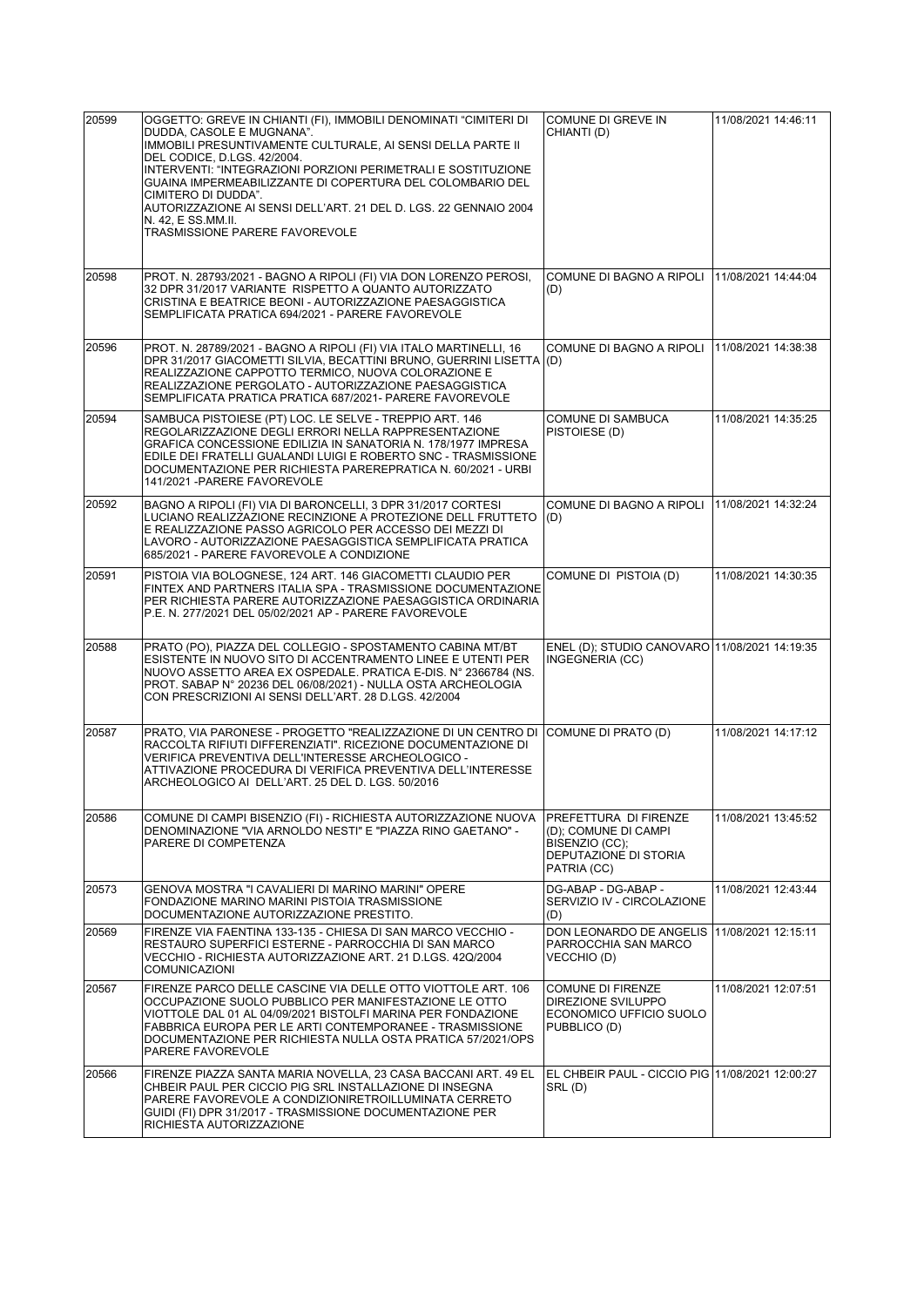| 20565 | FIRENZE NEGOZIO RICHARD GINORI PORCELLANE VIA DE' RONDINELLI,<br>17/R, 7/N - PALAZZO GINORI - VIA DE' BANCHI - ART, 49 E ART, 21<br>RESTYLING INSEGNE DEL NEGOZIO GINORI LISCI TUSCAN REAL<br>ESTATE SRL - TRASMISSIONE DOCUMENTAZIONE PER RICHIESTA<br>AUTORIZZAZIONE PARERE FAVOREVOLE                                                                                                                      | DI BENEDETTO ARCH. MARIA   11/08/2021 11:56:14<br>(D)                                                                                                                                                                                                                                                                                          |                     |
|-------|---------------------------------------------------------------------------------------------------------------------------------------------------------------------------------------------------------------------------------------------------------------------------------------------------------------------------------------------------------------------------------------------------------------|------------------------------------------------------------------------------------------------------------------------------------------------------------------------------------------------------------------------------------------------------------------------------------------------------------------------------------------------|---------------------|
| 20564 | FIRENZE PIAZZA DELLA SIGNORIA PALAZZO VECCHIO - ADEGUAMENTO<br>ALLE NORME DI PREVENZIONE INCENDI LOTTO IV-PARTE I - RIPRISTINO<br>COLLEGAMENTO VERTICALE SCALA SC06 VIA DEI LEONI - PIANO<br>QUARTO UFFICI - COMUNE DI FIRENZE - RICHIESTA AUTORIZZAZIONE<br>ART. 21 D.LGS. 42/2004 -<br>PROG. N. 248/21 AUTORIZZA                                                                                            | COMUNE DI FIRENZE (D)                                                                                                                                                                                                                                                                                                                          | 11/08/2021 11:52:48 |
| 20563 | FIRENZE PIAZZA DUOMO 15ROSSO - CEREDA ILARIA PER LINDT &<br>SPRUNGLI SRL ART. 21 E ART. 49 POSIZIONAMENTO IN VETRINA DI DUE ANTONELLA (D)<br>PANNELLI PUBBLICITARI - TRASMISSIONE DOCUMENTAZIONE PER<br>RICHIESTA AUTORIZZAZIONE PARERE FAVOREVOLE                                                                                                                                                            | TOMASELLI ARCH.                                                                                                                                                                                                                                                                                                                                | 11/08/2021 11:51:49 |
| 20562 | FIRENZE VIA SANTA REPARATA 63 - PALAZZO STIBBERT GIA' DUMESNIL<br>- OPERE INTERNE -AURICCHIO DANIELA + ALTRI - RICHIESTA<br>AUTORIZZAZIONE ART. 21 D.LGS. 42/2004 PARERE FAVOREVOLE                                                                                                                                                                                                                           | AURICCHIO DANIELA (D)                                                                                                                                                                                                                                                                                                                          | 11/08/2021 11:43:25 |
| 20561 | FIRENZE LUNGARNO A. VESPUCCI, 20-22-24 - VIA DEL MELEGNANO, 1<br>PALAZZO SCANDER - LEVI ART 49 AFFISSIONE MANIFESTI SU<br>PONTEGGI ERETTI PER L'ESECUZIONE DI INTERVENTI DI RESTAURO<br>CAPPUCCIONI LEONARDO PER LEOMAR1 STP DI CAPPUCCIONI E<br>ALFIERI SRL - TRASMISSIONE DOCUMENTAZIONE PER RICHIESTA<br>AUTORIZZAZIONE PARERE FAVOREVOLE                                                                  | LEOMAR1 S.T.P. DI<br><b>CAPPUCCIONI E ALFIERI</b><br>$S.R.L.$ (D)                                                                                                                                                                                                                                                                              | 11/08/2021 11:39:12 |
| 20560 | EMPOLI FI VIA ARNOVECCHIO (CORTENUOVA) - COSTRUZIONE ANNESSI COMUNE DI EMPOLI (D)<br>AGRICOLI - BARONTI EDO ORA BARONTI SANDRA E BARONTI SILVIA -<br>CONDONO EDILIZIO L. 431/1985 E ARTT. 146 E 159 D.LGS. 42/2004 -<br>PARERE PARZIALMENTE FAVOREVOLE -                                                                                                                                                      |                                                                                                                                                                                                                                                                                                                                                | 11/08/2021 11:36:12 |
| 20559 | FIRENZE PIAZZA SAN LORENZO 1 ANGOLO VIA BORGO LA NOCE -<br>DOMANDA DI ACCERTAMENTO ART. 160 D.LGS. 42/2004 - CONDOMINIO<br>DI PIAZZA SAN LORENZO 1 AMMINISTRATORE ALBERTO BRUNI - PROG.<br>N. 326/21 AUTORIZZA                                                                                                                                                                                                | ALESSANDRA.BOSSI@PEC.A<br>RCHITETTIFIRENZE.IT (D);<br><b>AMMINISTRATORE</b><br>CONDOMINIO PIAZZA SAN<br>LORENZO 1 ALBERTO BRUNI<br>(D); BOSSI ARCH.<br>ALESSANDRA (D); COMUNE<br>DI FIRENZE - DIREZIONE<br>URBANISTICA (D); DIREZIONE<br><b>GENERALE ABAP SERVIZIO 3</b><br>(D); PROCURA DELLA<br>REPUBBLICA - C/O<br>TRIBUNALE DI FIRENZE (D) | 11/08/2021 11:31:59 |
| 20558 | GROSSETO MOSTRA " UNA TERRA DI MEZZO" REPERTI MUSEO<br>ARCHEOLOGICO DI FIESOLE E ANTICO PALAZZO DEI VESCOVI DI<br>PISTOIA TRASMISSIONE DOCUMENTAZIONE AUTORIZZAZIONE<br><b>PRESTITO</b>                                                                                                                                                                                                                       | DG-ABAP - DG-ABAP -<br>SERVIZIO IV - CIRCOLAZIONE<br>(D); PITZALIS FEDERICA (CC)                                                                                                                                                                                                                                                               | 11/08/2021 11:30:21 |
| 20554 | FIRENZE VIA PANDOLFINI, 21 PALAZZO BORGHESE ART. 21<br>REALIZZAZIONE OPERE INTERNE E ADEGUAMENTO IMPIANTISTICO<br>TOGNINI BONELLI ROBERTA - TRASMISSIONE DOCUMENTAZIONE<br>RICHIESTA AUTORIZZAZIONE PROG. 344/21 PARERE FAVOREVOLE                                                                                                                                                                            | TOGNINI BONELLI ROBERTA<br>(D)                                                                                                                                                                                                                                                                                                                 | 11/08/2021 11:18:28 |
| 20552 | FIRENZE VIA PANDOLFINI, 21 PALAZZO BORGHESE ART. 21<br>REALIZZAZIONE OPERE INTERNE E ADEGUAMENTO IMPIANTISTICO<br>TOGNINI BONELLI ROBERTA - TRASMISSIONE DOCUMENTAZIONE<br>RICHIESTA AUTORIZZAZIONE - PROG. 341/21 PARERE FAVOREVOLE                                                                                                                                                                          | TOGNINI BONELLI ROBERTA<br>(D)                                                                                                                                                                                                                                                                                                                 | 11/08/2021 11:12:23 |
| 20548 | OGGETTO: GREVE IN CHIANTI (FI), LOC. PANZANO, VIA DI PISCILLE NN.<br>31-33. IMMOBILE DENOMINATO "VILLA IL BACIO".<br>IMMOBILE SOTTOPOSTO A PROVVEDIMENTO DM DEL 30.08.1994.<br>INTERVENTO: "OPERE DI RESTAURO ALLA VILLA". - VARIANTE RISPETTO<br>AL NO PROT. N. 11751 DEL 10.05.2021<br>AUTORIZZAZIONE AI SENSI DELL'ART. 21 DEL D. LGS. 22 GENNAIO 2004<br>N. 42, E SS.MM.II.<br><b>TRASMISSIONE PARERE</b> | <b>BOLKO VON SCHWEINICHEN</b><br>E LIVIO DE CARLO<br>ARCHITETTI (D)                                                                                                                                                                                                                                                                            | 11/08/2021 11:00:27 |
| 20547 | POPPI (AR) MOSTRA "NEL SEGNO DI DANTE" OPERA COLLEZIONE<br>VALIANTI RISALITI PISTOIA TRASMISSIONE DOCUMENTAZIONE<br>AUTORIZZAZIONE PRESTITO.                                                                                                                                                                                                                                                                  | DG-ABAP - DG-ABAP -<br>SERVIZIO IV - CIRCOLAZIONE<br>(D)                                                                                                                                                                                                                                                                                       | 11/08/2021 10:57:41 |
| 20546 | FIRENZE VIA SANTA MARGHERITA, 1 SOCIETA' DELLE BELLE ARTI<br>CIRCOLO DEGLI ARTISTI CASA DI DANTE OMAGGIO A DANTE ALIGHIERI<br>ART. 49 RICHIESTA NULLA OSTA ESPSOSIZIONE STENDARDO - PARERE<br><b>FAVOREVOLE</b>                                                                                                                                                                                               | SOCIETA' DELLE BELLE ARTI<br>CIRCOLO DEGLI ARTISTI<br>CASA DI DANTE (D)                                                                                                                                                                                                                                                                        | 11/08/2021 10:55:24 |
| 20545 | LASTRA A SIGNA FI VIA ANTONIO GRAMSCI 172 - ABBATTIMENTO SEI<br>ALBERI E ARBUSTI - PROCEDIMENTO PAESAGGISTICO SEMPLIFICATO<br>DPR 31/2017 - RAP 868/2021 CHERICI DON STEFANO CHIESA DI S. MARIA<br>A CASTAGNOLO - PARERE FAVOREVOLE A CONDIZIONI -                                                                                                                                                            | COMUNE DI LASTRA A SIGNA<br>(D)                                                                                                                                                                                                                                                                                                                | 11/08/2021 10:45:07 |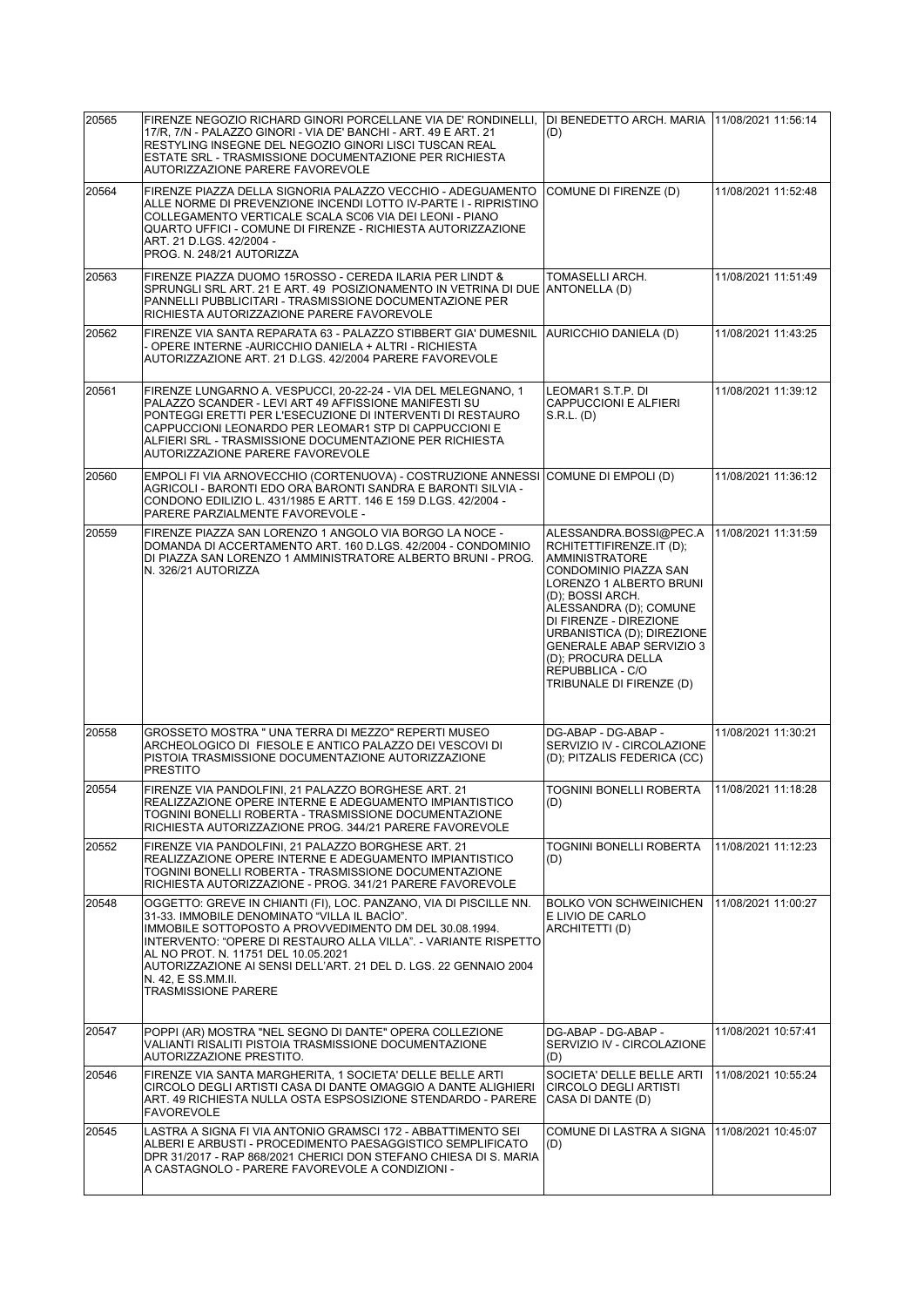| 20544 | PRATO VIA AGOSTINO BRUNO, 38 L. 47/1985 LO SARDO GIUSEPPE -<br>RICHIESTA PARERE ACCERTAMENTO CONDONO EDILIZIO PG N.<br>20210003152 DEL 08/01/2021 - C8532-4063-1986 - PROVVEDIMENTO<br>ACCOGLIMENTO DELL'ISTANZA.                                                                                 | COMUNE DI PRATO (D)                                                                                                                                                                                                                                                                                | 11/08/2021 10:00:31 |
|-------|---------------------------------------------------------------------------------------------------------------------------------------------------------------------------------------------------------------------------------------------------------------------------------------------------|----------------------------------------------------------------------------------------------------------------------------------------------------------------------------------------------------------------------------------------------------------------------------------------------------|---------------------|
| 20542 | RICHIESTA AUTORIZZAZIONE ESECUZIONE CALCO A CONTATTO DENTI<br>DI URSUS ETRUSCUS CONSERVATI PRESSO IL MUSEO DI STORIA<br>NATURALE DI FIRENZE                                                                                                                                                       | OPIFICIO DELLE PIETRE<br>DURE E LABORATORI DI<br>RESTAURO DI FIRENZE (D);<br>CIOPPI ELISABETTA (CC);<br>PAUL MAZZA - UNIVERSITA'<br>DI FIRENZE (CC); SABAP SI<br>AR GR (CC); SALVINI MONICA<br>(CC); UNIVERSITA' DEGLI<br>STUDI DI FIRENZE -<br><b>DIPARTIMENTO DI SCIENZE</b><br>DELLA TERRA (CC) | 11/08/2021 09:35:20 |
| 20541 | PROT. 14997/2021 - SAN CASCIANO IN VAL DI PESA (FI) VIA<br>BRUNELLESCHI, 4 DPR 31/2017 AMPLIAMENTO IMPIANTO<br>FOTOVOLTAICO BERNINI CARLO E RIGACCI ANNA MARIA - RICHIESTA<br>PARERE AUTORIZZAZIONE PAESAGGISTICA SEMPLIFICATA PRATICA<br>2021/0614 - PROVVEDIMENTO DI ACCOGLIMENTO DELL'ISTANZA. | COMUNE DI SAN CASCIANO<br>IN VAL DI PESA (D)                                                                                                                                                                                                                                                       | 11/08/2021 09:17:37 |
| 20540 | AUTORIZZAZIONE ESECUZIONE RIPRESA 3D DENTI DI DUE CRANI DI<br>URSUS ETRUSCUS CONSERVATI PRESSO IL MUSEO DI STORIA<br>NATURALE DI FIRENZE                                                                                                                                                          | PAUL MAZZA - UNIVERSITA'<br>DI FIRENZE (D); UNIVERSITA'<br>DEGLI STUDI DI FIRENZE -<br><b>DIPARTIMENTO DI SCIENZE</b><br>DELLA TERRA (D); CIOPPI<br>ELISABETTA (CC); SABAP SI<br>AR GR (CC); SALVINI MONICA<br>(CC)                                                                                | 11/08/2021 09:16:14 |
| 20539 | PROT N. 14995/2021 - SAN CASCIANO IN VAL DI PESA (FI) VIA<br>BRUNELLESCHI, 4 DPR 31/2017 AMPLIAMENTO IMPIANTO<br>FOTOVOLTAICO BERNINI LAURA - RICHIESTA PARERE AUTORIZZAZIONE<br>PAESAGGISTICA SEMPLIFICATA PRATICA 2021/0620 - PROVVEDIMENTO<br>DI ACCOGLIMENTO DELL'ISTANZA.                    | COMUNE DI SAN CASCIANO<br>IN VAL DI PESA (D)                                                                                                                                                                                                                                                       | 11/08/2021 09:03:12 |
| 20538 | FIRENZE VIA LUCIANO MANARA 22 - INSTALLAZIONE DI CANNA FUMARIA<br>- GIOVANNI PACINI - "AUTORIZZAZIONE PAESAGGISTICA" SEMPLIFICATA<br>DPR 31/2017 - RICHIESTA PARERE PRATICA 5097/2021PARERE<br>FAVOREVOLE DOPO INTEGRAZIONI                                                                       | COMUNE DI FIRENZE -<br>DIREZIONE URBANISTICA (D)                                                                                                                                                                                                                                                   | 11/08/2021 08:53:56 |
| 20537 | GREVE IN CHIANTI, VIA DI MELAZZANO, LOC. IL SANTO. "COMPLESSO<br>COSTITUITO DALLA CHIESA DI SAN LEONE E RELATIVA CANONICA". VIC,<br>ART. 12 DEL CODICE                                                                                                                                            | VINCOLI E NOTIFICHE BENI<br><b>ARCHITETTONICI E</b><br>ARCHEOLOGICI (D)                                                                                                                                                                                                                            | 11/08/2021 08:27:59 |
| 20532 | BARBERINO DI MUGELLO (FI), VIA AGRESTI - COSTRUZIONE ED<br>ESERCIZIO DI NUOVO ELETTRODOTTO IN CAVO SOTTERRANEO BT (230-<br>400 V). PRATICA E-DIS. N° 2342460 (NS. PROT. SABAP N° 18427 DEL<br>16/07/2021) - NULLA OSTA ARCHEOLOGIA AI SENSI DELL'ART. 28 D.LGS.<br>42/2004 CON PRESCRIZIONI       | ENEL (D); STUDIO CANOVARO 10/08/2021 18:26:09<br>INGEGNERIA (CC)                                                                                                                                                                                                                                   |                     |
| 20531 | MONTEMURLO (PO), VIA RUBICONE - COSTRUZIONE ED ESERCIZIO DI<br>NUOVO ELETTRODOTTO IN CAVO SOTTERRANEO BT (230-400 V).<br>PRATICA E-DIS. N° 2356384 (NS. PROT. SABAP N° 20239 DEL 06/08/2021) -<br>NULLA OSTA ARCHEOLOGIA AI SENSI DELL'ART. 28 D.LGS. 42/2004                                     | ENEL (D); STUDIO CANOVARO 10/08/2021 18:22:50<br>INGEGNERIA (CC)                                                                                                                                                                                                                                   |                     |
| 20530 | VAIANO (PO), VIA DI SPICCIANO - COSTRUZIONE ED ESERCIZIO DI<br>NUOVO ELETTRODOTTO BT AEREO E CONTESTUALE POSA IN OPERA DI<br>DUE NUOVI SOSTEGNI. PRATICA E-DIS. N° 2356344 (NS. PROT. SABAP N°<br>20241 DEL 06/08/2021) - NULLA OSTA ARCHEOLOGIA AI SENSI DELL'ART.<br>28 D.LGS. 42/2004          | ENEL (D); STUDIO CANOVARO 10/08/2021 18:20:35<br>INGEGNERIA (CC)                                                                                                                                                                                                                                   |                     |
| 20529 | PRATO (PO), VIA DEL GUADO A SANTA LUCIA 23 - COSTRUZIONE ED<br>ESERCIZIO DI ELETTRODOTTO IN CAVO SOTTERRANEO A 0.4 KV.<br>PRATICA E-DIS. N° 2366176 (NS. PROT. SABAP N° 19904 DEL 03/08/2021) -<br>NULLA OSTA ARCHEOLOGIA AI SENSI DELL'AT. 28 D.LGS. 42/2004                                     | ENEL (D); FANTONI FABRIZIO<br>(CC)                                                                                                                                                                                                                                                                 | 10/08/2021 18:16:50 |
| 20528 | PRATO, VIA VECCHIA SAN GIUSTO 10- COSTRUZIONE ED ESERCIZIO DI<br>ELETTRODOTTO IN CAVO SOTTERRANEO A 0,4 KV - PRATICA E-DIS.<br>2366228 (NS. PROT. SABAP N° 19638 DEL 30/07/2021) - NULLA OSTA<br>ARCHEOLOGIA AI SENSI DELL'ART. 28 D.LGS. 42/2004                                                 | ENEL (D); FANTONI FABRIZIO<br>(CC)                                                                                                                                                                                                                                                                 | 10/08/2021 18:14:14 |
| 20508 | PESCIA (PT) VIA BATTISTI COMPLESSO OSPEDALIERO SS COSMA E<br>DAMIANO NUOVA RETE DI TELERISCALDAMENTO AD ACQUA PRESIDIO<br>OSPEDALIERO RICHIESTO DA ASL AN976 - PARERE PER VERIFICA<br>PREVENTIVA INTERESSE ARCHEOLOGICO                                                                           | <b>CRIT - CENTRO RICERCHE E</b><br><b>INNOVAZIONI</b><br>TECNOLOGICHE (D)                                                                                                                                                                                                                          | 10/08/2021 16:35:28 |
| 20498 | FIRENZE VIA DELLA SCALA, 18 CASA HOWARD ART. 21 RESTAURO<br>FACCIATA PRINCIPALE FRONTE STRADA LEONARDI DI CASALINO<br>BONIFACIO PER CASA HOWARD SRL - TRASMISSIONE<br>DOCUMENTAZIONE PER RICHIESTA AUTORIZZAZIONE - PROG. N. 319/21<br>RICHIESTA INTERGRAZIONI                                    | CASA HOWARD SRL (D)                                                                                                                                                                                                                                                                                | 10/08/2021 15:48:40 |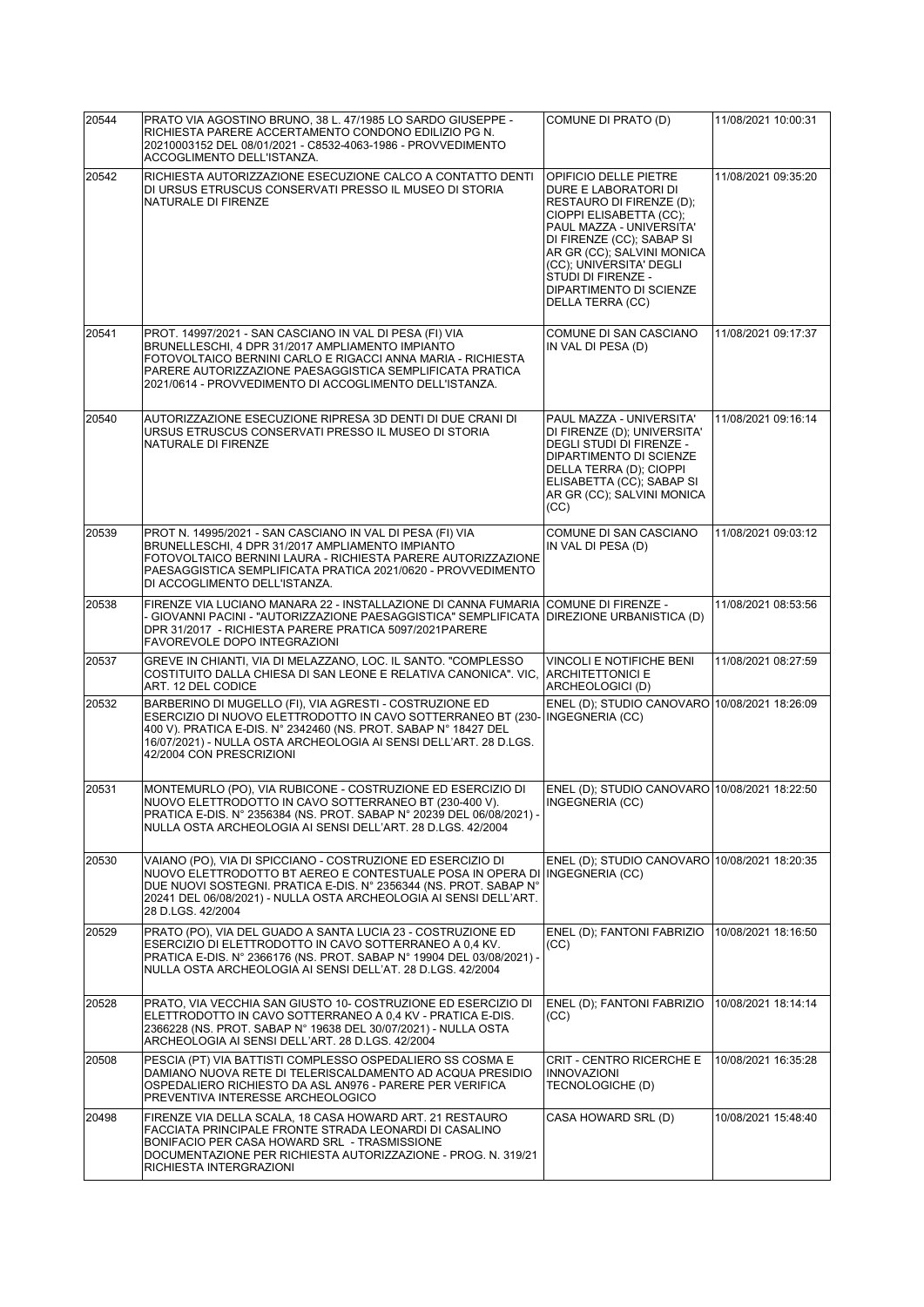| 20497 | FIRENZE VIALE MICHELANGIOLO, 51 ART. 21 VILLA LA GATTAIA<br>MODIFICHE PER DIVERSA DISTRIBUZIONE SPAZI INTERNI, CAPPOTTO<br>TERMICO INTERNO, SOSTITUZIONE MATERIALI POSTICCI CON<br>MATERIALI DI PREGIO VALENTINA ZOPPAS - TRASMISSIONE<br>DOCUMENTAZIONE PER RICHIESTA AUTORIZZAZIONE PROG. N. 218/21<br><b>AUTORIZZA</b>                                                                                                                                                                                                                                                                                                                                                                                           | ZORZET ARCH. OLIVIA (D)                                                                                                                                                                | 10/08/2021 15:37:26 |
|-------|---------------------------------------------------------------------------------------------------------------------------------------------------------------------------------------------------------------------------------------------------------------------------------------------------------------------------------------------------------------------------------------------------------------------------------------------------------------------------------------------------------------------------------------------------------------------------------------------------------------------------------------------------------------------------------------------------------------------|----------------------------------------------------------------------------------------------------------------------------------------------------------------------------------------|---------------------|
| 20495 | FIRENZE VIA SAN ZANOBI, 55 ART. 21 D'AURIA FLORIANO VARIAZIONE<br>DELLA DESTINAZIONE D'USO DELLO SPAZIO CUCINA IN ASSENZA DI<br>OPERE EDILI - TRASMISSIONE DOCUMENTAZIONE PER RICHIESTA<br>AUTORIZZAZIONE - PROG. N. 295/21 AUTORIZZA                                                                                                                                                                                                                                                                                                                                                                                                                                                                               | ZITOLI DOMENICO (D)                                                                                                                                                                    | 10/08/2021 15:29:02 |
| 20494 | FIRENZE, PALAZZO MEDICI RICCARDI - GALLERIA DELLE CARROZZE.<br>EVENTO ESPOSITIVO E CULTURALE SUI POPOLI NATIVI AMERICANI, 4-28 MINISTERO PER I BENI E LE<br>OTTOBRE 2021 - PARERE PER PATROCINIO (RICHIESTA DI VALUTAZIONI<br>E PARERE PROT. MIBACT UDCM GABINETTO N. 19054, TRASMESSO DA<br>PROT. MIBACT SR-TOS N. 6034 DEL 14/07/2021; NS. PROT. 18137 DEL<br>15/07/2021)                                                                                                                                                                                                                                                                                                                                         | <b>UFFICIO DI GABINETTO -</b><br> ATTIVITÀ CULTURALI E PER IL<br>TURISMO (D);<br>SEGRETARIATO REGIONALE<br>DEL MINISTERO PER I BENI E<br>LE ATTIVITA' CULTURALI PER<br>LA TOSCANA (CC) | 10/08/2021 15:28:49 |
| 20483 | LASTRA A SIGNA FI VIA G. MATTEOTTI 15 - INSTALLAZIONE NUOVI<br>LUCERNARI - PROCEDIMENTO PAESAGGISTICO SEMPLIFICATO DPR<br>31/2017 - RAP 844/2021 - MEZINI BRUNILDA - PARERE FAVOREVOLE A<br>CONDIZIONI-                                                                                                                                                                                                                                                                                                                                                                                                                                                                                                             | COMUNE DI LASTRA A SIGNA<br>(D)                                                                                                                                                        | 10/08/2021 14:52:26 |
| 20482 | LASTRA A SIGNA FI VIA DELLE SELVE 23 E 25 - MIGLIORAMENTO<br>SISMICO ED ENERGETICO, CAPPOTTO ESTERNO, NUOVA COPERTURA,<br>IMPIANTI - ELENA E SIMONE TARSIA, PAPINI STEFANO, ASQUINO MARIA<br>TERESA, CASAMONTI LEONARDO - PROCEDIMENTO PAESAGGISTICO<br>SEMPLIFICATO DPR 31/2017 - PRATICA 688/2021 - MOTIVI OSTATIVI -<br>OSSERVAZIONI - ACCOGLIMENTO OSSERVAZIONI CON CONDIZIONI -                                                                                                                                                                                                                                                                                                                                | COMUNE DI LASTRA A SIGNA<br>(D)                                                                                                                                                        | 10/08/2021 14:41:37 |
| 20481 | FIRENZE VIA DELLA VIGNA NUOVA 46R/48R PALAZZO RUCELLAI -<br>INTERVENTO DI MANUTENZIONE STRAORDINARIA - ALPHAOMEGA SRL -<br>RICHIESTA DI AUTORIZZAZIONE ART. 21 E ART. 49 D.LGS. 42/2004<br>PARERE FAVOREVOLE - SI TRASMETTE NUOVAMENTE CON ALLEGATI<br>FIRMATI DIGITALMENTE                                                                                                                                                                                                                                                                                                                                                                                                                                         | <b>CESANA STUDIOARCH -</b><br>ARCHITETTI ASSOCIATI (D)                                                                                                                                 | 10/08/2021 13:57:21 |
| 20440 | FIRENZE VIA PIERO DI COSIMO, 16 ART. 146 TUTELA PAESAGGISTICA<br>MARCO BIONDI ABBATTIMENTO E SUCCESSIVO REIMPIANTO DI DUE<br>ALBERI - TRASMISSIONE DOCUMENTAZIONE PER RICHIESTA PARERE<br>AUTORIZZAZIONE PAESAGGISTICA ORDINARIA - PRATICA 5609/2021                                                                                                                                                                                                                                                                                                                                                                                                                                                                | COMUNE DI FIRENZE -<br>DIREZIONE URBANISTICA (D)                                                                                                                                       | 10/08/2021 10:55:12 |
| 20439 | FIRENZE VIA GIOVANNI DA MONTORSOLI, 5-9-19 TUTELA<br>PAESAGGISTICA ART. 146 EFFICIENTAMENTO ENERGETICO (CAPPOTTO<br>ALLE FACCIATE LATERALI E TERGALE ) FRANCESCO MORCHI PER<br>CONDOMINIO - TRASMISSIONE DOCUMENTAZIONE PER RICHIESTA<br>PARERE - AUTORIZZAZIONE PAESAGGISTICA ORDINARIA - PRATICA<br>5709/2021                                                                                                                                                                                                                                                                                                                                                                                                     | COMUNE DI FIRENZE -<br>DIREZIONE URBANISTICA (D)                                                                                                                                       | 10/08/2021 10:50:29 |
| 20438 | OGGETTO: GREVE IN CHIANTI (FI), VIA GIORGIO LA PIRA N. 21.<br>AMBITO DI PAESAGGIO N. 10 "CHIANTI", AI SENSI DEL PIANO<br>D'INDIRIZZO TERRITORIALE DELLA REGIONE TOSCANA. AREA<br>TUTELATA AI SENSI DELLA PARTE III DEL DECRETO LEGISLATIVO 22<br>GENNAIO 2004, N. 42 E SUCCESSIVE MODIFICHE (CODICE DEI BENI<br>CULTURALI E DEL PAESAGGIO), AI SENSI DELL'ART. 142 COMMA 1 LETT.<br>C) DEL CODICE.<br>ACCERTAMENTO DI COMPATIBILITA PAESAGGISTICA AI SENSI<br>DELL'ART. 167, COMMA 5, E DELL'ART. 181, COMMA 1, DEL CODICE.<br>INTERVENTO: "MODIFICHE ESTERNE"<br>RICHIEDENTE: SIG. VASCO CAVACIOCCHI<br>2021/388/ACOM<br>TRASMISSIONE PROVVEDIMENTO DI ACCOGLIMENTO DELL'ISTANZA.                                  | <b>COMUNE DI GREVE IN</b><br>CHIANTI - SERVIZIO 5-<br><b>GOVERNO DEL TERRITORIO</b><br>(D)                                                                                             | 10/08/2021 10:35:26 |
| 20436 | OGGETTO: CERTALDO (FI), VIA PANCOLE N. 82, VIA LAURA N. 18.<br>AMBITO DI PAESAGGIO N. 10 "CHIANTI", AI SENSI DEL PIANO<br>D'INDIRIZZO TERRITORIALE DELLA REGIONE TOSCANA. AREA<br>TUTELATA AI SENSI DELLA PARTE III DEL DECRETO LEGISLATIVO 22<br>GENNAIO 2004, N. 42 E SUCCESSIVE MODIFICHE (CODICE DEI BENI<br>CULTURALI E DEL PAESAGGIO), CON DM 18.02.1958 (GU 30/1958), AI<br>SENSI DELL'ART. 136 DEL CODICE.<br>ACCERTAMENTO DI COMPATIBILITÀ PAESAGGISTICA AI SENSI<br>DELL'ART. 167, COMMA 5, E DELL'ART. 181, COMMA 1, DEL CODICE.<br>INTERVENTO: "MODESTE MODIFICHE ESTERNE"<br>RICHIEDENTE: SIG.RA MARIALUISA CESANI<br>PRATICA: N. 306/2021<br>TRASMISSIONE PROVVEDIMENTO DI ACCOGLIMENTO DELL'ISTANZA. | COMUNE DI CERTALDO (D)                                                                                                                                                                 | 10/08/2021 10:32:38 |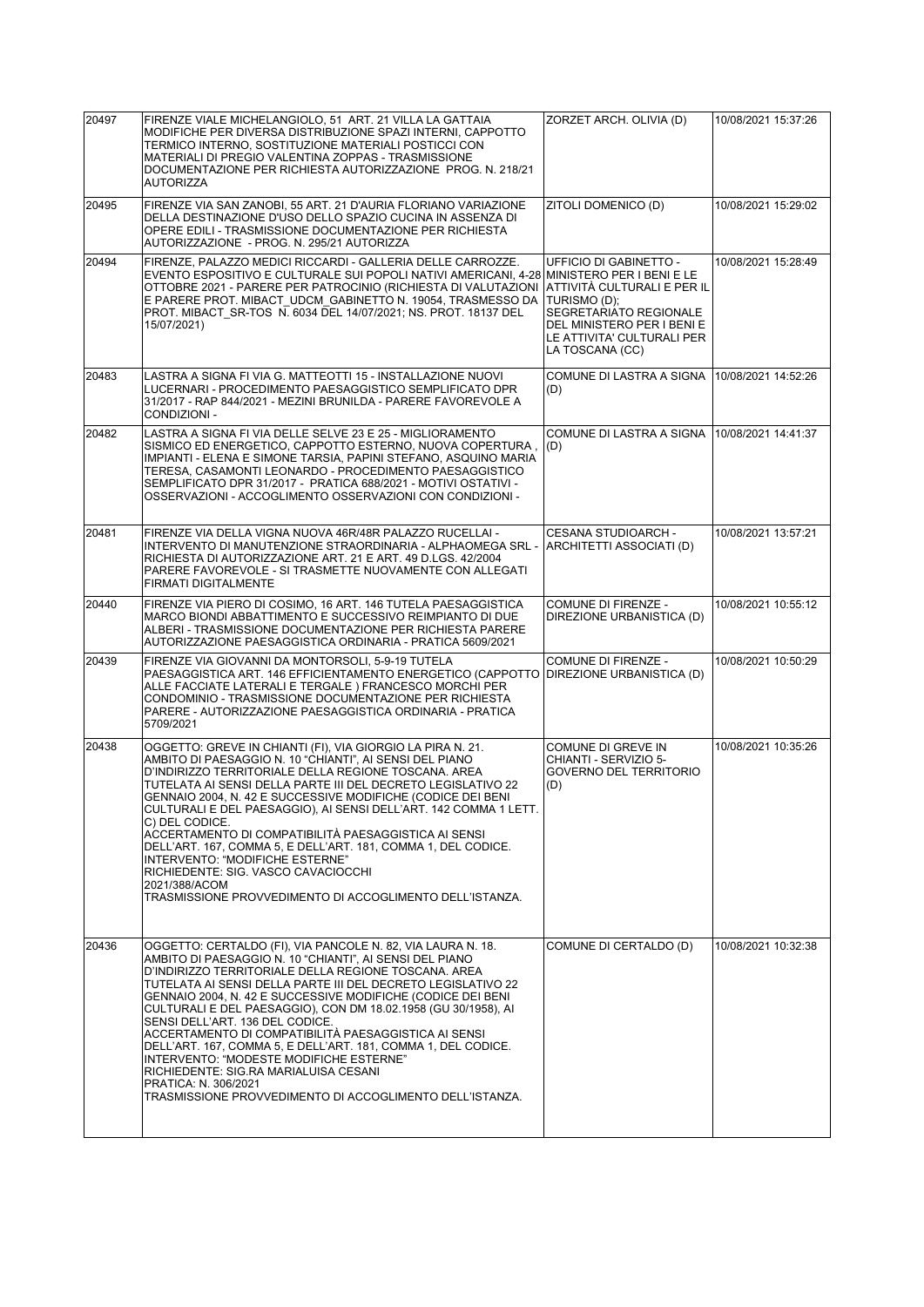| 20435 | FIRENZE VIA GIOTTINO, 4 ART. 146 TUTELA PAESAGGISTICA<br>RIFACIMENTO COPERTURA, REALIZZAZIONE FINESTRA A TETTO E<br>MODIFICA COLORE FACCIATE FABIO BELLINA - TRASMISSIONE<br>DOCUMENTAZIONE RICHIESTA PARERE - AUTORIZZAZIONE<br>PAESAGGISTICA ORDINARIA - PRATICA 5728/2021-PARERE FAV. A<br>CONDIZ.                                                                                                                                                                                                                                                                                                                                                                                                                                                                                                                                                                                 | <b>COMUNE DI FIRENZE -</b><br>DIREZIONE URBANISTICA (D)                             | 10/08/2021 10:31:30 |
|-------|---------------------------------------------------------------------------------------------------------------------------------------------------------------------------------------------------------------------------------------------------------------------------------------------------------------------------------------------------------------------------------------------------------------------------------------------------------------------------------------------------------------------------------------------------------------------------------------------------------------------------------------------------------------------------------------------------------------------------------------------------------------------------------------------------------------------------------------------------------------------------------------|-------------------------------------------------------------------------------------|---------------------|
| 20434 | OGGETTO: GREVE IN CHIANTI (FI), VIA CASE SPARSE N. 20, LOC.<br>MONTEFIORALLE.<br>AMBITO DI PAESAGGIO N. 10 "CHIANTI", AI SENSI DEL PIANO<br>D'INDIRIZZO TERRITORIALE DELLA REGIONE TOSCANA. AREA<br>TUTELATA AI SENSI DELLA PARTE III DEL DECRETO LEGISLATIVO 22<br>GENNAIO 2004, N. 42 E SUCCESSIVE MODIFICHE (CODICE DEI BENI<br>CULTURALI E DEL PAESAGGIO), TUTELATO CON DM DEL 27.04.1974 (GU<br>295/1974)<br>RICHIESTA DI PARERE AI SENSI DELL'ART. 146 DEL CODICE.<br>INTERVENTO: "INSTALLAZIONE 2 CANCELLI. INSEGNA E RECINZIONE"<br>CUI AI PUNTI B1 E B36 DELL'ALLEGATO B, AI SENSI DELL'ART. 3, COMMA<br>1, DEL "REGOLAMENTO RECANTE INDIVIDUAZIONE DEGLI INTERVENTI<br>ESCLUSI DALL'AUTORIZZAZIONE PAESAGGISTICA O SOTTOPOSTI A<br>PROCEDURA AUTORIZZATORIA SEMPLIFICATA".<br>RICHIEDENTE: SIG.RA GIOVANNA CORNARO<br>PRATICA N. 2020/427/APS<br><b>TRASMISSIONE PARERE</b> | COMUNE DI GREVE IN<br>CHIANTI - SERVIZIO 5-<br><b>GOVERNO DEL TERRITORIO</b><br>(D) | 10/08/2021 10:24:03 |
| 20433 | FIRENZE VIA DELLA FONDERIA. 43-45-47-49 ART. 146 TUTELA<br>PAESAGGISTICA OPERE ESTERNE CONSISTENTI NELLA MODIFICA<br>COPERTURA E DELLE APERTURE IN FACCIATA GIULIO E DANTE<br>ALFREDO DANTI - TRASMISSIONE DOCUMENTAZIONE PER RICHIESTA<br>PARERE - AUTORIZZAZIONE PAESAGGISTICA ORDINARIA - PRATICA<br>5041/2021PARERE FAVOREVOLE A CONDIZIONI                                                                                                                                                                                                                                                                                                                                                                                                                                                                                                                                       | COMUNE DI FIRENZE -<br>DIREZIONE URBANISTICA (D)                                    | 10/08/2021 10:15:39 |
| 20431 | FIRENZE VIA DELLA FONDERIA, 9 ART. 146 TUTELA PAESAGGISTICA<br>PAOLO E SIMONE PETRIGLIERI EFFICIENTAMENTO ENERGETICO CON<br>REALIZZAZIONE DI CAPPOTTO TERMICO E COIBENTAZIONE DELLA<br>COPERTURA - TRASMISSIONE DOCUMENTAZIONE PER RICHIESTA<br>PARERE AUTORIZZAZIONE PAESAGGISTICA ORDINARIA - PRATICA<br>5276/2021PARERE FAVOREVOLE A CONDIZIONI                                                                                                                                                                                                                                                                                                                                                                                                                                                                                                                                    | COMUNE DI FIRENZE -<br>DIREZIONE URBANISTICA (D)                                    | 10/08/2021 10:08:11 |
| 20429 | FIRENZE VIA PISANA, 126 ART. 146 TUTELA PAESAGGISTICA CREAZIONE COMUNE DI FIRENZE -<br>TERRAZZA A TASCA E RIPRISTINO FINESTRE PAOLO PARISI, SUZANNAH<br>WHEAT REGAN - TRASMISSIONE DOCUMENTAZIONE PER RICHIESTA<br>PARERE AUTORIZZAZIONE PAESAGGISTICA ORDINARIA - PRATICA<br>5423/2021 PARERE FAVOREVOLE                                                                                                                                                                                                                                                                                                                                                                                                                                                                                                                                                                             | DIREZIONE URBANISTICA (D)                                                           | 10/08/2021 09:39:53 |
| 20428 | FIRENZE VIA DI MONTE OLIVETO, 56/A ART. 146 TUTELA<br>PAESAGGISTICA EFFICIENTAMENTO ENERGETICO E MIGLIORAMENTO<br>SISMICO DANIELA ERMINI - TRASMISSIONE DOCUMENTAZIONE PER<br>RICHIESTA PARERE AUTORIZZAZIONE PAESAGGISTICA ORDINARIA -<br>PRATICA 5640/2021 - PARERE FAVOREVOLE                                                                                                                                                                                                                                                                                                                                                                                                                                                                                                                                                                                                      | COMUNE DI FIRENZE -<br>DIREZIONE URBANISTICA (D)                                    | 10/08/2021 09:34:57 |
| 20427 | PROT. N. 22925/2021 - FIESOLE (FI) PIAN DI MUGNONE VIA RIORBICO<br>DPR 31/2017 RIPRISTINO ATTIVITA' AGRICOLA SU TERRENO<br>ABBANDONATO SOC. AGRICOLA BUONAMICI SRL - TRASMISSIONE<br>PARERE AUTORIZZAZIONE PAESAGGISTICA SEMPLIFICATA PRATICA N.<br>184/2021 SUAP 1052/2021                                                                                                                                                                                                                                                                                                                                                                                                                                                                                                                                                                                                           | COMUNE DI FIESOLE (D)                                                               | 10/08/2021 09:26:44 |
| 20426 | PROT.N. 22797/2021 - FIESOLE (FI) VIA SAN MICHELE A MUSCOLI, 6 ART.<br>146 TUTELA PAESAGGISTICA DEMOLIZIONE DAVANZALE<br>TRASFORMAZIONE FINESTRA IN PORTA MAESTRINI VANNA -<br>TRASMISSIONE PARERE AUTORIZZAZIONE PAESAGGISTICA ORDINARIA<br><b>PRATICA PE 157/2021</b>                                                                                                                                                                                                                                                                                                                                                                                                                                                                                                                                                                                                               | COMUNE DI FIESOLE (D)                                                               | 10/08/2021 09:24:09 |
| 20425 | PROT. N. 22798/2021 - FIESOLE (FI) COMPIOBBI VIA ROMENA. 6/A ART.<br>146 TUTELA PAESAGGISTICA DILIGENZI PAOLA - TRASMISSIONE<br>PARERE AUTORIZZAZIONE PAESAGGISTICA ORDINARIA PRATICA PE<br>143/2021                                                                                                                                                                                                                                                                                                                                                                                                                                                                                                                                                                                                                                                                                  | COMUNE DI FIESOLE (D)                                                               | 10/08/2021 09:21:51 |
| 20424 | PROT. N. 22840/2021 - FIESOLE (FI) PIAN DI MUGNONE, VIA<br>CALANDRINO, 12 DPR 31/2017 VARIANTE IN CORSO D'OPERA PER<br>INSTALLAZIONE PERGOTENDA ZEDDA MASSIMO - TRASMISSIONE<br>PARERE AUTORIZZAZIONE PAESAGGISTICA SEMPLIFICATA PRATICA PE<br>110/2021                                                                                                                                                                                                                                                                                                                                                                                                                                                                                                                                                                                                                               | COMUNE DI FIESOLE (D)                                                               | 10/08/2021 09:19:58 |
| 20423 | PROT. N. 22918/2021 - FIESOLE (FI) VIA POGGIO MAGHERINI, 19 DPR<br>31/2017 INSTALLAZIONE PANNELLI COIBENTANTI A BASSO SPESSORE,<br>MODIFICA APERTURA FINESTRATA, INSERIMENTO DOPPIO INFISSO<br>BUENO IRENE - TRASMISSIONE PARERE AUTORIZZAZIONE<br>PAESAGGISTICA SEMPLIFICATA PRATICA PE 178/2021                                                                                                                                                                                                                                                                                                                                                                                                                                                                                                                                                                                     | COMUNE DI FIESOLE (D)                                                               | 10/08/2021 09:17:50 |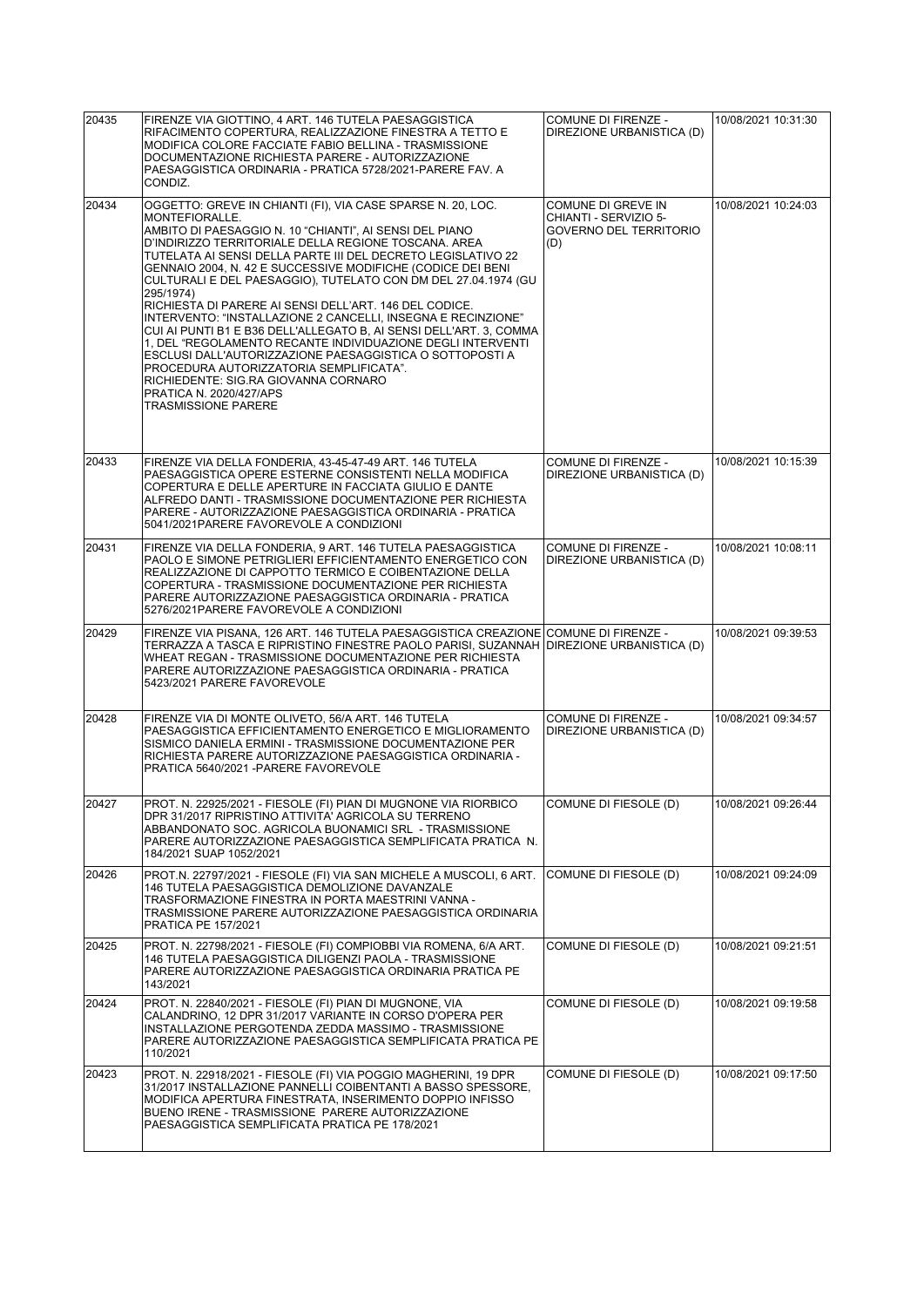| 20422 | PROT. 22836/2021 - FIESOLE (FI) COMPIOBBI VIA CALZOLARI, 6 ART. 146<br>TUTELA PAESAGGISTICA MODIFICA DI PROSPETTO LUCHINI PATRIZIA -                                                                                                                                                                                                                              | COMUNE DI FIESOLE (D)                                 | 10/08/2021 09:14:17 |
|-------|-------------------------------------------------------------------------------------------------------------------------------------------------------------------------------------------------------------------------------------------------------------------------------------------------------------------------------------------------------------------|-------------------------------------------------------|---------------------|
|       | TRASMISSIONE PARERE AUTORIZZAZIONE PAESAGGISTICA ORDINARIA<br><b>PRATICA PE 112/2021</b>                                                                                                                                                                                                                                                                          |                                                       |                     |
| 20421 | FIRENZE VIA GIUSEPPE POGGI, 1 ART. 146 TUTELA PAESAGGISTICA<br>VARIANTE AUT. N. 1549 DEL 22/09/2020 PER SISTEMAZIONE PIANO<br>INTERRATO E DEGLI ESTERNI TOMMASO CORSINI, RAMPE SRL -<br>TRASMISSIONE DOCUMENTAZIONE PER RICHIESTA PARERE -<br>AUTORIZZAZIONE PAESAGGISTICA ORDINARIA - PRATICA 4918/2021<br>PARERE FAVOREVOLE A CONDIZIONI                        | COMUNE DI FIRENZE -<br>DIREZIONE URBANISTICA (D)      | 10/08/2021 09:00:04 |
| 20420 | SCANDICCI (FI) VIA DONIZETTI, 4-6-8-10 L. 47/85 - DIVERSA<br>SISTEMAZIONE FACCIATA BIANCHI ORAZIO - CONDONO EDILIZIO N.<br>287/4-86 - RICH. EL. ISTRUTTORI - RIS. ALLA LETTERA - PARERE<br><b>FAVOREVOLE -</b>                                                                                                                                                    | COMUNE SCANDICCI (D)                                  | 10/08/2021 08:46:16 |
| 20419 | FIRENZE VIA DEL CAMPUCCIO, 29 ART. 146 TUTELA PAESAGGISTICA<br>COIBENTAZIONE COPERTURA CON REALIZZAZIONE FINESTRA A TETTO<br>E MODIFICA DI DUE APERTURE SU PROSPETTO TERGALE FEDERICO<br>LOVADINA - TRASMISSIONE DOCUMENTAZIONE PER RICHIESTA PARER-<br>AUTORIZZAZIONE PAESAGGISTICA ORDINARIA - PRATICA 5241/2021<br>PARERE FAVOREVOLE CO PRESCRIZIONI           | COMUNE DI FIRENZE -<br>DIREZIONE URBANISTICA (D)      | 10/08/2021 08:45:36 |
| 20418 | EMPOLI (FI) LOC. MARCIGNANA VIA VICINALE DI CARRAIA, SNC ART. 146<br>RISTRUTTURAZIONE EDILIZIA SENZA MODIFICA DELLA VOLUMETRIA<br>SALOMONE ANTONIO - PROCEDIMENTO PAESAGGISTICO ORDINARIO -<br>PRATICA N. 284/2021 - RICH. EL. ISTRUTTORI - RIS. ALLA LETTERA -<br>PARERE FAVOREVOLE A CONDIZIONI -                                                               | COMUNE DI EMPOLI (D)                                  | 10/08/2021 08:37:56 |
| 20417 | FIRENZE VIA UGO FOSCOLO, 14 ART. 146 TUTELA PAESAGGISTICA<br>LORENZO SABATINI REALIZZAZIONE NUOVI POSTI AUTO -<br>TRASMISSIONE DOCUMENTAZIONE PER RICHIESTA PARERE-<br>AUTORIZZAZIONE PAESAGGISTICA ORDINARIA - PRATICA 5411/2021<br>PARERE FAVOREVOLW                                                                                                            | COMUNE DI FIRENZE -<br>DIREZIONE URBANISTICA (D)      | 10/08/2021 08:33:07 |
| 20415 | VICCHIO FI VIALE MAZZINI 77 - ACCERTAMENTO DI COMPATIBILITA'<br>PAESAGGISTICA ART. 167 D.LGS. 42/2004 - PRATICA 53/2021 - GANASSI<br>FRANCO TRASMISSIONE PARERE DI COMPETENZA                                                                                                                                                                                     | C VICCHIO (D)                                         | 09/08/2021 19:11:25 |
| 20414 | VAGLIA (FI) VIA DELL'UCCELLATOIO DPR 31/2017 INSTALLAZIONE<br>RECINZIONE CON CANCELLO BATTANI RICCARDO, LIPPI MARIA LUISA -<br>ISTANZA AUTORIZZAZIONE PAESAGGISTICA SEMPLIFICATA PRATICA<br>P.E. NR. 4690 - 19/2020 - AP - TRASMISSIONE PARERE                                                                                                                    | COMUNE DI VAGLIA (D)                                  | 09/08/2021 19:08:22 |
| 20413 | VAGLIA (FI) VIA DELL'UCCELLATOIO DPR 31/2017 INSTALLAZIONE<br>RECINZIONE CON CANCELLO SABRINA E GRAZIA BASTIONI, MAURO<br>MESSERI - ISTANZA AUTORIZZAZIONE PAESAGGISTICA SEMPLIFICATA<br>PRATICA P.E. NR. 4694 - 20/2020 - AP - TRASMISSIONE PARERE DI<br><b>COMPETENZA</b>                                                                                       | COMUNE DI VAGLIA (D)                                  | 09/08/2021 19:05:03 |
| 20412 | PALAZZUOLO SUL SENIO FI LOC. LOZZOLE CASTE' SNC - FEDELE<br>RICOSTRUZIONE DI MANUFATTO CROLLATO - MOSCHETTI GIAN PIERO -<br>AUTORIZZAZIONE PAESAGGISTICA SEMPLIFICATA DPR 31/2017 -<br>RICHIESTA PARERE PRATICA 1644/2020                                                                                                                                         | COMUNE DI PALAZZUOLO<br>SUL SENIO (PROTOCOLLO)<br>(D) | 09/08/2021 18:53:14 |
| 20411 | PROT. N.9613 DEL 15-07-2021 - FIRENZUOLA FI LOC. CONIALE<br>MOLINACCIO-LA ROCCA - MESSA IN SICUREZZA DI TRATTO DELLA SP<br>610 SELICE-MONTANARA IMOLESE DAL KM 67+00 AL KM 67+500 - CITTA'<br>METROPOLITANA DI FIRENZE - PE 82/2021 - ISTANZA PARERE PER<br>RILASCIO AUTORIZZAZIONE PAESAGGISTICA SEMPLIFICATA DPR<br>31/2017 - TRASMISSIONE PARERE DI COMPETENZA | COMUNE DI FIRENZUOLA (D)                              | 09/08/2021 18:51:04 |
| 20410 | FIRENZUOLA FI LOC. MONTE OGGIOLI - INSTALLAZIONE DI IMPIANTI<br>DELLE RETI DI COMUNICAZIONE ELETTRONICA - GINI TELECOM SRL -<br>ISTANZA AUTORIZZAZIONE PAESAGGISTICA SEMPLIFICATA DPR 31/2017<br>- PARERE P.E. 74/2021 P.SUAP 491/2021 - TRASMISSIONE PARERE DI<br><b>COMPETENZA</b>                                                                              | COMUNE DI FIRENZUOLA (D)                              | 09/08/2021 18:43:59 |
| 20408 | CALENZANO (FI) VIA DEI TESSITORI TUTELA PAESAGGISTICA ART. 146-T<br>- MARTINI ROBERTO COSTRUZIONI DI MARTINI & C - TRASMISSIONE<br>PARERE DI COMPETENZA                                                                                                                                                                                                           | COMUNE DI CALENZANO (D)                               | 09/08/2021 18:38:10 |
| 20407 | CALENZANO FI VIA DIETRO POGGIO SNC - RECUPERO PODERE CASA<br>DIETRO IL POGGIO - PRATICA 2021/0014250 IMEX LANE -<br>AUTORIZZAZIONE PAESAGGISTICA ART. 146 D.LGS. 42/2004 -<br><b>TRASMISSIONE PARERE</b>                                                                                                                                                          | COMUNE DI CALENZANO (D)                               | 09/08/2021 18:34:41 |
| 20406 | CALENZANO FI VIA DEL COLLE 9 - REALIZZAZIONE DI MURO<br>PERIMETRALE E CANCELLO CARRABILE - ISTANZA AUTORIZZAZIONE<br>PAESAGGISTICA SEMPLIFICATA DPR 31/2017 DI CUI AL PROTOCOLLO<br>N° 2021/0019495 GUASTI LEONARDO (PROT. 2021/0021098 DEL<br>06/07/2021) - PARERE DI COMPETENZA                                                                                 | COMUNE DI CALENZANO (D)                               | 09/08/2021 18:29:27 |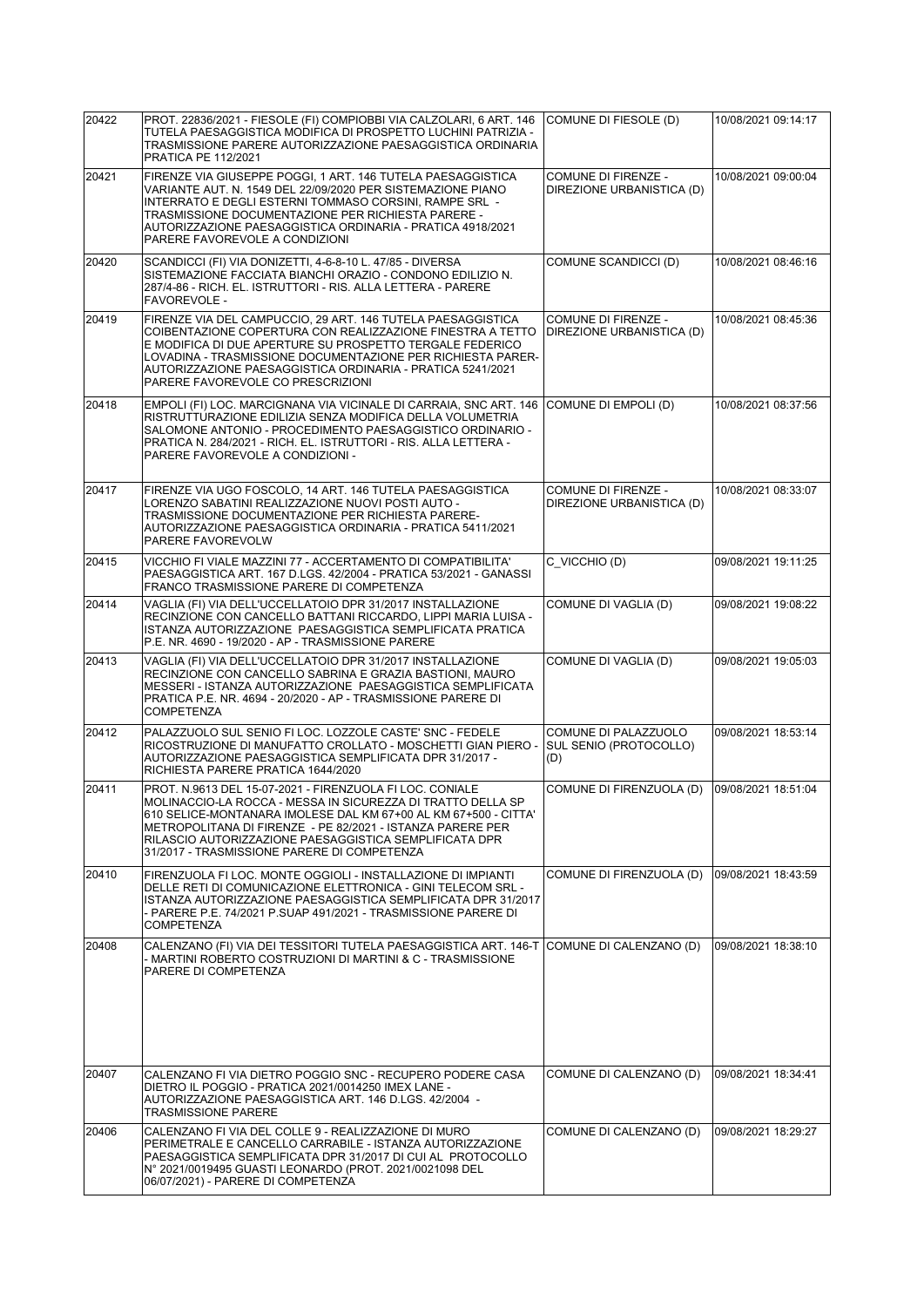| 20405 | CALENZANO FI VIA DEL BALZO SNC - RECUPERO DI FABBRICATO<br>ESISTENTE - CHECCHI CRISTIANO 2020/0037246 - AUTORIZZAZIONE<br>PAESAGGISTICA ART. 146 D.LGS. 42/2004 - TRASMISSIONE PARERE                                                                                                                                                                  | COMUNE DI CALENZANO (D)                                                              | 09/08/2021 18:25:12 |
|-------|--------------------------------------------------------------------------------------------------------------------------------------------------------------------------------------------------------------------------------------------------------------------------------------------------------------------------------------------------------|--------------------------------------------------------------------------------------|---------------------|
| 20404 | CALENZANO (FI) VIA NUOVA 63 ISTANZA ACCERTAMENTO DI<br>COMPATIBILITÀ PAESAGGISTICA AI SENSI DELL'ART. 181 E ART.167<br>MORELLI ANDREA E SILVIA-SANTACATTERINA-PASTORINI - PARERE DI<br><b>COMPETENZA</b>                                                                                                                                               | COMUNE DI CALENZANO (D)                                                              | 09/08/2021 18:20:59 |
| 20402 | BORGO SAN LORENZO (FI) - LOCALITÀ POLCANTO VIA FAENTINA<br>DOMANDA DI CONDONO EDILIZIO - RICHIEDENTE FALLI MIRANDA-<br>PRINCIPATO ELENA - DINIEGO COSTRUTTIVO                                                                                                                                                                                          | COMUNE DI BORGO SAN<br>LORENZO (D)                                                   | 09/08/2021 18:18:23 |
| 20364 | FIRENZE - RICHIESTA AUTORIZZAZIONE ALLA ALIENAZIONE AI SENSI<br>DELL'ART. 56 DEL D.LGS. 42 DEL 2004 - IMMOBILE DENOMINATO CASA DI DELLA TOSCANA (D)<br>SANTI E TITO - PROPRIETÀ DELL'ARCICONFRATERNITA DELLA<br>MISERICORDIA VENERABILE DI FIRENZE - INVIO PARERE DI<br><b>COMPETENZA</b>                                                              | SEGRETARIATO REGIONALE                                                               | 09/08/2021 14:49:17 |
| 20360 | PISTOIA VIA DEL DUCA/PIAZZA SPIRITO SANTO PALAZZO PALLAVICINI -<br>ROSPIGLIOSI ART. 21 RIFACIMENTO FACCIATE E MANUTENZIONE DI<br>ALCUNI PORZIONI DELLE GRONDE MALLOGGI MASSIMILIANO PER<br>CONDOMINIO PALLAVICINI - TRASMISSIONE DOCUMENTAZIONE PER<br>RICHIESTA AUTORIZZAZIONE - AUTORIZZAZIONE CON PRESCRIZIONI                                      | FEDI ARCH. ANTONIO (D)                                                               | 09/08/2021 14:31:44 |
| 20358 | PISTOIA VIA DEGLI ORAFI, 2 PALAZZO BRACCIOLINI DELLE API ART. 21<br>AGOSTINI GIANNI PARZIALE INTEGRAZIONE AUT. N. 10534 DEL<br>27/05/2020 PER TINTEGGIATURA FACCIATA - TRASMISSIONE<br>DOCUMENTAZIONE PER RICHIESTA AUTORIZZAZIONE -<br>AUTORIZZAZIONE CON PRESCRIZIONI                                                                                | AGOSTINI GIANNI (D)                                                                  | 09/08/2021 14:01:22 |
| 20357 | DICOMANO (FI) LOC. FRASCOLE PRATICA SUAP 595/2021 - LINKEM S.P.A.<br>- SPUGNINI LEONARDO - REALIZZAZIONE INFRASTRUTTURA A SERVIZIO<br>DELLE RETI DI COMUNICAZIONI ELETTRONICHE - NOTIFICA AVVENUTA<br>INTEGRAZIONE CODICE FI206A DICOMANO E IT-FI-012807.<br>TRASMISSIONE DI PARERE NELL'AMBITO DELLA CONFERENZA DI<br>SERVIZI EX ART. 14 L. 241/1990. | UNIONE MONTANA DEI<br>COMUNI DEL MUGELLO (D):<br>COMUNE DI DICOMANO (CC)             | 09/08/2021 13:46:26 |
| 20352 | CHIESA DI SAN FELICE IN PIAZZA - FIRENZE. RESTAURO DELLA PALA<br>LIGNEA "MADONNA IN TRONO TRA SAN PIETRO E SAN PAOLO" E<br>LUNETTA RAFFIGURANTE "DIO PADRE TRA ANGELI" DI DOMENICO E<br>RIDOLFO DEL GHIRLANDAIO, SEC XVI.                                                                                                                              | ISTITUTO PIO X ARTIGIANELLI 09/08/2021 13:09:52<br>(D)                               |                     |
| 20349 | FIRENZE, ARCIDIOCESI, DIPINTO DI ALLEGRETTO NUZI RAFF. "SAN<br>GIOVANNI BATTISTA" - VERBALE DI CONSEGNA/RICONSEGNA PER<br><b>RESTAURO EX</b><br>D. LGS.42/2004 ART.21 CO.4 - AUTORIZZAZIONE AL RESTAURO ART.3452<br>- ENTE CONSEGNANTE: ARCIDIOCESI DI FIRENZE - ENTE RICEVENTE:<br>LABORATORIO DI RESTAURO LAURA CARIA.                               | ARCIDIOCESI DI FIRENZE (D); 09/08/2021 13:05:23<br>RESTAURATRICE LAURA<br>CARIA (D)  |                     |
| 20347 | VAGLIA FI VIA DEL VILIANI 756 - INSTALLAZIONE INSEGNE DI ESERCIZIO<br>- AUTORIZZAZIONE PAESAGGISTICA SEMPLIFICATA DPR 31/2017 -<br>PRATICA 4880 - 11/2021 - AP TENUTA LE COLLINE DEL PARADISO SOC.<br>AGRICOLA - PARERE NEGATIVO A SEGUITO DI MOTIVI OSTATIVI                                                                                          | TENUTA LE COLLINE DEL<br>PARADISO SOCIETA'<br>AGRICOLA (D); COMUNE DI<br>VAGLIA (CC) | 09/08/2021 13:02:37 |
| 20320 | ENEL PISTOIA VIA SANTA ART. 28 E LRT 39/205 NUOVO ELETTRODOTTO<br>INTERRATO A BT DA SPORTELLO DI SELEZIONAMENTO ESISTENTE CON<br>PSA DI NUOVO PUNTO DI SEZIONAMENTO PRATICA N. 2343760 -<br>PARERE ARCHEOLOGICO                                                                                                                                        | ENEL(D)                                                                              | 06/08/2021 18:12:15 |
| 20319 | ENEL PISTOIA VIA BASSA DELLA VERGINE<br>- PRATICA 2354172 - NUOVO ELETTRODOTTO SOTTERRANEO E POSA<br>NUOVO ARMADIO STRADALE PER NUOVA FORNITURA - PARERE PER LA<br>VERIFICA PREVENTIVA DELL'INTERESSE ARCHEOLOGICO AI SENSI<br>DELL'ART. 28 D.LGS. N. 42/2004; ART. 25 D.LGS. N. 50/2016 E L.R.T. N.<br>39/2005                                        | ENEL(D)                                                                              | 06/08/2021 18:06:12 |
| 20318 | ENEL QUARRATA (PT) VIA STRADALE E VIA CREVALCORE ART. 28 E LRT ENEL (D)<br>39/2005 ELETTRODOTTO IN CAVI SOTTERRANEI A BT E POSA DI NUOVI<br>ARMADI STRADALI PER NUOVA FORNITURA PRATICA N. 2348420 -<br>PARERE PER LA VERIFICA PREVENTIVA DELL'INTERESSE<br>ARCHEOLOGICO                                                                               |                                                                                      | 06/08/2021 17:31:25 |
| 20305 | ENEL QUARRATA (PT) VIA PIEMONTE ART. 28 E LRT 39/2005 NUOVO<br>ELETTRODOTTO IN CAVO SOTTERRANEO BT, NONCHE' BUCA GIUNTI E<br>POSA DI NUOVO ARMADIO STRADALE PER NUOVA FORNITURA PRATICA<br>N. 2354232 - PARERE PER LA VERIFICA PREVENTIVA DELL'INTERESSE<br><b>ARCHEOLOGICO</b>                                                                        | ENEL(D)                                                                              | 06/08/2021 15:41:26 |
| 20304 | ENEL PISTOIA VIA MONTALESE ART. 28 E LRT 39/2005 ELETTRODOTTO<br>IN CAVO SOTTERRANEO A BT CON CONTESTUALE INSTALLAZIONE DI<br>NUOVI ARMADI STRADALI PER NUOVA FORNITURA PRATICA N. 2353000 -<br>PARERE ARCHEOLOGIA                                                                                                                                     | ENEL(D)                                                                              | 06/08/2021 15:35:09 |
| 20278 | ENEL PISTOIA VIA DELLE MOLINA DI GORA - PRATICA 2349036 -<br>ELETTRODOTTI SOTTERRANEI, POSA DI NUOVI ARMADI STRADALI PER<br>NUOVA FORNITURA COLLETTIVA - PARERE PER LA VERIFICA<br>PREVENTIVA DELL'INTERESSE ARCHEOLOGICO AI SENSI DELL'ART. 28<br>D.LGS. N. 42/2004; ART. 25 D.LGS. N. 50/2016 E L.R.T. N. 39/2005                                    | ENEL(D)                                                                              | 06/08/2021 14:01:17 |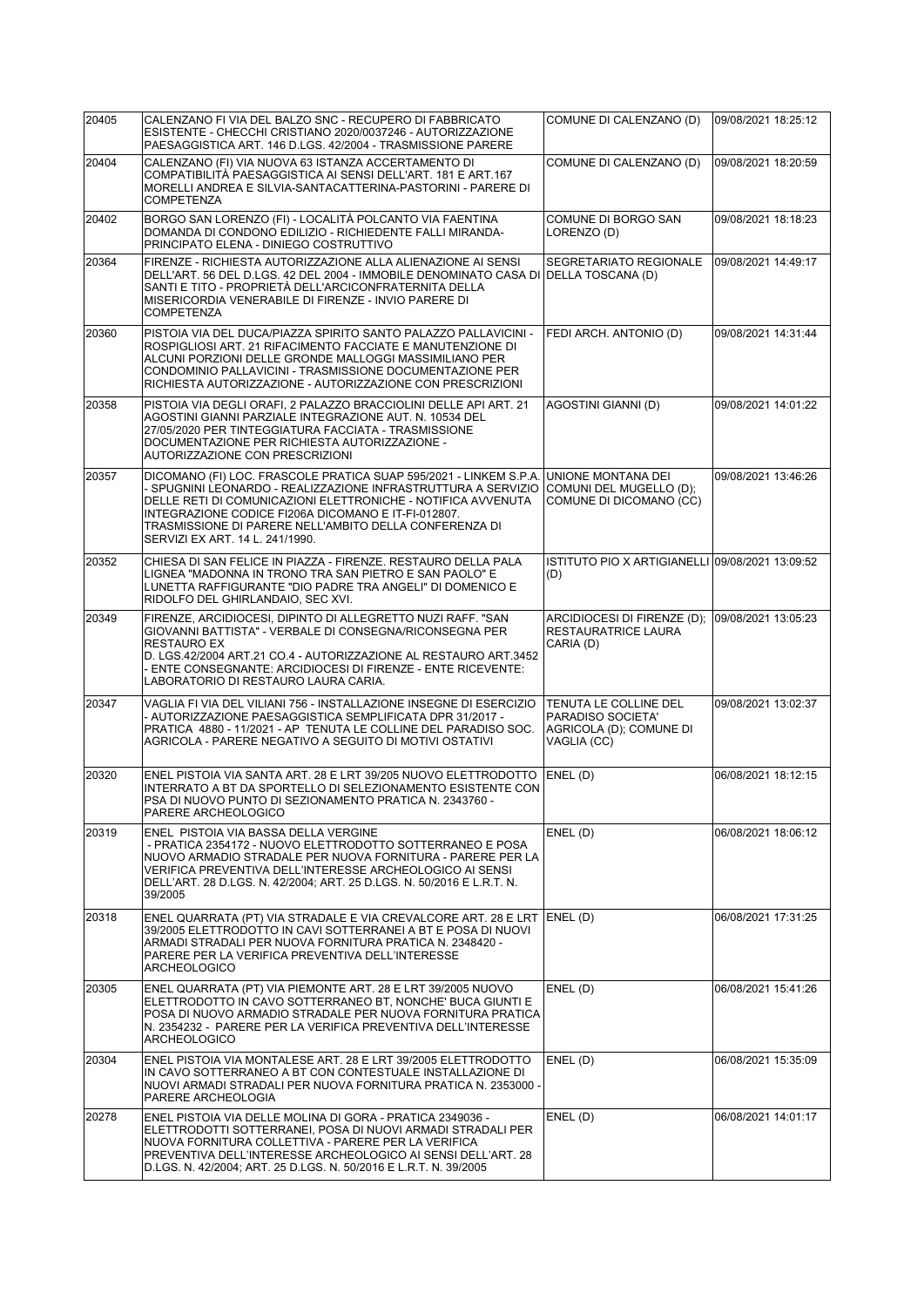| 20256 | ENEL QUARRATA (PT) VIA EUROPA ART. 28 E LRT 39/2005<br>ELETTRODOTTO IN CAVO SOTTERRANEO IN BT E POSA IN OPERA DI UN<br>NUOVO ARMADIO STRADALE PRATICA N.2353592 -PARERE<br><b>ARCHEOLOGICO</b>                                                                                                                                                                                                                                                                                                                                                                                                | ENEL(D)                                                | 06/08/2021 12:43:03 |
|-------|-----------------------------------------------------------------------------------------------------------------------------------------------------------------------------------------------------------------------------------------------------------------------------------------------------------------------------------------------------------------------------------------------------------------------------------------------------------------------------------------------------------------------------------------------------------------------------------------------|--------------------------------------------------------|---------------------|
| 20248 | COMUNE DI PRATO (PO), MONTE CALVANA - AMBITO DI PAESAGGIO N.6<br>AI SENSI DEL P.I.T. REGIONE TOSCANA- AREA TUTELATA AI SENSI<br>DELLA PARTE III DEL D. LGS. 42/2004 (CODICE BENI CULTURALI E<br>PAESAGGIO) E S.M.I., ART.136 CON D.M. 08/04/1958E ART.142 C.1 LETTT.<br>G) ED M) "ZONA D'INTERESSE ARCHEOLOGICO" COMPRENDENTE UNA<br>NECROPOLI MONUMENTALE IN LOC. CALVANA - PIANO SPECIFICO DI<br>PREVENZIONE AIB PER IL COMPLESSO TERRITORIALE "MONTE<br>CALVANA" - RICHIEDENTE REGIONE TOSCANA - ACCOGLIMENTO<br>DELL'ISTANZA                                                              | COMUNE DI PRATO (D)                                    | 06/08/2021 12:32:28 |
| 20240 | SAN MARCELLO PITEGLIO (PT) LOC. CASA BAZZINO, 9-10 (CASA DI<br>MONTE) DPR 31/2017 RIQUALIFICAZIONE ENERGETICA MIRANTE<br>VALENTINA - TRASMISSIONE DOCUMENTAZIONE PER RICHIESTA<br>PARERE AUTORIZZAZIONE PAESAGGISTICA SEMPLIFICATA PRATICA N.<br>CCI20/2021 - PARERE FAVOREVOLE                                                                                                                                                                                                                                                                                                               | COMUNE DI SAN MARCELLO<br>PITEGLIO (D)                 | 06/08/2021 12:08:43 |
| 20238 | MASSA E COZZILE PT VIA VANGILE 99/D - RICHIESTA PARERE<br>AUTORIZZAZIONE PAESAGGISTICA SEMPLIFICATA DPR 31/2017 -<br>REALIZZAZIONE DI CAPPOTTO TERMICO E SOSTITUZIONE DI INFISSI E<br>PERSIANE SU IMMOBILE A DESTINAZIONE RESIDENZIALE - MANZELLI<br>MAURIZIA-PARERE FAVOREVOLE                                                                                                                                                                                                                                                                                                               | COMUNE DI MASSA E<br>COZZILE - EDILIZIA PRIVATA<br>(D) | 06/08/2021 12:05:58 |
| 20237 | MONTECATINI TERME (PT) VIA DELLA LIBERTA' 15 DPR 31/2017<br>EDOARDO FANUCCI REALIZZAZIONE TERRAZZO A TASCA -<br>TRASMISSIONE DOCUMENTAZIONE ACQUISIZIONE PARERE<br>AUTORIZZAZIONE PAESAGGISTICA SEMPLIFICATA PRATICA 2021/0185A-<br>PARERE FAVOREVOLE CON CONDIZIONI                                                                                                                                                                                                                                                                                                                          | <b>COMUNE DI MONTECATINI</b><br>TERME (PT) (D)         | 06/08/2021 12:03:00 |
| 20234 | PROT. N. 10511/2021 - SERRAVALLE PISTOIESE (PT) VIA VECCHIA<br>PROVINCIALE LUCCHESE, 50-52 DEMOLIZIONE E FEDELE<br>RICOSTRUZIONE FABBRICATO ARTIGIANALE ROBERTO MONFARDINI -<br>TRASMISSIONE DOCUMENTAZIONE PER ACQUISIZIONE PARERE<br>AUTORIZZAZIONE PAESAGGISTICA ORDINARIA - PE 56/2021 - ART. 146<br>TUTELA PAESAGGISTICA-PARERE FAVOREVOLE                                                                                                                                                                                                                                               | COMUNE DI SERRAVALLE<br>PISTOIESE (D)                  | 06/08/2021 11:59:44 |
| 20233 | COMUNE DI PRATO (PO) LOC. FIGLINE, PIAZZALE LEONETTO TINTORI -<br>AMBITO DI PAESAGGIO N.6 AI SENSI DEL P.I.T. REGIONE TOSCANA -<br>AREA TUTELATA AI SENSI DELLA PARTE III DEL D. LGS. 42/2004 E S.M.I.<br>(CODICE BENI CULTURALI E PAESAGGIO), ART136, D.M.08/04/1958 E<br>ART.142 C.1 LET.C - AMBITI CON RISCHIO ARCHEOLOGICO -<br>INTERVENTO DI RIFUNZIONALIZZAZIONE DEL PIAZZALE LEONETTO<br>TINTORI - RICHIEDENTE COMUNE DI PRATO, SERVIZIO LAVORI PUBBLICI<br>E MOBILITÀ - PROCEDIMENTO AUTORIZZATIVI SEMPLIFICATO AI SENSI<br>DEL D.P.R. 31 DEL 13/02/2017 - ACCOGLIMENTO DELL'ISTANZA. | COMUNE DI PRATO (D)                                    | 06/08/2021 11:59:24 |
| 20232 | SAN MARCELLO PITEGLIO (PT) DPR 31/2017 SS 12 DELL'ABETONE E DEL<br>BRENNERO MANUTENZIONE STRAORDINARIA RIPRISTINO<br>CALCESTRUZZO AMMALORATO E ADEGUAMENTO ALLA NORMATIVE<br>DELLE BARRIERE DI SICUREZZA LATERALI - TRASMISSIONE<br>DOCUMENTAZIONE PER RICHIESTA PARERE AUTORIZZAZIONE<br>PAESAGGISTICA SEMPLIFICATA PRATICA N. CCI/21/2021 - PARERE<br><b>FAVOREVOLE</b>                                                                                                                                                                                                                     | COMUNE DI SAN MARCELLO<br>PITEGLIO (D)                 | 06/08/2021 11:58:38 |
| 20230 | QUARRATA (PT) VIA TACINAIA, 9 ART. 146 TUTELA PAESAGGISTICA<br>PISCINA INTERRATA ED INSTALLAZIONE PANNELLI FOTOVOLTAICI<br>BARGHINI SAMANTHA - TRASMISSIONE DOCUMENTAZIONE PER<br>RICHIESTA PARERE AUTORIZZAZIONE PAESAGGISTICA PRATICA N.<br>0310.21- PARERE FAVOREVOLE CON PRESCRIZIONE                                                                                                                                                                                                                                                                                                     | COMUNE DI QUARRATA (PT)<br>(D)                         | 06/08/2021 11:57:19 |
| 20229 | MIBACT SABAP-FI UO4-6 IV 10/12/2020 0025641-P - CHIESINA UZZANESE  COMUNE DI CHIESINA<br>PT VIA ROMANA VECCHIA 15 - OPERE ESTERNE A VARIANTE PRATICA<br>2/2017 - ZANON LORIS - AUTORIZZAZIONE PAESAGGISTICA<br>SEMPLIFICATA DPR 31/2017 - INTEGRAZIONE- PARERE FAVOREVOLE                                                                                                                                                                                                                                                                                                                     | UZZANESE (D)                                           | 06/08/2021 11:54:24 |
| 20227 | SAN MARCELLO PITEGLIO (PT) LOC. MAMMIANO BASSO - FERRIERE DPR COMUNE DI SAN MARCELLO<br>31/2017 ELETTRODOTTO INTERRATO A BT E DEMOLIZIONE LINEA<br>AEREA ESISTENTE E-DISTRIBUZIONE - TRASMISSIONE<br>DOCUMENTAZIONE PER RICHIESTA PARERE AUTORIZZAZIONE<br>PAESAGGISTICA SEMPLIFICATA PRATICA N. CCI/19/2021 - PARERE<br><b>FAVOREVOLE</b>                                                                                                                                                                                                                                                    | PITEGLIO (D)                                           | 06/08/2021 11:48:04 |
| 20225 | PROT.N.0010504/2021 - SERRAVALLE PISTOIESE PT VIA PROVINCIALE<br>LUCCHESE 195 - INTERVENTI DI MANUTENZIONE STRAORDINARIA -<br>FEBO SPA - AUTORIZZAZION E PAESAGGISTICA SEMPLIFICATA DPR<br>31/2017 - TRASMISSIONE ATTI PER L'ACQUISIZIONE DEL PARERE - PE<br>180/2021-PARERE FAVOREVOLE                                                                                                                                                                                                                                                                                                       | <b>COMUNE DI SERRAVALLE</b><br>PISTOIESE (D)           | 06/08/2021 11:45:09 |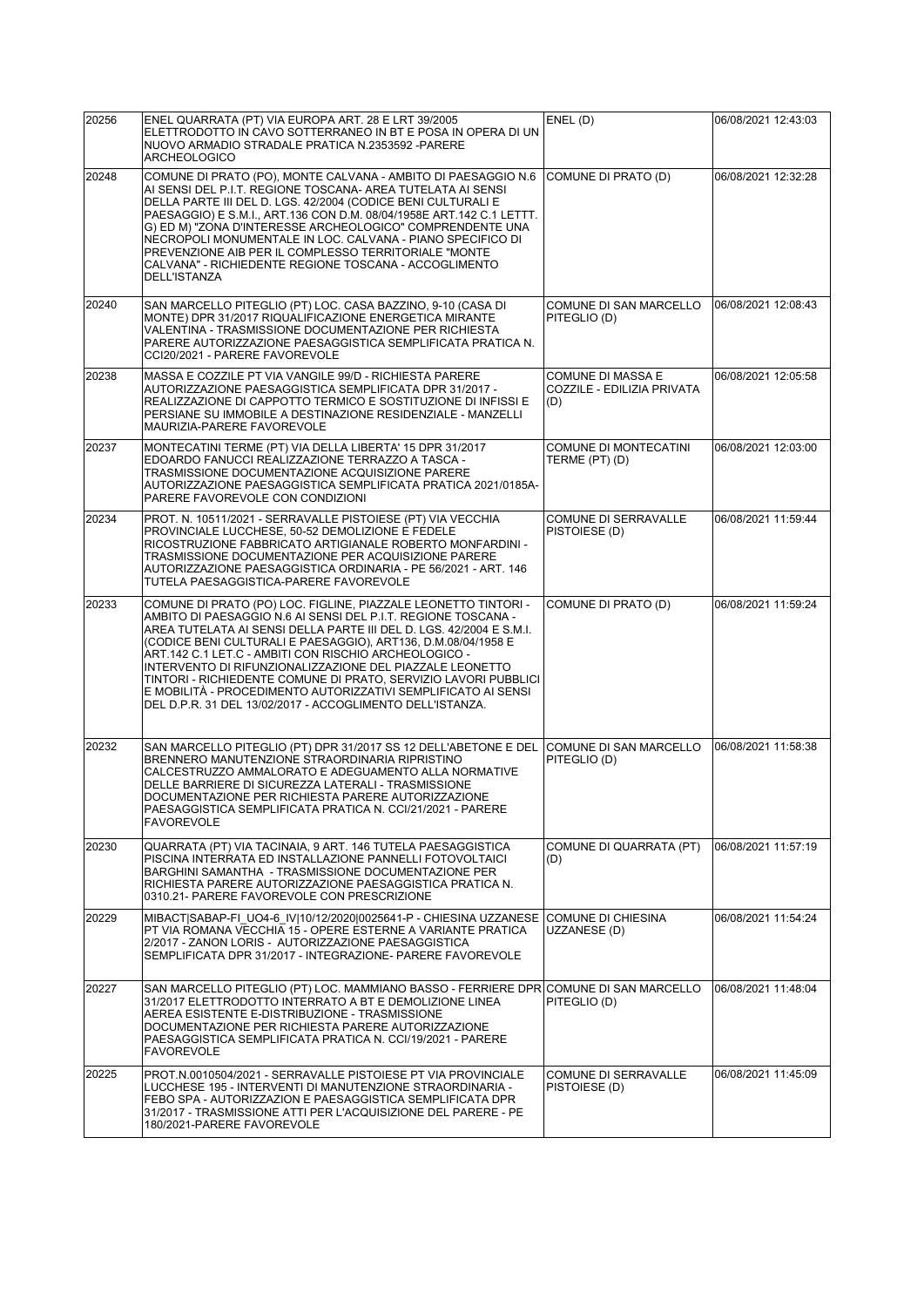| 20224 | PROT. N. 10515/2021 - SERRAVALLE PISTOIESE (PT) LOC. CASTELLINA<br>VIA DEL POGGIO ART. 167 PERGOLATO APERTO SULLA FACCIATA<br>PRINCIPALE ESPOSTA A SUD-OVEST RAFFAELLA SBRAGIA -<br>TRASMISSIONE ATTI PER ACQUISIZIONE PARERE ACCERTAMENTO<br>COMPATIBILITA' PAESAGGISTICA - PE 173/2021-PARERE FAVOREVOLE                                                                                       | <b>COMUNE DI SERRAVALLE</b><br>PISTOIESE (D)               | 06/08/2021 11:42:23 |
|-------|--------------------------------------------------------------------------------------------------------------------------------------------------------------------------------------------------------------------------------------------------------------------------------------------------------------------------------------------------------------------------------------------------|------------------------------------------------------------|---------------------|
| 20222 | QUARRATA (PT) VIA CAVOUR, 62 ART. 167 MODIFICHE PROSPETTICHE<br>MARIA MERI, EMMA E LAURA BAGNI - TRASMISSIONE<br>DOCUMENTAZIONE PER ACCERTAMENTO COMPATIBILITA'<br>PAESAGGISTICA - PRATICA N. 0187.21-PARERE FAVOREVOLE                                                                                                                                                                          | COMUNE DI QUARRATA (PT)<br>(D)                             | 06/08/2021 11:39:19 |
| 20221 | SAN MARCELLO PITEGLIO (PT) LOC. MAMMIANO BASSO PRESSO PONTE COMUNE DI SAN MARCELLO<br>SOSPESO ART. 146 TUTELA PAESAGGISTICA MIGLIORAMENTO DELLA<br>VIABILITA' COMUNALE VANNUCCHI CRISTIANO PER COMUNE SAN<br>MARCELLO PITEGLIO - TRASMISSIONE DOCUMENTAZIONE PER<br>RICHIESTA PARERE AUTORIZZAZIONE PAESAGGISTICA ORDINARIA<br>PRATICA CCI/18/2021 - PARERE FAVOREVOLE CON PRESCRIZIONI          | PITEGLIO (D)                                               | 06/08/2021 11:38:07 |
| 20219 | PROT. N. 10512/2021 - SERRAVALLE PISTOIESE (PT) VIA BACO, 18/20<br>DPR 31/2017 INTERVENTI DI SISTEMAZIONE A TERRENO PER USO<br>RURALE GUIDO BOTTICELLI- TRASMISSIONE DOCUMENTAZIONE PER<br>ACQUISIZIONE PARERE AUTORIZZAZIONE PAESAGGISTICA<br>SEMPLIFICATA - PE 124/2021-PARERE FAVOREVOLE CON PRESCRIZIONI<br>- INVIO CON COPIA FIRMATA                                                        | COMUNE DI SERRAVALLE<br>PISTOIESE (D)                      | 06/08/2021 11:36:19 |
| 20215 | PROT.N.0011848/2021 - BUGGIANO PT LOC. BUGGIANO CASTELLO VIA<br>SANTA SCOLASTICA 5 - INSERIMENTO DI SCALA DI SERVIZIO E DI<br>COLLEGAMENTO TRA LA LOGGIA E LA CUCINA SOTTOSTANTE NEL<br>COMPLESSO EX MONASTERO DI SANTA SCOLASTICA - PRATICA<br>N.040/2021APS MONASTERO DEL CASTELLO SRL - RICHIESTA PARERE<br>AUTORIZZAZIONE PAESAGGISTICA SEMPLIFICATA DPR 31/2017-PARERE<br><b>FAVOREVOLE</b> | COMUNE DI BUGGIANO PT (D) 06/08/2021 11:28:44              |                     |
| 20214 | UZZANO PT VIA SANTA LLUCIA 34 - MANUTENZIONE STRAORDINARIA -<br>MARCHINI GIACOMO - AUTORIZZAZIONE PAESAGGISTICA<br>SEMPLIFICATA DPR 31/2017 - RICHIESTA PARERE-PARERE<br>FAVOREVOLE CON PRESCRIZIONE                                                                                                                                                                                             | COMUNE DI UZZANO (D)                                       | 06/08/2021 11:26:10 |
| 20212 | UZZANO (PT) VIA AMENDOLA, 3 DPR 31/2017 REALIZZAZIONE DI 4 CAMPI COMUNE DI UZZANO (D)<br>DA PADEL VAMFLOR DI NICCOLAI ALESSANDRA & C. SAS -<br>TRASMISSIONE DOCUMENTAZIONE RICHIESTA PARERE<br>AUTORIZZAZIONE PAESAGGISTICA SEMPLIFICATA - PRATICA N.<br>3782/2021 DEL 13/07/2021 - PARERE FAVOREVOLE                                                                                            |                                                            | 06/08/2021 11:22:19 |
| 20211 | SAN MARCELLO PITEGLIO (PT) VIA PRATORSI, 606 GAVINANA DPR<br>31/2017 REALIZZAZIONE RECINZIONE ED OPERE ACCESSORIE DIOCESI<br>DI SAN MINIATO (PI) - TRASMISSIONE DOCUMENTAZIONE PER<br>RICHIESTA PARERE AUTORIZZAZIONE PAESAGGISTICA SEMPLIFICATA<br>PRATICA N.CCI/15/2021 - PARERE FAVOREVOLE CON PRESCRIZIONI                                                                                   | COMUNE DI SAN MARCELLO<br>PITEGLIO (D)                     | 06/08/2021 11:21:03 |
| 20209 | PROT. N. 17443/2021 - MONSUMMANO TERME (PT) VIA DEI BROGI,<br>99/SNC ART. 146 ELETTRODOTTO INTERRATO BT E POSA ARMADIETTO<br>STRADALE E-DISTRIBUZIONE SPA - TRASMISSIONE DOCUMENTAZIONE<br>PER RICHIESTA PARERE AUTORIZZAZIONE PAESAGGISTICA<br>SEMPLIFICATA - RAP.06/2021-PARERE FAVOREVOLE CON<br><b>PRESCRIZIONE</b>                                                                          | <b>COMUNE DI MONSUMMANO</b><br>TERME (D)                   | 06/08/2021 11:19:32 |
| 20207 | VICCHIO (FI) FRAZIONE GRACCHIA 3- TUTELA PAESAGGISTICA<br>SEMPLIFICATA DPR 31/2017- TENDI ROSANNA-PALADINI ROLANDO-<br>REALIZZAZIONE DI RECINZIONE,ACCESSO CARRABILE - TRASMISSIONE<br>PARERE NEGATIVO A SEGUITO DI MOTIVI OSTATIVI                                                                                                                                                              | C VICCHIO (D)                                              | 06/08/2021 11:15:34 |
| 20202 | CALENZANO (FI) LOCALITA' CARPUGNANE 10 - TUTELA PAESAGGISTICA COMUNE DI CALENZANO (D);<br>- ISTANZA ORDINARIA ART. 146 RICHIESTA AUTORIZZAZIONE LAVORI -<br>GIORGINI GIANLUCA -TRASMISSIONE PARERE                                                                                                                                                                                               | ZOPPI FILIPPO (CC)                                         | 06/08/2021 11:01:30 |
| 20190 | FIRENZE VIA DELLE TERME 23 IMMOBILE VIA DELLE TERME ART. 21<br>VARIANTE AL NULLA OSTA PROT. N.1089 DEL 16/1/2019 DOSSENA<br>RENATO PER DN ACCOMDATIOND TRAMEZZATURE INTERNE E<br>FRAZIONAMENTO IN DUE UNITA' IMMOBILIARI AD USO RESIDENZIALE -<br>TRASMISSIONE DOCUMENTAZIONE PER RICHIESTA AUTORIZZAZIONE<br>PROG. N. 333/21V AUTORIZZA                                                         | <b>ARCH. GURRIERI FEDERICO</b><br>(D)                      | 06/08/2021 09:59:52 |
| 20189 | FIRENZE VIA DI SAN SALVI, 12 SAN SALVI ART. 21 MEUCCI LUCA PER<br>AZIENDA USL TOSCANA CENTRO REIMPIANTO DI TIGLI UBICATI NEL<br>PARCO DI SAN SALVI ABBATTUTI PER SOMMA URGENZA -<br>TRASMISSIONE DOCUMENTAZIONE PER RICHIESTA AUTORIZZAZIONE -<br>PROG. N. 332/21                                                                                                                                | STUDIO GIFOR DI LUIGI SANI<br>(D)                          | 06/08/2021 09:45:56 |
| 20188 | AUTORIZZAZIONE ALL'INTERVENTO DI RESTAURO DEI PORTONI DEL<br>PALAZZO COMUNALE, POSTO AL NUMERO CIVICO NN. 7-8 DEL COMUNE<br>DI GREVE IN CHIANTI (FI), AI SENSI DELL'ART. 21 C. 4. E 31 DEL D.LGS<br>42/2004                                                                                                                                                                                      | <b>SIMONA FICORILLI</b><br>RESPONSABILE DEL<br>SETTORE (D) | 06/08/2021 09:43:38 |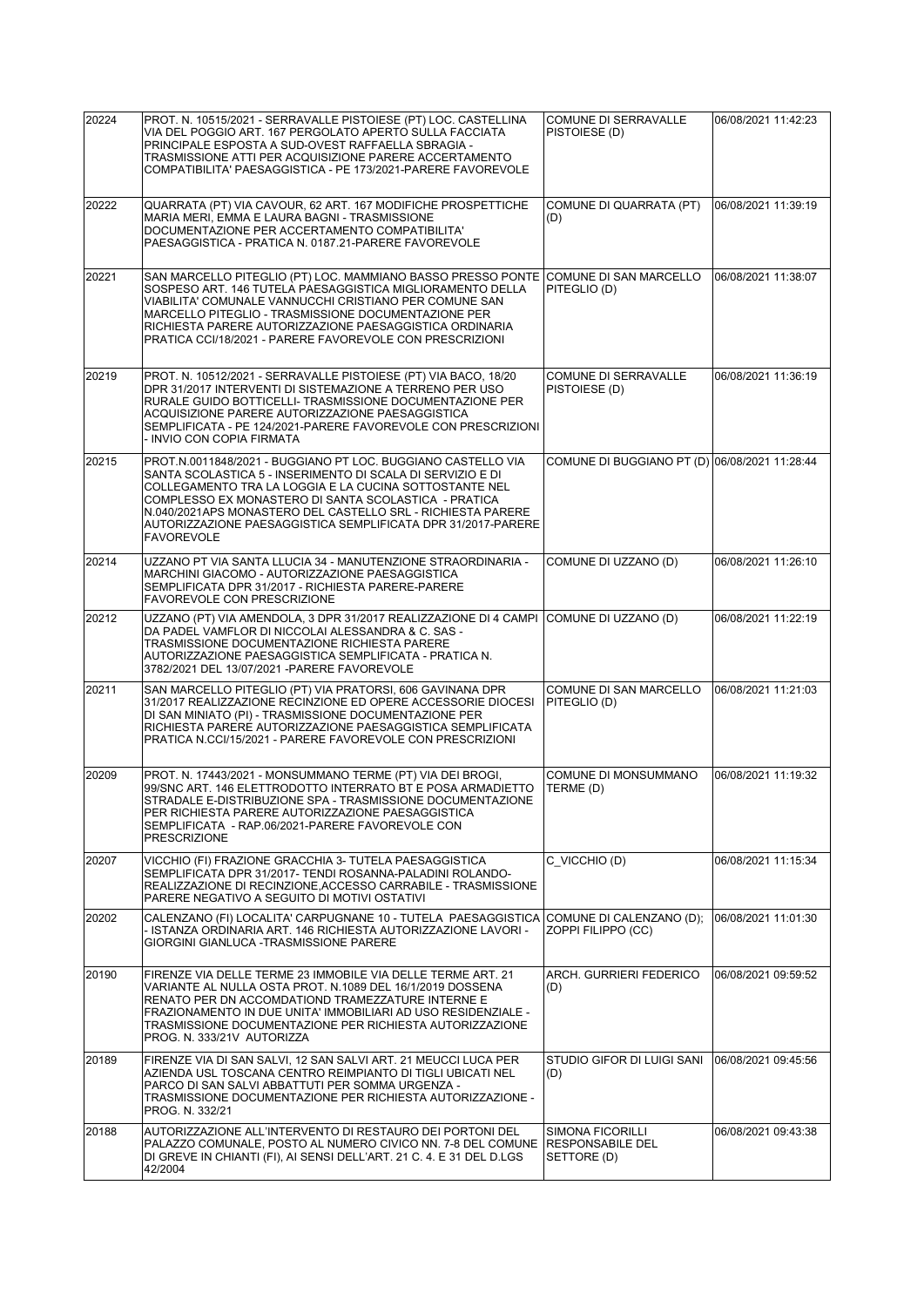| 20187 | FIRENZE PIAZZA SAN FIRENZE, 2 PALAZZO GONDI ART. 21 LIEVI<br>MODIFICHE INTERNE GONDI BERNANRDO - TRASMISSIONE                                                                                                                                                                                     | <b>GONDI BERNARDO (D)</b>                                                                                                                                                                                         | 06/08/2021 09:34:30 |
|-------|---------------------------------------------------------------------------------------------------------------------------------------------------------------------------------------------------------------------------------------------------------------------------------------------------|-------------------------------------------------------------------------------------------------------------------------------------------------------------------------------------------------------------------|---------------------|
|       | DOCUMENTAZIONE PER RICHIESTA AUTORIZZAZIONE - PROG. 331/21<br><b>AUTORIZZA</b>                                                                                                                                                                                                                    |                                                                                                                                                                                                                   |                     |
| 20185 | FIRENZE VIA MARSUPPINI, 11 ART. 21 MANUTENZIONE STRAORDINARIA<br>DELLA FACCIATA DEL CONDOMINIO BAGGIANI MARIA CHIARA PER<br>CONDOMINIO - TRASMISSIONE DOCUMENTAZIONE PER RICHIESTA<br>AUTORIZZAZIONE - PROG. 330/21 AUTORIZZA A CONDIZIONI                                                        | <b>BAGGIANI MARIA CHIARA -</b><br>CONDOMINIO (D)                                                                                                                                                                  | 06/08/2021 09:18:37 |
| 20183 | FIRENZE - BORGO S.S.APOSTOLI - PALAZZO DEL GRAN SINISCALCO -<br>RICHIESTA DI AUTORIZZAZIONE ALLA ALIENAZIONE AI SENSI DELL'ART.<br>56 DEL D.LGS. 42 DEL 2004 - INVIO PARERE DI COMPETENZA.                                                                                                        | SEGRETARIATO REGIONALE<br>DELLA TOSCANA (D)                                                                                                                                                                       | 06/08/2021 09:12:07 |
| 20182 | FIRENZE VIA ROMA 6 - RESTAURO CONSERVATIVO DELLA FACCIATA<br>PRINCIPALE - BARAGLI DANIELE CONDOMINIO VIA ROMA 6 - RICHIESTA<br>AUTORIZZAZIONE ART. 21 D.LGS. 42/2004<br>PROG. N. 310/21 AUTORIZZA                                                                                                 | <b>BARAGLI DANIELE (D)</b>                                                                                                                                                                                        | 06/08/2021 09:06:32 |
| 20180 | FIRENZE VIA GIOBERTI 33 - CHIESA SACRA FAMIGLIA - MANUTENZIONE<br>STRAORDINARIA ROSONI CON SOSTITUZIONE DEI VETRI DELLE<br>FINESTRE DELLA CUPOLA - PARROCCHIA DELLA SACRA FAMIGLIA -<br>RICHIESTA AUTORIZZAZIONE ART. 21 D.LGS. 42/2004 - PROG. N. 299/21<br><b>AUTORIZZA</b>                     | PARROCCHIA DELLA SACRA<br><b>FAMIGLIA FIRENZE (D)</b>                                                                                                                                                             | 06/08/2021 08:56:36 |
| 20179 | FIRENZE PIAZZA SANTA TRINITA, 2 (1R NEGOZIO) PALAZZO<br>BUONDELMONTI ART. 49 INSTALLAZIONE DI INSEGNA<br>RETROILLUMINATA ZLOTKIN ARI-JOHN PER ANNE FONTAINE ITALY SRL -<br>TRASMISSIONE DOCUMENTAZIONE PER RICHIESTA AUTORIZZAZIONE -<br>PARERE FAVOREVOLE A CONDIZIONI                           | ANNE FONTAINE ITALY SRL -<br>ZLOTKIN ARI-JOHN (D)                                                                                                                                                                 | 06/08/2021 08:55:26 |
| 20178 | FIRENZE VIA ANTONIO D'ORSO 3R - DEMOLIZIONE DI PARAPETTO DI<br>UNA FINESTRA - MARIO BENEVIERI - "AUTORIZZAZIONE<br>PAESAGGISTICA" SEMPLIFICATA DPR 31/2017 - RICHIESTA PARERE<br>PRATICA 7001/2021-PARERE FAVOREVOLE                                                                              | COMUNE DI FIRENZE -<br>DIREZIONE URBANISTICA (D)                                                                                                                                                                  | 06/08/2021 08:48:12 |
| 20177 | FIRENZE VIA DELL' ORIUOLO 37 - BANCA D'ITALIA - INSTALLAZIONE<br>GRUPPO ELETTROGENO - BANCA D' ITALIA SEDE DI FIRENZE -<br>RICHIESTA AUTORIZZAZIONE ART. 21 D.LGS. 42/2004 -<br>PROG. N. 271/21 AUTORIZZA                                                                                         | BANCA D'ITALIA - FIRENZE (D) 06/08/2021 08:45:11                                                                                                                                                                  |                     |
| 20176 | MONTESPERTOLI (FI) VIA LUCARDO ALTO, 14 - RICHIESTA<br>AUTORIZZAZIONE AL RESTAURO DEL DIPINTO CHIESA DI SS. MARTINO<br>E GIUSTO A LUCARDO "SS. DOMENICO E CATERINA E I 15 MISTERI DEL<br>ROSARIO" XVII SEC. - RICHIEDENTE SAC. COSTAGLI GIAMPIERO -<br>AUTORIZZAZIONE A CONDIZIONI -              | PARRINI EMANUELE (D);<br><b>ARCIDIOCESI DI FIRENZE</b><br>UFFICIO PER I BENI<br><b>CULTURALI ECCLESIASTICI E</b><br>DELL'EDILIZIA DI CULTO (CC);<br>RESTAURO DIPINTI E<br>SCULTURE LIGNEE DI SILVIA<br>BENSI (CC) | 06/08/2021 08:34:13 |
| 20174 | FIRENZE LUNGARNO CORSINI 6 - PALAZZO GIANFIGLIAZZI BONAPARTE - ING. FRANCO MANTELLASSI<br>MODIFICHE INTERNE - ING. FRANCO MANTELLASSI HOLDING SRL -<br>RICHIESTA AUTORIZZAZIONE ART. 21 D.LGS. 42/2004 PROG. N. 263/21<br>AUTORIZZA A CONDIZIONI                                                  | <b>HOLDING SRL (D)</b>                                                                                                                                                                                            | 06/08/2021 08:31:12 |
| 20171 | FIRENZE PONTE VECCHIO 1R-3R - NEGOZIO AD USO COMMERCIALE -<br>OPERE INTERNE - IMMOBILIARE COI SRL - RICHIESTA AUTORIZZAZIONE<br>ART. 21 D.LGS. 42/2004 PROG. N. 254/21 AUTORIZZA                                                                                                                  | IMMOBILIARE COI SRL (D)                                                                                                                                                                                           | 06/08/2021 08:16:52 |
| 20161 | ENEL PISTOIA VIA SANTA ART. 28 E LRT 39/205 NUOVO ELETTRODOTTO<br>INTERRATO A BT DA SPORTELLO DI SELEZIONAMENTO ESISTENTE CON<br>PSA DI NUOVO PUNTO DI SEZIONAMENTO PRATICA N. 2343760 -<br>PARERE ARCHEOLOGICO                                                                                   | ENEL (D)                                                                                                                                                                                                          | 05/08/2021 17:58:36 |
| 20144 | ENEL PISTOIA VIA BARTOLOMEO SESTINI ART. 28 E LRT 39/2005<br>ELETTRODOTTO IN CAVO AEREO IN BT CON POSIZIONAMENTO DI UN<br>NUOVO SOSTEGNO E ALLACCIAMENTO CON VANO E TUBAZIONI<br>PREDISPOSTI DAL CLIENTE PRATICA N. 2341664 - PARERE<br><b>ARCHEOLOGICO</b>                                       | ENEL(D)                                                                                                                                                                                                           | 05/08/2021 16:54:51 |
| 20142 | ENEL PISTOIA VIA DELLO SPARTITOIO ART. 28 E LRT 39/2005<br>ELETTRODOTTO IN CAVO SOTTERRANEO A BT E INSTALLAZIONE DI<br>NUOVO ARMADIO STRADALE PER NUOVA FORNITURA E DEMOLIZIONE<br>ELETTRODOTTO ESISTENTE PRATICA N. 2343700 PARERE<br>ARCHEOLOGICO                                               | ENEL(D)                                                                                                                                                                                                           | 05/08/2021 16:49:13 |
| 20131 | PRATO, VIA NEVERSA DELLA BATTAGLIA 48- COSTRUZIONE ED<br>ESERCIZIO DI ELETTRODOTTO IN CAVO SOTTERRANEO A 0,4 KV CON<br>ALLACCIAMENTO ED IMPIANTO ELETTRICO - PRATICA E-DIS. 2365972<br>(NS. PROT. SABAP N° 19383 DEL 28/07/2021) - NULLA OSTA<br>ARCHEOLOGIA AI SENSI DELL'ART. 28 D.LGS. 42/2004 | ENEL (D); FANTONI FABRIZIO<br>(CC)                                                                                                                                                                                | 05/08/2021 15:55:07 |
| 20128 | MONTEMURLO (PO), VIA SIENA - COSTRUZIONE ED ESERCIZIO DI<br>NUOVO ELETTRODOTTO IN CAVO SOTTERRANEO BT (230-400 V).<br>PRATICA E-DIS. N° 2355008 (NS. PROT. SABAP N° 18987 DEL 22/07/2021) -<br>NULLA OSTA ARCHEOLOGIA AI SENSI DELL'ART. 28 D.LGS. 42/2004                                        | ENEL (D); STUDIO CANOVARO 05/08/2021 15:51:59<br>INGEGNERIA (CC)                                                                                                                                                  |                     |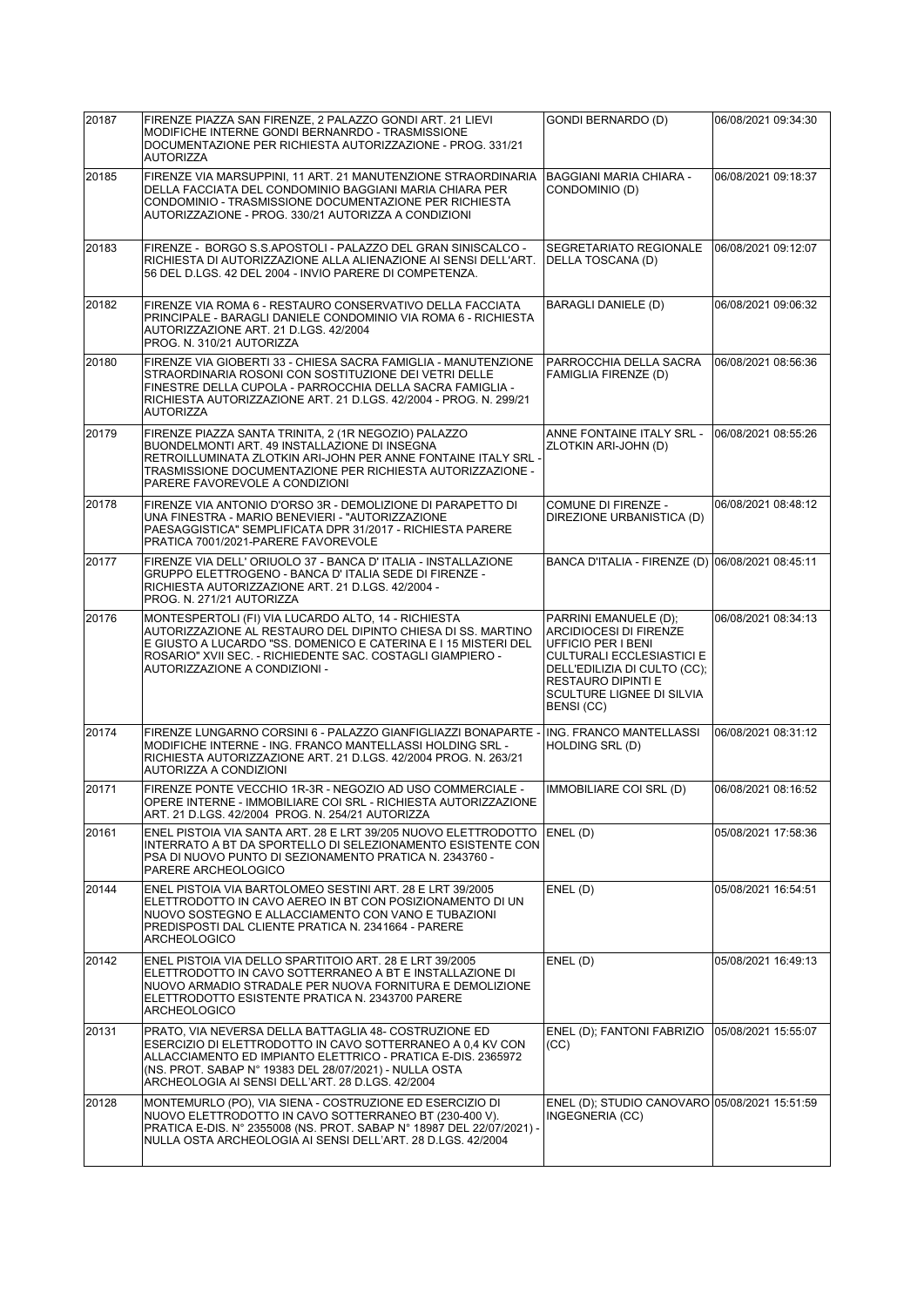| 20126 | BARBERINO DI MUGELLO (FI), VIA BOVECCHIO - COSTRUZIONE ED<br>ESERCIZIO DI NUOVO ELETTRODOTTO IN CAVO AEREO BT (230-400 V) E<br>LA POSA IN OPERA DI UN SOSTEGNO. PRATICA E-DIS. N° 2342856 (NS.<br>PROT. SABAP N° 18422 DEL 16/07/2021) - NULLA OSTA ARCHEOLOGIA AI<br>SENSI DELL'ART. 28 D.LGS. 42/2004                                                  | ENEL (D); STUDIO CANOVARO 05/08/2021 15:47:06<br>INGEGNERIA (CC)                                                                    |                     |
|-------|----------------------------------------------------------------------------------------------------------------------------------------------------------------------------------------------------------------------------------------------------------------------------------------------------------------------------------------------------------|-------------------------------------------------------------------------------------------------------------------------------------|---------------------|
| 20121 | PRATO, VIA ZARINI 97- COSTRUZIONE ED ESERCIZIO DI ELETTRODOTTO<br>IN CAVO SOTTERRANEO A 0.4 KV CON ALLACCIAMENTO ED IMPIANTO<br>ELETTRICO - PRATICA E-DIS. 2366104 (NS. PROT. SABAP N° 19385 DEL<br>28/07/2021) - NULLA OSTA ARCHEOLOGIA AI SENSI DELL'ART. 28 D.LGS.<br>42/2004                                                                         | ENEL (D); FANTONI FABRIZIO<br>(CC)                                                                                                  | 05/08/2021 15:30:07 |
| 20120 | PRATO (PO), VIA CHITI - COSTRUZIONE ED ESERCIZIO DI NUOVO<br>ELETTRODOTTO IN CAVO SOTTERRANEO BT (230-400 V). PRATICA E-<br>DIS. N° 2356324 (NS. PROT. SABAP N° 18988 DEL 22/07/2021) - NULLA<br>OSTA ARCHEOLOGIA AI SENSI DELL'ART. 28 D.LGS. 42/2004                                                                                                   | ENEL (D); STUDIO CANOVARO 05/08/2021 15:27:15<br>INGEGNERIA (CC)                                                                    |                     |
| 20118 | CANTAGALLO (PO), PIAZZA DELLA CHIESA - . COSTRUZIONE ED<br>ESERCIZIO DI NUOVO ELETTRODOTTO IN CAVO INTERRATO IN BASSA<br>TENSIONE DA BUCA GIUNTO SU ELETTRODOTTO BT ESISTENTE.<br>PRATICA E-DIS. N° 2354940 (NS. PROT. SABAP N° 18985 DEL 22/07/2021) -<br>NULLA OSTA ARCHEOLOGIA AI SENSI DELL'ART. 28 D.LGS. 42/2004                                   | ENEL (D); STUDIO CANOVARO 05/08/2021 15:24:06<br>INGEGNERIA (CC)                                                                    |                     |
| 20117 | BARBERINO DI MUGELLO (FI), VIA BOVECCHIO - COSTRUZIONE ED<br>ESERCIZIO DI NUOVO ELETTRODOTTO IN CAVO SOTTERRANEO BT (230- INGEGNERIA (CC)<br>400 V). PRATICA E-DIS. N° 2342460 (NS. PROT. SABAP N° 18427 DEL<br>16/07/2021) - NULLA OSTA ARCHEOLOGIA AI SENSI DELL'ART. 28 D.LGS.<br>42/2004 CON PRESCRIZIONI                                            | ENEL (D); STUDIO CANOVARO 05/08/2021 15:19:34                                                                                       |                     |
| 20114 | FIESOLE (FI) VIA GIUSEPPE MANTELLINI, 7 DPR 31/2017 GIOVANNI<br>GERINI INSTALLAZIONE PANNELLI SOLARI FOTOVOLTAICI A SERVIZIO DI FONTANELLA ARCH. DIEGO<br>SINGOLI EDIFICI PRATICA N. 101/2021 - TRASMISSIONE PARERE<br><b>NEGATIVO</b>                                                                                                                   | COMUNE DI FIESOLE (D);<br>(D)                                                                                                       | 05/08/2021 15:06:39 |
| 20111 | FIRENZE VIA FILIPPO DEGLI UGONI 29-31<br>DEMOLIZIONE E RICOSTRUZIONE RIPOSTIGLIO CON TETTOIA NEL<br>RESEDE DI PERTINENZA, MODIFICA PAVIMENTAZIONE ESTERNA -<br>BARBARA DEL SALA - "AUTORIZZAZIONE PAESAGGISTICA"<br>SEMPLIFICATA DPR 31/2017 - RICHIESTA PARERE PRATICA 6947/2021-<br>PARERE FAVOREVOLE                                                  | <b>COMUNE DI FIRENZE -</b><br>DIREZIONE URBANISTICA (D)                                                                             | 05/08/2021 14:59:16 |
| 20109 | FIESOLE FI VIA SAN FRANCESCO BASILICA DI S. ALESSANDRO -<br>CAPITOLO DELLA CATTEDRALE - INTEGRAZIONE N.O. 24721-2019 -<br>TRASMISSIONE INTEGRAZIONE AD AUTORIZZAZIONE ART. 21 E<br>APPROVAZIONE PREVENTIVO PER EROGAZIONE LIBERALE                                                                                                                       | FIESOLE PIAZZA MINO SRL<br>(D); SANTONI ARCH. MAURO<br>(D); COMUNE DI FIESOLE<br>(CC); UFFICIO CONCESSIONI<br>E CERTIFICAZIONI (CC) | 05/08/2021 14:55:24 |
| 20107 | FIRENZE, VIA PIETRO GOBETTI 3 - ISTANZA DI AUTORIZZAZIONE UNICA,<br>AI SENSI DELLA LEGGE REGIONALE N. 39/2005, ALLA RICOSTRUZIONE<br>COMPLETA DELLA SEZIONE AT DELLA CABINA PRIMARIA VARLUNGO -<br>E-DISTRIBUZIONE SPA - AVVIO DEL PROCEDIMENTO E INDIZIONE DELLA<br>CONFERENZA DEI SERVIZI-PARERE FAVOREVOLE                                            | REGIONE TOSCANA (D)                                                                                                                 | 05/08/2021 14:51:50 |
| 20101 | FIRENZE HOTEL DE LA VILLE O PALAZZO MANERA (EX MAZZINGHI) -<br>COMUNICAZIONE INTERVENTO D'URGENZA ART. 27 D.LGS. 42/2004 PER<br>MESSA IN SICUREZZA PROVVISORIA DELL' AGGETTO DI GRONDA SU<br>VIA DELLE BELLE DONNE - SAEPA SRL-PRESA DI ATTO                                                                                                             | SAEPA SRL (D)                                                                                                                       | 05/08/2021 14:05:14 |
| 20099 | FIRENZE VIA BARTOLOMMEO SCALA, 5/R-7/R DPR 31/2017<br>REALIZZAZIONE LUCERNARIO E POSA DI NUOVA GUAINA IN<br>COPERTURA MONICA DE MICHETTI - TRASMISSIONE DOCUMENTAZIONE<br>PER RICHIESTA PARERE AUTORIZZAZIONE PAESAGGISTICA<br>SEMPLIFICATA SEMPLIFICATA - PRATICA 7104/2021-PARERE<br><b>FAVOREVOLE</b>                                                 | <b>COMUNE DI FIRENZE -</b><br>DIREZIONE URBANISTICA (D)                                                                             | 05/08/2021 13:58:57 |
| 20098 | FIRENZE VIA SANT'ANDREA A ROVEZZANO, 3 ARTT, 167 E 181<br>QUATTROCCHI ISABELLA E MILLI VASCO REALIZZAZIONE LUCERNARIO<br>PROPOSTA DI ACCERTAMENTO DI COMPATIBILITA PAESAGGISTICA<br>SCIA/DIA 3651/2021-FAVOREVOLE                                                                                                                                        | COMUNE DI FIRENZE -<br>DIREZIONE URBANISTICA (D)                                                                                    | 05/08/2021 13:54:09 |
| 20097 | FIRENZE VIA DEI FALCUCCI, 41 - PROPOSTA DI ACCERTAMENTO DI<br>COMPATIBILITÀ PAESAGGISTICA AI SENSI DEGLI ARTT. 167/181 SCIA/DIA DIREZIONE URBANISTICA (D)<br>5600/2021 ANDREA E LUCA BARELLI INNOCENTI - FAVOREVOLE                                                                                                                                      | <b>COMUNE DI FIRENZE -</b>                                                                                                          | 05/08/2021 13:49:15 |
| 20088 | FIRENZE, VIA DELLA MADONNA DEL TERRAZZO, VIA ARTURO FERRARIN.<br>REALIZZAZIONE E MESSA IN ESERCIZIO DI NUOVO ELETTRODOTTO<br>INTERRATO A BASSA TENSIONE BT (230-400 V) COME DA VS. RICHIESTA<br>PRATICA E-DISTRIBUZIONE N. 2362068 VS. PROT. 622382 DEL 21.07.2021<br>PROT. SABAP N. 19365 DEL 28.07.2021. AUTORIZZAZIONE DI<br>COMPETENZA ARCHEOLOGICA. | ENEL (D)                                                                                                                            | 05/08/2021 12:25:27 |
| 20086 | FIRENZE VIA GIAMPAOLO ORSINI, 56/90 PROPOSTA DI ACCERTAMENTO<br>DI COMPATIBILITÀ PAESAGGISTICA ARTT. 167/181 - PRATICA 990/2021 -<br>ALESSANDRO BAIA OPERE ESTERNE REALIZZATE DURANTE LA<br>COSTRUZIONE DEL FABBRICATO                                                                                                                                   | COMUNE DI FIRENZE -<br>DIREZIONE URBANISTICA (D)                                                                                    | 05/08/2021 12:18:51 |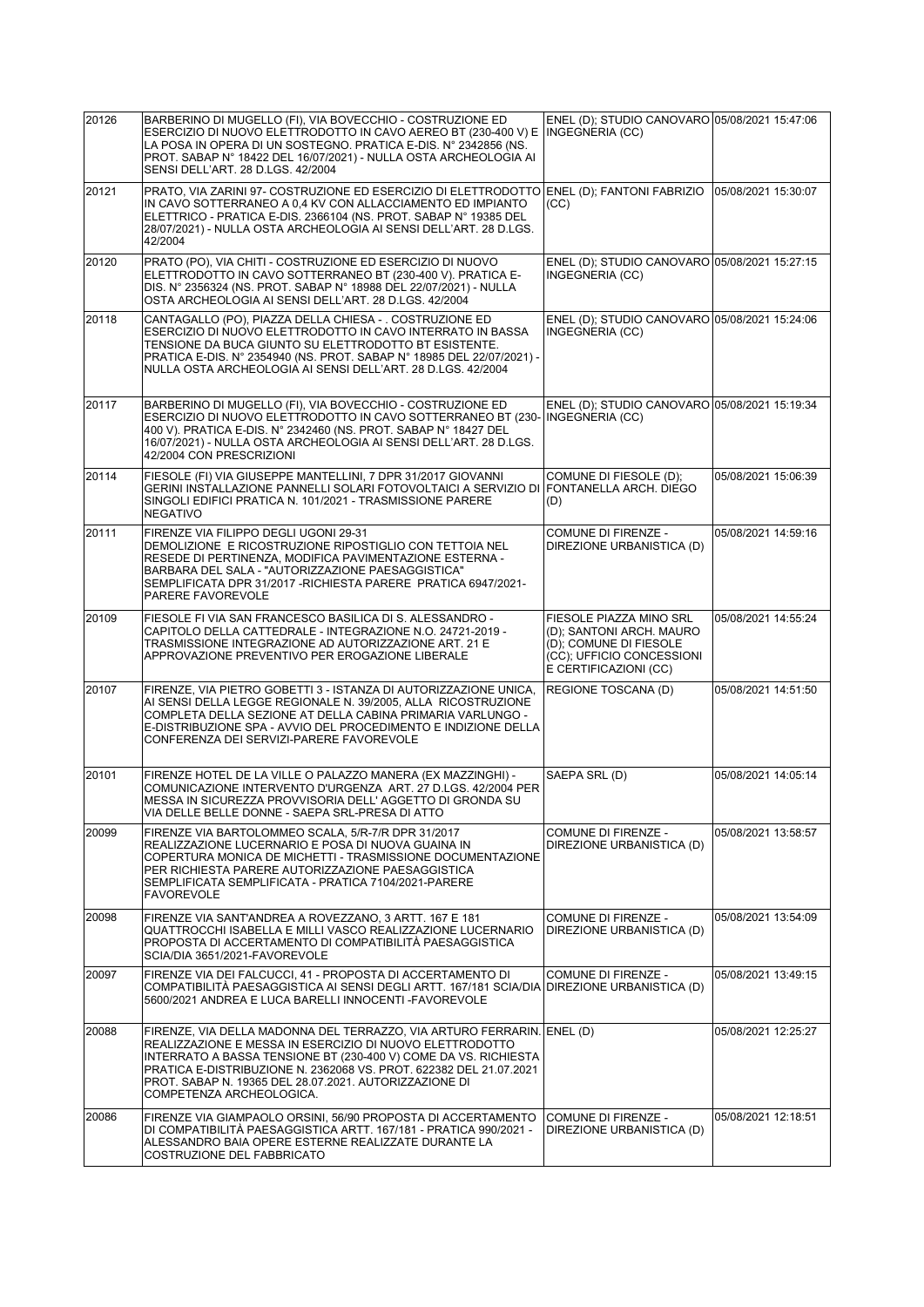| 20085 | FIRENZE, VIALE MACHIAVELLI - PIAZZA PORTA ROMANA. INTERVENTI<br>PER TOSCANA ENERGIA SPA DI SCVO PER SOSTITUZIONE DI UN GRF<br>CON LA SUCCESSIVA INSTALLAZIONE DI UN NUOVO GRFD. INVIO<br>PARERE DI COMPETENZA ARCHEOLOGICA.                                                                                                                              | BARCI ENGINEERING SRL (D)                                                                                                                                                                                                                      | 05/08/2021 12:17:10 |
|-------|----------------------------------------------------------------------------------------------------------------------------------------------------------------------------------------------------------------------------------------------------------------------------------------------------------------------------------------------------------|------------------------------------------------------------------------------------------------------------------------------------------------------------------------------------------------------------------------------------------------|---------------------|
| 20081 | FIRENZE, PIAZZALE GALILEO GALILEI. INTERVENTI PER TOSCANA<br>ENERGIA SPA DI SCAVO PER SOSTITUZIONE DI UN GRF CON LA<br>SUCCESSIVA INSTALLAZIONE DI UN NUOVO GRFD. INVIO PARERE DI<br>COMPETENZA ARCHEOLOGICA.                                                                                                                                            | BARCI ENGINEERING SRL (D)                                                                                                                                                                                                                      | 05/08/2021 12:09:58 |
| 20079 | PROT. N. 22387/2021 - FIESOLE (FI) VIA FONTELUCENTE, 2 DPR 31/2017<br>EFFICIENTAMENTO ENERGETICO NARBONE EMY - TRASMISSIONE<br>PARERE AUTORIZZAZIONE PAESAGGISTICA SEMPLIFICATA PRATICA<br>154/2021                                                                                                                                                      | COMUNE DI FIESOLE (D)                                                                                                                                                                                                                          | 05/08/2021 12:07:16 |
| 20078 | PROT. N. 22384/2021 - FIESOLE (FI) VIA PORTIGIANI, 58 DPR 31/2017<br>PARIGI ALESSANDRA RISTRUTTURAZIONE EDILIZIE CON<br>RIQUALIFICAZIONE ENERGETICA - TRASMISSIONE PARERE<br>AUTORIZZAZIONE PAESAGGISTICA SEMPLIFICATA PRATICA 168/2021                                                                                                                  | COMUNE DI FIESOLE (D)                                                                                                                                                                                                                          | 05/08/2021 12:01:47 |
| 20077 | FIRENZE, PIAZZA GOLDONI E VIE LIMITROFE. LAVORI DI SOSTITUZIONE<br>DELLA RETE IDRICA E REALIZZAZIONE DI UNO SCARICO DI FONDO<br>FOGNARIO. INVIO PARERE DI COMPETENZA ARCHEOLOGICA.                                                                                                                                                                       | PUBLIACQUA SPA (D)                                                                                                                                                                                                                             | 05/08/2021 12:01:25 |
| 20076 | PROT. N. 21832/2021 - FIESOLE (FI) PIAN DI SAN BARTOLO VIA<br>BOLOGNESE, 34 DPR 31/2017 SISTEMAZIONE AREE ESTERNE,<br>MODIFICHE AL TERRENO DI PERTINENZA. RICHIEDENTE: PASTORE<br>GIANLUCA, CIANFERONI CARLOTTA - TRASMISSIONE PARERE<br>AUTORIZZAZIONE PAESAGGISTICA SEMPLIFICATA PRATICA N. 160/2021                                                   | COMUNE DI FIESOLE (D)                                                                                                                                                                                                                          | 05/08/2021 11:59:39 |
| 20073 | PROT. N. 22386/2021 - FIESOLE (FI) GIRONE VIA MONTEGIRONE, 11/D<br>DPR 31/2017 INSTALLAZIONE PANNELLI FOTOVOLTAICI INTEGRATI<br>BUGETTI MASSIMO - TRASMISSIONE PARERE AUTORIZZAZIONE<br>PAESAGGISTICA SEMPLIFICATA PRATICA 269/2021                                                                                                                      | COMUNE DI FIESOLE (D)                                                                                                                                                                                                                          | 05/08/2021 11:55:41 |
| 20072 | PROT. N. 22385/2021 - FIESOLE (FI) VIA ANTONIO GRAMSCI. 41 DPR<br>31/2017 BANI FRANCO ATTIVITA' DI RISTORAZIONE L'ANTICA FONTE<br>INSTALLAZIONE NUOVA INSEGNA E DUE TENDE PARASOLE -<br>TRASMISSIONE PARERE AUTORIZZAZIONE PAESAGGISTICA<br>SEMPLIFICATA PRATICA 151/2021 SUAP 1032/2021                                                                 | COMUNE DI FIESOLE (D)                                                                                                                                                                                                                          | 05/08/2021 11:51:26 |
| 20068 | LOS ANGELES MOSTRA "A REAL BOY" OPERA FONDAZIONE CARLO<br>COLLODI PESCIA INVIO RICHIESTA AUTORIZZAZIONE PRESTITO.                                                                                                                                                                                                                                        | DG-ABAP - DG-ABAP -<br>SERVIZIO IV - CIRCOLAZIONE<br>(D)                                                                                                                                                                                       | 05/08/2021 11:25:42 |
| 20063 | CASTELFIORENTINO FI VIA DI MELETO 19 VILLA DI MELETO -<br>REALIZZAZIONE IMPIANTO IRRIGAZIONE AUTOMATICA E ILLUMINAZIONE ORLDPEC.IT (D); COMUNE DI<br>DEI GIARDINI - AZIENDA AGRICOLA DONNA GILDA A MELETO SARL -<br>TRASMISSIONE PROVVEDIMENTO CONDIZIONATO DI AUTORIZZAZIONE<br>ART. 21 D.LGS. 42/2004. POS A/1177                                      | ROBERTO.SEVERI2@ARCHIW 05/08/2021 11:10:05<br>CASTELFIORENTINO (CC)                                                                                                                                                                            |                     |
| 20055 | CASTELFIORENTINO (FI) VIA DI MELETO, 19 VILLA DI MELETO ART. 21<br>BUA CARMENSITA AZ. AGRICOLA DONNA GILDA A MELETO SARL<br>INNOVAZIONE RECINZIONE E CANCELLI DI ACCESSO E IMPIANTO<br>GIARDINO DEI SEMPLICI (ERBE AROMATICHE) - TRASMISSIONE<br>PROVVEDIMENTO CONDIZIONATO DI AUTORIZZAZIONE - POS A/1177                                               | ROBERTO.SEVERI2@ARCHIW 05/08/2021 10:53:50<br>ORLDPEC.IT (D); COMUNE DI<br>CASTELFIORENTINO (CC)                                                                                                                                               |                     |
| 20014 | PONTASSIEVE - LOCALITÀ SANTA BRIGIDA - VIA DI DOCCIO.<br>ABBATTIMENTO DI N. 3 PIANTE DI TIGLIO IN FREGIO ALLA STRADA<br>COMUNALE DOCCIO-SANTA BRIGIDA. COMUNICAZIONE AVVENUTA<br>ESECUZIONE DI OPERE IN ASSENZA DI AUTORIZZAZIONE AI SENSI<br>DELL'ART. 21 E 146 DEL D.LGS. 42/2004 E RISCONTRO COMPATIBILITÀ<br>RISPETTO ALLE ESIGENZE DI CONSERVAZIONE | COMUNE DI PONTASSIEVE<br>(D); PROCURATORE DELLA<br><b>REPUBBLICA C/O IL</b><br>TRIBUNALE DI FIRENZE (D);<br><b>REGIONE CARABINIERI</b><br><b>FORESTALE TOSCANA</b><br>STAZIONE DI RUFINA (CC):<br>SEGRETARIATO REGIONALE<br>DELLA TOSCANA (CC) | 04/08/2021 15:52:39 |
| 19998 | P.E. N. 313/2021 DEL 09/02/2021 - PISTOIA VIA DI BARGI 154 -<br>REALIZZAZIONE SPECULARE DELL' IMMOBILE E MODIFICHE AL<br>PROSPETTO EST - GRUPPO TOSCANA IMMOBILIARE SRL -<br>ACCERTAMENTO DI COMPATIBILITA' PAESAGGISTICA - RICHIESTA<br>PARERE - PARERE FAVOREVOLE                                                                                      | COMUNE DI PISTOIA (D)                                                                                                                                                                                                                          | 04/08/2021 14:41:19 |
| 19997 | CARRARA MOSTRA "ANTONIO CYBEI E IL SUO TEMPO" OPERA<br>SEMINARIO ARCIVESCOVILE PISTOIA INVIO DOCUMENTAZIONE<br>AUTORIZZAZIONE PRESTITO.                                                                                                                                                                                                                  | DG-ABAP - DG-ABAP -<br>SERVIZIO IV - CIRCOLAZIONE<br>(D)                                                                                                                                                                                       | 04/08/2021 14:37:22 |
| 19996 | PESCIA (PT) VIA CROCE DI COLLEVITI, 7 DPR 31/2017 MODIFICHE<br>ESTERNE ALLE FACCIATE E ALLA COPERTURA LANDI STEFANO -<br>TRASMISSIONE DOCUMENTAZIONE PER RICHIESTA PARERE<br>AUTORIZZAZIONE PAESAGGISTICA PRATICA N. PE-291-2021 - PARERE<br>FAVOREVOLE CON PRESCRIZIONI                                                                                 | COMUNE DI PESCIA (D)                                                                                                                                                                                                                           | 04/08/2021 14:30:48 |
| 19995 | CERTALDO, VIA PACINOTTI 28. RICH. MUGNAINI<br>PRATICA 258/2021<br>ACCERTAMENTO COMPATIBILITÀ PAESAGGISTICA, AI SENSI DELL'ART.<br>167 DEL D.LGS. 42/2004.<br>TRASMISSIONE COMUNICAZIONE                                                                                                                                                                  | COMUNE DI CERTALDO (D)                                                                                                                                                                                                                         | 04/08/2021 14:29:38 |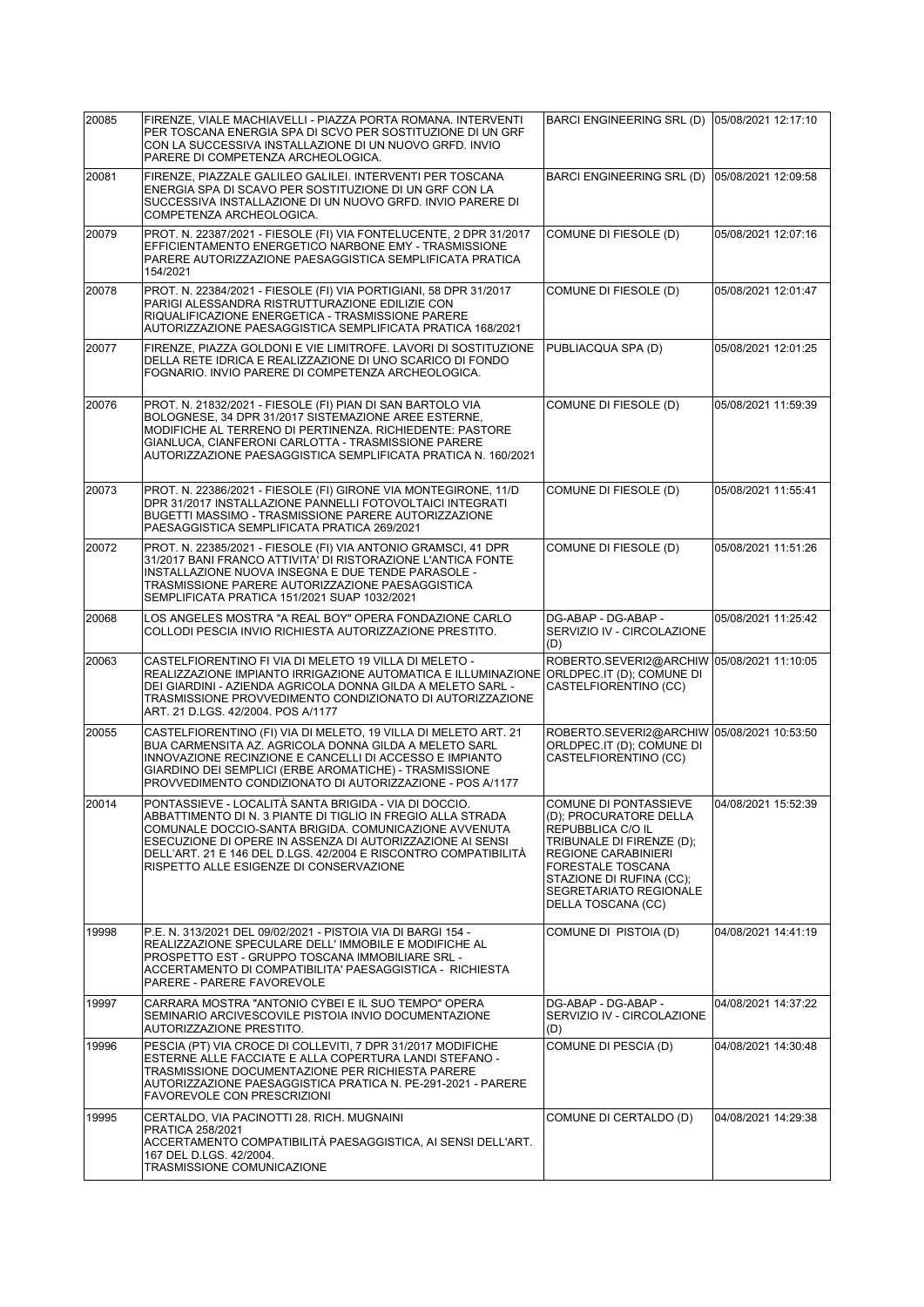| 19994 | ABETONE CUTIGLIANO PT VIA BRENNERO 554 LOC. VAL BUIA -<br>RIFACIMENTO TETTO DANNEGGIATO DALLE PRECIPITAZIONI NEVOSE DI CUTIGLIANO (D)<br>GENNAIO 2021 - CARNEVALI GIUSEPPE - AUTORIZZAZIONE<br>PAESAGGIATICA SEMPLIFICATA DPR 31/2017 - RICHIESTA PARER<br>PRATICA 2021/069 - PARERE FAVOREVOLE CON PRESCRIZIONI                                     | <b>COMUNE DI ABETONE</b>                                                                                                      | 04/08/2021 14:19:28 |
|-------|------------------------------------------------------------------------------------------------------------------------------------------------------------------------------------------------------------------------------------------------------------------------------------------------------------------------------------------------------|-------------------------------------------------------------------------------------------------------------------------------|---------------------|
| 19993 | ABETONE CUTIGLIANO (PT) LOC. LIVOGNI, VIA BRENNERO, CM ART. 167<br>COSTRUZIONE RIMESSA ARTIGIANALE IOZZELLI ALESSANDRO, PAGLIAI<br>VILMA - TRASMISSIONE DOCUMENTAZIONE ACCERTAMENTO<br>COMPATIBILITA' PAESAGGISTICA - PRATICA N. 2021/073 - PARERE<br><b>FAVOREVOLE</b>                                                                              | <b>COMUNE DI ABETONE</b><br>CUTIGLIANO (D)                                                                                    | 04/08/2021 14:11:46 |
| 19992 | ABETONE CUTIGLIANO PT LOC. LA DECIMA VIA BRENNERO SNC -<br>TAGLIO DI ALBERI SENZA SOSTITUZIONE - MATTEONI LEGNAMI DEI F.LLI CUTIGLIANO (D)<br>MATTEONI LUCA & SIMONE SOCIETA' AGRICOLA SEMPLICE -<br>AUTORIZZAZIONE PAESAGGISTICA SEMPLIFICATA DPR 31/2017 -<br>RICHIESTA PARERE PRATICA 2021/068 - PARERE FAVOREVOLE                                | <b>COMUNE DI ABETONE</b>                                                                                                      | 04/08/2021 14:03:59 |
| 19987 | PRATO FARSETTI ARTE OPERA NOTIFICATA DI GIORGIO MORANDI INVIO FARSETTIARTE@REGISTERP<br>AUTORIZZAZIONE SPOSTAMENTO PRESSO SEDE DI CORTINA PER<br>TENTATA VENDITA                                                                                                                                                                                     | EC.IT (D); SOPRINTENDENZA<br>ABAP PER L'AREA<br>METROPOLITANA DI VENEZIA<br>E LE PROVINCE DI BELLUNO.<br>PADOVA E TREVISO (D) | 04/08/2021 13:01:15 |
| 19985 | CALENZANO (FI) PIEVE DI SANTA MARIA A CARRAIA ISTANZA<br>AUTORIZZAZIONE LAVORI ART. 21 - VARIANTE A PROGETTO<br>AUTORIZZATO CON PROT. 21470 DEL 17/07/2018 - TRASMISSIONE<br>PARERE DI COMPETENZA                                                                                                                                                    | MASTROGIACOMO ARCH.<br>CLAUDIO (D)                                                                                            | 04/08/2021 12:53:10 |
| 19982 | FIRENZE VIA BENEDETTO FORTINI, 57 ART. 146 TUTELA<br>PAESAGGISTICA INSTALLAZIONE RIVESTIMENTO A CAPPOTTO E<br>COIBENTAZIONE AL DI SOTTO DEL MANTO DI COPERTURA PAOLO<br>RANIERI. GIOVANNA LENZUNI - TRASMISSIONE DOCUMENTAZIONE PER<br>RICHIESTA PARERE AUTORIZZAZIONE PAESAGGISTICA ORDINARIA -<br>PRATICA 5537/2021 - PARERE FAVOREVOLE VINCOLANTE | <b>COMUNE DI FIRENZE -</b><br>DIREZIONE URBANISTICA (D)                                                                       | 04/08/2021 12:31:43 |
| 19981 | LIVORNO MOSTRA "MARIO PUCCINI" OPERE FONDAZIONE CASSA DI<br>RISPARMIO DI FIRENZE TRASMISSIONE DOCUMENTAZIONE<br>AUTORIZZAZIONE PRESTITO.                                                                                                                                                                                                             | DG-ABAP - DG-ABAP -<br>SERVIZIO IV - CIRCOLAZIONE<br>(D)                                                                      | 04/08/2021 12:25:37 |
| 19980 | FIRENZE VIA DEI FALCUCCI, 50 ART. 146 TUTELA PAESAGGISTICA<br>RIFACIMENTO COPERTURA CON INSERIMENTO ISOLAMENTO E<br>MODIFICA SCALA SU GIARDINO TERGALE LISA CLARE GINSBORG, MARK<br>AVERY CAMERON - TRASMISSIONE DOCUMENTAZIONE RICHIESTA<br>PARERE AUTORIZZAZIONE PAESAGGISTICA ORDINARIA - PRATICA<br>5973/2021 - PARERE FAVOREVOLE VINCOLANTE     | COMUNE DI FIRENZE -<br>DIREZIONE URBANISTICA (D)                                                                              | 04/08/2021 12:20:14 |
| 19979 | FIRENZE VIA LUNGO L'AFFRICO, 302/A MODIFICHE A LOGGIA DI CASA<br>UNIFAMILIARE ALBERTO PUPI - TRASMISSIONE DOCUMENTAZIONE PER<br>RICHIESTA PARERE AUTORIZZAZIONE PAESAGGISTICA SEMPLIFICATA<br>PRATICA N. 6906/2021 PARERE FAVOREVOLE                                                                                                                 | COMUNE DI FIRENZE -<br>DIREZIONE URBANISTICA (D)                                                                              | 04/08/2021 12:14:42 |
| 19977 | FIRENZE VIA DELLE CINQUE VIE, 140/A INSERIMENTO CANNA FUMARIA<br>E COMIGNOLO SU PROSPETTO E FALDA TERGALE FABIO. LAPO E<br>DUCCIO MAZZANTI - TRASMISSIONE DOCUMENTAZIONE PER<br>RICHIESTA PARERE AUTORIZZAZIONE PAESAGGISTICA SEMPLIFICATA -<br>PRATICA 6485/2021 PARERE FAVOREVOLE VINCOLANTE                                                       | <b>COMUNE DI FIRENZE -</b><br>DIREZIONE URBANISTICA (D)                                                                       | 04/08/2021 12:09:06 |
| 19976 | FIRENZE VIA - ENRICO DE NICOLA, 18 REALIZZAZIONE INFRASTRUTTURE COMUNE DI FIRENZE -<br>DI RICARICA DEI VEICOLI ELETTRICI ALSO LACCHE, ENI SPA -<br>TRASMISSIONE DOCUMENTAZIONE PER RICHIESTA PARERE<br>AUTORIZZAZIONE PAESAGGISTICA SEMPLIFICATA PRATICA N.<br>6770/2021 - PARERE FAVOREVOLE                                                         | DIREZIONE URBANISTICA (D)                                                                                                     | 04/08/2021 12:08:21 |
| 19974 | FIRENZE VIALE EUROPA, SNC REALIZZAZIONE INFRASTRUTTURE DI<br>RICARICA DEI VEICOLI ELETTRICI ALDO LACCHE, ENI SPA -<br>TRASMISSIONE DOCUMENTAZIONE PER RICHIESTA PARERE<br>AUTORIZZAZIONE PAESAGGISTICA SEMPLIFICATA PRATICA N.<br>6505/2021 - PARERE FAVOREVOLE VINCOLANTE                                                                           | COMUNE DI FIRENZE -<br>DIREZIONE URBANISTICA (D)                                                                              | 04/08/2021 11:59:32 |
| 19973 | FIRENZE VIA GABRIELE D'ANNUNZIO 141/A-141/B - OPERE A<br>FABBRICATO E AREE ESTERNE - ADELELMO BIZZARRI AUTORIZZAZIONE DIREZIONE URBANISTICA (D)<br>PAESAGGISTICA ORDINARIA ART. 146 D.LGS. 42/2004 -RICHIESTA<br>PARERE PRATICA 5762/2021 - INVIO 1/12 PARERE FAVOREVOLE<br>VINCOLANTE                                                               | COMUNE DI FIRENZE -                                                                                                           | 04/08/2021 11:50:29 |
| 19970 | FIRENZE VIA DI RIPOLI, 138/B ART. 146 TUTELA PAESAGGISTICA LIEVI<br>MODIFICHE AI PROSPETTI MARCO PINI - TRASMISSIONE<br>DOCUMENTAZIONE PER RICHIESTA PARERE- AUTORIZZAZIONE<br>PAESAGGISTICA ORDINARIA - PRATICA 5723/2021 - PARERE<br><b>FAVOREVOLE VINCOLANTE</b>                                                                                  | COMUNE DI FIRENZE -<br>DIREZIONE URBANISTICA (D)                                                                              | 04/08/2021 11:38:21 |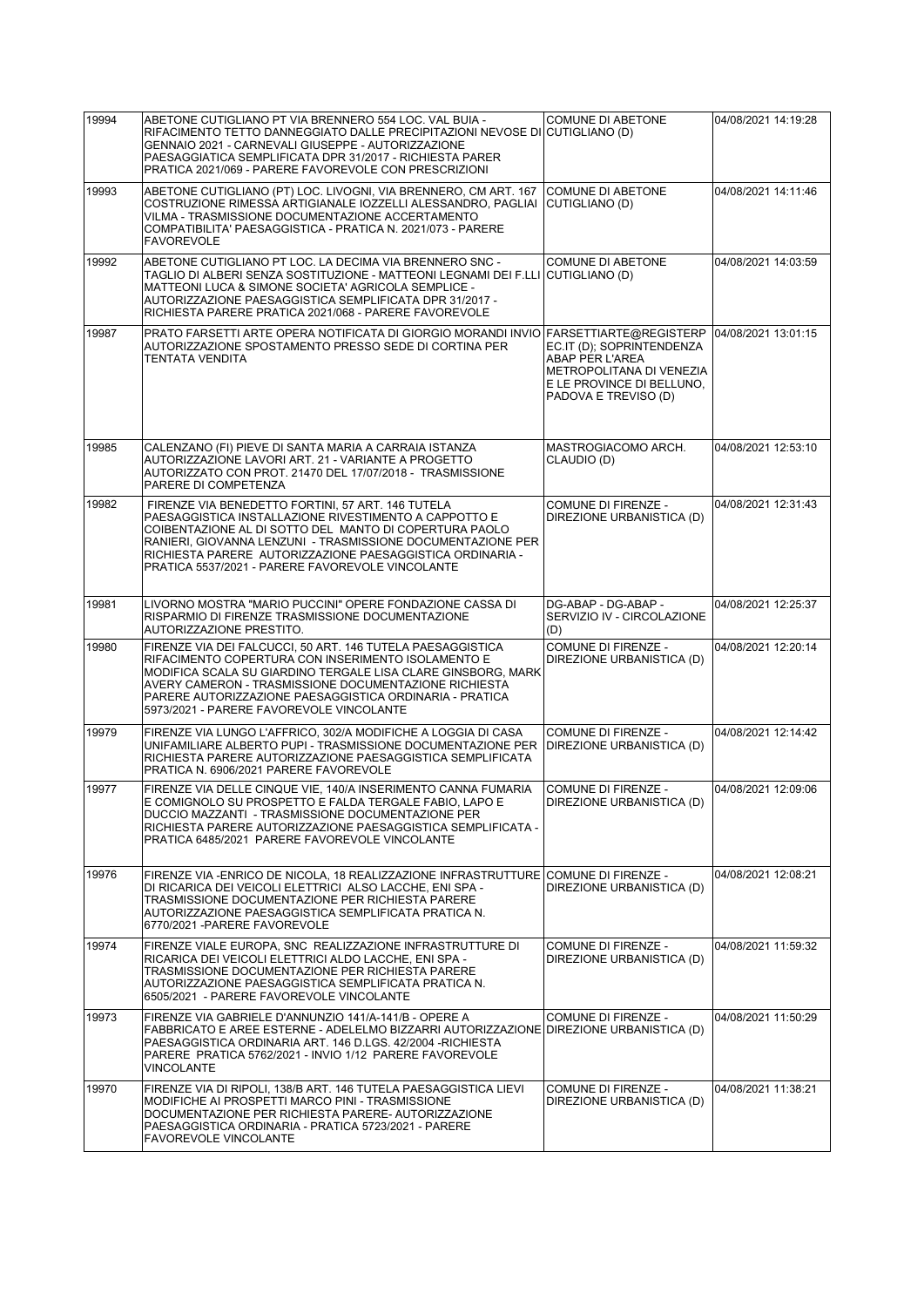| 19966 | FIRENZE VIA PROSPERO ALPINO, 15-17 ART. 146 TUTELA<br>PAESAGGISTICA SISTEMAZIONE RESEDE PRIVATO E LIEVI MODIFICHE<br>ESTERNE FRANCESCO CASTALDELLI - TRASMISSIONE<br>DOCUMENTAZIONE PER RICHIESTA PARERE AUTORIZZAZIONE<br>PAESAGGISTICA ORDINARIA - PRATICA 5625/2021 PARERE<br><b>FAVOREVOLE VINCOLANTE</b>                                                                                                                                                                                                                                                                                                                                                                                                                                                                                                                                                                                   | <b>COMUNE DI FIRENZE -</b><br>DIREZIONE URBANISTICA (D)                      | 04/08/2021 11:29:41 |
|-------|-------------------------------------------------------------------------------------------------------------------------------------------------------------------------------------------------------------------------------------------------------------------------------------------------------------------------------------------------------------------------------------------------------------------------------------------------------------------------------------------------------------------------------------------------------------------------------------------------------------------------------------------------------------------------------------------------------------------------------------------------------------------------------------------------------------------------------------------------------------------------------------------------|------------------------------------------------------------------------------|---------------------|
| 19964 | SALUZZO MOSTRA "TESORI DEL MARCHESATO" OPERA MUSEO<br>STEFANO BARDINI FIRENZE INVIO DOCUMENTAZIONE AUTORIZZAZIONE SERVIZIO IV - CIRCOLAZIONE<br><b>PRESTITO</b>                                                                                                                                                                                                                                                                                                                                                                                                                                                                                                                                                                                                                                                                                                                                 | DG-ABAP - DG-ABAP -<br>(D)                                                   | 04/08/2021 11:28:49 |
| 19959 | FIRENZE VIA BOLOGNESE,449 CIMITERO DI TRESPIANO NUOVO TEMPIO<br>CREMATORIO ARTT. 21 E 22 - COMUNE DI FIRENZE INSTALLAZIONE<br>TERZA LINEA DI CREMAZIONE - TRASMISSIONE DOCUMENTAZIONE PER<br>RICHIESTA AUTORIZZAZIONE - PROG. N. 335/21 AUTORIZZA                                                                                                                                                                                                                                                                                                                                                                                                                                                                                                                                                                                                                                               | <b>COMUNE DI FIRENZE</b><br>DIREZIONE SERVIZI TECNICI<br>(D)                 | 04/08/2021 11:12:30 |
| 19955 | PARIGI MOSTRA" BOTTICELLI" OPERE MUSEO HORNE FIRENZE, MUSEO<br>BANDINI FIESOLE E MUSEO OPERA DEL DUOMO DI PRATO<br>TRASMISSIONE DOCUMENTAZIONE RICHIESTA AUTORIZZAZIONE<br>PRESTITO.                                                                                                                                                                                                                                                                                                                                                                                                                                                                                                                                                                                                                                                                                                            | DG-ABAP - DG-ABAP -<br>SERVIZIO IV - CIRCOLAZIONE<br>(D)                     | 04/08/2021 10:42:16 |
| 19951 | OGGETTO: BARBERINO TAVARNELLE (FI), LOC. SAN MARTINO A<br>PASTINE, 11. IMMOBILE DENOMINATO "CHIESA DI SAN MARTINO A<br>PASTINE E CANONICA".<br>IMMOBILE DISTINTO CATASTALMENTE NEL NCEU AL F. 22 PARTT. A E<br>19.<br>IMMOBILE TUTELATO CON DDR 18.12.2006 N. 485/2006.<br>PROPRIETÀ: SIG.RA ROBERTA GHIRIBELLI<br>INTERVENTO: "RECUPERO FUNZIONALE E STRUTTURALE DELLA<br>CHIESA E DEL COMPLESSO ADIACENTE DESTINATO A CIVILE<br>ABITAZIONE".<br>PROCEDIMENTO: AUTORIZZAZIONE AI SENSI DELL'ART. 21 DEL D. LGS.<br>22 GENNAIO 2004 N. 42. E SS.MM.II.<br>TRASMISSIONE PARERE DI COMPETENZA                                                                                                                                                                                                                                                                                                     | PISANESCHI ANNALISA (D)                                                      | 04/08/2021 10:10:51 |
| 19950 | OGGETTO: BARBERINO TAVARNELLE (FI), PORTA SENESE E PORTA<br>FIORENTINA.<br>IMMOBILI PRESUNTIVAMENTE CULTURALI, AI SENSI DELLA PARTE II DEL<br>CODICE.<br>INTERVENTO: "REALIZZAZIONE SISTEMA DI CONTROLLO AUTOMATICO<br>DEGLI ACCESSI ALLA ZTL E/O ALL'AREA PEDONALE".<br>AUTORIZZAZIONE AI SENSI DELL'ART. 21 DEL D. LGS. 22 GENNAIO 2004<br>N. 42, E SS.MM.II.<br>RICHIEDENTE: COMUNE DI BARBERINO TAVARNELLE TRAMITE<br>ARCHITETTO SIMONE LOIA<br>TRASMISSIONE PARERE FAVOREVOLE                                                                                                                                                                                                                                                                                                                                                                                                              | LOIA SIMONE (D)                                                              | 04/08/2021 10:07:22 |
| 19948 | COMUNE DI RIGNANO SULL'ARNO, LOC. S.DONATO IN COLLINA TORRE A COMUNE DI RIGNANO<br>CONA PER INSTALLAZIONE DI CANCELLO IN FERRO ALL'INTERNO DELLA SULL'ARNO (D)<br>PROPRIETA'.DPR 31/2017/SEMPLIFICATA.BN 37                                                                                                                                                                                                                                                                                                                                                                                                                                                                                                                                                                                                                                                                                     |                                                                              | 04/08/2021 10:06:31 |
| 19947 | FIRENZE VIA DELLA PIAZZOLA, 56 ART. 21 VARIANTE N.O. 13152 DEL<br>07/07/2020 PROG. 80/2020 RIMBOTTI GIOVANNI CARLO - PROG. N.<br>300/21V AUTORIZZATRASMISSIONE DOCUMENTAZIONE PER RICHIESTA<br>AUTORIZZAZIONE                                                                                                                                                                                                                                                                                                                                                                                                                                                                                                                                                                                                                                                                                   | CATALIOTTI ARCH.<br>FRANCESCA (D)                                            | 04/08/2021 10:05:12 |
| 19946 | OGGETTO: GREVE IN CHIANTI (FI), LOC. PETRIOLO N. 14.<br>AMBITO DI PAESAGGIO N. 10 "CHIANTI", AI SENSI DEL PIANO<br>D'INDIRIZZO TERRITORIALE DELLA REGIONE TOSCANA. AREA<br>TUTELATA AI SENSI DELLA PARTE III DEL DECRETO LEGISLATIVO 22<br>GENNAIO 2004, N. 42 E SUCCESSIVE MODIFICHE (CODICE DEI BENI<br>CULTURALI E DEL PAESAGGIO), TUTELATO CON DM DEL 27.04.1974 (GU<br>288/1975), AI SENSI DELL'ART. 136 DEL D.LGS. 42/2004.<br>RICHIESTA DI PARERE AI SENSI DELL'ART. 146 DEL CODICE.<br>INTERVENTO: "POSA IN OPERA DI RECINZIONI CON PALI IN LEGNO" CUI<br>AL PUNTO B 21 DELL'ALLEGATO B. AI SENSI DELL'ART. 3. COMMA 1. DEL<br>"REGOLAMENTO RECANTE INDIVIDUAZIONE DEGLI INTERVENTI<br>ESCLUSI DALL'AUTORIZZAZIONE PAESAGGISTICA O SOTTOPOSTI A<br>PROCEDURA AUTORIZZATORIA SEMPLIFICATA".<br>RICHIEDENTE: SIG. ANDREA CINUZZI<br>PRATICA N. 2020/431/APS<br><b>TRASMISSIONE PARERE</b> | COMUNE DI GREVE IN<br>CHIANTI - SERVIZIO 5-<br>GOVERNO DEL TERRITORIO<br>(D) | 04/08/2021 10:04:58 |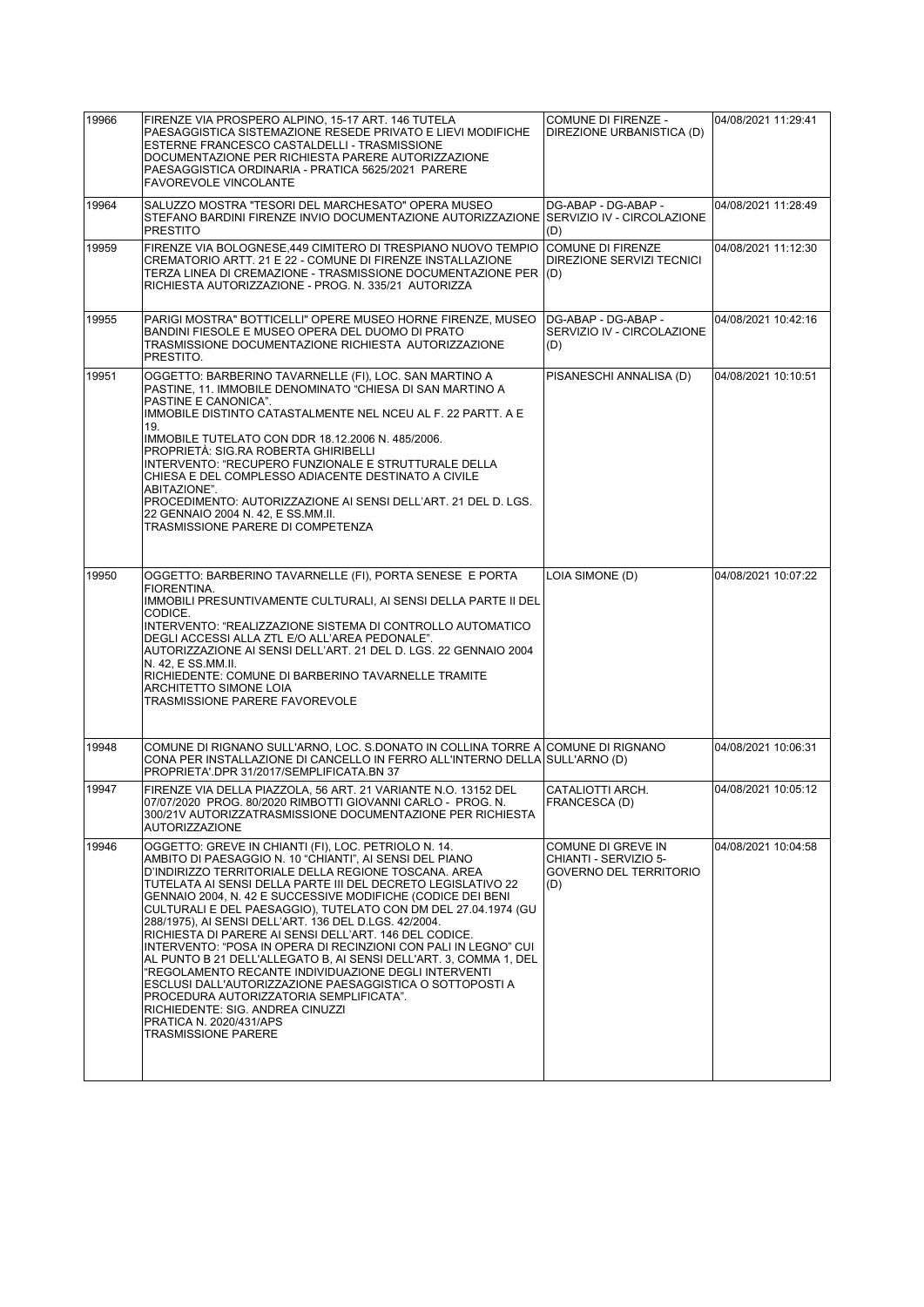| 19945 | OGGETTO: GREVE IN CHIANTI (FI), STRADA IN CHIANTI SR 222.<br>AMBITO DI PAESAGGIO N. 10 "CHIANTI". AI SENSI DEL PIANO<br>D'INDIRIZZO TERRITORIALE DELLA REGIONE TOSCANA. AREA<br>TUTELATA AI SENSI DELLA PARTE III DEL DECRETO LEGISLATIVO 22<br>GENNAIO 2004, N. 42 E SUCCESSIVE MODIFICHE (CODICE DEI BENI<br>CULTURALI E DEL PAESAGGIO), TUTELATO AI SENSI DELL'ART. 142<br>COMMA 1 LETT. C) DEL D.LGS. 42/2004.<br>RICHIESTA DI PARERE AI SENSI DELL'ART. 146 DEL CODICE.<br>INTERVENTO: "ABBATTIMENTO ALBERI DI CIPRESSO PRESSO IL<br>DEPURATORE DI GREVE IN CHIANTI" CUI AL PUNTO B 22<br>DELL'ALLEGATO B, AI SENSI DELL'ART. 3, COMMA 1, DEL<br>"REGOLAMENTO RECANTE INDIVIDUAZIONE DEGLI INTERVENTI<br>ESCLUSI DALL'AUTORIZZAZIONE PAESAGGISTICA O SOTTOPOSTI A<br>PROCEDURA AUTORIZZATORIA SEMPLIFICATA".<br>RICHIEDENTE: PUBLIACQUA<br>PRATICA N. 2020/430/APS<br><b>TRASMISSIONE PARERE</b> | COMUNE DI GREVE IN<br>CHIANTI - SERVIZIO 5-<br><b>GOVERNO DEL TERRITORIO</b><br>(D) | 04/08/2021 10:03:14 |
|-------|-------------------------------------------------------------------------------------------------------------------------------------------------------------------------------------------------------------------------------------------------------------------------------------------------------------------------------------------------------------------------------------------------------------------------------------------------------------------------------------------------------------------------------------------------------------------------------------------------------------------------------------------------------------------------------------------------------------------------------------------------------------------------------------------------------------------------------------------------------------------------------------------------------|-------------------------------------------------------------------------------------|---------------------|
| 19942 | OGGETTO: GREVE IN CHIANTI (FI), VIA UZZANO N. 8.<br>AMBITO DI PAESAGGIO N. 10 "CHIANTI", AI SENSI DEL PIANO<br>D'INDIRIZZO TERRITORIALE DELLA REGIONE TOSCANA. AREA<br>TUTELATA AI SENSI DELLA PARTE III DEL DECRETO LEGISLATIVO 22<br>GENNAIO 2004, N. 42 E SUCCESSIVE MODIFICHE (CODICE DEI BENI<br>CULTURALI E DEL PAESAGGIO), TUTELATO CON DM DEL 27.04.1974 (GU<br>292/1974)<br>RICHIESTA DI PARERE AI SENSI DELL'ART. 146 DEL CODICE.<br>INTERVENTO: "OPERE DI MANUTENZIONE A COPERTURA" CUI AL<br>PUNTO B4 DELL'ALLEGATO B, AI SENSI DELL'ART. 3, COMMA 1, DEL<br>"REGOLAMENTO RECANTE INDIVIDUAZIONE DEGLI INTERVENTI<br>ESCLUSI DALL'AUTORIZZAZIONE PAESAGGISTICA O SOTTOPOSTI A<br>PROCEDURA AUTORIZZATORIA SEMPLIFICATA".<br>RICHIEDENTE: SIG.RA SONIA WAGNER<br>PRATICA N. 2020/404/APS<br><b>TRASMISSIONE PARERE</b>                                                                     | COMUNE DI GREVE IN<br>CHIANTI - SERVIZIO 5-<br><b>GOVERNO DEL TERRITORIO</b><br>(D) | 04/08/2021 10:01:31 |
| 19941 | COMUNE DI RIGNANO SULL'ARNO, LOC. CELLAI-<br>FONTEPETRINI.SEMPLIFICATA/DPR 31/2017 PER INSTALLAZIONE DI<br>IMPIANTI TECNICI, COIBENTAZIONE, SOSTITUZIONE<br>INFISSI, LUCERNARI, LINEE VITA COMIGNOLI. ROGANTINI PICCO LUIGI. BN<br>37                                                                                                                                                                                                                                                                                                                                                                                                                                                                                                                                                                                                                                                                 | <b>COMUNE DI RIGNANO</b><br>SULL'ARNO (D)                                           | 04/08/2021 10:00:55 |
| 19940 | OGGETTO: GREVE IN CHIANTI (FI), VIA MUGNANA N. 20, LOC.<br>CHIOCCHIO.<br>AMBITO DI PAESAGGIO N. 10 "CHIANTI", AI SENSI DEL PIANO<br>D'INDIRIZZO TERRITORIALE DELLA REGIONE TOSCANA. AREA<br>TUTELATA AI SENSI DELLA PARTE III DEL DECRETO LEGISLATIVO 22<br>GENNAIO 2004, N. 42 E SUCCESSIVE MODIFICHE (CODICE DEI BENI<br>CULTURALI E DEL PAESAGGIO), TUTELATO CON DM DEL 27.04.1974 (GU<br>292/1974)<br>RICHIESTA DI PARERE AI SENSI DELL'ART. 146 DEL CODICE.<br>INTERVENTO: "REALIZZAZIONE TETTOIA FOTOVOLTAICA" CULAL PUNTO<br>B 17 DELL'ALLEGATO B, AI SENSI DELL'ART. 3, COMMA 1, DEL<br>"REGOLAMENTO RECANTE INDIVIDUAZIONE DEGLI INTERVENTI<br>ESCLUSI DALL'AUTORIZZAZIONE PAESAGGISTICA O SOTTOPOSTI A<br>PROCEDURA AUTORIZZATORIA SEMPLIFICATA".<br>RICHIEDENTE: SIG.RA RITA O'CONNOR<br>PRATICA N. 2020/410/APS<br><b>TRASMISSIONE PARERE</b>                                             | COMUNE DI GREVE IN<br>CHIANTI - SERVIZIO 5-<br><b>GOVERNO DEL TERRITORIO</b><br>(D) | 04/08/2021 09:59:36 |
| 19939 | OGGETTO: GREVE IN CHIANTI (FI), VIA CASE SPARSE, N. 21, LOC.<br>PANSANO IN CHIANTI.<br>AMBITO DI PAESAGGIO N. 10 "CHIANTI", AI SENSI DEL PIANO<br>D'INDIRIZZO TERRITORIALE DELLA REGIONE TOSCANA. AREA<br>TUTELATA AI SENSI DELLA PARTE III DEL DECRETO LEGISLATIVO 22<br>GENNAIO 2004, N. 42 E SUCCESSIVE MODIFICHE (CODICE DEI BENI<br>CULTURALI E DEL PAESAGGIO), CON DM DEL 27.04.1974 (GU 293/1974),<br>AI SENSI DELL'ART. 136 DEL CODICE.<br>ACCERTAMENTO DI COMPATIBILITÀ PAESAGGISTICA AI SENSI<br>DELL'ART. 167, COMMA 5, E DELL'ART. 181, COMMA 1, DEL CODICE.<br>INTERVENTO: "MODIFICHE ESTERNE"<br>RICHIEDENTE: SIG.RA DIETZ KARIN MARIA HENRIET<br>2021/236/ACOM<br>TRASMISSIONE PROVVEDIMENTO DI ACCOGLIMENTO DELL'ISTANZA.                                                                                                                                                             | COMUNE DI GREVE IN<br>CHIANTI - SERVIZIO 5-<br><b>GOVERNO DEL TERRITORIO</b><br>(D) | 04/08/2021 09:57:44 |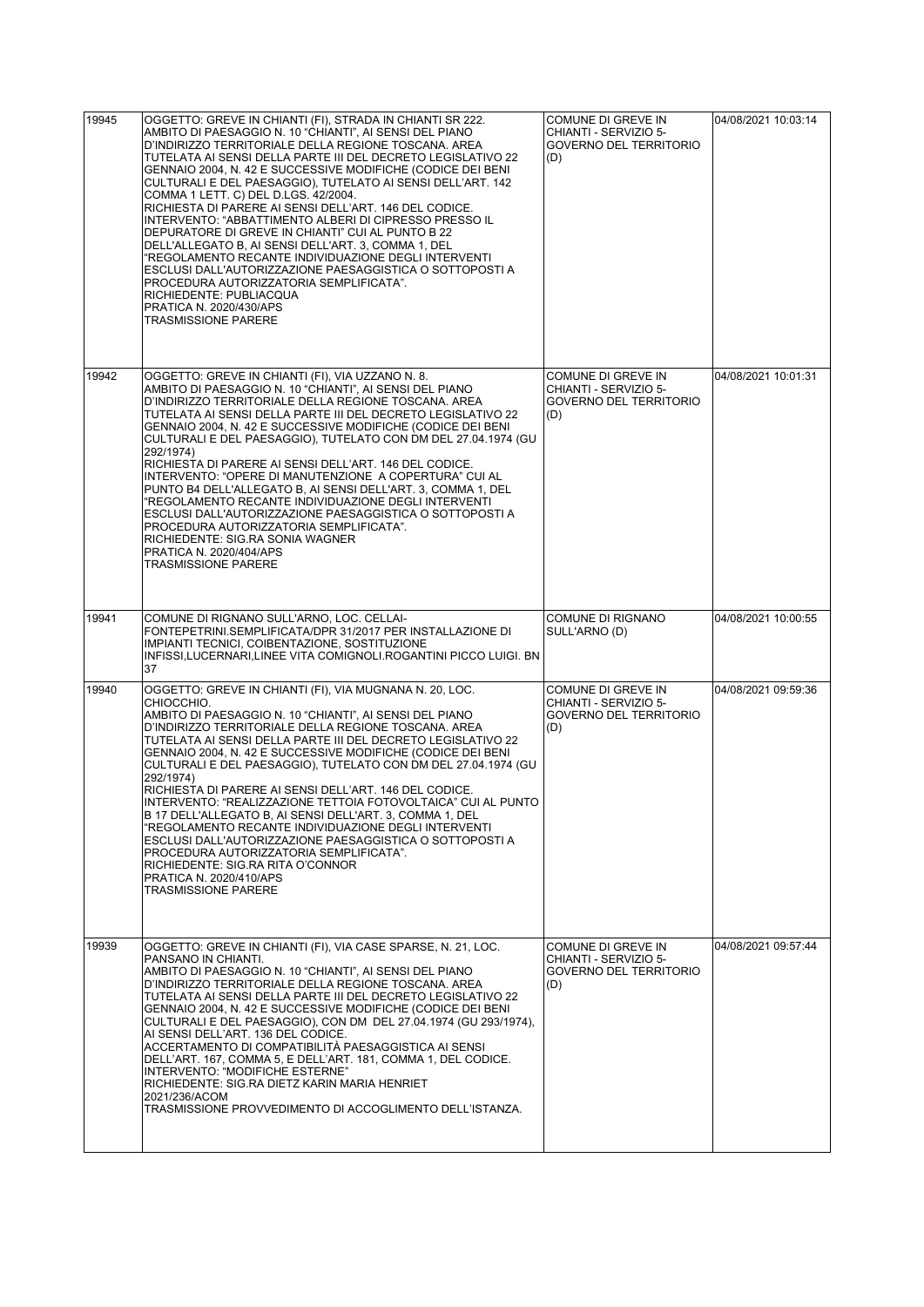| 19937 | OGGETTO: GREVE IN CHIANTI (FI), VIA SS. 222 CHIANTIGIANA.<br>AMBITO DI PAESAGGIO N. 10 "CHIANTI". AI SENSI DEL PIANO<br>D'INDIRIZZO TERRITORIALE DELLA REGIONE TOSCANA. AREA<br>TUTELATA AI SENSI DELLA PARTE III DEL DECRETO LEGISLATIVO 22<br>GENNAIO 2004, N. 42 E SUCCESSIVE MODIFICHE (CODICE DEI BENI<br>CULTURALI E DEL PAESAGGIO), AI SENSI DELL'ART. 142 COMMA 1 LETT.<br>C) DEL CODICE.<br>RICHIESTA DI PARERE AI SENSI DELL'ART. 146 DEL CODICE.<br>INTERVENTO: "INSTALLAZIONE CARTELLO PUBBLICITARIO" CUI AL<br>PUNTO B 36 DELL'ALLEGATO B, AI SENSI DELL'ART. 3, COMMA 1, DEL<br>"REGOLAMENTO RECANTE INDIVIDUAZIONE DEGLI INTERVENTI<br>ESCLUSI DALL'AUTORIZZAZIONE PAESAGGISTICA O SOTTOPOSTI A<br>PROCEDURA AUTORIZZATORIA SEMPLIFICATA".<br>RICHIEDENTE: FIRENZE PUBBLICITÀ DI CIANETTI MARCO E SANTI<br>GABRIELE<br>PRATICA N. 2021/402/APS<br><b>TRASMISSIONE PARERE</b> | COMUNE DI GREVE IN<br>CHIANTI - SERVIZIO 5-<br><b>GOVERNO DEL TERRITORIO</b><br>(D)            | 04/08/2021 09:50:34 |
|-------|---------------------------------------------------------------------------------------------------------------------------------------------------------------------------------------------------------------------------------------------------------------------------------------------------------------------------------------------------------------------------------------------------------------------------------------------------------------------------------------------------------------------------------------------------------------------------------------------------------------------------------------------------------------------------------------------------------------------------------------------------------------------------------------------------------------------------------------------------------------------------------------------|------------------------------------------------------------------------------------------------|---------------------|
| 19932 | PISTOIA VIA VALDIBRANA 147 - PANTHEON DEGLI UOMINI ILLUSTRI DEL<br>PARCO PUCCINI DI SCORNIO - RESTAURO FACCIATE E RIPITTURAZIONE<br>- BONACCHI LUIGI BONO - RICHIESTA AUTORIZZAZIONE ART. 21 D.LGS.<br>42/2004 - AUTORIZZAZIONE CON PRESCRIZIONI                                                                                                                                                                                                                                                                                                                                                                                                                                                                                                                                                                                                                                            | ARCH. STEFANO MEI (D)                                                                          | 04/08/2021 08:30:32 |
| 19931 | PESCIA (PT) VIA PROVINCIALE 3 MAMMIANESE BIS LOC. VELLANO -<br>RESTAURO CIPPO LAPIDEO DEDICATO A BARTOLOMEO TOGNINI - ZINI<br>ELIO SRL - RICHIESTA AUTORIZZAZIONE ART. 21 D.LGS. 42/2004 -<br><b>AUTORIZZAZIONE</b>                                                                                                                                                                                                                                                                                                                                                                                                                                                                                                                                                                                                                                                                         | ARCH. PIERO MORONI (D)                                                                         | 04/08/2021 08:16:46 |
| 19902 | ENEL QUARRATA PT VIA BOLOGNA - PRATICA 2348404 - NUOVO<br>ELETTRODOTTO IN CAVO SOTTERRANEO E POSA NUOVO ARMADIO<br>STRADALE - PARERE PER LA VERIFICA PREVENTIVA DELL'INTERESSE<br>ARCHEOLOGICO AI SENSI DELL'ART, 28 D.LGS, N. 42/2004; ART, 25<br>D.LGS. N. 50/2016 E L.R.T. N. 39/2005                                                                                                                                                                                                                                                                                                                                                                                                                                                                                                                                                                                                    | ENEL (D)                                                                                       | 03/08/2021 16:12:04 |
| 19900 | ENEL SERRAVALLE PISTOIESE (PT) VIA REDOLONE LOC. CANTAGRILLO<br>ART. 28 LRT 39/2005 NUOVO ELETTRODOTTO IN CAVO SOTTERRANEO<br>BT, NONCHE' BUCA GIUNTI E POSA NUOVO ARMADIO STRADALE PER<br>NUOVA FORNITURA PRATICA N. 2348348 - PARERE PER LA VERIFICA<br>PREVENTIVA DELL'INTERESSE ARCHEOLOGICO                                                                                                                                                                                                                                                                                                                                                                                                                                                                                                                                                                                            | ENEL (D)                                                                                       | 03/08/2021 16:05:23 |
| 19898 | COMUNE DI RIGNANO SULL'ARNO, LOC LE VALLI, VIA U.TERRACINI,<br>SNC.SEMPLIFICATA/DPR 31/2017. SOSTITUZIONE DI COPERTURA<br>CAPANNONE E DI ABITAZIONE IN AMINTO BIANCO. CECCANTINI LUCA<br>LEGALE RAPP.BN37                                                                                                                                                                                                                                                                                                                                                                                                                                                                                                                                                                                                                                                                                   | COMUNE DI RIGNANO<br>SULL'ARNO (D)                                                             | 03/08/2021 15:55:38 |
| 19875 | PROT. N. 136385 - PRATO VIA LOUIS BRAILLE, 56/A TUTELA<br>PAESAGGISTICA ART. 146 REALIZZAZIONE AUTORIMESSA NUTI<br>BARBARA - RICHIESTA PARERE AUTORIZZAZIONE PAESAGGISTICA<br>ORDINARIA PRATICA PE/1309/2021 P.G. 79572/2021 - TRASMISSIONE<br>PARERE FAVOREVOLE                                                                                                                                                                                                                                                                                                                                                                                                                                                                                                                                                                                                                            | COMUNE DI PRATO (D)                                                                            | 03/08/2021 14:47:16 |
| 19873 | GP 209154/2021 - FIRENZE VIA PISANA, 111-117R-119R ART. 146 TUTELA<br>PAESAGGISTICA FUSIONE DI DUE UNITA' E CAMBIO DESTINAZIONE<br>D'USO DA COMMERCIALE A RESIDENZIALE LATINO CASTELLANI, CAST-<br>EDIL SRL - TRASMISSIONE DOCUMENTAZIONE PER RICHIESTA PARERE<br>AUTORIZZAZIONE PAESAGGISTICA ORDINARIA - PRATICA 4250/2021                                                                                                                                                                                                                                                                                                                                                                                                                                                                                                                                                                | <b>COMUNE DI FIRENZE -</b><br>DIREZIONE URBANISTICA (D);<br>ROSMARINO MASSIMO (D)              | 03/08/2021 14:38:25 |
| 19868 | OGGETTO: PONTE BUGGIANESE (PT) - SANTUARIO DI MARIA<br>SANTISSIMA DEL BUON CONSIGLIO - DIPINTI DEL MAESTRO PIETRO<br>ANNIGONI ALL'INTERNO DELLA PARROCCHIA DI SAN MICHELE<br>ARCANGELO - RESTAURO DEI DIPINTI AUTORIZZATI CON NOTA N. 12343<br>DEL 29/06/2009 (AMMISSIBILITÀ PER EURO 379.745,98) - RICHIESTA DI<br>INTERVENTO FINANZIARIO DEL MINISTERO AI SENSI DEGLI ARTT. 35 E<br>36 DEL D.LGS. 42/2004 - ISTANZA DELLA DIOCESI DI PESCIA DEL<br>14/06/2011 - SPESA COMPLESSIVA EURO 175.688,09 - COMUNICAZIONI -<br>(RIF. NS. PROT. N. 13468 DEL 22/06/2011 - POS. A1/319)                                                                                                                                                                                                                                                                                                             | DIOCESI DI PESCIA - UFFICIO 103/08/2021 14:28:39<br><b>BENI CULTURALI</b><br>ECCLESIASTICI (D) |                     |
| 19863 | PISTOIA CORSO SILVANO FEDI, 55 PALAZZO NERLI-CELLESI OGGI<br>CONDOMINIO C.SO FEDI, 55 ARTT. 21 E 22 MANUTENZIONE ORDINARIA<br>FACCIATE ESTERNE SU CORSO FEDI E VIA ATTO VANNUCCI MALLOGGI<br>MASSIMILIANO PER CONDOMINIO - TRASMISSIONE DOCUMENTAZIONE<br>PER RICHIESTA AUTORIZZAZIONE - AUTORIZZAZIONE CON<br><b>PRESCRIZIONI</b>                                                                                                                                                                                                                                                                                                                                                                                                                                                                                                                                                          | MORETTI ARCH. LIVIO (D)                                                                        | 03/08/2021 13:52:09 |
| 19858 | BAGNO A RIPOLI FI VIA CHIANTIGIANA 389 LOC. UGOLINO -<br>ATTESTAZIONE COMPROVANTE ESISTENZA PROVVEDIMENTO DI<br>TUTELA                                                                                                                                                                                                                                                                                                                                                                                                                                                                                                                                                                                                                                                                                                                                                                      | ARCH. ANDREOLI NERI (D)                                                                        | 03/08/2021 13:18:36 |
| 19852 | FIRENZE LUNGARNO CORSINI, 21R E 14R ART. 49 - TRASMISSIONE<br>DOCUMENTAZIONE PER RICHIESTA AUTORIZZAZIONE INSTALLAZIONE<br>INSEGNE PUBBLICITARIE FF-FIRENZE SRL PER ATTIVITA' DI<br>SOMMINISTRAZIONE DI ALIMENTI E BEVANDE - LOCALE 2 PARERE<br><b>FAVOREVOLE</b>                                                                                                                                                                                                                                                                                                                                                                                                                                                                                                                                                                                                                           | MAGNI GEOM. MICHELE (D)                                                                        | 03/08/2021 12:38:12 |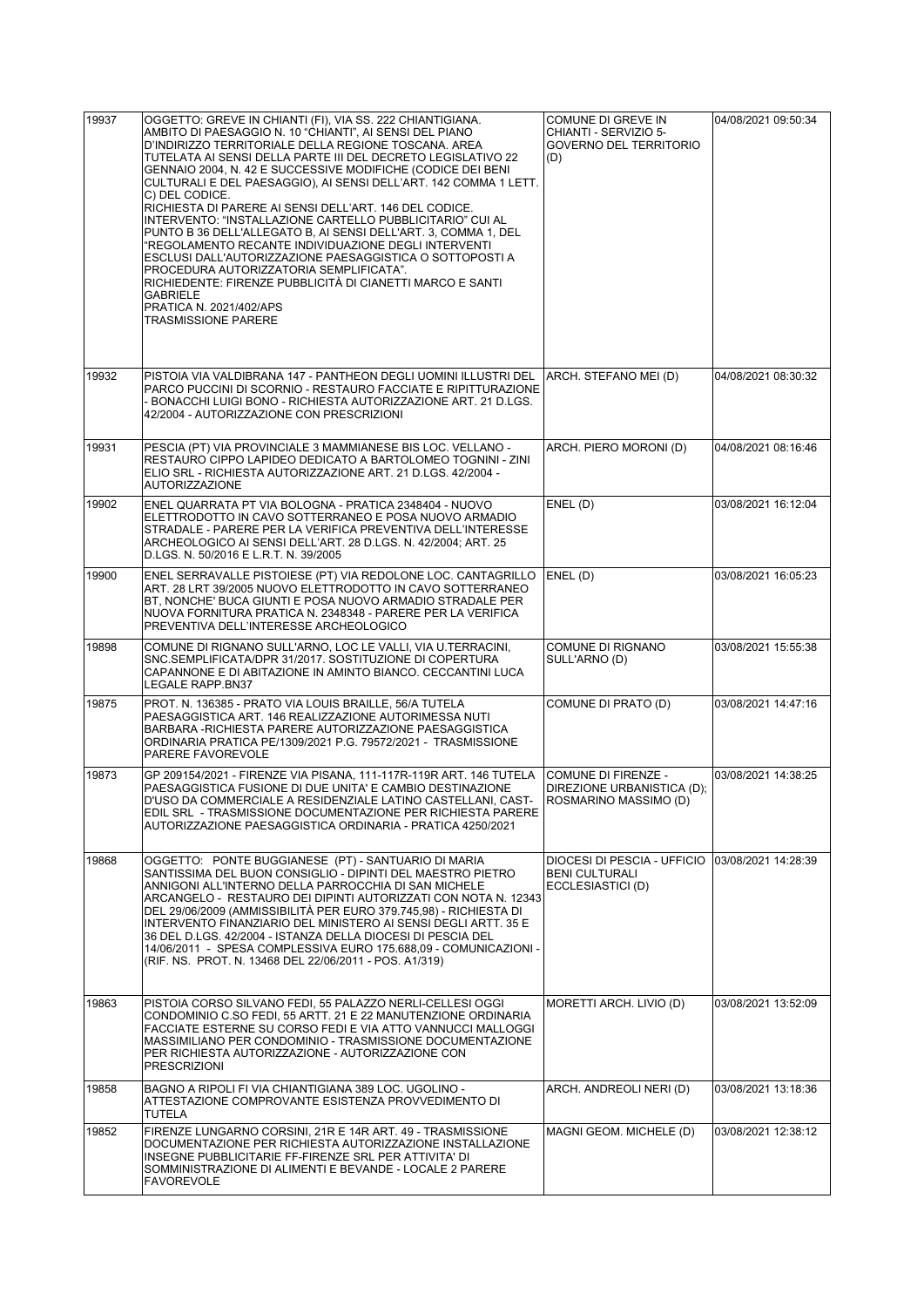| 19850 | PISTOIA VIA COSIMO TINCI 2, PIAZZA DEL CARMINE - EX CONVENTO DEL ARCH. ANDREA TUCI (D)<br>CARMINE OGGI CONDOMINIO I PINI - OPERE ALLE FACCIATE E MURETTI<br>DI CONFINE - CONDOMINIO I PINI MALLOGGI MASSIMILIANO - RICHIESTA<br>AUTORIZZAZIONE ART. 21, COMMA 4, D.LGS. 42 DEL 2004 -<br>AUTORIZZAZIONE CON PRESCRIZIONI                                                                                       |                                                                                           | 03/08/2021 12:33:04 |
|-------|----------------------------------------------------------------------------------------------------------------------------------------------------------------------------------------------------------------------------------------------------------------------------------------------------------------------------------------------------------------------------------------------------------------|-------------------------------------------------------------------------------------------|---------------------|
| 19849 | FIRENZE LUNGARNO CORSINI, 2A E 16R ART. 49 - TRASMISSIONE<br>DOCUMENTAZIONE PER RICHIESTA AUTORIZZAZIONE INSTALLAZIONE<br>INSEGNE PUBBLICITARIE FF-FIRENZE SRL PER ATTIVITA' DI<br>SOMMINISTRAZIONE DI ALIMENTI E BEVANDE - LOCALE 1 PARERE<br><b>FAVOREVOLE</b>                                                                                                                                               | MAGNI GEOM. MICHELE (D)                                                                   | 03/08/2021 12:28:19 |
| 19845 | PISTOIA - RICHIESTA AUTORIZZAZIONE A POTER REALIZZARE LA<br>LUMINARIA DEL CAMPANILE DEL DUOMO LA SERA DEL 07/09/2021 -<br>TRASMISSIONE AUTORIZZAZIONE                                                                                                                                                                                                                                                          | CHIESA CATTEDRALE DI<br>PISTOIA (D); COMUNE DI<br>PISTOIA (D)                             | 03/08/2021 11:58:36 |
| 19837 | FIRENZE VIA FILIPPO PARLATORE, 18 ART. 146 TUTELA PAESAGGISTICA<br>MANUTENZIONE STRAORDINARIA FINALIZZATE ALLA RIQUALIFICAZIONE DIREZIONE URBANISTICA (D)<br>ENERGETICA DEL FABBRICATO ROBERTO POTETI. ANDREA PICCIOLI.<br>ANGELA MARITZA GRISALES JARAMILLO - TRASMISSIONE<br>DOCUMENTAZIONE PER RICHIESTA PARERE AUTORIZZAZIONE<br>PAESAGGISTICA ORDINARIA - PRATICA 5941/2021 - PARERE<br><b>FAVOREVOLE</b> | COMUNE DI FIRENZE -                                                                       | 03/08/2021 11:24:22 |
| 19834 | FIRENZE LUNGARNO FRANCESCO FERRUCCI, 43/B TUTELA<br>PAESAGGISTICA ART. 146 MODIFICHE INTERNE ED ESTERNE<br>ALESSANDRO GALLORI, GALLORI GOMME SNC - TRASMISSIONE<br>DOCUMENTAZIONE PER RICHIESTA PARERE AUTORIZZAZIONE<br>PAESAGGISTICA ORDINARIA - PRATICA 5862/2021 - PARERE<br><b>FAVOREVOLE</b>                                                                                                             | COMUNE DI FIRENZE -<br>DIREZIONE URBANISTICA (D)                                          | 03/08/2021 11:04:38 |
| 19832 | FIRENZE LUNGARNO FRANCESCO FERRUCCI, 13 TUTELA<br>PAESAGGISTICA ART. 146 RECUPERO SOTTOTETTO A FINI ABITATIVI E<br>REALIZZAZIONE TERRAZZA A TASCA NICCOLO' SALIMBENI, CLAUDIA<br>ANCILLOTTI - TRASMISSIONE DOCUMENTAZIONE PER RICHIESTA<br>PARERE AUTORIZZAZIONE PAESAGGISTICA ORDINARIA - PRATICA<br>5334/2021                                                                                                | COMUNE DI FIRENZE -<br>DIREZIONE URBANISTICA (D)                                          | 03/08/2021 10:46:53 |
| 19831 | PISTOIA LOC. COLLINA VIA BOLOGNESE, SNC PONTE AD ARCO N. 5 IN<br>MURATURA DI PIETRAME ART. 21 MANUTENZIONE STRAORDINARIA DEI<br>PARAMENTI DI VALLE E DI MONTE DELL'ATTRAVERSAMENTO<br>IDRAULICO N. 5 MAURIZIO SILVETTI, COMUNE PISTOIA - TRASMISSIONE<br>DOCUMENTAZIONE PER RICHIESTA AUTORIZZAZIONE -<br>AUTORIZZAZIONE CON PRESCRIZIONI                                                                      | COMUNE DI PISTOIA (D)                                                                     | 03/08/2021 10:41:33 |
| 19830 | FIRENZE VIA DEL GIGNORO, SNC ART. 146 TUTELA PAESAGGISTICA<br>REALIZZAZIONE DI UN MAGAZZINO ATTREZZI MAURIZIO ROMEI, US<br>SETTIGNANESE ASD - TRASMISSISONE DOCUMENTAZIONE PER<br>RICHIESTA PARERE AUTORIZZAZIONE PAESAGGISTICA ORDINARIA -<br>PRATICA 5295/2021 - PARERE FAVOREVOLE                                                                                                                           | COMUNE DI FIRENZE -<br>DIREZIONE URBANISTICA (D)                                          | 03/08/2021 09:40:51 |
| 19829 | FIRENZE VIA BALDO RUFFOLI, 6 ART. 146 TUTELA PAESAGGISTICA<br>ISOLAMENTO TERMICO DELLE FACCIATE, DELLE SUPERFICI VERTICALI<br>E DEL TETTO E RIAPERTURA FINESTRA LUCA BARILANO, PAOLO POLI,<br>MATTEO CONTI - TRASMISSIONE DOCUMENTAZIONE PER RICHIESTA<br>PARERE AUTORIZZAZIONE PAESAGGISTICA ORDINARIA - PRATICA<br>5486/2021                                                                                 | COMUNE DI FIRENZE -<br>DIREZIONE URBANISTICA (D)                                          | 03/08/2021 08:55:38 |
| 19826 | FIRENZE VIA FAENTINA, 244 ART. 146 TUTELA PAESAGGISTICA<br>MODIFICA DEI PROSPETTI E SISTEMAZIONI DELLE AREE ESTERNE DI<br>PERTINENZA SERENA E DONATELLA BELLUCCI - TRASMISSIONE<br>DOCUMENTAZIONE PER RICHIESTA PARERE AUTORIZZAZIONE<br>PAESAGGISTICA ORDINARIA - PRATICA 5230/2021 - PARERE<br><b>FAVOREVOLE</b>                                                                                             | COMUNE DI FIRENZE -<br>DIREZIONE URBANISTICA (D)                                          | 03/08/2021 08:40:40 |
| 19824 | FIRENZE LUNGARNO ANNA MARIA LUISA DE' MEDICI PALAZZO<br>CASTELLANI - RICHIESTA AUTORIZZAZIONE ESPOSIZIONE NUOVO<br>STENDARDO ESTERNO ARTICOLO 49 D.LGS. N.42/2004 - MUSEO<br><b>GALILEO</b>                                                                                                                                                                                                                    | MUSEOGALILEO@PEC.IT (D)                                                                   | 03/08/2021 08:22:58 |
| 19823 | BAGNO A RIPOLI (FI) VIA DI RIMAGGIO, 52 - VILLA IL PALAGIO -<br>INTERVENTO DI EFFICIENTAMENTO ENERGETICO E CONSOLIDAMENTO<br>NELL'ABITAZIONE DEL CASIERE DI VILLA DEL PALAGIO AI SENSI<br>DELL'ART. 21 D.LGS. 42/2004 - PARERE CONTRARIO                                                                                                                                                                       | SEROTTI ARCH. SIMONE (D)                                                                  | 03/08/2021 08:21:59 |
| 19822 | FIRENZE PIAZZA DUOMO - OCCUPAZIONE SUOLO PUBBLICO ED<br>ESPOSIZIONE MEZZI PUBBLICITARI PER CENA DI BENEFICENZA IL<br>CUORE DI FIRENZE DAL 9 AL 11 SETTEMBRE 2021 - FONDAZIONE<br>MONTEDOMINI ONLUS ENTE - RICHIESTA RILASCIO NULLA OSTA ARTT.<br>106 E 49 D.LGS. 42/2004 (80/2021/OPM)                                                                                                                         | <b>COMUNE DI FIRENZE</b><br>DIREZIONE SVILUPPO<br>ECONOMICO UFFICIO SUOLO<br>PUBBLICO (D) | 03/08/2021 08:13:10 |
| 19821 | FIRENZE PIAZZA DELLA REPUBBLICA - VIA MARTELLI - OCCUPAZIONE<br>SUOLO PUBBLICO ED INSTALLAZIONE MEZZI PUBBLICITARI PER<br>MANIFESTAZIONE CORRI LA VITA DAL 23 AL 27 SETTEMBRTE 2021 -<br>CORRI LA VITA ONLUS IMPRESA INDIVIDUALE - RICHIESTA RILASCIO<br>NULLA OSTA ARTT. 106 E 49 D.LGS. 42/2004 (77/2021/OPM)-FAVOREVOLE                                                                                     | <b>COMUNE DI FIRENZE</b><br>DIREZIONE SVILUPPO<br>ECONOMICO UFFICIO SUOLO<br>PUBBLICO (D) | 03/08/2021 07:51:25 |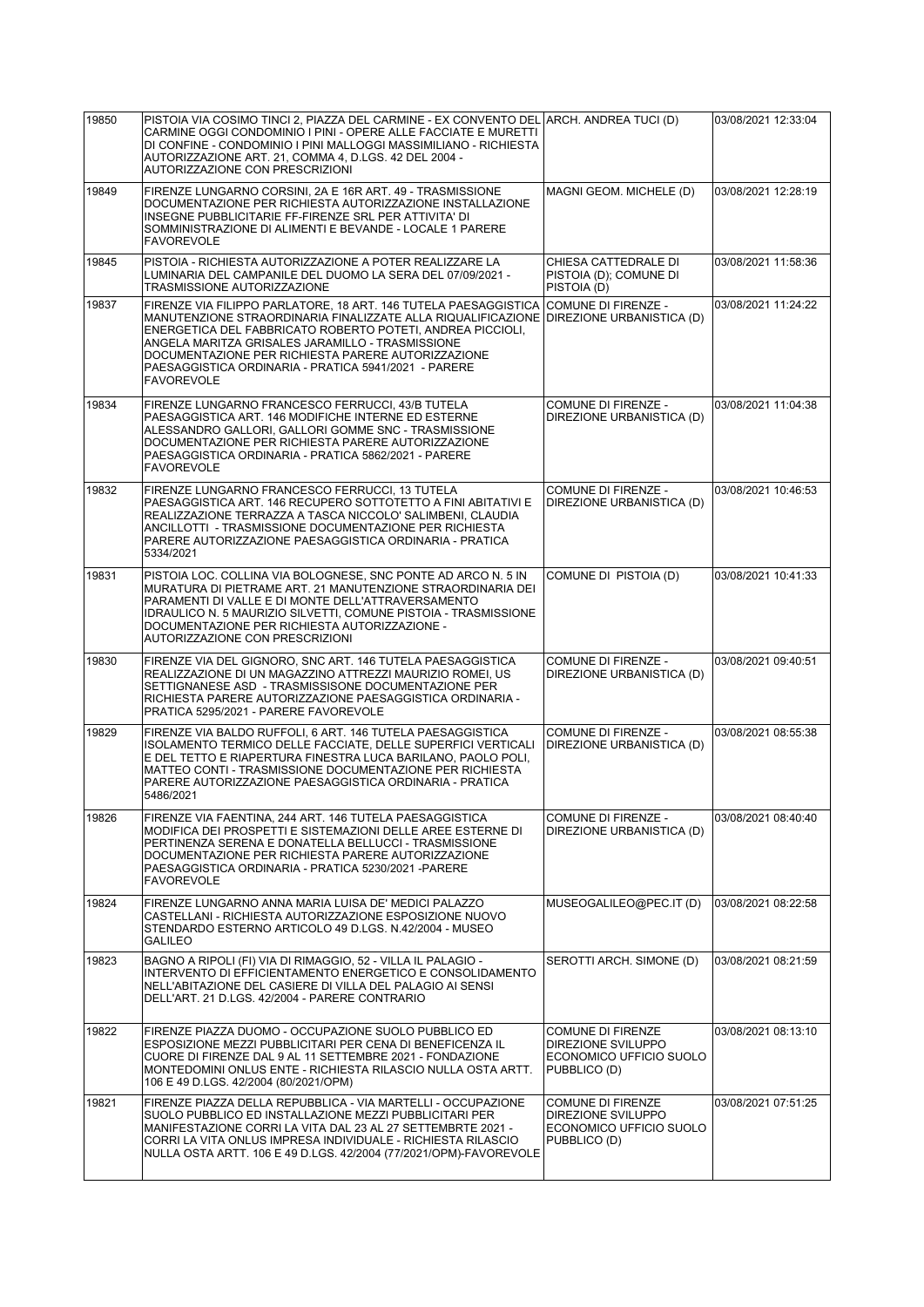| 19820 | FIRENZE PIAZZA DELLA REPUBBLICA - OCCUPAZIONE SUOLO PUBBLICO COMUNE DI FIRENZE<br>PER ESPOSIZIONE LOGHI PUBBLICITARI MANIFESTAZIONE GUIDA<br>SICURA CON BIT DAL 6 AL 7 AGOSTO 2021 E DAL 17 AL 18 SETTEMBRE<br>2021 - BIT MOBILITY SRL - RICHIESTA RILASCIO NULLA OSTA ARTT. 106<br>E 49 D.LGS. 42/2004 (79/2021/OPM)-PARERE FAVOREVOLE                                                                                                                                             | <b>DIREZIONE SVILUPPO</b><br>ECONOMICO UFFICIO SUOLO<br>PUBBLICO (D)                                      | 03/08/2021 07:45:25 |
|-------|-------------------------------------------------------------------------------------------------------------------------------------------------------------------------------------------------------------------------------------------------------------------------------------------------------------------------------------------------------------------------------------------------------------------------------------------------------------------------------------|-----------------------------------------------------------------------------------------------------------|---------------------|
| 19812 | PROT. N. 10503/2021 - SAN CASCIANO IN VAL DI PESA (FI) PRATICA N.<br>2021/0269 - VIGNOLINI COSTRUZIONI SRL - INDIZIONE CONFERENZA DI<br>SERVIZI AI SENSI DELL'ART. 141, COMMA 4 DELLA LR 65/2014 PER LA<br>REALIZZAZIONE OPERE DI URBANIZZAZIONE PRIMARIA NELL'AMBITO<br>DEI COMPARTI DENOMINATI ATRU07 E PEQ1 DEL RUC - TRASMISSIONE<br>PARERE FAVOREVOLE CONDIZIONATO                                                                                                             | COMUNE DI SAN CASCIANO<br>IN VAL DI PESA (D)                                                              | 02/08/2021 17:36:33 |
| 19806 | FIRENZE, VIA DEI BRUNI. COSTRUZIONE ED ESERCIZIO DI<br>ELETTRODOTTO IN CAVO INTERRATO A 380 V COME DA VS. RICHIESTA<br>PRATICA AUT 2357496 VS. PROT. 584060 DEL 08.07.2021 PROT. SABAP<br>N. 18249 DEL 15.07.2021. AUTORIZZAZIONE DI COMPETENZA<br>ARCHEOLOGICA.                                                                                                                                                                                                                    | ENEL(D)                                                                                                   | 02/08/2021 17:15:23 |
| 19802 | BORGO SAN LORENZO (FI) LOCALITA' LASTRETO-LA ROCCHI-3 GUADI<br>SUI FOSSI DI ROMIGNANO-ACCERTAMENTO COMPATIBILITA'<br>PAESAGGISTICA ARRT. 167 - PINZAUTI MURO - TRASMISSIONE PARERE<br>DI COMPETENZA                                                                                                                                                                                                                                                                                 | COMUNE DI BORGO SAN<br>LORENZO (D)                                                                        | 02/08/2021 17:07:09 |
| 19800 | FIRENZE. PIAZZA DUOMO. COSTRUZIONE ED ESERCIZIO DI<br>ELETTRODOTTO IN CAVO INTERRATO A 380 V COME DA VS. RICHIESTA<br>PRATICA AUT 2361020 VS. PROT. 593320 DEL 12.07.2021 PROT. SABAP<br>N. 18329 DEL 16.07.2021. AUTORIZZAZIONE DI COMPETENZA<br>ARCHEOLOGICA.                                                                                                                                                                                                                     | ENEL(D)                                                                                                   | 02/08/2021 17:05:55 |
| 19799 | BORGO SAN LORENZO (FI) VIA DELLA CASUCCIA 54 ACCERTAMENTO DI<br>COMPATIBILITÀ' PAESAGGISTICA ART. 167 GUIDOTTI LUIGI -<br>TRASMISSIONE PARERE DI COMPETENZA                                                                                                                                                                                                                                                                                                                         | COMUNE DI BORGO SAN<br>LORENZO (D)                                                                        | 02/08/2021 17:02:53 |
| 19797 | BORGO SAN LORENZO (FI) VIA DELLE SALAIOLE 19 ACCERTAMENTO DI<br>COMPATIBILITA' PAESAGGISTICA ART. 167 GIOVANNINI LUCA E PAOLA -<br>TRASMISSIONE PARERE DI COMPETENZA                                                                                                                                                                                                                                                                                                                | COMUNE DI BORGO SAN<br>LORENZO (D)                                                                        | 02/08/2021 17:00:43 |
| 19795 | FIRENZE, VIA DELL' ERTA CANINA. REALIZZAZIONE ELETTRODOTTO<br>INTERRATO BT COME DA VS. RICHIESTA PRATICA E-DISTRIBUZIONE N.<br>2357972 VS. PROT. 578816 DEL 06.07.2021 PROT. SABAP 18000 DEL<br>14.07.2021. AUTORIZZAZIONE DI COMPETENZA ARCHEOLOGICA.                                                                                                                                                                                                                              | ENEL(D)                                                                                                   | 02/08/2021 16:58:57 |
| 19793 | FIRENZE PARROCCHIA DI SANT'ANGELO A LEGNAIA - RESTAURO<br>CONSERVATIVO AFFRESCO STACCATO RAFFIGURANTE CHRISTUS<br>PATIENS EROGAZIONE CONTRIBUTO FONDAZIONE ENTE CR -<br>AUTORIZZAZIONE ART. 21 D. LGS 42/2004. TRASMISSIONE PREVENTIVO<br><b>VIDIMATO</b>                                                                                                                                                                                                                           | <b>ICONOS RESTAURI SNC DI</b><br><b>VETTORI SIMONE (D):</b><br>LANFORTI GIANCARLO (D);<br>ARTE CURIA (CC) | 02/08/2021 16:55:48 |
| 19791 | FIRENZE, VIA GIOVANNI MICHELUCCI. REALIZZAZIONE ELETTRODOTTO<br>INTERRATO A BT COME DA VS. RICHIESTA PRATICA E-DISTRIBUZIONE<br>N. 2357064 VS. PROT. 574454 DEL 05.07.2021 PROT. SABAP N. 17803 DEL<br>13.07.2021. AUTORIZZAZIONE DI COMPETENZA ARCHEOLOGICA.                                                                                                                                                                                                                       | ENEL (D)                                                                                                  | 02/08/2021 16:51:49 |
| 19787 | FIESOLE FI VIA DI VINCIGLIATA 21 - MANUTENZIONE MURO DI<br>SOSTEGNO E ABBATTIMENTO DI PIANTE CON REIMPIANTO - PROPOSTA<br>MOTIVATA DI RILASCIO AUTORIZZAZIONE PAESAGGISTICA<br>SEMPLIFICATA DPR 31"2017 E CONTESTUALE RICHIESTA DI<br>AUTORIZZAZIONE ART. 21. COMMA 4. D.LGS. N. 42/2004 - ISTANZA<br>PROT.N.0019580/2021 - RIF.0018430/2021 - RICHIEDENTE: EBBENBERGER<br>HANS RUDOLF - INFINACO A.G., TRASMISSIONE PROVVEDIMENTO<br>CONDIZIONATO A CONTENUTO ED EFFICACIA PLURIMI | COMUNE DI FIESOLE (D);<br>STUDIO BARBIERI ING.<br> MASSIMO (CC)                                           | 02/08/2021 16:41:50 |
| 19772 | PROT.N.0006912/2021 - 2021/0153 - SAN CASCIANO VAL DI PESA FI<br>PIAZZA CAVOUR - RIPASSATURA ED IMPERMEABILIZZAZIONE DELLA<br>COPERTURA DELLA SACRESTIA - PARROCCHIA DI SAN CASSIANO -<br>GORI MASSIMILIANO - AUTORIZZAZIONE PAESAGGISTICA<br>SEMPLIFICATA - TRASMISSIONE PROVVEDIMENTO A CONTENUTO ED<br>EFFICACIA PLURIMI (PARERE ART. 146 E AUTORIZZAZIONE ART 21)                                                                                                               | COMUNE DI SAN CASCIANO<br>IN VAL DI PESA (D); BARBETTI<br>ARCH. LUISA (CC)                                | 02/08/2021 15:24:57 |
| 19771 | FIESOLE FI - RESTAURO DI PORZIONE MURARIA DI SOSTEGNO DI<br>TRATTO DI VIA SAN FRANCESCO A FIESOLE (PRATICA N. 077/2021) -<br>COMUNICAZIONE INTERVENTI PROVVISORI IN SITUAZIONI DI URGENZA<br>AI SENSI ART.27 DEL D.LGS.42/2004 NOTA DEL COMUNE DI FIESOLE<br>PROT.N.0021523/2021 - RISCONTRO E COMUNICAZIONI CORRELATE                                                                                                                                                              | COMUNE DI FIESOLE (D)                                                                                     | 02/08/2021 15:19:43 |
| 19754 | PESCIA (PT) VIA TURATI ART. 28 LRT 39/2005 NUOVO ELETTRODOTTO IN<br>CAVO INTERRATO BT DA BUCA GIUNTO SU ELETTRODOTTO INTERRATO<br>ESISTENTE E POSA DI NUOVO SPORTELLO STRADALE PRATICA N.<br>2358640 - PARERE ARCHEOLOGICO                                                                                                                                                                                                                                                          | ENEL (D); PAOLUCCI SANDRO 02/08/2021 12:59:27<br>(CC); STUDIO CANOVARO<br>INGEGNERIA (CC)                 |                     |
| 19753 | PIEVE A NIEVOLE (PT) TRA VIA FUCINI E VIA L. DA VINCI ART. 28 E LRT<br>39/2005 NUOVO ELETTRODOTTO IN CAVO SOTTERRANEO BT, POSA DI<br>NUOVO ARMADIO STRADALE PER ALLACCIAMENTO IMPIANTO<br>FOTOVOLTAICO PRATICA N. 2355860 - PARERE PER LA VERIFICA<br>PREVENTIVA DELL'INTERESSE ARCHEOLOGICO                                                                                                                                                                                        | ENEL (D); ENEL<br>POSSIBLESTUDIO (CC);<br>PAOLUCCI SANDRO (CC)                                            | 02/08/2021 12:57:10 |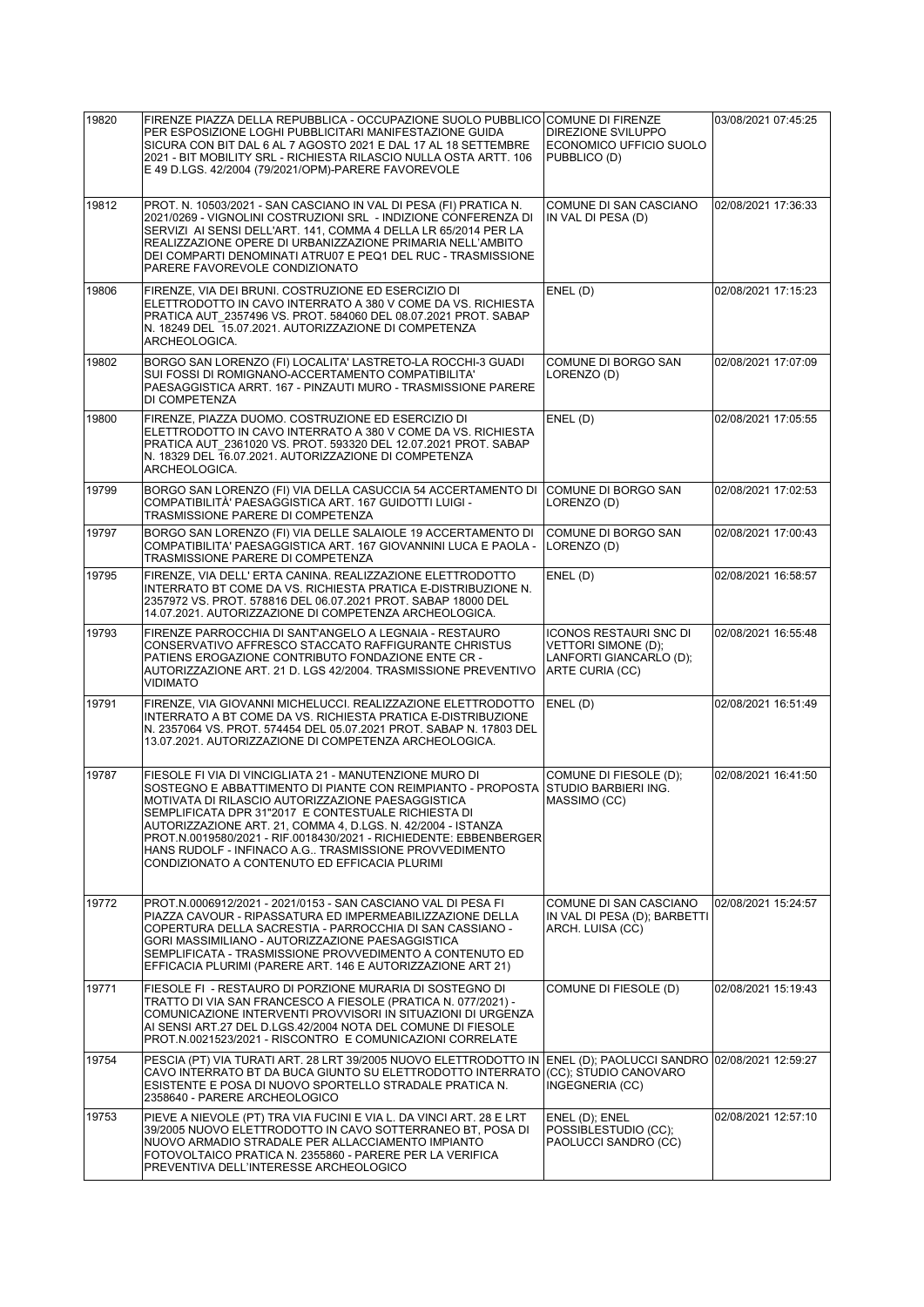| 19751 | SAN MARCELLO PITEGLIO (PT) VIA LE FERRIERE ART. 28 E LRT 39/2005<br>NUOVO ELETTRODOTTO IN CÁVO AEREO MT, POSA IN OPERA DI<br>SOSTEGNO DI LINEA AEREA MT E DEMOLIZIONE DI LINEA AEREA MT E<br>DI RELATIVO SOSTEGNO PRATICA N. 2345200 - PARERE<br><b>ARCHEOLOGICO</b>                                                                                                                                                                                                                                                                                                                                                                                                                                                                                                                                                                                                                                                                                                                                                                                                           | ENEL (D); PAOLUCCI SANDRO 02/08/2021 12:49:04<br>(CC); STUDIO CANOVARO<br>INGEGNERIA (CC) |                     |
|-------|--------------------------------------------------------------------------------------------------------------------------------------------------------------------------------------------------------------------------------------------------------------------------------------------------------------------------------------------------------------------------------------------------------------------------------------------------------------------------------------------------------------------------------------------------------------------------------------------------------------------------------------------------------------------------------------------------------------------------------------------------------------------------------------------------------------------------------------------------------------------------------------------------------------------------------------------------------------------------------------------------------------------------------------------------------------------------------|-------------------------------------------------------------------------------------------|---------------------|
| 19747 | FIRENZE ANGOLO VIA LAMBERTESCA E VIA DEI GEORGOFILI - NULLA<br>OSTA A RICHIESTA COLLOCAZIONE OPERA BRONZEA IN RICORDO<br>DELLE VITTIME DELLA STRAGE DEI GEORGOFILI IL 27 MAGGIO 1993 -<br>RICHIESTA RILASCIO NULLA OSTA ARTT. 106 E 49 D.LGS. 42/2004<br>(22/2021/OPM) - COMUNICAZIONI                                                                                                                                                                                                                                                                                                                                                                                                                                                                                                                                                                                                                                                                                                                                                                                         | <b>COMUNE DI FIRENZE</b><br>DIREZIONE SVILUPPO<br>ECONOMICO UFFICIO SUOLO<br>PUBBLICO (D) | 02/08/2021 12:23:26 |
| 19744 | FIRENZE VIA DEL CANTONE 21 - RICONFIGURAZIONE APERTURE<br>ESTERNE E MODIFICA SCALA ESTERNA - CAMILLA SANSONI -<br>"AUTORIZZAZIONE PAESAGGISTICA" SEMPLIFICATA DPR 31/2017 -<br>RICHIESTA PARERE PRATICA 6103/2021                                                                                                                                                                                                                                                                                                                                                                                                                                                                                                                                                                                                                                                                                                                                                                                                                                                              | <b>COMUNE DI FIRENZE -</b><br>DIREZIONE URBANISTICA (D)                                   | 02/08/2021 12:15:40 |
| 19740 | OGGETTO: GREVE IN CHIANTI (FI), LOCALITÀ CHIOCCHIO.<br>AREE DEFINITI DAI SEGUENTI RIFERIMENTI CATASTALI: FOGLIO 57<br>PART. 76; FOGLIO 58 PARTT. 43, 44, 45, 46, 47, 53, 54; FOGLIO 59 PARTT.<br>69, 70, 71, 72, 73, 74, 75.<br>AMBITO DI PAESAGGIO N. 10 "CHIANTI", AI SENSI DEL PIANO<br>D'INDIRIZZO TERRITORIALE DELLA REGIONE TOSCANA. AREA<br>TUTELATA AI SENSI DELLA PARTE III DEL DECRETO LEGISLATIVO 22<br>GENNAIO 2004, N. 42 E SUCCESSIVE MODIFICHE (CODICE DEI BENI<br>CULTURALI E DEL PAESAGGIO), TUTELATO AI SENSI DELL'ART. 142<br>COMMA 1 LETT. G) DEL CODICE E CON DM 27.04.1974 (GU 292/1974)<br>RICHIESTA DI PARERE AI SENSI DELL'ART. 146 DEL CODICE.<br>INTERVENTO: "TAGLIO COLTURALE BOSCHI CEDUI" CUI AL PUNTO B 22<br>DELL'ALLEGATO B, AI SENSI DELL'ART. 3, COMMA 1, DEL<br>"REGOLAMENTO RECANTE INDIVIDUAZIONE DEGLI INTERVENTI<br>ESCLUSI DALL'AUTORIZZAZIONE PAESAGGISTICA O SOTTOPOSTI A<br>PROCEDURA AUTORIZZATORIA SEMPLIFICATA".<br>RICHIEDENTE: CARNOVALE SRL SOC. AGRICOLA FORESTALE<br>PRATICA N. 2020/435/APS<br><b>TRASMISSIONE PARERE</b> | COMUNE DI GREVE IN<br>CHIANTI - SERVIZIO 5-<br>GOVERNO DEL TERRITORIO<br>(D)              | 02/08/2021 11:46:17 |
| 19739 | OGGETTO: GREVE IN CHIANTI (FI), LOC. PETRIOLO N. 14.<br>AMBITO DI PAESAGGIO N. 10 "CHIANTI", AI SENSI DEL PIANO<br>D'INDIRIZZO TERRITORIALE DELLA REGIONE TOSCANA. AREA<br>TUTELATA AI SENSI DELLA PARTE III DEL DECRETO LEGISLATIVO 22<br>GENNAIO 2004, N. 42 E SUCCESSIVE MODIFICHE (CODICE DEI BENI<br>CULTURALI E DEL PAESAGGIO), AI SENSI DELL'ART. 136 DEL CODICE<br>CON DM 27.04.1974 (GU 288/1974).<br>ACCERTAMENTO DI COMPATIBILITÀ PAESAGGISTICA AI SENSI<br>DELL'ART. 167, COMMA 5, E DELL'ART. 181, COMMA 1, DEL CODICE.<br>INTERVENTO: "REALIZZAZIONE DIINSEGNA PERMANENTE,<br>STACCIONATA IN LEGNO, RECINZIONE"<br>RICHIEDENTE: SIG. ANDREA CINUZZI<br>2021/330/ACOM<br>TRASMISSIONE PROVVEDIMENTO DI ACCOGLIMENTO DELL'ISTANZA.                                                                                                                                                                                                                                                                                                                                 | COMUNE DI GREVE IN<br>CHIANTI - SERVIZIO 5-<br><b>GOVERNO DEL TERRITORIO</b><br>(D)       | 02/08/2021 11:44:45 |
| 19737 | OGGETTO: GREVE IN CHIANTI (FI), PIAZZA G. BUCCIARELLI NN. 8/12.<br>AMBITO DI PAESAGGIO N. 10 "CHIANTI", AI SENSI DEL PIANO<br>D'INDIRIZZO TERRITORIALE DELLA REGIONE TOSCANA. AREA<br>TUTELATA AI SENSI DELLA PARTE III DEL DECRETO LEGISLATIVO 22<br>GENNAIO 2004, N. 42 E SUCCESSIVE MODIFICHE (CODICE DEI BENI<br>CULTURALI E DEL PAESAGGIO), CON DM 27.04.1974 (GU 293/1974) DEL<br>CODICE.<br>RICHIESTA DI PARERE AI SENSI DELL'ART. 146 DEL CODICE.<br>INTERVENTO: "RIFACIMENTO FACCIATE" CUI AL PUNTO B 3<br>DELL'ALLEGATO B, AI SENSI DELL'ART. 3, COMMA 1, DEL<br>"REGOLAMENTO RECANTE INDIVIDUAZIONE DEGLI INTERVENTI<br>ESCLUSI DALL'AUTORIZZAZIONE PAESAGGISTICA O SOTTOPOSTI A<br>PROCEDURA AUTORIZZATORIA SEMPLIFICATA".<br>RICHIEDENTE: SIG.RA PAOLA TERZANI<br>PRATICA N. 2021/402/APS<br><b>TRASMISSIONE PARERE</b>                                                                                                                                                                                                                                           | COMUNE DI GREVE IN<br>CHIANTI - SERVIZIO 5-<br><b>GOVERNO DEL TERRITORIO</b><br>(D)       | 02/08/2021 11:42:26 |
| 19736 | OGGETTO: GREVE IN CHIANTI (FI), LOC. PANZANO, VIA DI PISCILLE NN.<br>31-33. IMMOBILE DENOMINATO "VILLA IL BACIO".<br>IMMOBILE SOTTOPOSTO A PROVVEDIMENTO DM DEL 30.08.1994.<br>INTERVENTO: "OPERE DI REGIMENTAZIONE DELLE ACQUE PIOVANE<br>PROVENIENTI DAI TETTI DELLA VILLA".<br>AUTORIZZAZIONE AI SENSI DELL'ART. 21 DEL D. LGS. 22 GENNAIO 2004<br>N. 42, E SS.MM.II.<br>TRASMISSIONE PARERE FAVOREVOLE                                                                                                                                                                                                                                                                                                                                                                                                                                                                                                                                                                                                                                                                     | <b>BOLKO VON SCHWEINICHEN</b><br>E LIVIO DE CARLO<br>ARCHITETTI (D)                       | 02/08/2021 11:38:23 |